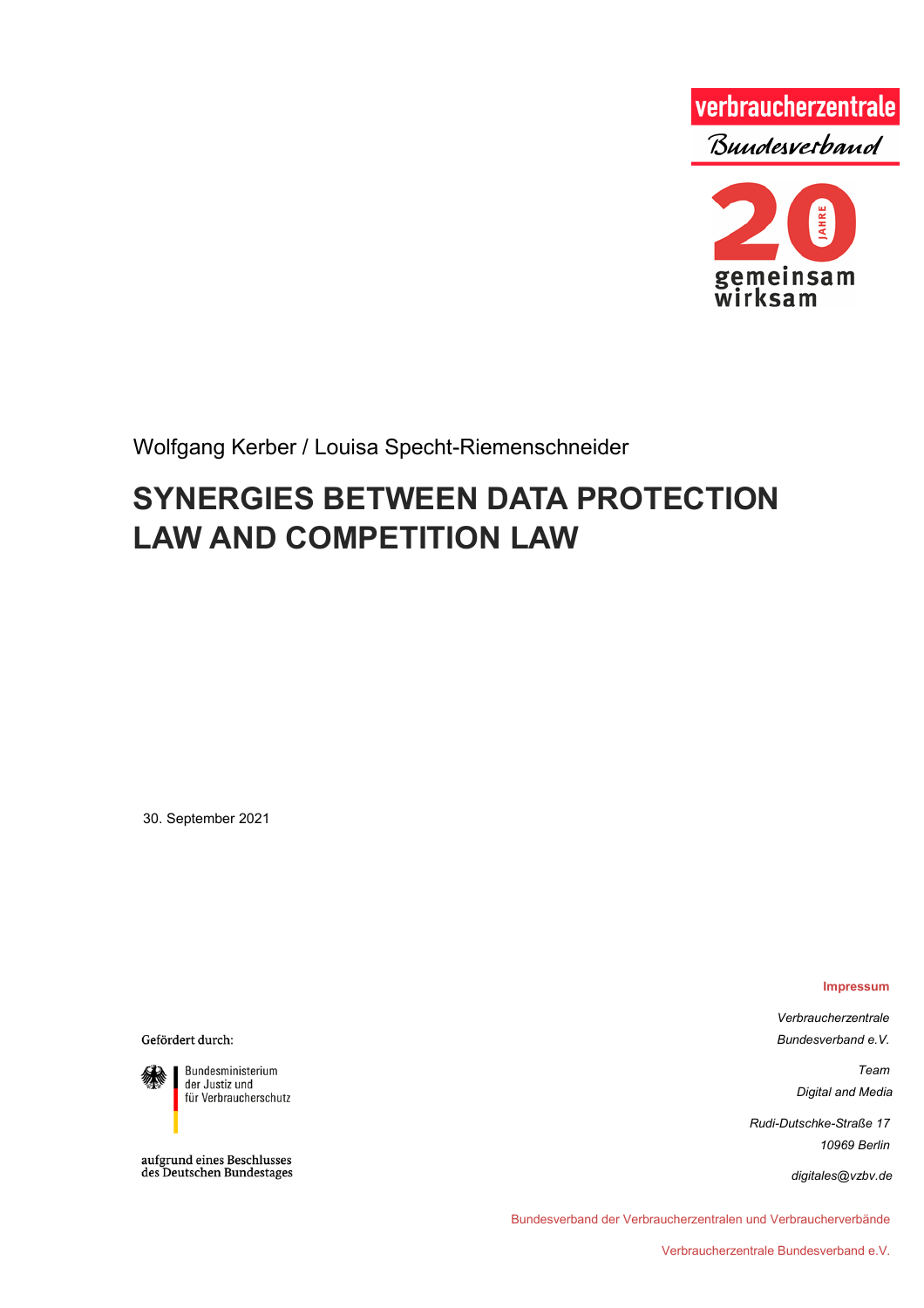#### **Contents**

| 2. Data protection law and competition law: A mapping of the relationship,         |    |
|------------------------------------------------------------------------------------|----|
|                                                                                    | 17 |
| 2.1 Economic Power of large digital firms, competition, and privacy: What are      | 17 |
| Competition law, data protection law, and consumer law: A legal and<br>2.2         | 21 |
|                                                                                    |    |
| Competition law and data protection law: Some synergies and conflicts<br>2.3       | 29 |
| 2.3.1                                                                              | 29 |
|                                                                                    | 29 |
| 2.3.1.2 Information and behavioral problems of consumers and the problem of        | 30 |
|                                                                                    |    |
| 2.3.2 Effects of the level of data protection on the competitive advantages of the |    |
|                                                                                    | 34 |
| 2.3.2.1                                                                            | 34 |
|                                                                                    |    |
|                                                                                    |    |
|                                                                                    |    |
|                                                                                    |    |
|                                                                                    |    |
| Potential conflicts: Data access remedies in competition law and<br>2.3.4          |    |
|                                                                                    |    |
| 2.4                                                                                |    |
| 3.                                                                                 |    |
| 3.1                                                                                |    |
| 3.2                                                                                | 54 |
| 3.2.1                                                                              | 54 |
| 3.2.2                                                                              | 55 |
|                                                                                    | 60 |
| 3.3                                                                                | 62 |
| 3.3.1                                                                              | 62 |
| 3.3.2                                                                              | 63 |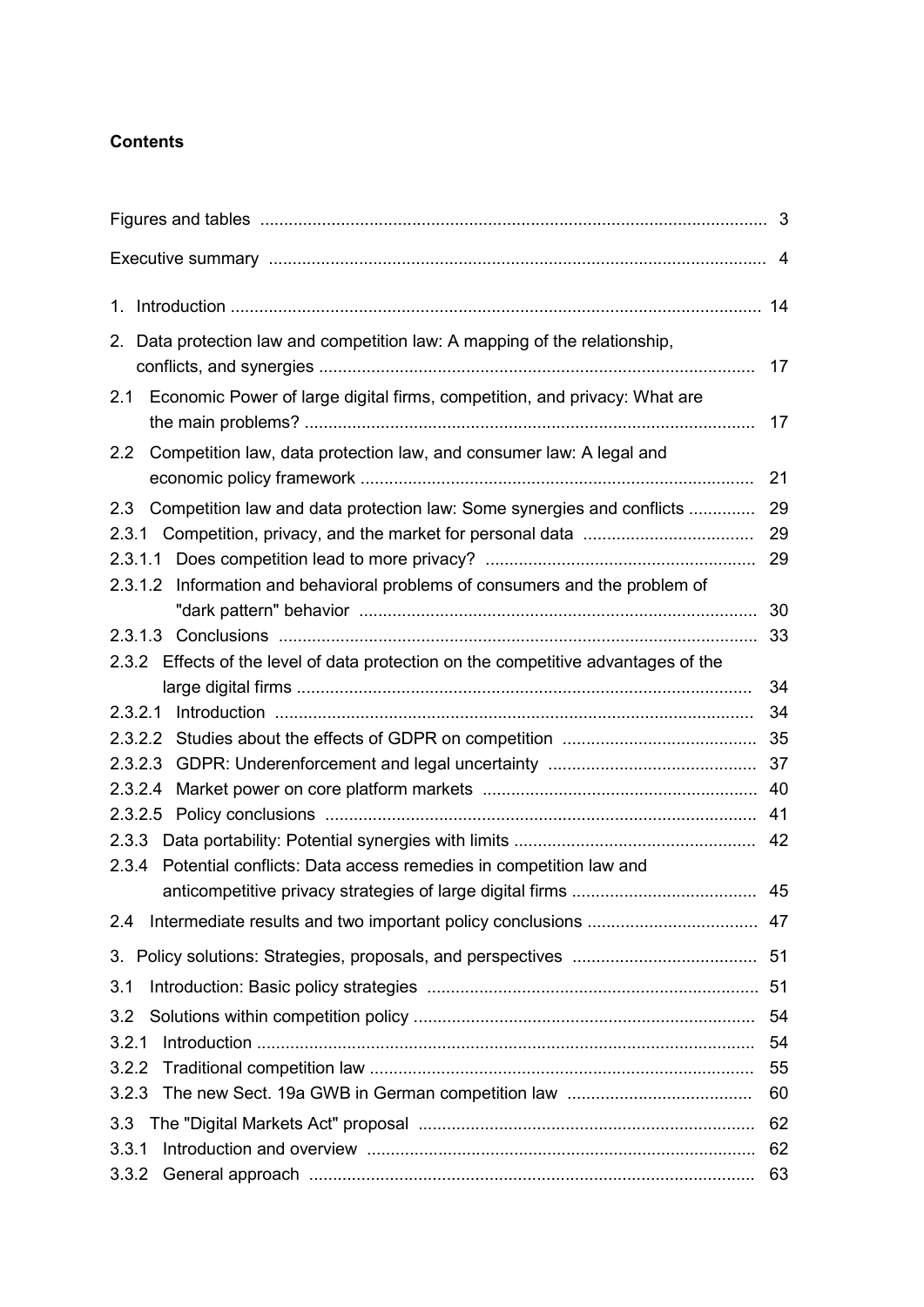| 3.3.3 Objectives and flexibility: Two controversially discussed problems                 | 65  |
|------------------------------------------------------------------------------------------|-----|
|                                                                                          |     |
|                                                                                          | 68  |
| 3.3.4 Analysis of obligations I: Data combination and protecting choice regarding        |     |
|                                                                                          | 69  |
|                                                                                          | 69  |
| 3.3.4.2 Fairness for consumers: Extending the objectives to data protection and          |     |
|                                                                                          |     |
| 3.3.4.3 Policy conclusions: Difficult trade-off problems and the direct prohibition      |     |
|                                                                                          | -73 |
| 3.3.4.4 An additional obligation: Mandating the option to use core platform services     |     |
|                                                                                          | 75  |
| Analysis of obligations II: Protection of choice for end users and<br>3.3.5              |     |
|                                                                                          | 79  |
| 3.3.6 Analysis of obligations III: Access and portability of data generated              |     |
|                                                                                          |     |
| Other obligations and rules relevant to data protection and consumer policy  86<br>3.3.7 |     |
|                                                                                          |     |
|                                                                                          |     |
| 3.3.7.3 Choice, behavioral manipulation, dark patterns and anti-circumvention            |     |
|                                                                                          |     |
| 3.3.8 The DMA proposal: Overall assessment and general recommendations  89               |     |
| Data protection law, consumer policy, and the strategy of a more integrative<br>3.4      |     |
|                                                                                          |     |
|                                                                                          |     |
|                                                                                          |     |
|                                                                                          |     |
| 3.4.2.2 Solving the current problem of legal uncertainty of EU data protection law       |     |
|                                                                                          |     |
|                                                                                          |     |
| 3.4.2.2.2 Asymmetric guidelines for the application of Art. 6(1)a GDPR  99               |     |
|                                                                                          |     |
| 3.4.2.2.3 Asymmetric guidelines for the application of Art. 6(1) f GDPR  102             |     |
|                                                                                          |     |
|                                                                                          |     |
|                                                                                          |     |
|                                                                                          |     |
| 3.4.4 Towards a more integrated and collaborative policy approach  111                   |     |
|                                                                                          |     |
|                                                                                          |     |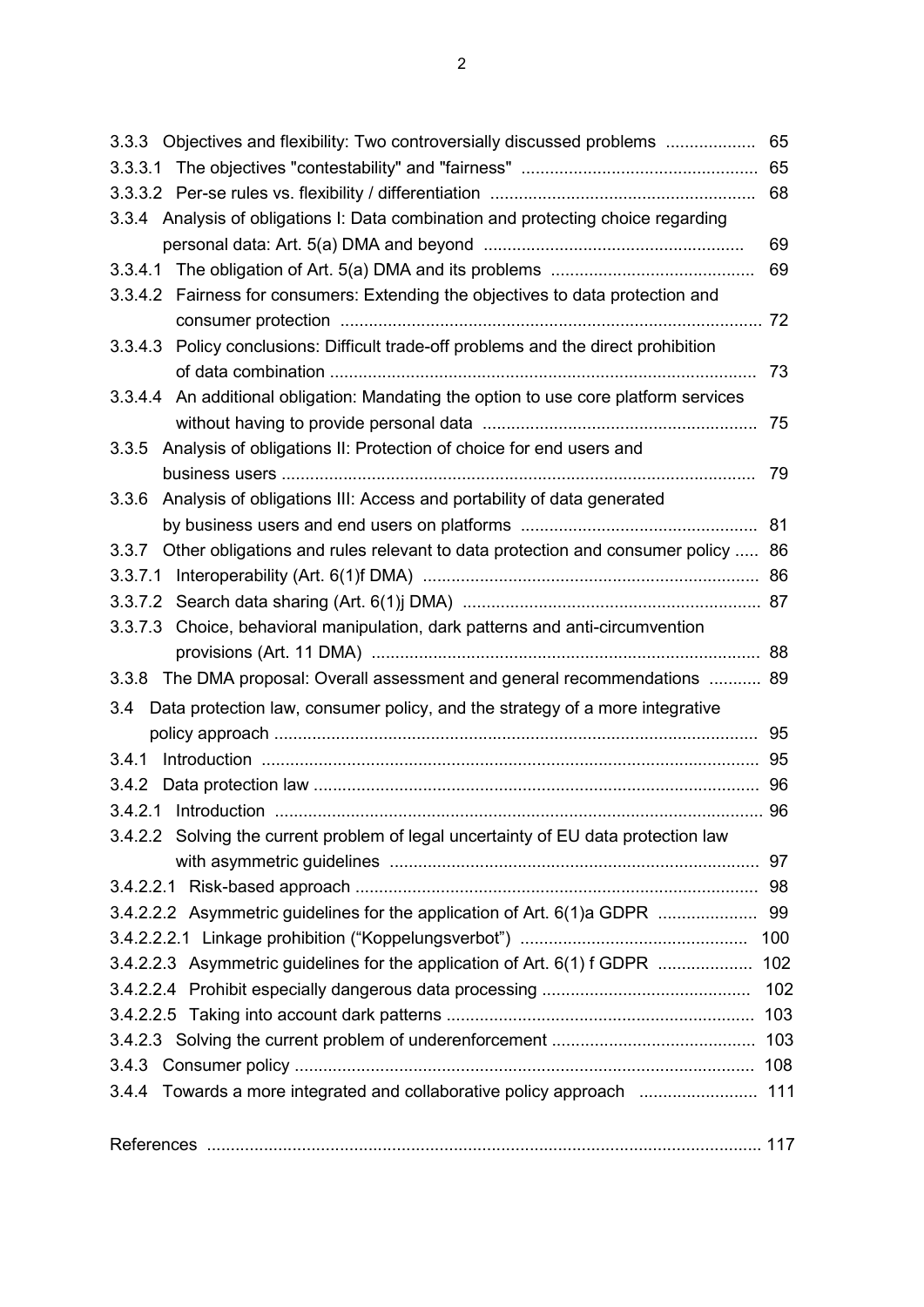## **Figures and Tables**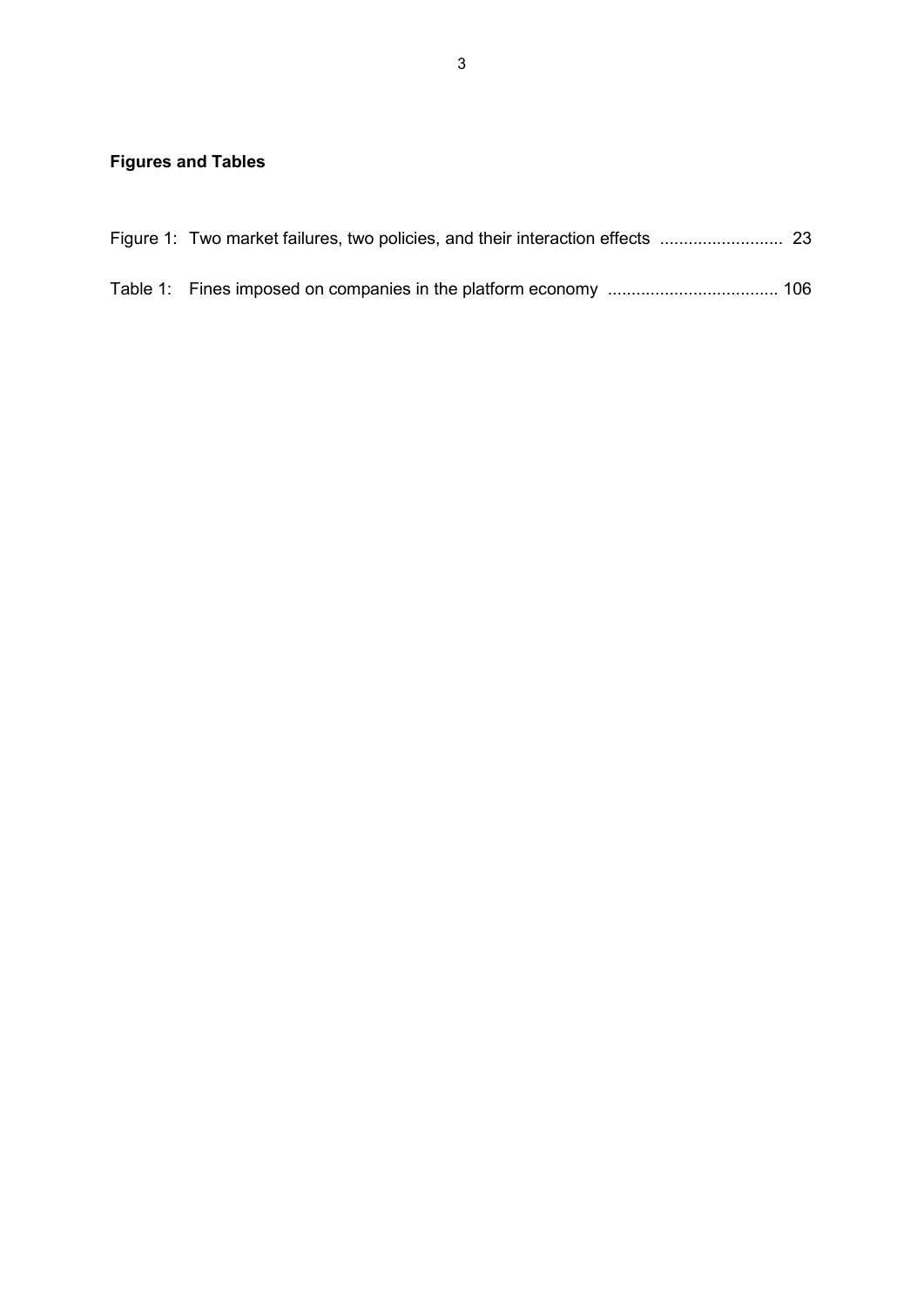#### **Executive Summary**

#### **I. Large digital firms and the problems for competition and data protection**

1) **The huge economic power of the large digital (tech) firms** (in particular, Google, Facebook, Amazon, and Apple) has led to new and large threats to both competition on many markets and the privacy and data protection of all citizens. This is a big challenge for competition policy and data protection law.

2) In competition policy a broad opinion acknowledges that we have a **very large competition problem that cannot sufficiently be solved by traditional competition law**. This has led to the current far-reaching new policy initiatives, especially the "Digital Markets Act" proposal of the EU Commission with an ex-ante regulation of the behavior of gatekeepers.

3) These large digital firms collect a massive amount of **personal data** from consumers, who are not capable of making sufficiently voluntary and informed decisions about the collection and use of "their" personal data (information and behavioral market failure), which **endangers their informational self-determination and privacy**. This is a (so far publicly less discussed) huge challenge for data protection law.

#### **II. Framework for analyzing the intertwinement of competition and data protection law**

4) Due to the key role of personal data on many digital markets and the business models of these large digital firms, **both problems (competition and privacy/data protection) and both market failures (market power and information/behavioral problems) are deeply intertwined with each othe**r. This leads to a new and increasingly complex relationship between competition law and data protection law, and the need for an integrated analysis of competition and data protection problems with respect to the large digital firms.

5) For the analysis of this new relationship this report uses an **analytical framework**, which includes the two market failures "market power" and "information and behavioral problems" and the two policies "competition law" and "data protection law" for enabling a better analysis of the interaction effects between these two market failures and two policy regimes on digital markets. This economic policy approach allows for a better "mapping" of the problems, e.g. also with respect to conflicts and synergies of both policies.

6) Current discussions about competition and data protection have already shown the existence of **manifold interaction effects between both policy regimes**: Market power can have negative effects on privacy, information problems might impede competition, but there might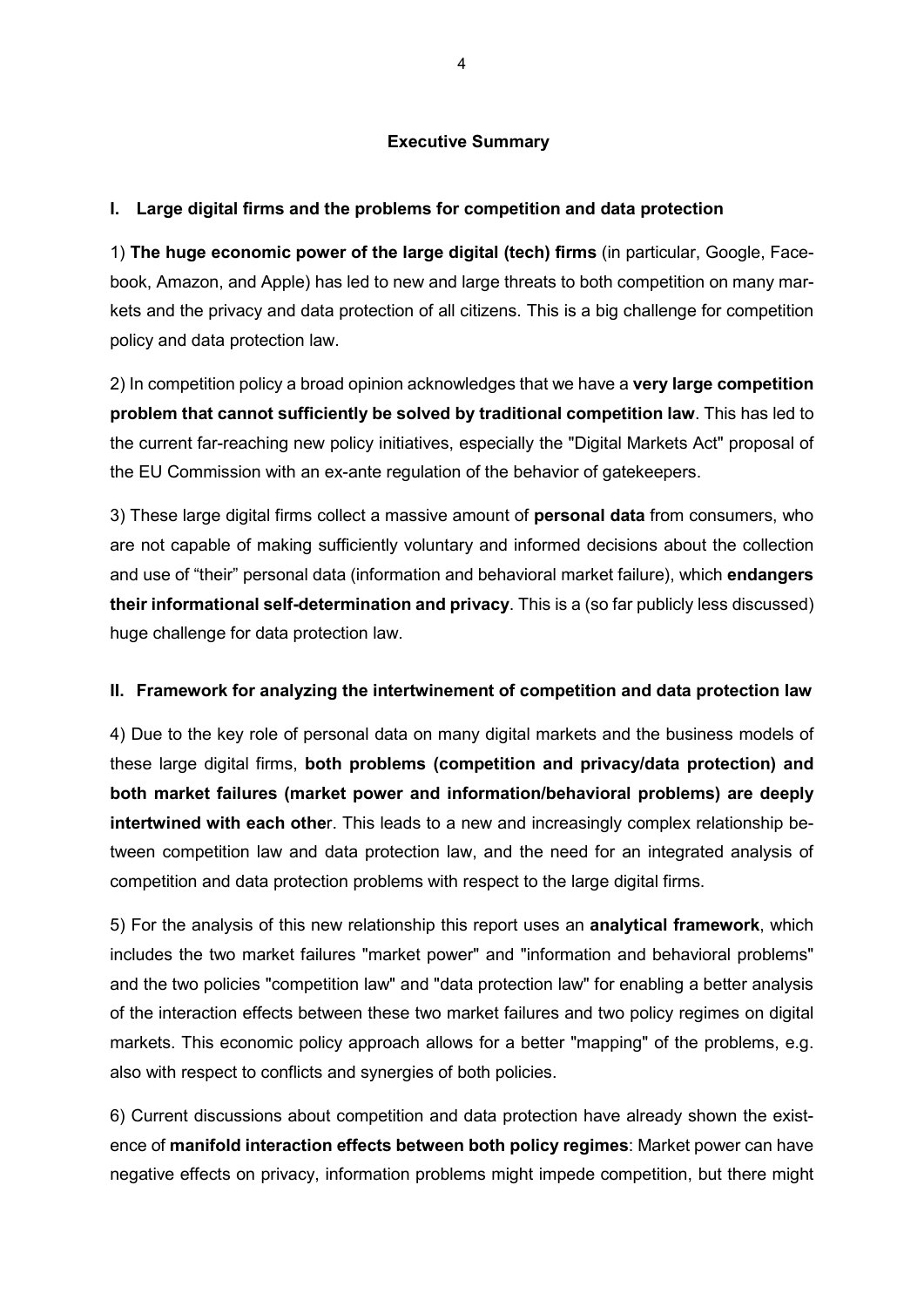also be positive and negative effects of data protection law on competition, as well as of competition law on data protection. These **interaction effects can lead to conflicts but also offer the chance of synergies**, i.e. that competition law and data protection law can help each other for achieving better the objectives of both policies, namely competition and data protection.

7) The relationship between competition policy and data protection law is not only complementary. but due to the simultaneous existence of both market failures and the various interaction effects a **more integrative and collaborative approach between competition law, data protection law**, and also consumer law is necessary.

#### **III. Some synergies and conflicts between data protection and competition law**

8) The identification of synergies and conflicts between competition law and data protection law and how to deal with them is itself a complex problem. This is shown, in the following, by the analysis of a selected number of potential conflicts and synergies that have emerged in the current discussions.

#### 9) **Competition and privacy**:

- a) The main reason why so far competition did not work well with respect to leading to more **privacy-friendly data-collection practices of firms** is the unsolved market failure "information and behavioral problems". It also includes **"dark pattern" practices** of firms leading to informational and behavioral manipulation of consumers regarding their "consent".
- b) It is unclear whether this market failure problem can be sufficiently solved by more information requirements as part of **"notice and consent" solutions**, or whether more farreaching solutions are necessary. One particularly difficult additional problem arises from "data externalities".

#### 10) **EU data protection law and competition**:

- a) In the last years a discussion emerged that a strict data protection law (as the GDPR) with an **opt-in consent for collecting personal data might have negative effects on competition**, and might even favor, in particular, the large digital firms, because they might get easier consent than other (smaller) firms. Our critical analysis of this thesis leads to the following much more differentiated results:
- b) The thesis that **larger and more diversified firms might have advantages** regarding costs of compliance with the GDPR compared to smaller firms might be – also partly confirmed by empirical studies – correct but this is true also for most other regulations and not specific for the GDPR.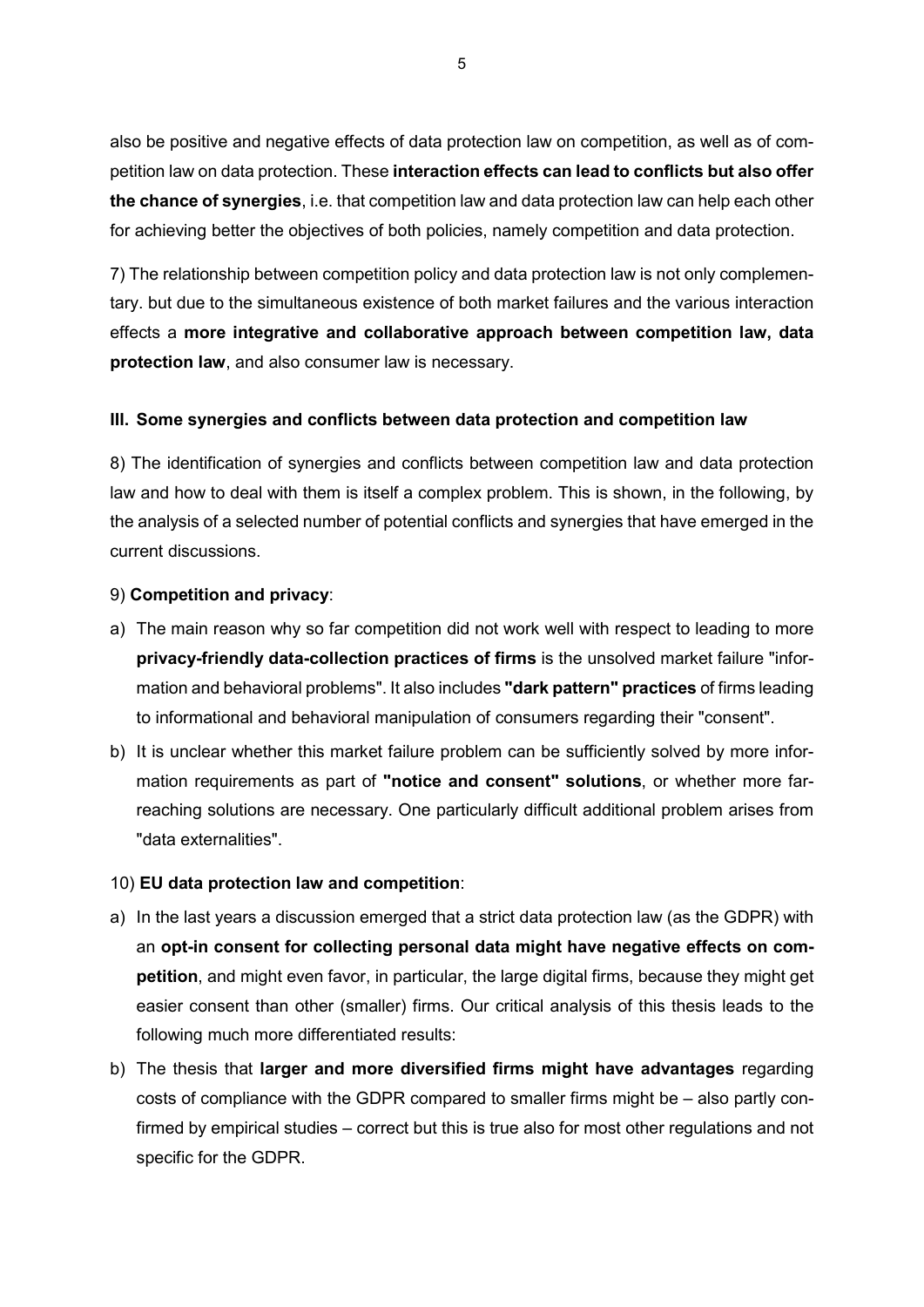- c) The large digital firms can presumably often get easier "consent" for the collection and use of personal data. However, the **main reasons for this competitive advantage** are (aa) the **market power of the large digital firms**, which force the consumers to consent (due to a lack of choice), and (bb) the well-known **problem of underenforcement of the GDPR**, especially with respect to the large digital firms. This underenforcement problem of the GDPR is caused by a weak enforcement regime and a too high level of legal uncertainty.
- d) If the GDPR was properly enforced and the market power problem solved, it can be expected that most of these competitive advantages of the large digital firms would be eliminated.
- e) Therefore, the alleged conflict between a high level of data protection and competition only exists due to other unsolved problems. The correct policy conclusions are, hence, to solve the enforcement problems of the GDPR and deal effectively with the economic power of the large digital firms instead of weakening the standards of data protection law. This does not exclude the possibility to also find better solutions in data protection law that have positive effects on competition without endangering the objectives of data protection law.

11) Although the **data portability right of Art. 20 GDPR** is widely seen as potentially facilitating competition, the expected synergy effects could not be realized so far. The current efforts to make this data portability right more effective, e.g., by mandating standardized interfaces and continuous real-time portability, should be supported. It is, however, necessary to acknowledge also the limits of this data portability right and search for additional data portability solutions beyond the data portability right of Art. 20 GDPR.

12) Potentially difficult (but also limited) trade-offs between competition law and data protection law can arise through a) **competition law remedies for more data access** and data-sharing, and b) new forms of **anticompetitive behaviors that use privacy protection reasonings** for impeding the possibilities of competitors to get access to personal data. These cases need a deep analysis, the development of new approaches and tools, as well as the emerging tradeoffs might be solved best by a collaboration of competition and data protection authorities.

#### **IV. Policy conclusions: Introduction**

13) The task of the policy part of this report is to ask for policy solutions which - with respect to the huge economic power of the large digital firms – answer the question how their market power can be limited, and the protection of personal data and informational self-determination can be strengthened. This requires **policies that address both the competition problems and the information and behavioral problems of the consumers**, i.e. their capability to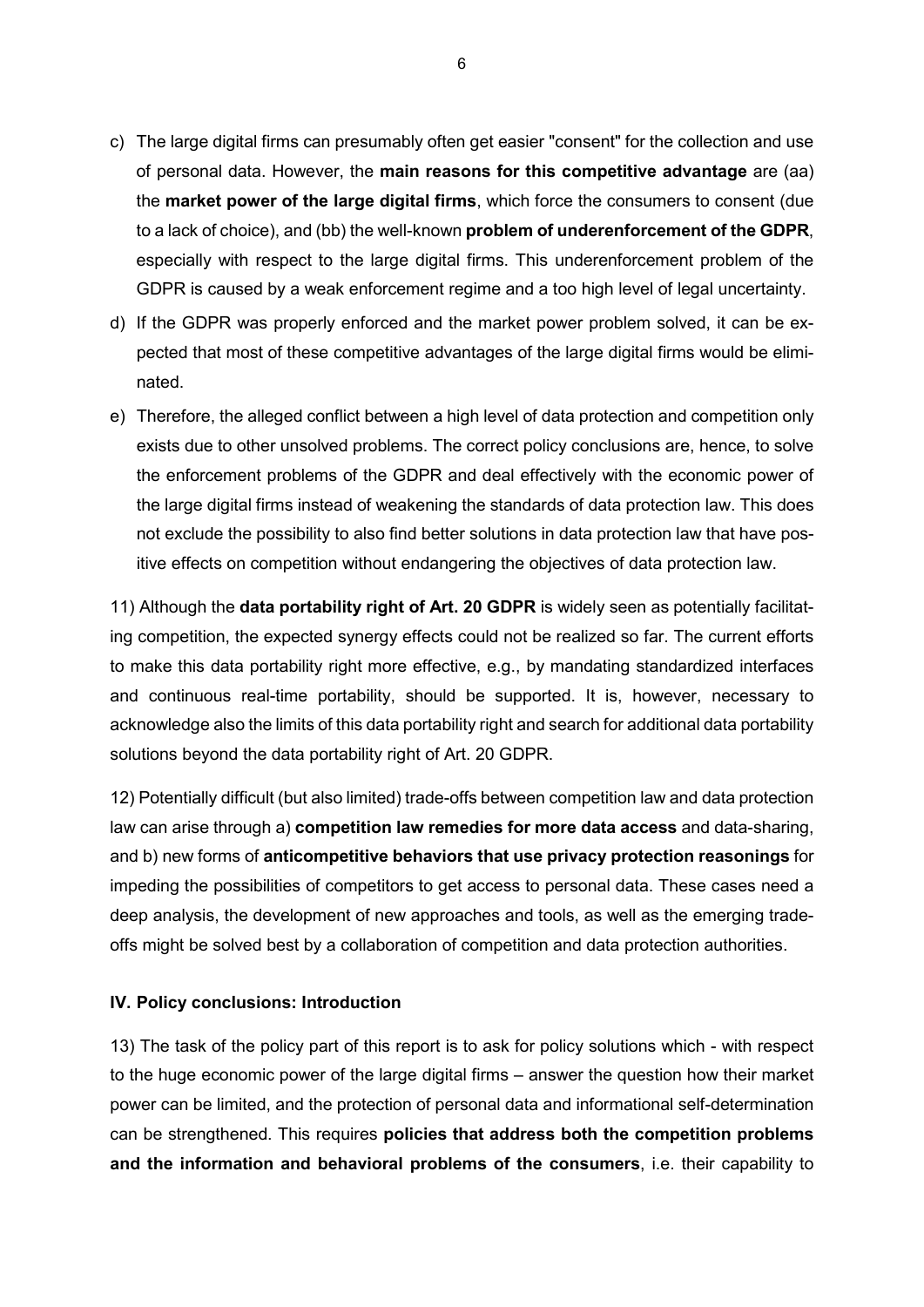have control over and manage "their" personal data.Therefore, these firms should not only be subjected to stricter rules with respect to competition but also to stricter rules with respect to data protection and consumer law (**asymmetric regulation**).

14) **Two basic strategies** can be distinguished: One currently already much discussed option (basic strategy I) is to take privacy and data protection concerns more into account in competition policy (like, e.g. in the Facebook case of the German Federal Cartel Office). A second more far-reaching option (basic strategy II) is a more integrative and collaborative approach between competition policy, data protection law, and consumer law, which offers a much better perspective for solving conflicts and using and developing more synergies between these three policies for helping to solve both market failures.

15) The report analyzes the **range of possible policy solutions** in three steps:

- a) How can privacy and data protection concerns be included in traditional competition law (basic strategy I)?
- b) How does the Digital Markets Act (DMA) proposal deal with the relationship between competition policy and data protection policy, and how can it be improved with respect to more effectiveness regarding both competition and data protection?
- c) How can outside of competition-related policies data protection law and consumer policy help to solve the problem of the huge economic power of large digital firms? This refers to the basic strategy II with its integrative and collaborative approach.

#### **V. Traditional competition law**

16) After the insight that traditional competition law might not be effective enough to deal with the economic power of the large digital firms, a broad consensus has emerged in Europe about the need that they should be subject to an **additional layer of stricter rules** for their behavior. This has led to the new sect. 19a GWB in German competition law and the proposals of new ex-ante regulatory approaches in the EU (DMA) and the UK ("pro-competition regime for digital markets").

#### 17) **Competition law and privacy:**

- a) Despite these new regulatory approaches traditional competition law will play also in the future an important role for addressing market power problems of large digital firms and should therefore also be improved with respect to its effectiveness.
- b) Within the international competition law community, a lively discussion has emerged how data protection and privacy concerns can be better taken into account in competition law,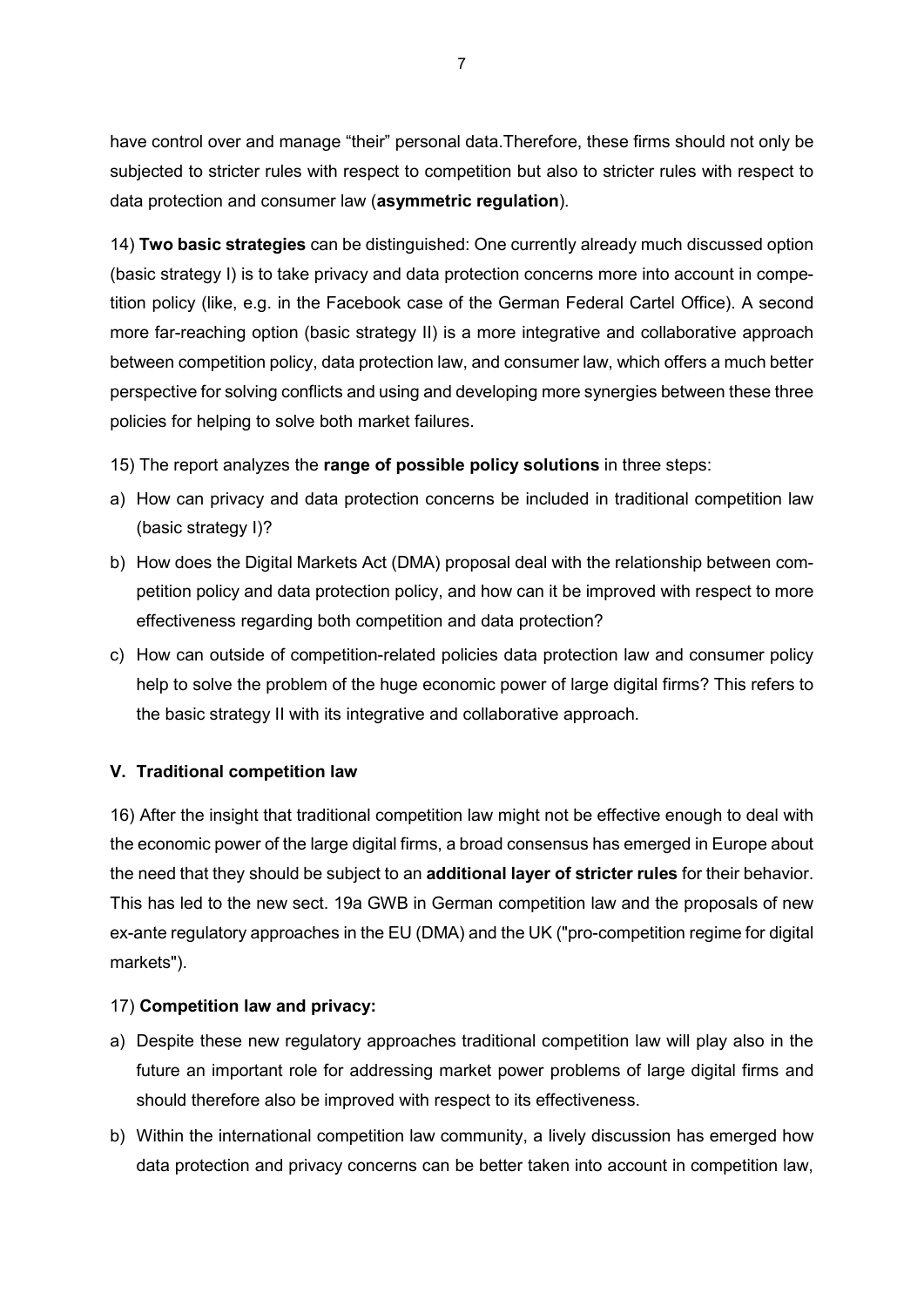as part of the assessments in competition cases. These developments should be supported, which requires also much research in new methods and tools for assessing privacy effects.

#### **VI. The "Digital Markets Act" proposal (DMA)**

18) The Digital Markets Act with its **ex-ante per-se rule regime** for the behavior of gatekeeper platforms is intended to be the key instrument of the EU Commission for dealing with the economic power of the large digital platforms. It is complementary to traditional competition law but pursues also other objectives than Art. 101 and 102 TFEU. A large part of the report analyzes this proposal in a deeper way with the following results.

#### 19) **Objectives of the DMA**:

- a) The openness of the meaning of its objectives **"contestability"** and **"fairness"** has led to uncertainty, whether the DMA is only a different (ex-ante regulatory) form of competition policy or whether – related to the concept of fairness – it can pursue also other policy objectives, as, e.g., data protection and consumer policy objectives.
- b) Since **consumers** are at least similarly dependent from gatekeepers as business users, they should be protected to the same extent as business users against unfair practices of gatekeepers.
- c) The **fairness concept in the DMA** can be interpreted as encompassing different dimensions, as, e.g., a fair sharing of surplus, protecting the autonomy of business and end users (with strengthening choice), and protection against informational and behavioral manipulation (like, e.g. "dark pattern" behavior).
- 20) The **data protection and consumer policy dimension** of the DMA:
- a) We propose to interpret the DMA as a regulation of large gatekeeper platforms that in addition to competition can also take into account data protection and consumer policy objectives.
- b) This would lead to a more consistent interpretation of the DMA and its obligations and is in line with our general policy suggestion that the large digital firms need an asymmetric regulatory approach not only for competition but also for data protection and consumer policy.
- c) The protection against **unfair restrictions of choice of end users** (through privacy policies and/or tying practices) in the obligations should be interpreted and enforced not only for supporting contestability but also with respect to strengthen data protection and consumer policy objectives.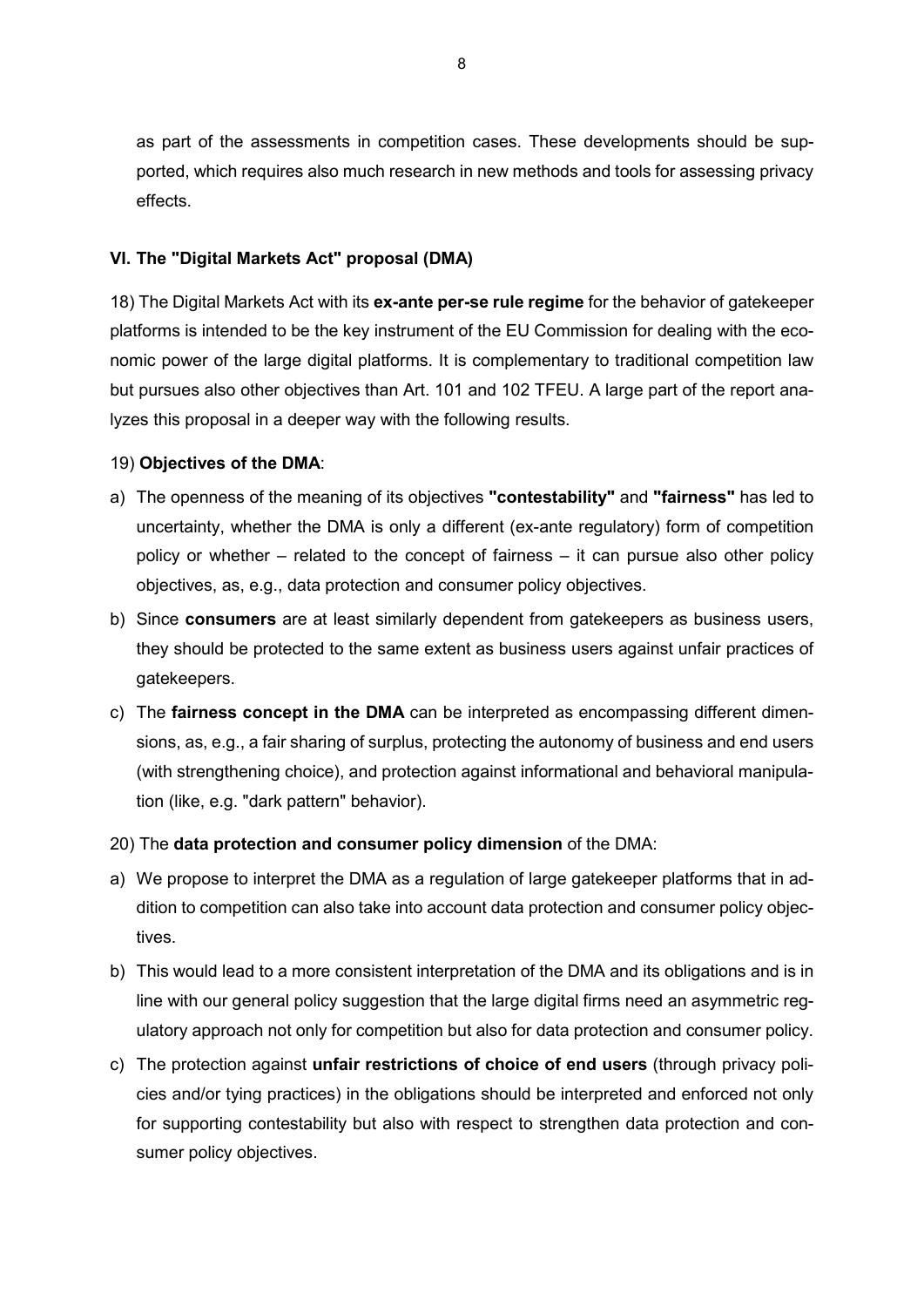d) Since nearly all obligations can be traced back to past and current competition cases, it is important to open the perspective that in future also **new obligations can be included** that focus much more directly **on data protection and consumer policy concerns**. It is therefore recommended that Art. 10 DMA about the update mechanism for obligations also clearly refers to unfair practices with respect to end users.

21) A deeper analysis of the obligations shows that they often cannot be explained well only from a competition-oriented interpretation of the DMA, i.e. that also separate and additional fairness criteria play an important role. Vice versa, a more **explicit acknowledgement of the data protection and consumer policy objectives** in the DMA could strengthen these aspects in the application, i.e. the further specification of the obligations.

22) Art. 5(a): **Combination of personal data**:

- a) Most prominent for the relationship between competition law and data protection law is the obligation of Art. 5(a), which prohibits the gatekeepers to combine personal data from different sources without an additional consent of the end users (according to the GDPR). This corresponds to the **remedy in the German Facebook case**.
- b) A deeper analysis of this obligation raises **serious concerns about its effectiveness** with regard to solving competition problems and the privacy risks through the information and behavioral problems of this additional consent. These concerns suggest that the current version of Art. 5(a) either aa) needs **additional rules for ensuring a meaningful choice** or bb) should be changed into a direct prohibition of the combination of personal data without giving the gatekeepers the option to get consent from the end users.
- c) Since in our view the direct prohibition of the combination of personal data would have positive effects both for contestability and for privacy protection, we propose to change Art. 5(a) into a **direct prohibition of the combination of personal data** by the gatekeepers.

#### 23) **Additional obligation for ensuring more choice regarding personal data**:

- a) It is unclear if not being forced to consent to the combination of collected personal data (Art. 5(a) DMA) is a sufficient **minimum standard of choice** for consumers with respect to their control over "their" personal data. Why should consumers not have much more farreaching options for choosing to what extent and for which purposes they allow the collection and use of "their" personal data by the gatekeepers as providers of core platform services?
- b) From a data protection and consumer policy perspective it can be justified due to the large economic power of gatekeepers that also other obligations can be introduced, which give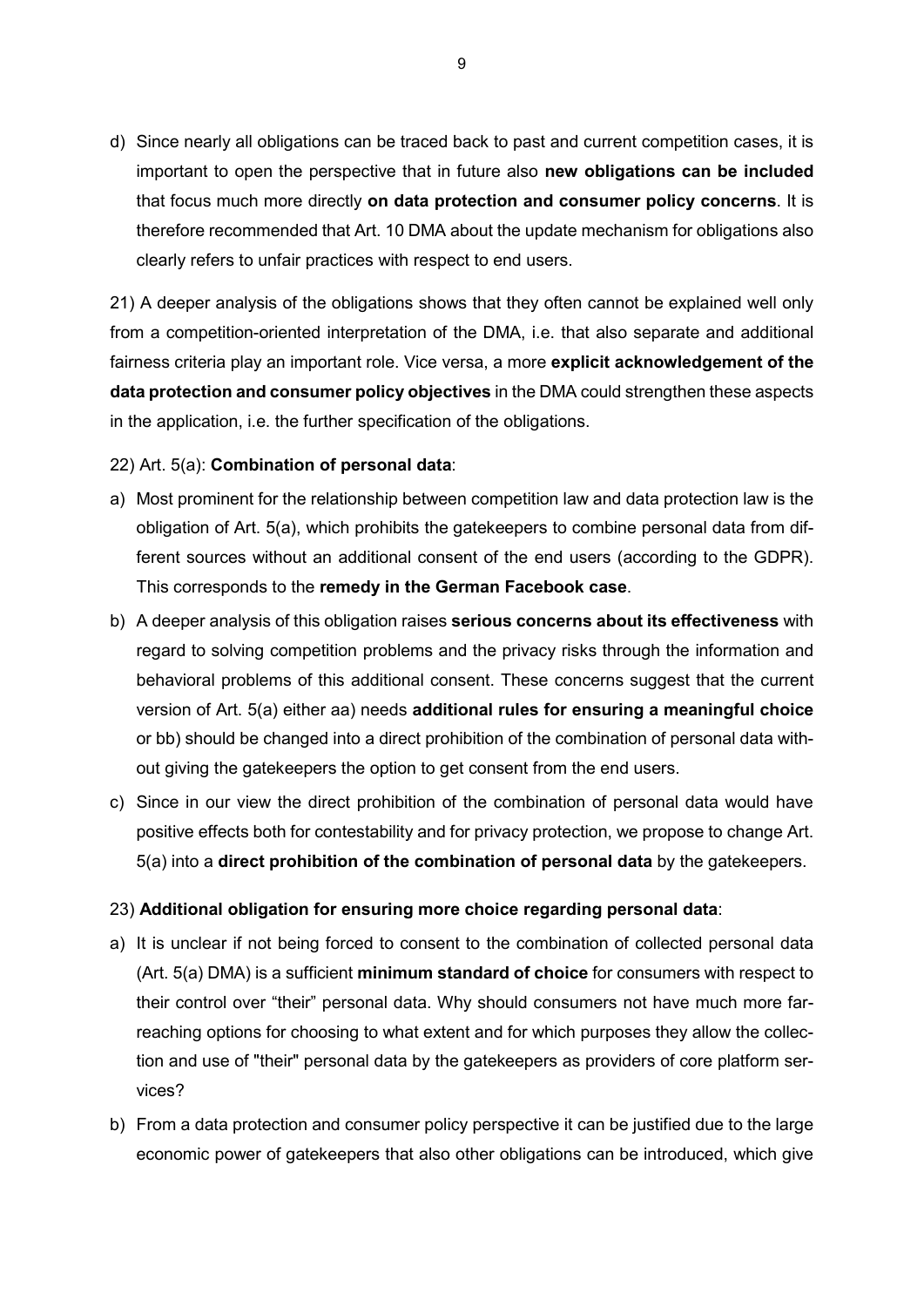the consumers much more and also granular choice about the provision of their personal data.

c) We propose to introduce an additional obligation that would **mandate the gatekeepers to offer the end users additionally the option to pay** for their core platform services **with a monetary payment instead of personal data** (e.g., a monthly subscription fee). This would eliminate that consumers are forced to "pay" with their personal data for services that they usually cannot avoid any more. Through additional measures (like fee regulation and subsidies) it can be ensured that all data subjects can afford to use such an alternative payment model.

24) We welcome that in a number of Art.5 and Art. 6 obligations (e.g. Art. 5(e), 6(1)b, 6(1)c and 6(1)e) the **freedom of choice of business and end users** is protected. We view these rights of business and end users not only as an instrument for enabling more competition but also as strengthening the autonomy of business and end users, which also should be explicitly taken into account in the process of further specification of these obligations.

25) All three obligations Art. 6(1)a, 6(1)i (**data access**), and 6(1)h (**data portability**) refer to the rights on those data that are generated by business and end users on gatekeeper platform services. Not allowing the platform to use these data for competing with the business users, and giving full real-time access and portability to business and end users regarding these data is justified at least as much by fairness than contestability, because it is a matter of fairness that those who generate the data should also be rewarded with its benefits. These rights protect the commercial opportunities of business users and the autonomy and empowerment of consumers.

- 26) Other obligations and rules:
- a) Achieving more **interoperability** is a key strategy for enabling more competition and strengthening the freedom of choice of business and end users. We concur with many critics of the current version of Art. 6(1)f that this obligation is not far-reaching enough.
- b) The obligation of Art. 6(1) for sharing search data with other search engines can lead to more effective competition among **search engines** and many benefits and more choice for consumers. We have, however, concerns how gatekeeper can handle the trade-off between protecting personal data without substantially reducing the usefulness of these data for the competing search engines. Here a close collaboration between the Commission and data protection authorities might be necessary.
- c) The effectiveness of all rights about protecting choice of business and end users can suffer from behavioral manipulation through **"dark patterns"** (biased choice architecture). We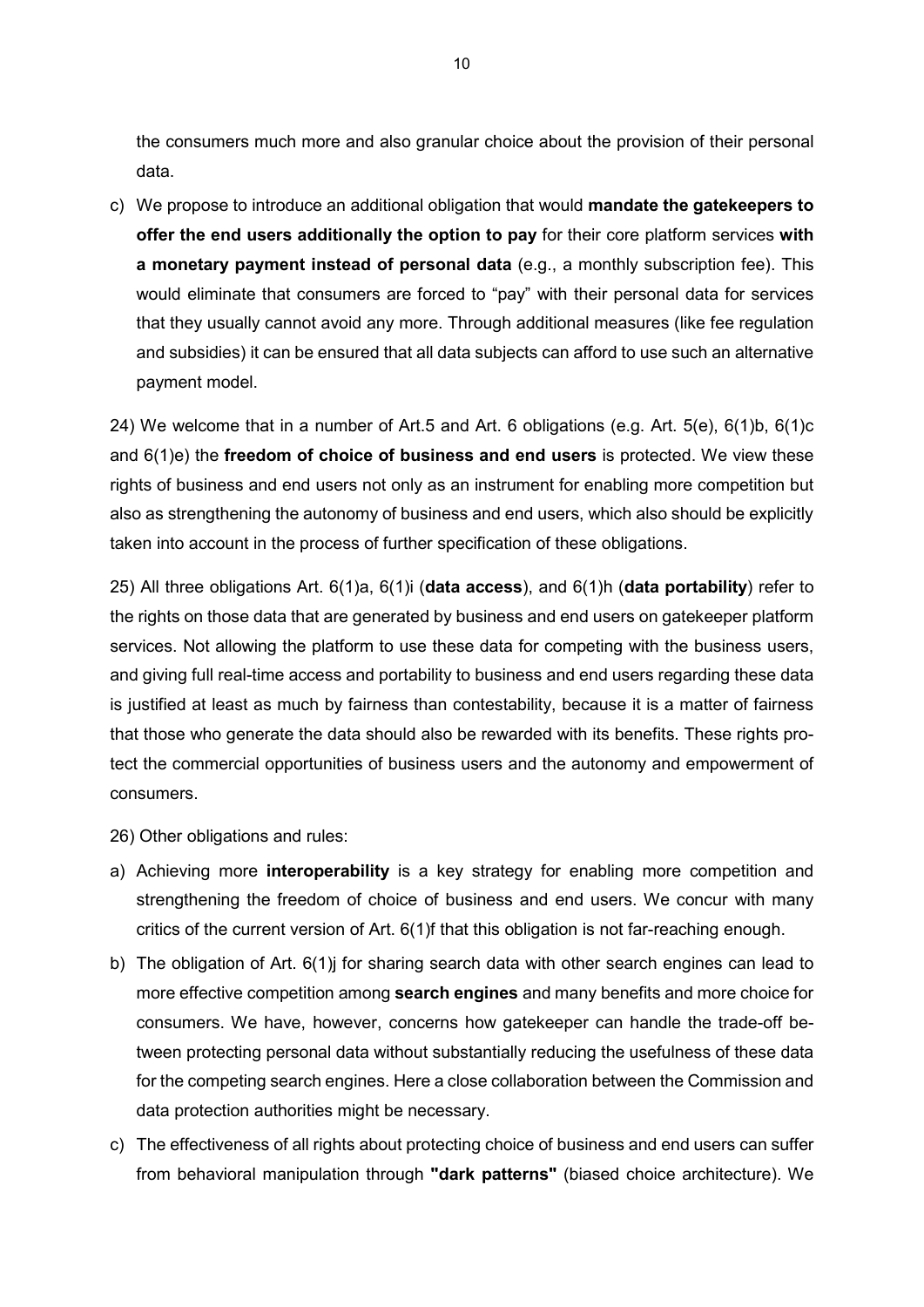welcome the proposals that demand an explicit prohibition of this and other forms of behavioral manipulation, e.g. as an additional obligation for the gatekeepers.

27) Regarding the **overall assessment of the DMA proposal**, it remains an open question, which of the three European models (DMA, sect. 19a GWB, or a future "pro-competition regime" in the UK) will turn out as the most effective solution, or to what extent they are capable at all to deal successfully with the huge economic power of the large digital firms. In the following, a few general recommendations are offered for improving the DMA.

#### 28) **Per-se rules vs. flexibility**:

- a) It is unclear to what extent the main advantage of this per-se rule regime, namely a fast compliance with all these obligations, can be realized in practice due to the need for more specification of these per-se rules. However, making too many concessions to demands for more flexibility endangers the entire rationale and effectiveness of this type of regulatory approach. Regarding this **difficult balancing problem between the advantages of strict rules and flexibility** we recommend to start with a fairly strict approach with not much flexibility, and to introduce only step-by-step (and after more experience) additional flexibility for a further refinement of the obligations.
- b) Since the main problems are caused by the small number of the large digital firms, we recommend to design the quantitative criteria for **designating gatekeepers** in that way that primarily the core platform services of the large digital firms are addressed in the DMA. This allows for stricter rules and enforcement.

#### 29) **Strengthening enforcement:**

- a) In line with other commentators we also support strongly proposals that lead to a faster and stricter enforcement of the obligations. This also encompasses an **earlier and easier applicability of structural measures**, more human resources for ensuring effective compliance of the gatekeepers, and the building up of necessary technical expertise, and farreaching investigative powers.
- b) Due to the uncertainty about the success of this per-se rule regulatory model of the DMA, it is crucial that the architecture of the DMA can evolve over time, which might have to go beyond the current **update mechanism** regarding core platform services and obligations.
- c) For the same reasons the DMA should be very careful not to preempt other innovative policy approaches that deal with the economic power of the large digital firms, and should be open to use the **expertise of other enforcement agencies**, also at the national level.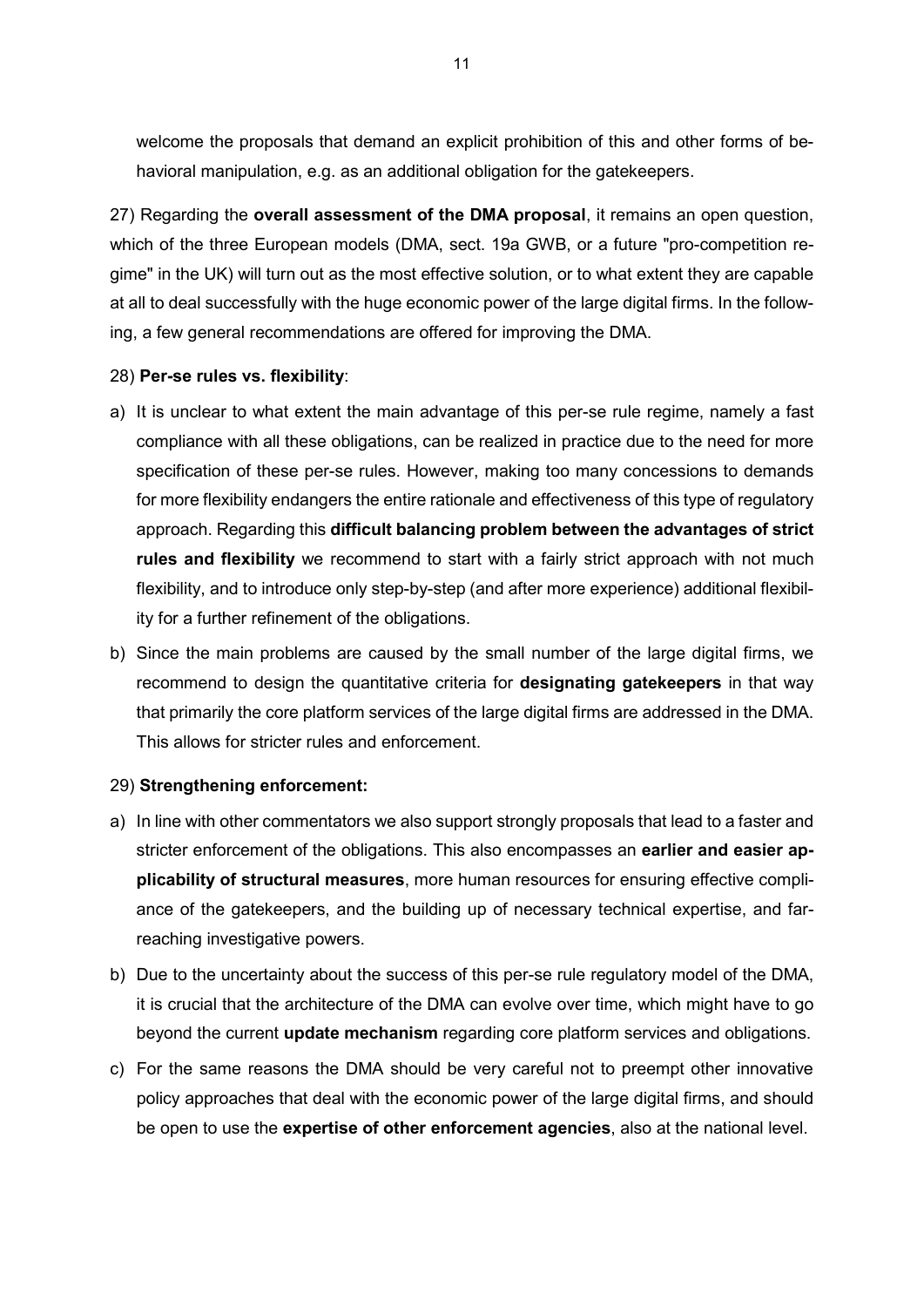**VII.** The contribution of data protection law, consumer policy, and the perspective of a **more integrative and collaborative policy approach**

30) The basic strategy II that focusses on the combination of competition policy, data protection law, and consumer policy is in the center of the last part of the report. Data protection and consumer policy can also directly contribute with their instruments for helping to solve the problem of the economic power of the large digital firms. It can be asked what these policies can do better unilaterally, and, in an additional step, what can be done in a more integrative and collaborative approach between all these policies, especially also with respect to strengthen synergies between the policies.

#### 31) **Data protection and asymmetric regulation:**

- a) In principle, the GDPR follows a "one-size-fits-all-approach", i.e. all firms are treated equally. Nevertheless, a **risk-based approach** underlies some of its provisions. We are of the opinion that the risk-based approach should be a basic principle of the GDPR, meaning that the GDPR should set a minimum standard for every data controller and that the more significant the risk, the stricter the obligations should be.
- b) This risk-based approach could be realized not only by asymmetric regulation but also by interpreting the GDPR and evolving guidelines (e.g. for the application of Art. 6(1)f and Art. 6(1)a GDPR) which take into account the risk which lies in the data processing and the data controller.
- c) The two market failures justify a rebuttable presumption of invalid GDPR consent if the consent is given to very large online platforms which needs to be refuted e.g. through a paid option to use the platform.

32) If especially **dangerous data processing by very large online platforms** is identified, one could even think about prohibiting this data processing at all as long as the information market failure is not solved. If the risk for the data subject clearly outweighs the interests in data processing and the concept of consent does not work due to the two market failures, the need to protect the data subject justifies a prohibition of highly dangerous data processing.

33) Data protection law can help to reduce dark patterns. Where **biased choice architectures** influence data subjects to declare consent to data processing, e.g. by using green buttons to give consent whereas the button to deny consent is colored red (preselection patterns), one could think of an (in)voluntarily given consent. California has implemented a law (1798.140 lit. h Cal. Civ. Code) providing that consent to data processing obtained by means of dark patterns shall be invalid. A similar law or, in any case, a respective interpretation of the GDPR, could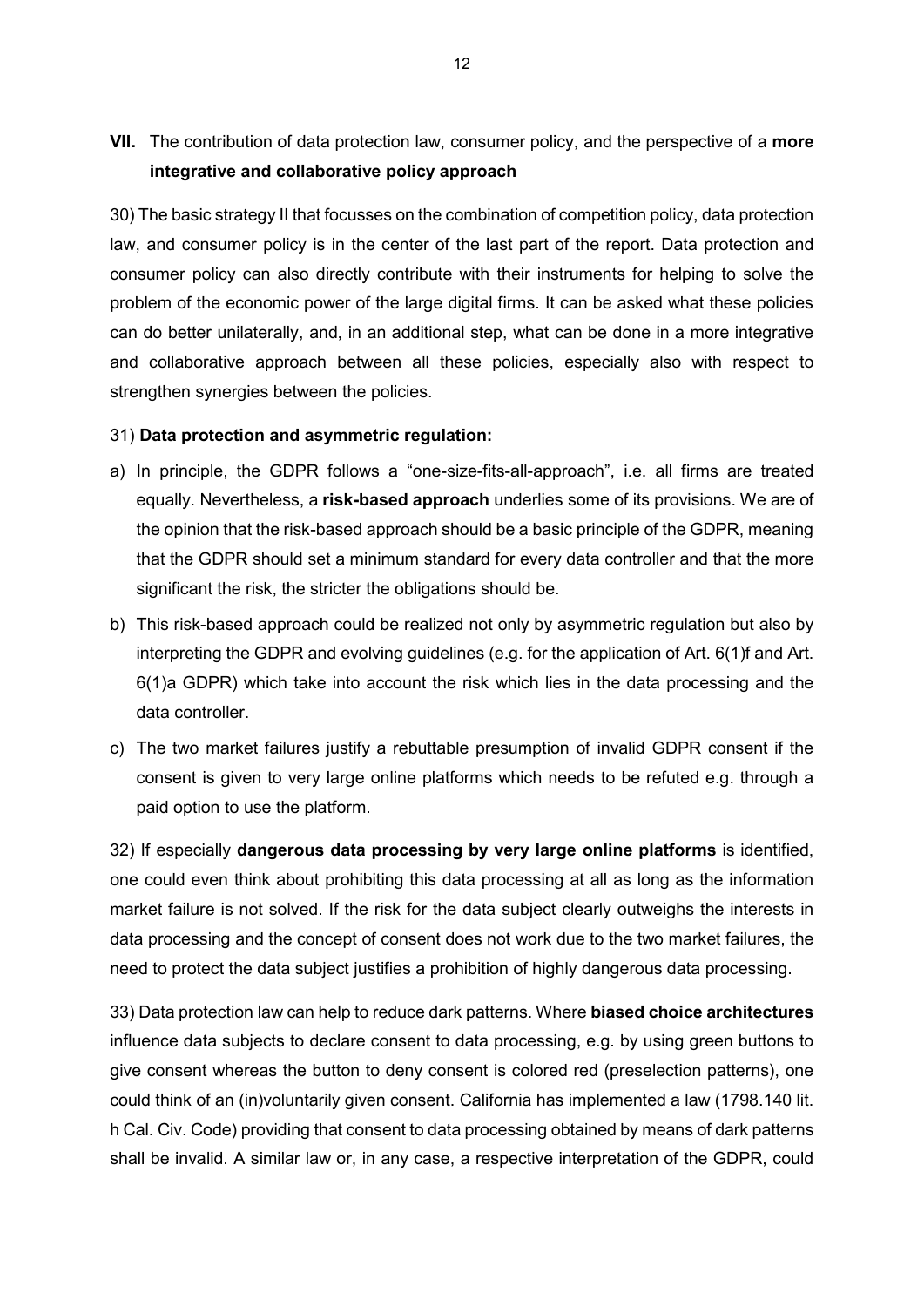be part of the "**dark pattern solution**" in Europe, too. We support such a law and such an interpretation of the GDPR.

#### 34) **Solving better enforcement problems of the GDPR**:

- a) The enforcement deficit of data protection law lies, on the one hand, in the legal uncertainty inherent in data protection law and, on the other hand, in the lack of enforcement efforts by individual data protection authorities. This, in turn, may be due to a lack of resources, but certainly also to other reasons, most notably the effects of the **"one-stop-shop principle"** and the resulting complex structure of competency.
- b) Although the "one-stop-shop-principle" may cause more legal certainty, it leads to inconsistent law enforcement in the different member states. We thus argue in favor of a financially adequately equipped **European Data Protection Authority** which is competent for the data processing by very large online platforms. To identify potentially unlawful data processing, one could also think of **further reporting requirements**, e.g. within the scope of Corporate Digital Responsibility.

35) **Consumer policy:** With its wide range of instruments for dealing with information and behavioral problems of consumers, consumer law might be an important policy for better solving these problems on digital markets. However the new challenges (e.g. dark patterns) require new policy initiatives. In that respect, also asymmetric regulation in form of stricter rules for the largest digital platforms can be justified.

36) **Towards a more integrative and collaborative approach:** Due to the deep intertwinement of the effects of competition law, data protection law, and consumer policy on competition, data protection and consumer empowerment, a stronger integrative policy approach that enables some form of coordination and collaboration between these policies would offer the chance of more effective solutions for dealing with the huge economic power of the large digital firms. More coordination and collaboration is also very important between the **enforcement agencies** of these policies.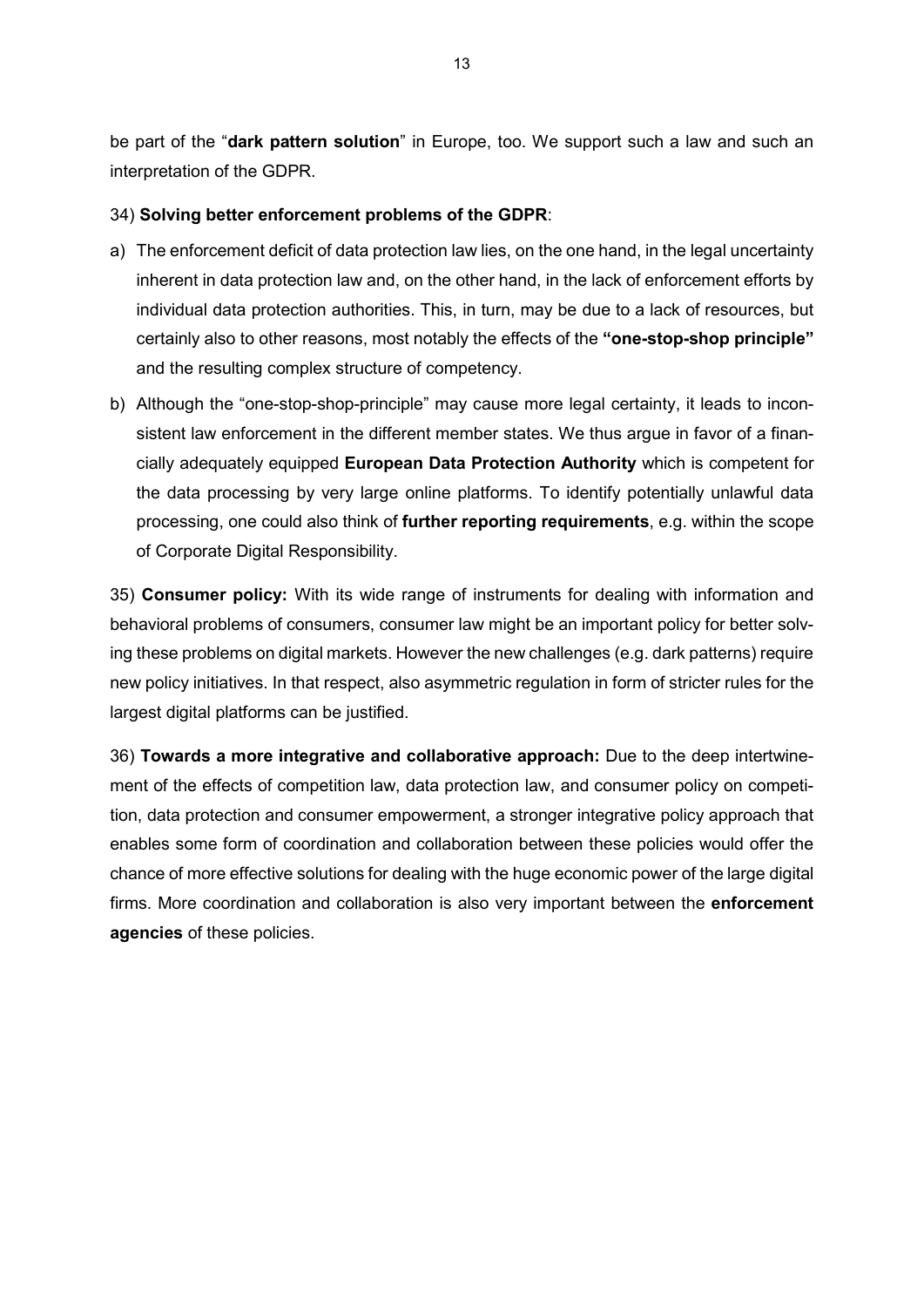## **1. Introduction**

-

The large digital firms (or tech firms)<sup>[1](#page-14-0)</sup> Google, Facebook, Amazon, Apple (and to a lesser degree Microsoft) are in the center of intense policy discussions in many countries with respect to the problem how their huge economic power can be limited, especially with respect to their market power on digital platforms that threatens competition, innovation and consumer choice. The current discussions about very far-reaching reforms in competition policy, as e.g. the "Digital Markets Act" proposal of the EU Commission,[2](#page-14-1) reflect the great challenge that these firms pose to the economy and society. Through the analysis of the power of these digital platforms it became increasingly clear how deep the collection and use of vast amounts of personal data by these firms (especially for targeted advertising on digital advertising markets) is linked and intertwined with their economic power. The reason is that this data power can again lead to large competitive advantages on many markets and at the same time might also allow them to influence the behavior of consumers through informational and behavioral manipulative strategies. Through the combination of market power and information power the users of the core platform services of these large digital firms might not be capable anymore to have meaningful control over their personal data, leading to serious dangers for their informational self-determination and privacy. As a consequence, this economic power of the large digital firms is also a great challenge for data protection law.

This has led to the insight that on digital markets the issues of competition and data protection, and therefore competition law and data protection law are deeply intertwined with each other. Therefore, it is not surprising that the Facebook case of the German Federal Cartel Office<sup>[3](#page-14-2)</sup> has triggered an international discussion about the relationship between competition law and data protection law in the digital economy. Partly linked and partly independent from this discussion about the economic power of the large digital firms, it has been also discussed for some time, whether and to what extent the EU data protection law (GDPR), which is viewed as a strict regulation for protecting the personal data of EU citizens, might also erect too many hurdles leading potentially also to negative effects on competition and innovation. Therefore, the question has emerged about potential tensions and even conflicts between competition

<span id="page-14-0"></span><sup>1</sup> In this report we use for these firms the term "large digital firms" (in line with the German term "große Digitalkonzerne") instead of the often used "large tech firms" or "large digital platforms". The latter does not fit well, because these large digital firms have a much more complex conglomerate structure, which also consist of digital platforms.

<span id="page-14-1"></span><sup>2</sup> European Commission (2020a). Proposal for a regulation of the European Parliament and of the Council on contestable and fair markets in the digital sector (Digital Markets Act), https://eurlex.europa.eu/legal-content/EN/TXT/PDF/?uri=CELEX:52020PC0842&from=en

<span id="page-14-2"></span><sup>3</sup> Federal Cartel Office (2019). Decision no B6-22/16 of 6 February 2019.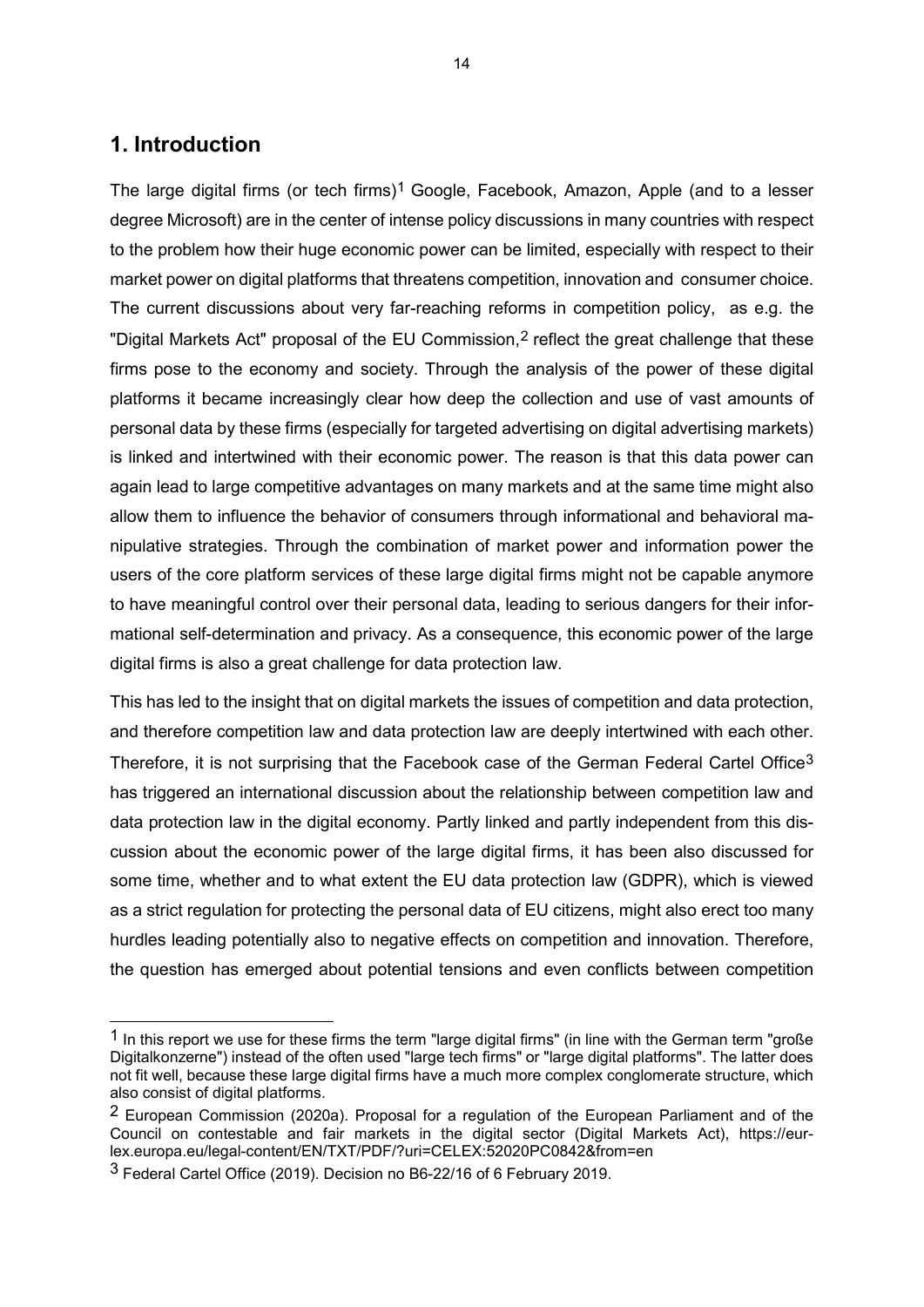and data protection law. For example, the question has been raised, whether the GDPR might even lead to a strengthening of the economic power of the large digital firms. This would be another important aspect with respect to the new relationship between data protection law and competition law under the new economic and technological conditions of the digital economy.

The task of this report is to analyze, especially with respect to the economic power of the large digital firms, the relationship between competition law and data protection law, and assess and develop policy strategies and proposals that might help to achieve better the objectives of both competition policy and of data protection law. This will require an integrated analysis of the competition and data protection problems on digital markets, and the impact of both competition law and data protection law on competition and data protection (and privacy). We are very much aware that there is a broad discussion in German data protection law if and to what extent data protection law protects the right to informational self determination and to what extent it is based on Art. 7 and/or 8 GrCh and therefore also refers to privacy protection or not. However, this discussion is not representative for the discussion in Europe outside of data protection law. The intertwinement between competition aspects and problems concerning the use of personal data are internationally discussed very well with regard to privacy as a whole. Therefore, we also want to discuss the dangers for privacy as a whole, not only for data protection law or the right to informational self-determination. This is why our argumentation faces both, the risks for privacy at all and the right to informational self determination in particular.

To what extent do tensions and conflicts between competition law and data protection law exist, and to what extent can both legal regimes work into the same direction of more competition and more choice for consumers and informational self-determination? What policy proposals can be made for strengthening synergy effects and mitigate conflicts between competition law and data protection law?

The report consists of two parts:

(1) The first part (chapter 2) offers a "mapping" of the competition and data protection problems through the economic power of the large digital firms, and of the new complex relationship between data protection and competition law on digital markets. This also includes an analysis of selected tensions and synergies between both legal regimes. Important results will be (a) the need of an integrated analysis of both policies with implications for also a more integrative and collaborative policy approach, and (b) the proposal that the large digital firms should be subject to asymmetric regulation not only with respect to competition but also data protection and consumer policy.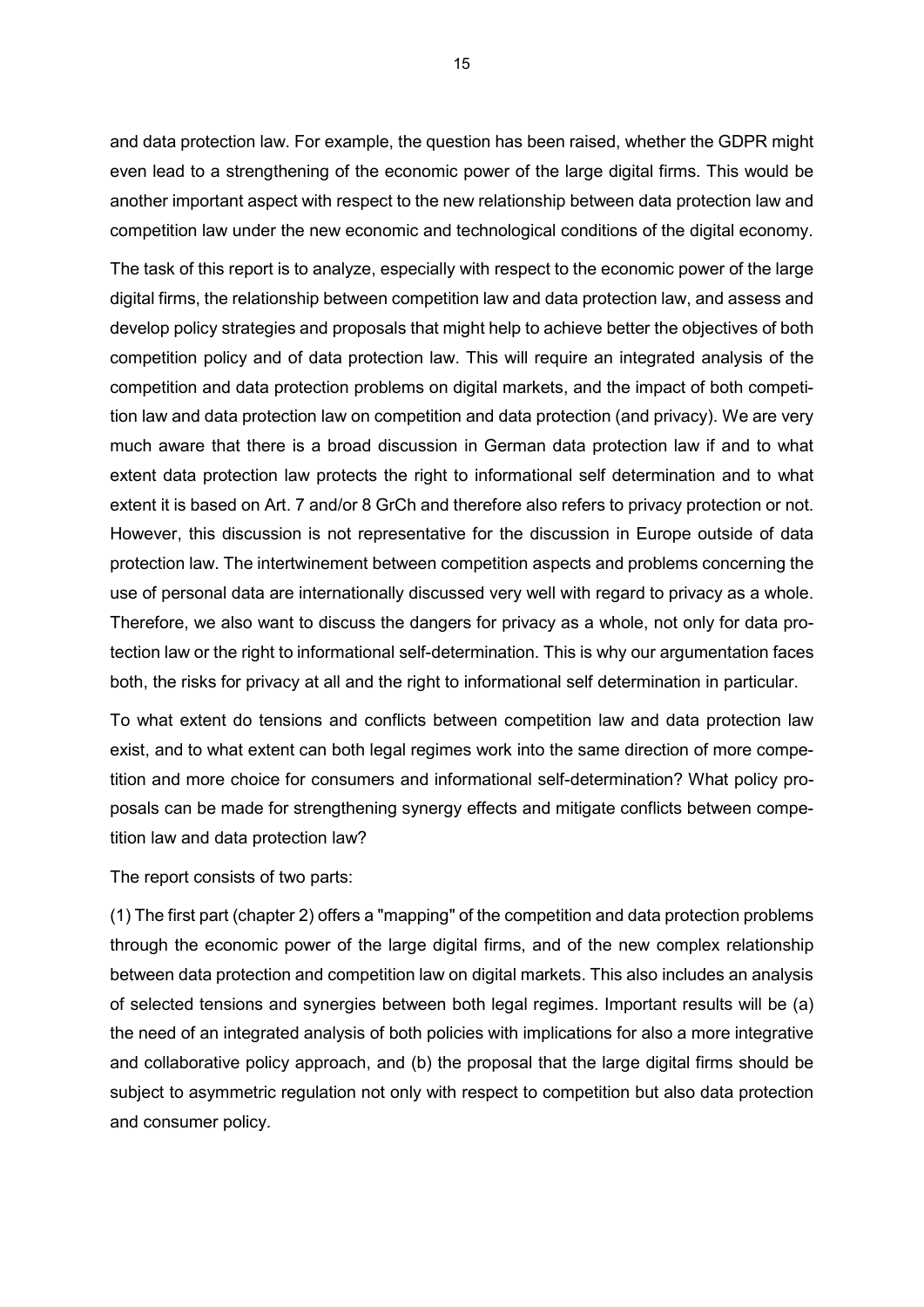(2) The second part (chapter 3) has the task to assess and develop policy solutions with respect to the economic power of the large digital firms, which simultaneously foster competition and data protection (synergies). Since the current policy discussion focuses much on competition policy, traditional competition law and, to a much larger extent, the current "Digital Markets Act" proposal are analyzed with respect to the question, how they can include also data protection and consumer protection concerns. This will lead also to a number of recommendations for improving the DMA proposal. Particularly important will be our recommendation that the DMA should consider much more explicitly also data protection and consumer policy objectives. In the last part of chapter 3 we also ask outside of competition-related policies how data protection law and consumer policy can directly contribute more to solving the competition and data protection problems through the large digital firms. This, finally, will lead to the proposal of a more coordinated and collaborative approach between competition law, data protection law, and consumer policy.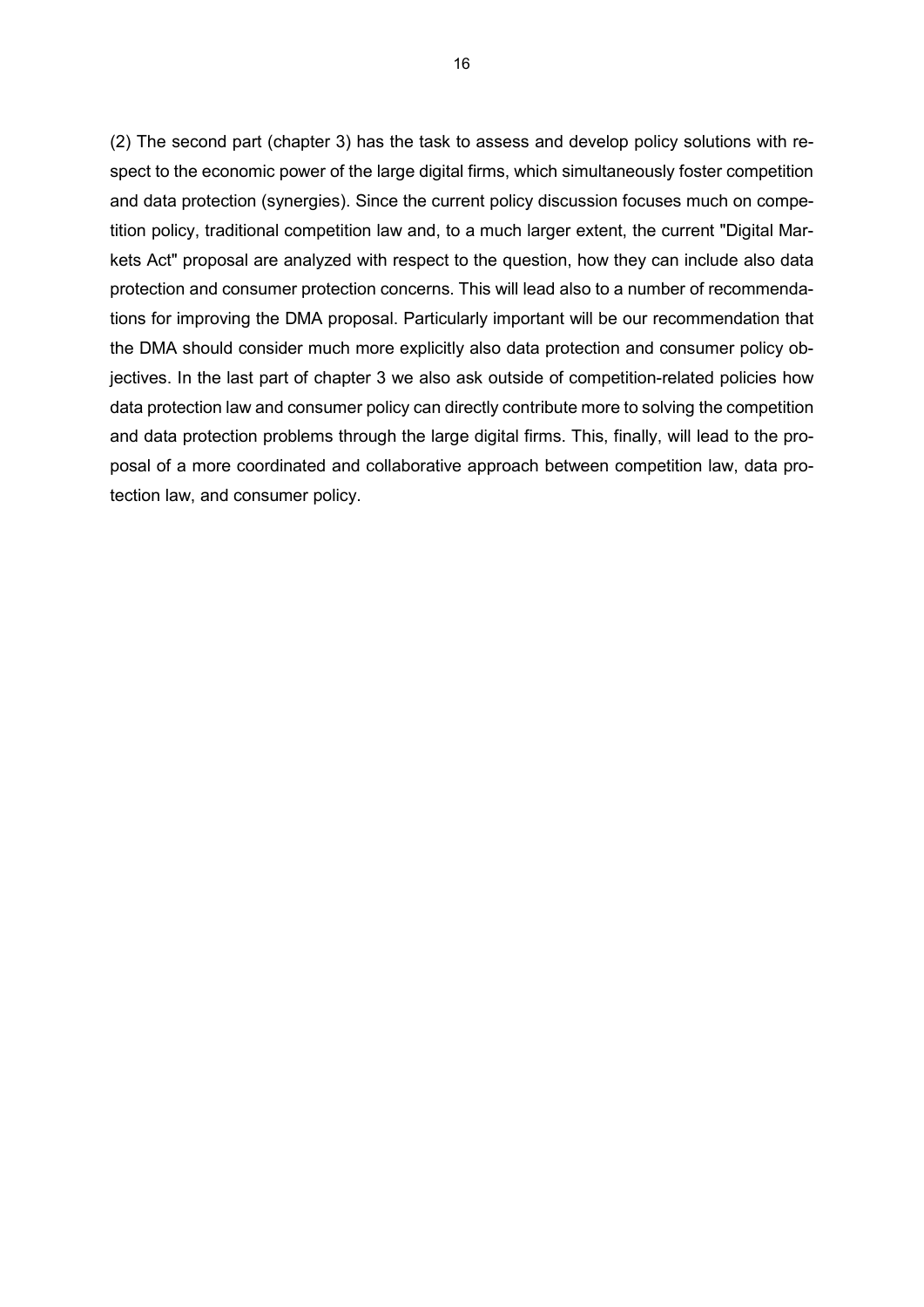## **2. Data protection law and competition law: A mapping of the relationship, conflicts, and synergies**

## **2.1 Economic Power of large digital firms, competition, and privacy: What are the main problems?**

Although it is broadly acknowledged that the large digital firms Google, Amazon, Facebook, and Apple (often called GAFA or large tech firms) have been key drivers of innovation in the digital economy, also the concerns about their huge economic power have increased dramatically in recent years. A large number of competition policy reports, published 2018 and 2019, have led to a broad reassessment of the power of these firms.<sup>[4](#page-17-0)</sup> These reports show a great consensus that (1) digital platform markets, as, e.g., search engines, social media services, and other platform services are characterised by very large economies of scale, and direct and indirect network effects that can lead to one dominating platform ("tipping"). (2) The collection and use of data, especially also personal data of consumers, plays a key role for the market power of the providers of these platform services. Particularly important is that the large digital firms do not only offer such platform services (with "winner takes all" implications) but also have built up complex digital ecosystems, which offer a multitude of complementary services to the consumers with lock-in effects and high switching costs ("walled gardens"). Important is that the market power of these digital firms is, in the meantime, so entrenched and persistent that it is seen as very improbable that their market position can be challenged in the near future. This is also caused by high entry barriers, e.g. also through their superior access to data, but also through the strategy of acquiring many new, fast-growing innovative firms that might have been capable of challenging the incumbent digital firms.

These entrenched and persistent market positions can lead to manifold negative effects on competition, innovation, and consumer choice. Although nobody would deny that the large digital firms are still innovative, they increasingly use their economic power, their data, and their superior capabilities with respect to data analytics, algorithms and AI for expanding their market power positions in the digital economy. Through a number of strategies, like tying services or self-preferencing, these firms can leverage their market power to other markets (envelopment strategies). These strategies can lead to exclusionary effects on many other firms and impede their innovative activities. Through the offering of quasi-monopolistic core platform services (e.g., search engine services and social media services) these large digital firms are

<span id="page-17-0"></span><sup>4</sup> See Schweitzer et al. (2018), Crémer et al. (2019), Furman et al. (2019), ACCC (2019), Stigler Committee on Digital Platforms (2019), and Wettbewerbskommission 4.0 (2019); for overviews about these reports see Kerber (2019) and Lancieri/Sakowski (2021).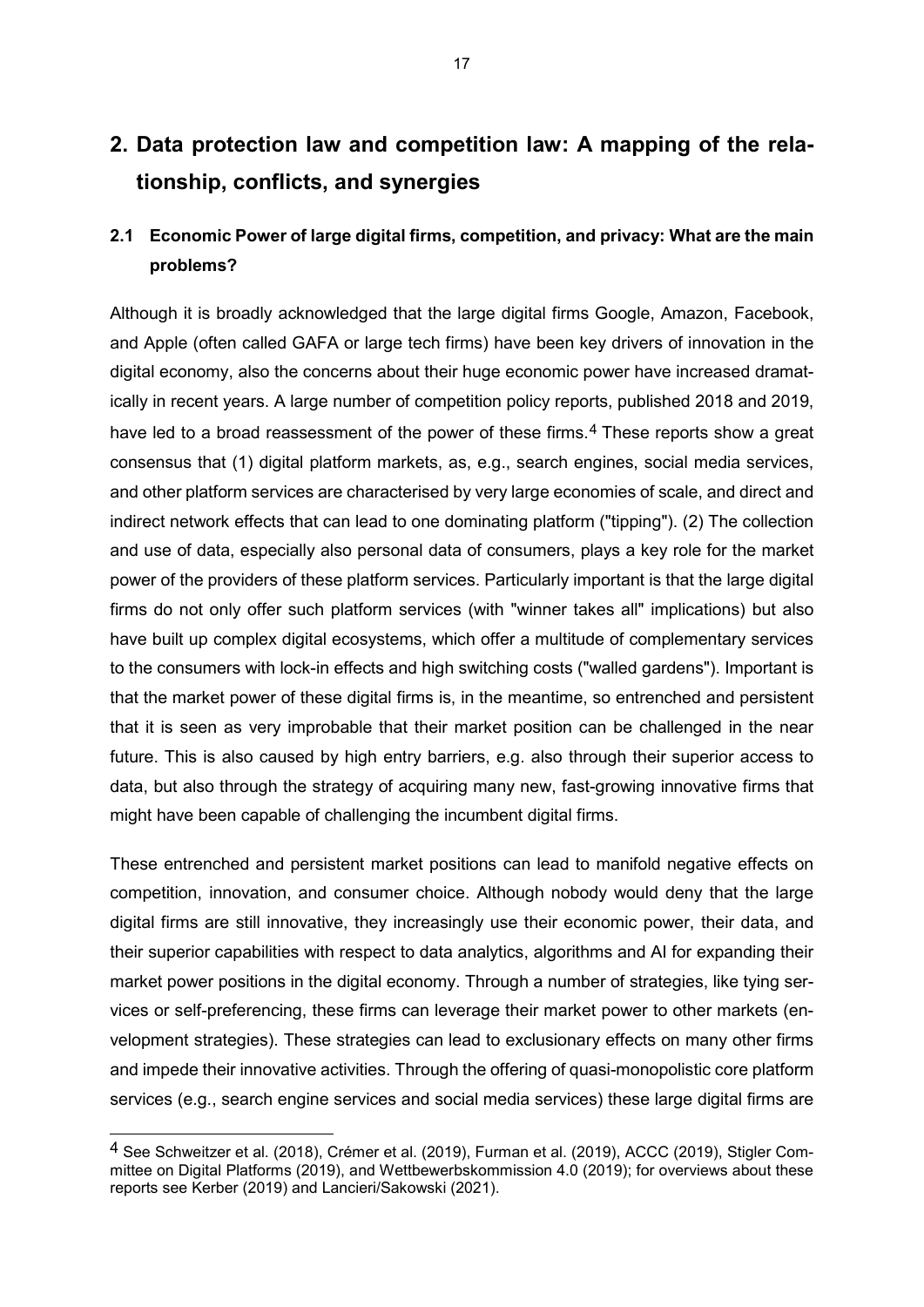often in gatekeeper positions between different market sides, which allow them to use unfair and exploitative practices vis-a-vis both the business users and the end users (consumers) of these platform services. Therefore a broad discussion has emerged that the business users, e.g. on intermediation platforms (like Amazon market place) or advertisers on digital advertising markets (with Google and Facebook as dominant firms), are subject to unfair business practices by these platforms with negative effects on competition and innovation. Through the quasi-monopolistic market structure with regard to these core platform services, also the con-sumers can be harmed through less competition, choice and innovation.<sup>[5](#page-18-0)</sup> The main additional problem of excessive collection and use of personal data of consumers by the large digital firms will be discussed below.

The common conclusion of these reports (and in the meantime also of many policy-makers) is that the economic power of these large digital firms is a very large **unsolved competition problem**. Since the traditional competition law with its ex-post control of abusive behavior (like Art. 102 TFEU) does not seem to be capable of dealing in an effective way with this huge challenge, it is widely seen as necessary to search for **new approaches in competition policy**. This has led to the current proposal of a new ex-ante regulation for gatekeeper platforms by the EU Commission ("Digital Markets Act") or the new sect. 19a GWB in the recent amend-ment of German competition law.<sup>[6](#page-18-1)</sup>

However, the digital economy has also led to a second huge and unprecedented challenge, namely the **new dangers to the privacy of persons** (consumers) and their right to make meaningful decisions about the collection and use of their personal data (informational selfdetermination). In particular, Google and Facebook collect a large amount of personal data through their manifold services, as the search engine, social media, and other services, which are offered for a monetary price of zero ("free") to the consumers but for which they have to "pay with their personal data". However, "paying (fully or partly) with personal data" is not limited to the large digital firms but a wide-spread practice in the digital economy. While the provision of personal data of consumers to firms can also lead to benefits for the consumers (for innovation, improvements, and personalisation of services), it can also lead to a wide range of new risks and potential harm for consumers (e.g. through price discrimination, identity theft, fraudulent and manipulative practices, and profiling).[7](#page-18-2)

<span id="page-18-0"></span> $5$  For an easy-to-read and clear summary of all these competition problems and their potentially harmful effects, see chapter 1 of the Furman report (Furman et al. 2019, 17-53).

<span id="page-18-1"></span> $6$  See Furman et al. (2019, 5) for the need for an additional ex-ante regulatory approach. For the discussion about new approaches and the DMA proposal see below sections 3.2 and 3.3.

<span id="page-18-2"></span><sup>7</sup> See for a brief overview about the risks OECD (2020, 22)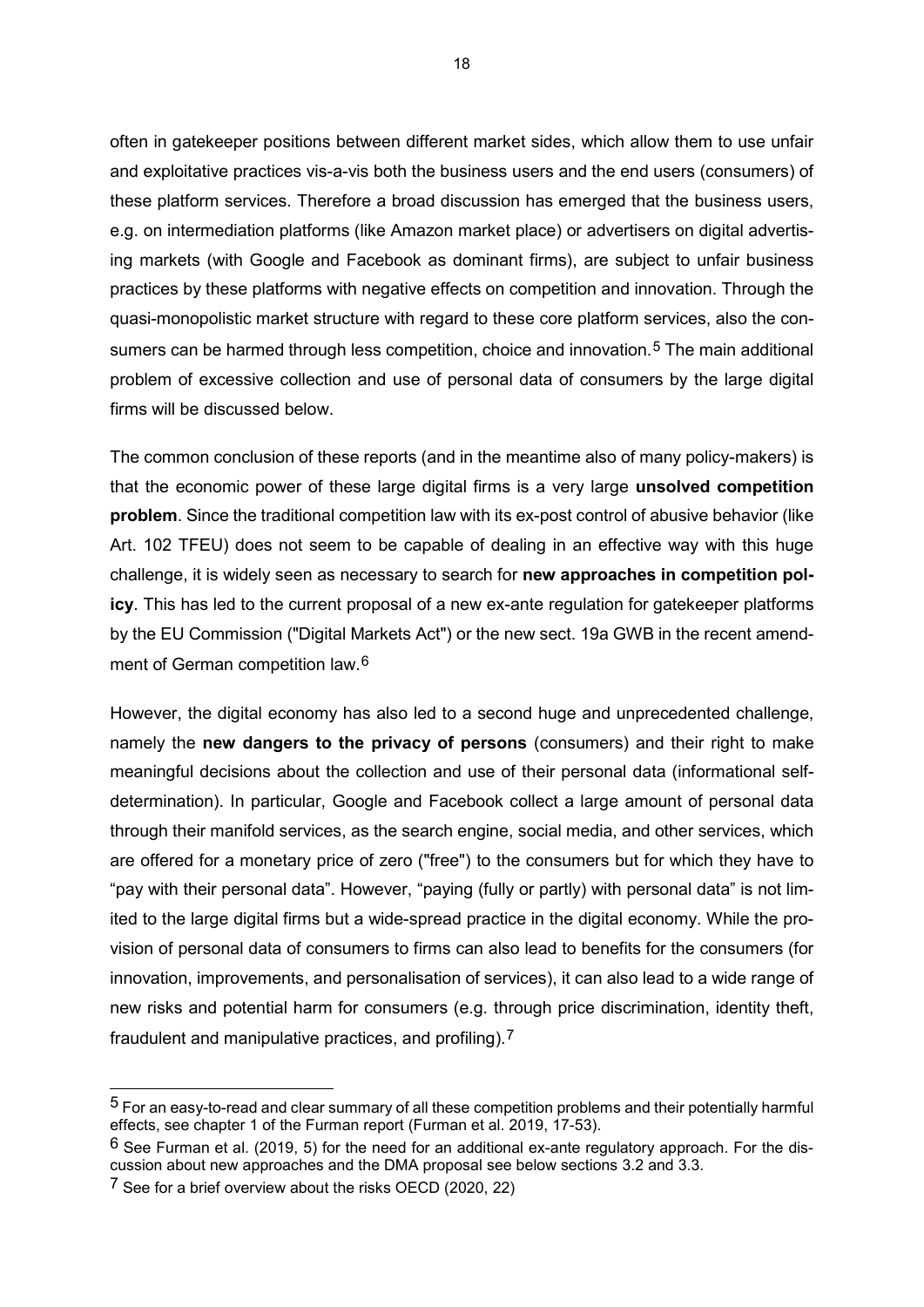The basic approach in EU data protection law is that consumers (as data subjects) have the right to control the processing of their personal data by giving voluntary and informed consent (according to Art. 6(1)a GDPR), i.e. that they should be able to decide, which personal data are collected and used by whom and for what purposes (informational self-determination). However this instrument of "notice and consent" does not work well, because consumers are overwhelmed by too many decisions about consent, with often intransparent and hardly comprehensible and lengthy privacy policies, especially in combination with manipulative behaviors of the data-collecting firms. $8$  As a consequence, consumers are not capable of managing their personal data in a rational and well-informed way. This endangers their consumer sovereignty and informational self-determination, and impedes their capabilities to protect their pri-vacy.<sup>[9](#page-19-1)</sup> This is a general problem on many consumer-oriented markets in the digital economy, on which firms are collecting personal data from the consumers. It is caused from an economic perspective primarily through the **market failure of information and behavioral problems**, which is not sufficiently solved by data protection law (or consumer law).

However, it is a particularly serious problem with respect to the large digital firms. Since, e.g. Google and Facebook offer with their search engine or social media platform services that are de facto non-avoidable for most consumers (due to the lack of realistic other options; "musthave" services<sup>10</sup>), these large quasi-monopolistic digital firms have the possibility to collect vast amounts of personal data from their users. In addition, these firms also have manifold possibilities to collect personal data via third-party websites and through tracking the consum-ers all over the internet.<sup>[11](#page-19-3)</sup> Therefore the combination of information and behavioral problems and the market power problem leads to the danger of excessive collection of personal data, which might not only be an exploitative abuse of market power but is also a huge problem for the informational self-determination and the protection of privacy. Consequently, we have through the large digital firms an **unsolved privacy problem**, which is a **huge challenge for data protection law**.

For the relationship between competition law and data protection law it is of utmost importance that this **competition problem is deeply linked to this privacy problem**, because it is, on the one hand, the economic characteristics of the platforms with their monopolistic tendencies, which allow the providers of these core platform services to collect so much personal data due

<span id="page-19-0"></span><sup>8</sup> See below in section 2.3.1.

<span id="page-19-1"></span><sup>9</sup> See SVRV (2021, 370 ff.), Datenethikkommission (2019, 96), and Wettbewerbskommission 4.0 (2019, 43), Solove (2013).

<span id="page-19-2"></span><sup>10</sup> See CMA (2020a, 4.120)

<span id="page-19-3"></span><sup>11</sup> See ACCC (2019, 84-87), Binns/Bietti (2020), CMA (2020a, 2.18-2.22).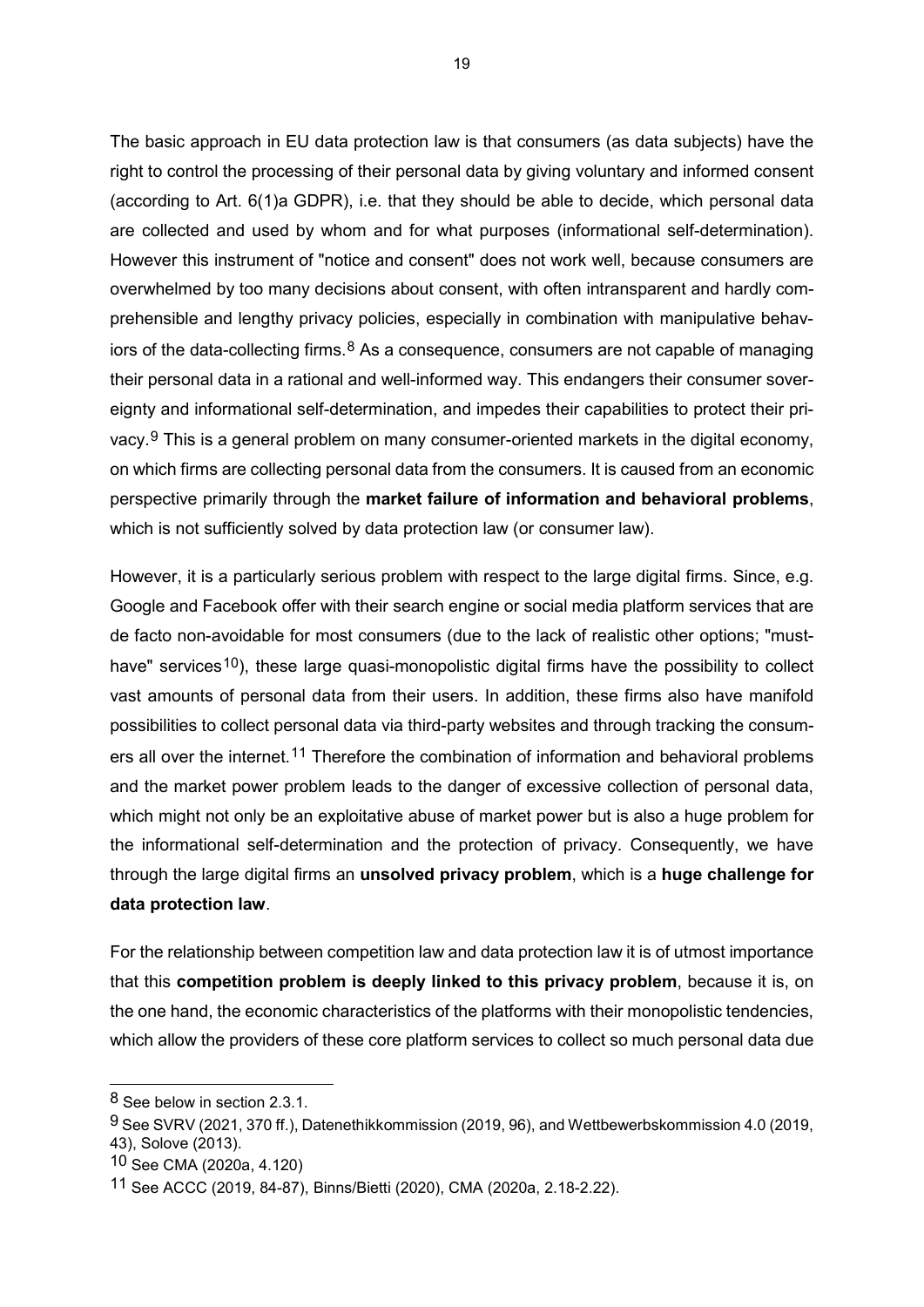to the lack of choice for consumers. On the other hand, this superior access to personal data can lead to the further entrenchment of the economic power of the large digital firms through (a) increasing barriers to entry and foreclosing competitors (e.g. on markets for digital advertising), and (b) through manifold possibilities to use this large information asymmetry between them and the consumers in manifold ways for their informational and behavioral manipulation.[12](#page-20-0) It is this key role of personal data for the core markets of the large digital firms, which leads also to the **deep linkage between the problems for competition policy and for data protection law**.[13](#page-20-1)

The famous Facebook case of the German Federal Cartel Office (FCO), <sup>[14](#page-20-2)</sup> in which for the first time a data-collecting behavior of a digital firm was prohibited in 2019 as an abusive behavior of a dominant firm in a competition case, is a very innovative pioneer case: It focusses exactly on this linkage between the competition problem and the privacy problem with respect to Facebook as one of the large digital firms. In this case the FCO argued that due to the dominant position of Facebook on the German market for social media platform services forcing the users of these services to give consent to the merging of personal data that Facebook has collected from different services in and outside of Facebook infringes EU data protection law and is therefore an abusive behavior of a dominant firm. It imposed the remedy that Facebook has to give an additional choice option with respect to the merging of these personal data for protecting the privacy of the consumers, but also to mitigate the anticompetitive effects through the data advantages of Facebook with regard to its competitors. With this unprecedented linkage between competition law and data protection law the German FCO has triggered a new world-wide discussion about the relationship between competition law and data protection law.[15](#page-20-3)

<span id="page-20-0"></span><sup>12</sup> See Digital Regulation Project (2021a, 10).

<span id="page-20-1"></span><sup>13</sup> See Douglas (2021, 3), Kerber (2021d).

<span id="page-20-2"></span><sup>14</sup> See for the German Facebook case Federal Cartel Office (2019), Robertson (2020), Podszun (2020), and from an economic perspective Kerber/Zolna (2021).

<span id="page-20-3"></span><sup>15</sup> See as recent overviews OECD (2020), Douglas (2021)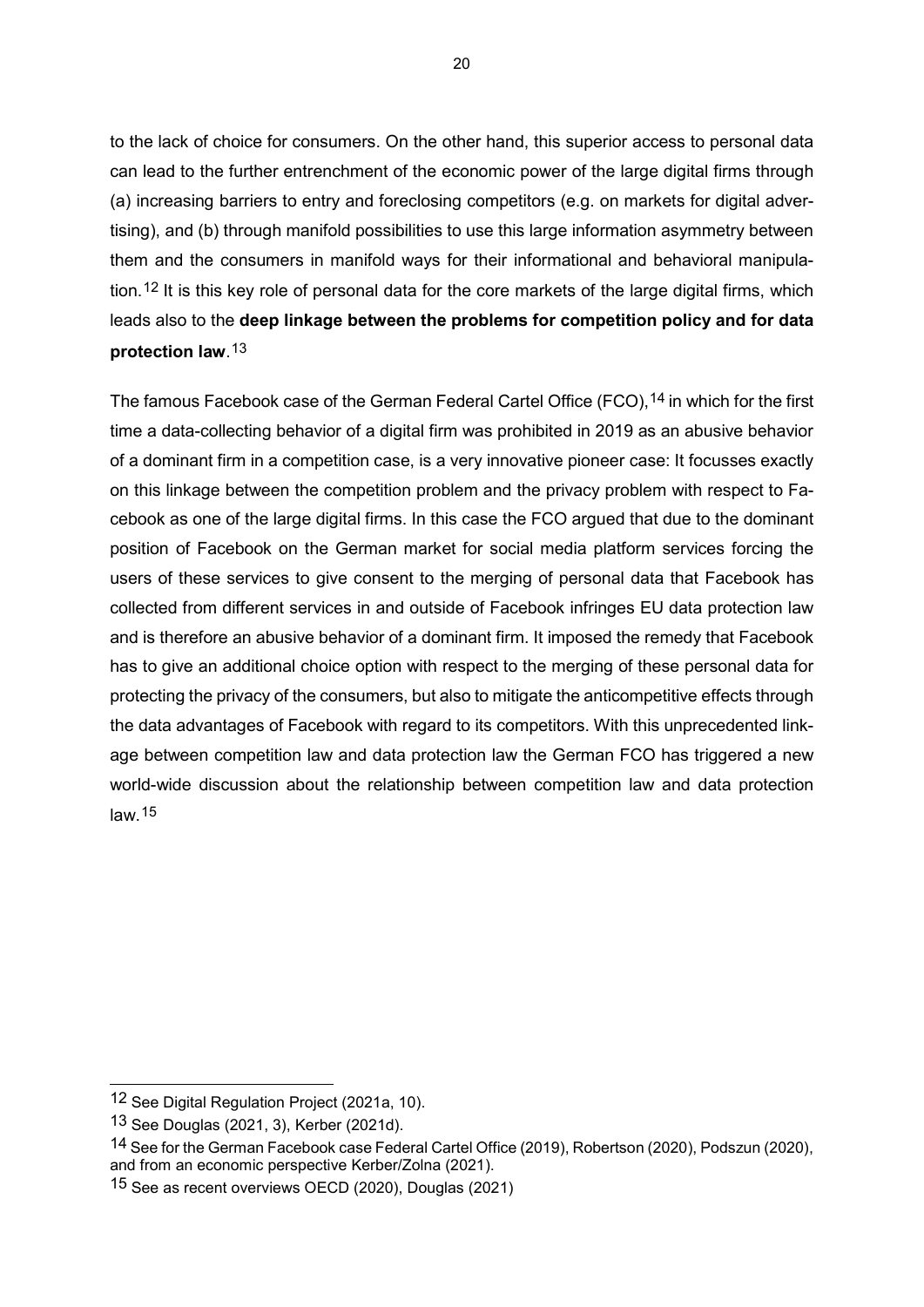## **2.2 Competition law, data protection law, and consumer law: A legal and economic policy framework**

Section 2.1 showed that both competition policy and data protection law face huge challenges through the digital transformation and, in particular, the economic power of the large digital firms. We also have seen that through the key role of personal data on many digital markets both problems – the competition problem and the data protection problem – are deeply intertwined with each other. This is also a consequence of the fact that from an economic perspective these digital platform markets suffer – with respect to the collection and use of personal data – simultaneously from two different market failures, namely the market power of the platforms and the information and behavioral problems of the consumers. We claim that a deeper understanding of the relationship between competition law and data protection law requires an approach that allows for an integrated analysis of the effects of both market failures and both legal regimes. This also would allow for a much better analysis of potential conflicts and synergies between both laws. This section 2.2 will therefore present such an analytical framework, which can also contribute to the development of more effective strategies for policy solutions in chapter 3 through its provision of a map for analyzing the interplay between competition law and data protection law.[16](#page-21-0)

The framework is based upon an economic policy approach, which focuses on solving market failure problems and views policies as instruments for achieving normative objectives and pro-tecting fundamental values of the society.<sup>[17](#page-21-1)</sup> From that perspective competition policy has the task of solving the market failures with regard to competition. Data protection law has the task of protecting the right to informational self-determination. This is done from an economic perspective by defining rights of natural persons (data subjects) with respect to "their" personal data, but also by setting up rules about how, e.g., firms (as the large digital firms) can collect and use the personal data of consumers for certain purposes, in particular through (but not limited to) the consent of the data subjects. However, due to the very serious information and behavioral problems of consumers, the requirement of a well-informed consent is often not fulfilled. From an economic policy perspective the solution of the market failure "information and behavioral problems" is usually the task of consumer policy, but with respect to the collection and use of personal data it is primarily the task of data protection law. Therefore both data

<span id="page-21-0"></span><sup>&</sup>lt;sup>16</sup> See for this analytical framework and how it can be used Kerber/Zolna (2021) and Kerber (2021d).

<span id="page-21-1"></span><sup>&</sup>lt;sup>17</sup> See, for the following, Kerber (2016) from an economic perspective. For a comparative analysis of competition law, data protection law, and consumer law from a legal perspective, which analyzes their similarities and differences also with respect to the relationship between these different policies, see Costa-Cabral/Lynskey (2017), Helberger et al. (2017), Graef et al. (2018).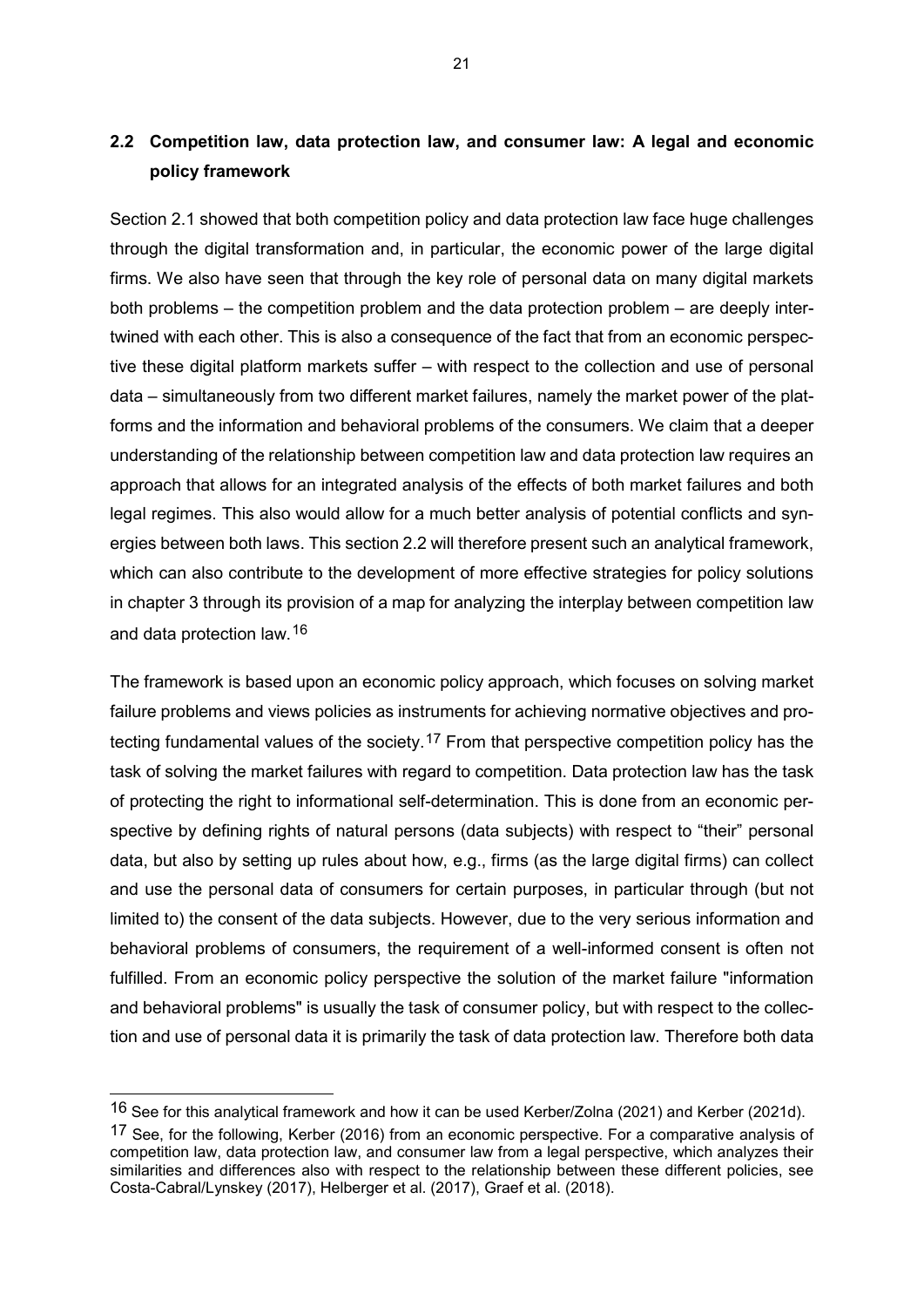protection law and consumer law should help enabling the consumers to make well-informed decisions about their personal data. This would empower consumers and strengthen their consumer sovereignty and informational self-detemination, and therefore facilitate the protection of their privacy.

For a long time, competition law and data protection law have been seen as entirely separate policies with different objectives and the task of dealing with different market failure problems. This is the reason why this innovative Facebook case of the German Federal Cartel Office has been so controversially discussed: It took into account privacy concerns in a competition case and linked it directly with data protection law. Therefore it is not surprising that the main critique of the FCO decision in this case came from the traditional approach that these two legal regimes should be kept separate, i.e. that competition law should focus on the protection of competition, and data protection law should deal with privacy problems.[18](#page-22-0) Also the EU Commission has held the view that privacy concerns should be dealt with by EU data protection law and not by EU competition law, which up to today leads to a very cautious approach in EU competition law with respect to considering also privacy effects in competition cases.<sup>[19](#page-22-1)</sup> However the discussion about the economic power of large digital firms has led to the insight that there are manifold interdependencies between both legal regimes, and that therefore such a pure separation approach is not a suitable and prudent strategy any more, particularly on digital markets that are dominated by these large digital firms, where both significant market power and information asymmetry problems exist. In contrast to the traditional separation model, which had implicitly assumed that there are no significant interdependencies between these two policy regimes, Figure 1 (next page) shows a much more complex picture with multiple interdependencies between the effects of the market failures and these policies. In the following, this will be explained step-by-step.[20](#page-22-2)

<span id="page-22-0"></span><sup>18</sup> See for this separation thesis in the Facebook case Körber (2019), Kellezi (2019).

<span id="page-22-1"></span><sup>19</sup> See Volmar/Helmdach (2018), OECD (2020, 26-29), Robertson (2020, 187).

<span id="page-22-2"></span><sup>20</sup> See for the following also Kerber/Zolna (2021, 8-12).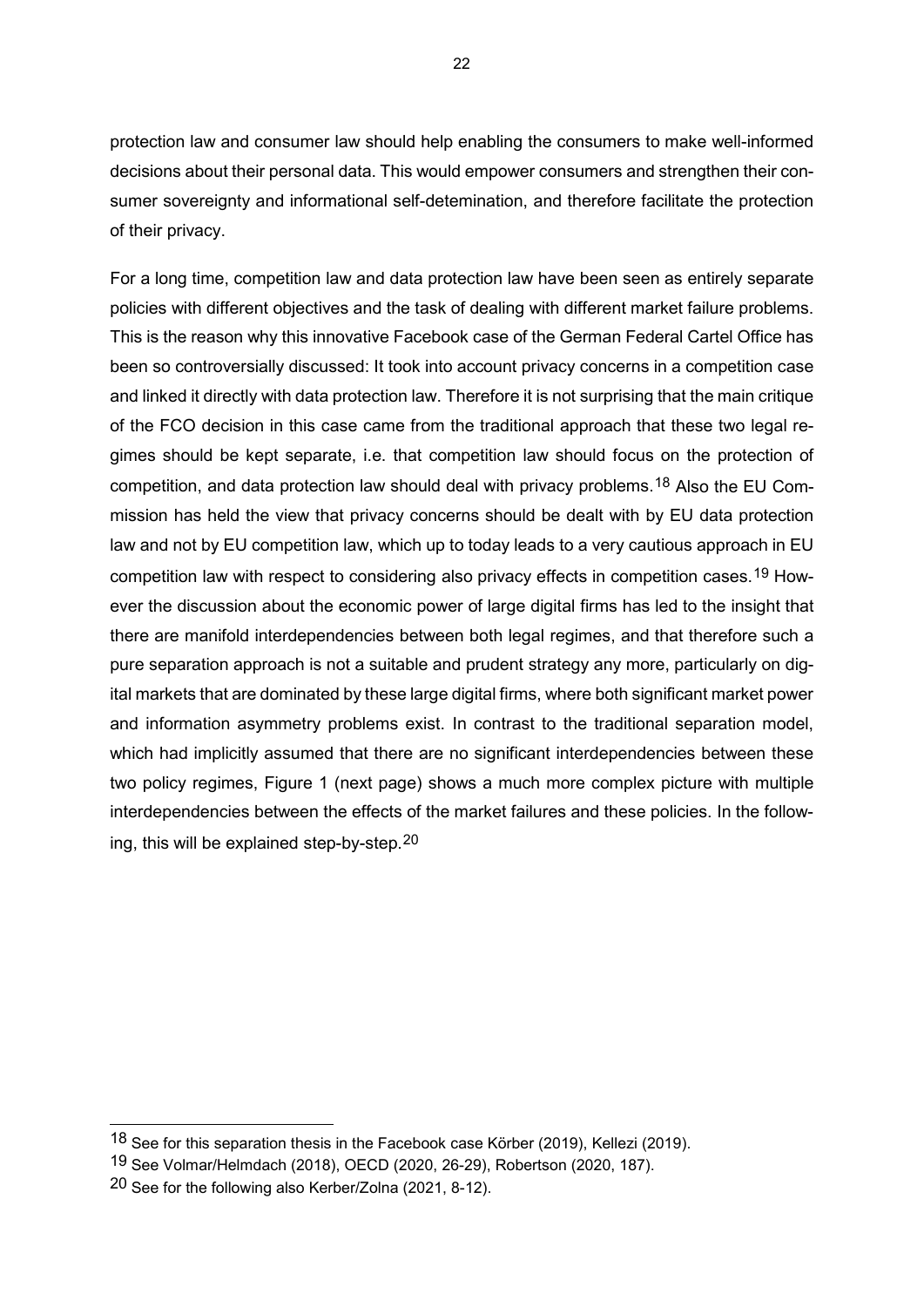

**Figure 1: Two market failures, two policies, and their interaction effects**[21](#page-23-0)

First, we can look at the effects of the two market failures:

(1) The serious problems of the consumers to manage their personal data through large information problems and potentially manipulative strategies of digital firms cannot only have negative effects on privacy and informational self-determination but also impede competition, because consumers cannot compare well the privacy policies of different firms.[22](#page-23-1)

(2) Vice versa, the market power of large digital firms on their core platform markets does not only imply lack of competition but can also directly have negative effects on privacy and informational self-determination, e.g. through excessive collection and use of personal data or not allowing genuine choice.<sup>[23](#page-23-2)</sup>

<span id="page-23-0"></span><sup>21</sup> See Kerber/Zolna (2021, 10)

<span id="page-23-1"></span><sup>22</sup> See below section 2.3.1.

<span id="page-23-2"></span><sup>23</sup> See about the problem of excessive data collection Robertson (2020), Economides/Lianos (2021); see for the lack of genuine choice ACCC (2019, 22-23) and Condorelli/Padilla (2020, 181).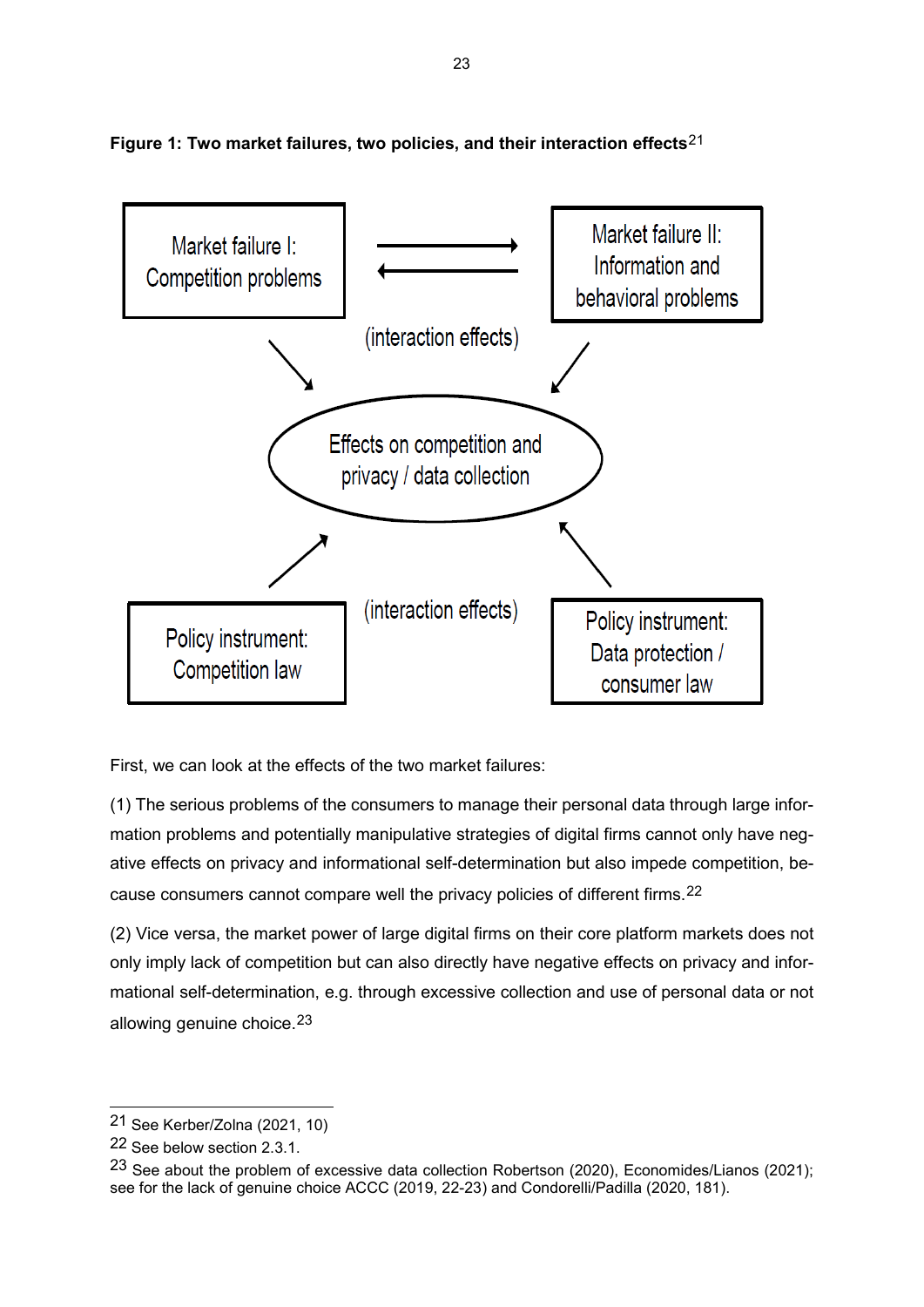(3) Particularly important is that also the combination of both market failures can further increase the economic power of the large digital firms, partly because these market failures can mutually reinforce each other, and partly because the combination of market power and information power can have additional negative effects on both competition and privacy.<sup>24</sup>

Secondly, also the effects of the two policies can be analyzed. As well as competition law on digital markets can- not only have effects on competition but also on privacy, vice versa, also data protection law does not only have an impact on the right to informational self-determination but can also have effects on competition:

(1) Positive and negative effects of competition policy on privacy:

(a) If, for example, competition law does take into account negative effects on privacy in merger cases, e.g., through limiting the effects of the combination of sets of personal data of the merging firms, then merger policy can have positive effects on privacy, and therefore support data protection law in ensuring a high level of data protection.[25](#page-24-1) The same is true, if competition law would prohibit horizontal agreements between competing firms, if these agreements restrict competition for privacy-friendly policies with respect to the collection and use of data. The example of the German Facebook case shows that also the control of abusive behavior of dominant firms with its remedy of an additional choice can have positive effects on privacy and informational self-determination.

(b) Competition law can, however, also have potentially negative effects on privacy. Particularly important are in that respect remedies about data access and data-sharing for solving competition problems and reducing entry barriers through data advantages of incumbents, if these data also encompass personal data. Here, a direct conflict might arise, because data protection law might limit the scope of data-sharing, especially through the requirement of the consent of the data subjects, and therefore reduce the effectiveness of this competition law remedy.<sup>[26](#page-24-2)</sup> Another problem are the currently much discussed strategies, especially of the large digital firms, to limit the access to personal data by apps and third-party trackers, which might have negative effects on competition but perhaps also lead to more protection of privacy.<sup>[27](#page-24-3)</sup> If

<span id="page-24-0"></span><sup>&</sup>lt;sup>24</sup> The effects of the combination of both types of power has been analyzed also in Schweitzer et al. (2018, 99), where the link between intermediation power and information manipulation power is discussed. See also Digital Regulation Project (2021a, 10).

<span id="page-24-1"></span><sup>&</sup>lt;sup>25</sup> See for the analysis of merger cases with regard to privacy effects OECD (2020, 25-29), Douglas (2021, 82-98).

<span id="page-24-2"></span><sup>26</sup> See below in section 2.3.4.

<span id="page-24-3"></span><sup>27</sup> See below in section 2.3.4.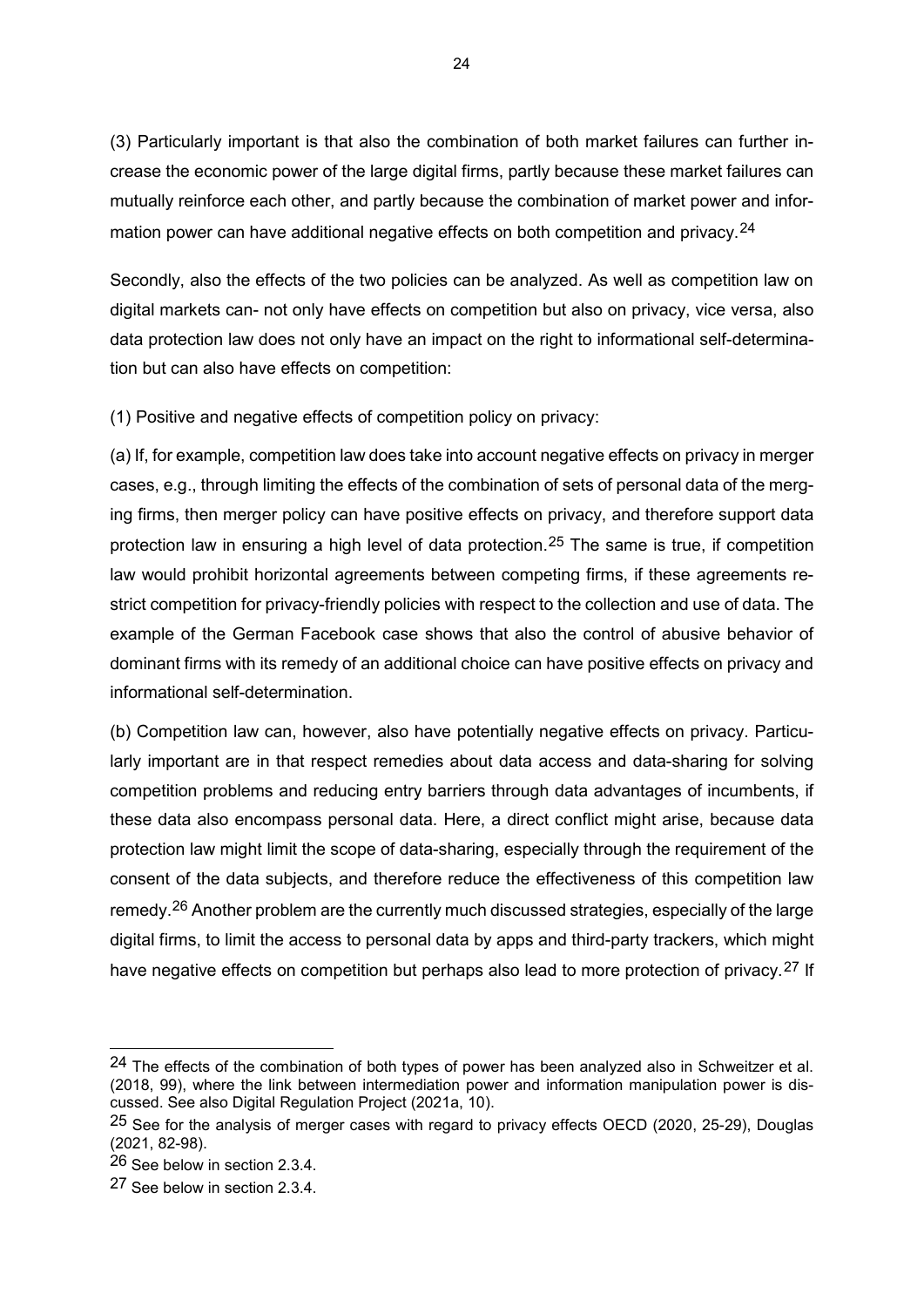competition law prohibits such strategies as anticompetitive, this might have in some cases negative effects on privacy.

(2) Positive and negative effects of data protection law on competition:

(a) If data protection law (and/or consumer law) would help to solve better the information problems with respect to the collection and use of personal data by digital firms or can prohibit certain forms of manipulative "dark pattern" behavior, then this can have positive effects on competition between firms,[28](#page-25-0) especially also with respect to privacy-friendly terms with regard to personal data. Also the data portability right of Art. 20 GDPR has always be seen as a policy instrument in data protection law that has also the task of supporting competition through a reduction of switching costs between digital firms and platforms.[29](#page-25-1)

(b) However, there is also an intense discussion about the question whether the high requirements of the GDPR with respect to the consent of data subjects for processing their personal data might have negative effects on competition, and would, in particular, favor large firms, who might get easier consent from consumers than smaller firms. This is also linked to the question whether the GDPR might make it more difficult to share personal data with other firms compared to the use of personal data within large diversified conglomerate firms.[30](#page-25-2)

These manifold examples of effects of these two market failures and two policies on both competition and privacy show the importance of the analysis of the interplay between both policy regimes within such an integrated analytical framework. Additionally, three other aspects are important:

(1) The objectives of competition and data protection law also overlap to some extent, because negative effects on privacy (e.g. through larger privacy risks) can to some extent also be understood as consumer harm, and therefore can also be directly taken into account in competition law (with its consumer welfare standard). This has already been discussed for some time in competition law.[31](#page-25-3) Also the problem of excessive data-collection can be dealt with as part

<span id="page-25-0"></span> $28$  See, e.g., also Heidhues et al (2021) who show that in the case of a limitation of the attention of consumers, regulating secondary features of complex products through consumer law can have procompetitive effects.

<span id="page-25-1"></span><sup>29</sup> See below in section 2.3.3.

<span id="page-25-2"></span><sup>30</sup> See below in section 2.3.2.

<span id="page-25-3"></span><sup>31</sup> See for privacy as a part of the quality parameter of competition Stucke (2018, 285-290), Esayas (2018), Douglas (2021, 62-74). See for an analysis of legal scholars that the objectives of competition law and data protection law can overlap Coste-Cabral/Lynskey (2017) and Graef et al. (2018).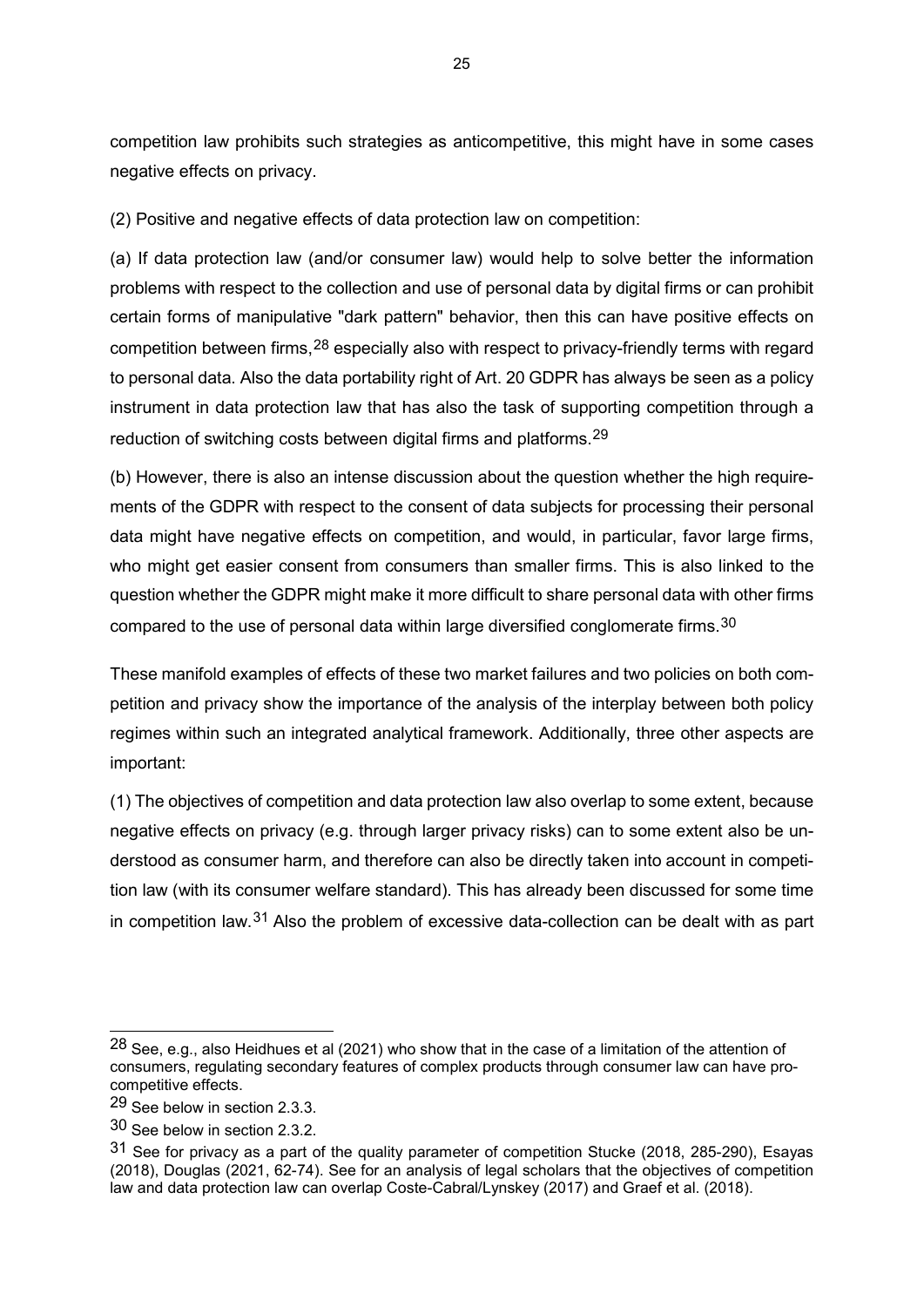of the control of exploitative abuse of dominant firms, even if clear criteria and methods are still missing how to do this practically in competition cases.<sup>[32](#page-26-0)</sup>

(2) Another important question refers to the availability of effective remedies for solving the competition and data protection and privacy problems. If the problems with large digital firms are caused by a combination of these two market failures, then competition law might run into the problem that it usually cannot apply remedies for solving information and behavioral problems, as well as, vice versa, data protection law (and also consumer law) do not have the option to apply remedies for solving competition problems, even if those have negative effects on privacy.[33](#page-26-1)

(3) Also the effectiveness of the enforcement regimes of both policies might be important. If one of the policies has serious problems with regard to enforcement, like it is discussed for the EU data protection law (in particular, vis-a-vis the large digital firms),  $34$  then these enforcement deficits also can play a significant role for the relationship between competition law and data protection law on digital markets, and what both policies can contribute with respect to the economic power of the large digital firms.[35](#page-26-3)

These examples of interaction effects between both legal regimes and these additional aspects like over-lapping objectives, available remedies and enforcement problems show the complexity of the relationship between competition law and data protection law.[36](#page-26-4) Searching for effective solutions for the competition and data protection problems caused by the large digital firms therefore requires to take these interaction effects and the ensuing complexity into account.

If in situations with such complex interaction effects both laws are applied independently from each other (as this has been done traditionally and still is the case with competition law and data protection law), then the following three problems can emerge:

<span id="page-26-0"></span><sup>32</sup> See Robertson (2020).

<span id="page-26-1"></span><sup>33</sup> See Kerber/Zolna (2021, 15).

<span id="page-26-2"></span><sup>34</sup> See below in sections 2.3.2 and 3.4.2.

<span id="page-26-3"></span> $35$  The fact that the German FCO has prohibited a behavior that infringes EU data protection law has always raised the question, why this behavior was not prohibited directly by a data protection authority. This can only be explained by the enforcement problems of EU data protection law. This is supported by the fact that data protection authorities welcomed the decision of the German FCO.

<span id="page-26-4"></span><sup>36</sup> See for an international analysis of the intersections between competition laws and privacy laws and the complexity of this relationship, in particular, Douglas (2021): "Antitrust and data privacy law are meeting in complex and multi-faceted ways, particularly in the digital economy. Despite often being summarized as complementary or in tension, the relationship between antitrust law and data privacy law is more nuanced. A closer examination reveals a landscape of multi-faceted interactions, many of which are only beginning to be recognized and understood." (ibid. 3).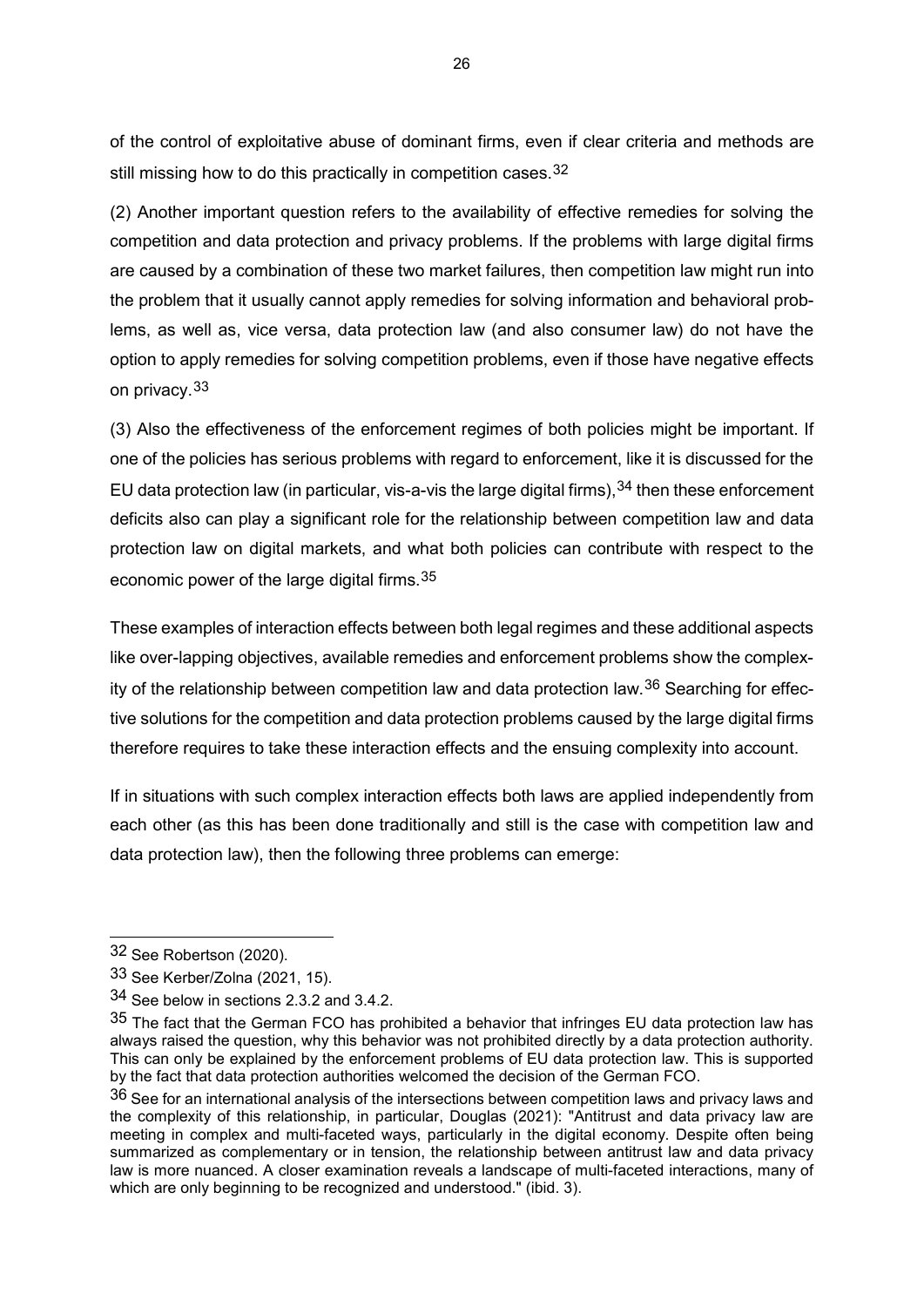(1) Conflicts: The application of the laws might lead in certain cases to conflicts between both legal regimes, as in the case of competition law remedies that would mandate the sharing of personal data with its potential negative effects on privacy.[37](#page-27-0)

(2) Gaps: There might also be important cases, in which a problematic behavior with negative effects on competition or privacy is neither addressed by competition law nor data protection law, because both laws deem these effects as being beyond the scope of their tasks. Large gaps can also emerge, if one of the policies is only insufficiently enforced.<sup>[38](#page-27-1)</sup>

(3) Synergies: Particularly important are the manifold possibilities, in which the application of both laws work into the same direction, i.e. supporting competition and privacy. Then the question can be asked what policy solutions can help to improve the use of these synergies or create new ways, how competition law and data protection law can help each other for achieving their objectives.[39](#page-27-2)

Therefore, the task of searching for policy solutions can also be put as follows: How to solve or at least mitigate conflicts? How to close gaps? How create new or exploit better existing synergies between competition and data protection law?

What are basic policy options for dealing with these problems that arise through this deep intertwinement of competition law and data protection law? First, we should remind ourselves that these problems do not emerge generally between competition law and data protection law. Instead they are particularly important only on those digital markets, on which personal data play an important role, and on which we have serious competition problems and/or information and behavioral problems (as, in particular, with respect to the large digital firms). In such cases, however, it is clear from an economic policy perspective that an independent application of both laws, which does not take into account these interaction effects, will lead to unsolved conflicts, gaps, and an under-exploitation of potential synergy effects.

Then two basic policy strategies can be used for dealing with these problems:

-

(1) Unilateral strategies: The controversial debate that has been triggered by the German Facebook case has already led to a new discussion in the competition policy community to what

<span id="page-27-0"></span> $37$  Another form of conflict, which we are not analyzing, can arise, if competition and data protection authorities would make decisions that are not compatible with each other.

<span id="page-27-1"></span> $38$  The German Facebook case can also be understood as a case, in which a gap existed, because EU data protection law did not enforce the GDPR in such cases, and then the German FCO stepped in instead, and helped to close an existing gap.

<span id="page-27-2"></span> $39$  See for analyses of synergies and tensions between competition, data protection and consumer law from a legal perspective also Graef et al. (2018).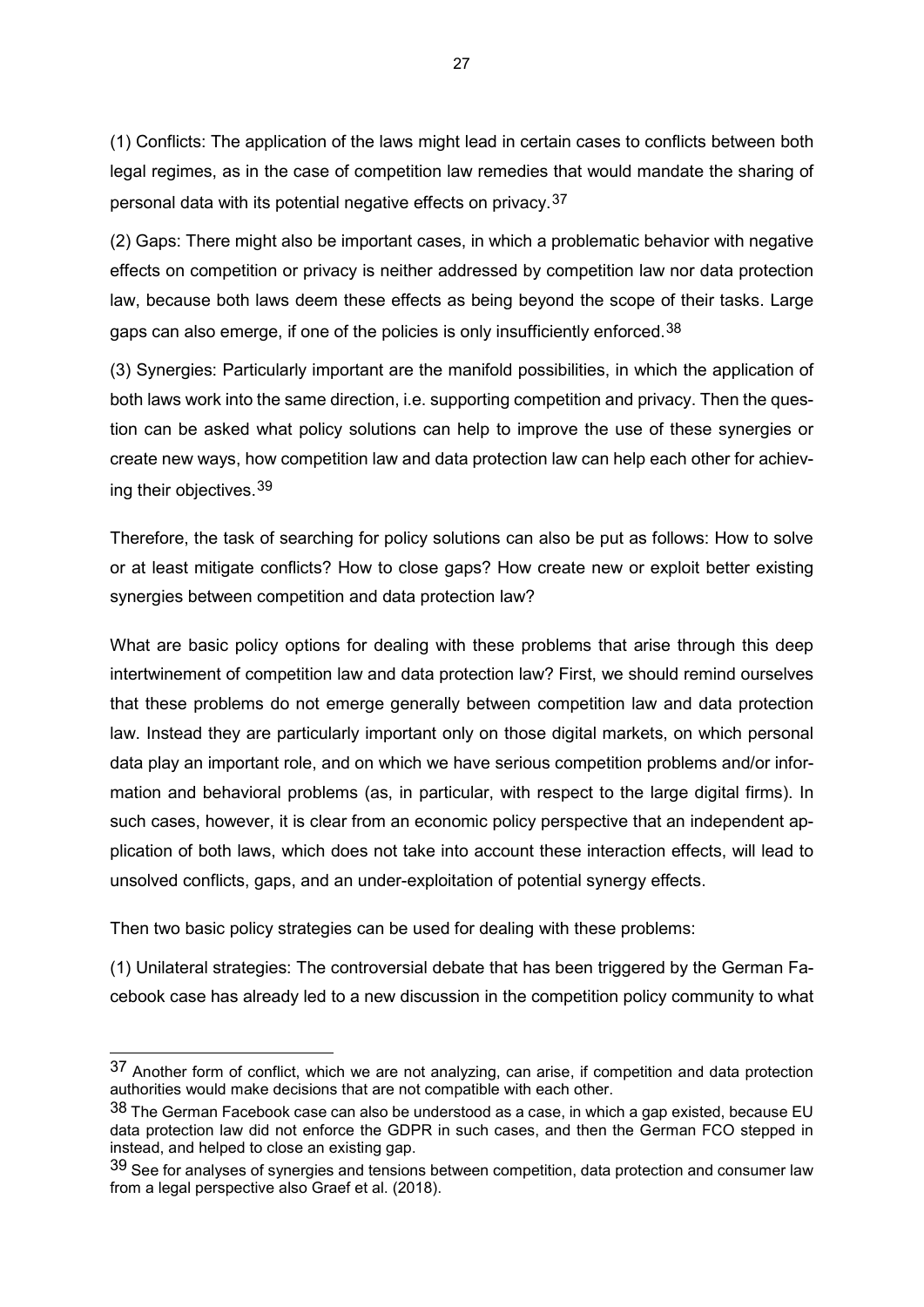extent and how privacy can be better taken into account in competition policy.<sup>[40](#page-28-0)</sup> Since privacy harms can to some extent also be seen as consumer harm in competition law, and certain (e.g. excessive) data collection strategies of large digital firms can also lead to anticompetitive exclusionary effects and increase entry barriers, there is considerable scope for taking into account also privacy effects in competition law. Therefore, one policy can also unilaterally try to take into account these interaction effects and help to achieve better competition and privacy. Such a discussion already exists in competition law and also in data protection law there are cautious tendencies to take competition law arguments more into account, at least in some regulations.[41](#page-28-1)

(2) Coordinated strategies: Although such unilateral strategies might be capable of solving some of the problems, the effectiveness of such strategies will always be limited and run into serious problems, e.g. with respect to mitigating conflicts or finding sophisticated ways how synergies between both legal regimes can be used. Therefore a more coordinated approach between both legal regimes, which also might have to include some form of collaboration between enforcement agencies, might offer additional and more effective options for solving conflicts, closing gaps, and using better the potential synergies between both policies. This can refer to the use of remedies from competition law and data protection law in specific cases, but imply also a better alignment at the level of both laws, i.e., competition law and data protection law  $42$ 

This framework with the two market failures, two policies, and the interaction effects between them will be used throughout the entire report, both for the further analysis in this chapter 2 about the "mapping" of this relationship between the two legal regimes and, in particular, also in chapter 3 about policy solutions. In the remaining parts of chapter 2, we will analyze some particularly important and often controversially discussed questions about these interaction effects, conflicts, and synergies in more detail.

<span id="page-28-0"></span><sup>40</sup> See the overviews about this discussion in OECD (2020, 24-41) and Douglas (2021).

<span id="page-28-1"></span><sup>41</sup> See e.g. the discussion whether market dominance should be taken into account as part of the assessment of the requirements for valid consent in Botta/Wiedemann (2019, 439). This approach finds limited support in the Art. 29 Data Protection Working Party Opinion about legitimate interests of data controllers, in which the dominant position of a company on the market is also briefly mentioned as one of the factors that can be considered (Art. 29 Data Protection Working Party, 2014, 40). See also below in section 2.4.

<span id="page-28-2"></span><sup>42</sup> See OECD (2020, 49-51) and Kerber (2016, 866).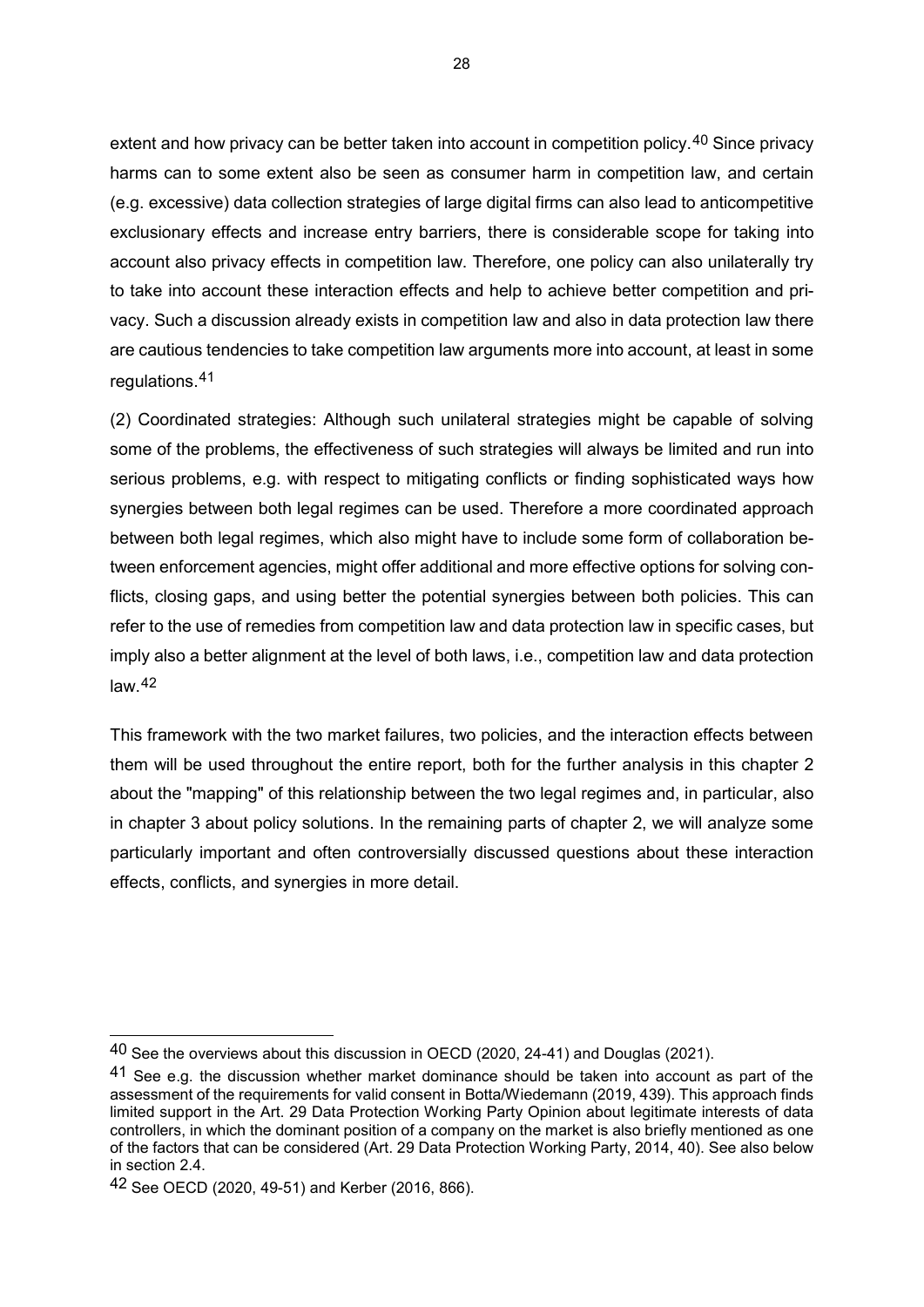#### **2.3 Competition law and data protection law: Some synergies and conflicts**

#### **2.3.1 Competition, privacy, and the market for personal data**

#### **2.3.1.1 Does competition lead to more privacy?**

One of the basic questions with respect to the relationship between competition law and data protection law is whether we can expect that more competition on a market, e.g. through a lower firm concentration or lower barriers to entry, would lead to a better protection of privacy, e.g. through less collection of data or more privacy-friendly terms with regard to the collection and use of personal data. What do we know about the relationship between competition and privacy? The problem is that there are still few empirical studies about this question, which also have so far led only to inconclusive results whether a more competitive structure in a market would lead to better terms in the privacy policies of the firms or to a lower level of collection of personal data.<sup>[43](#page-29-0)</sup> Therefore the expectations that competition would have positive effects on privacy have not been fulfilled so far. On the contrary, data protection still seems to have only a low importance on many consumer markets. How can this be explained? In the meantime, we have ample evidence that one of the possible explanations, namely that consumers generally do not care about their privacy and the collection and use of their personal data, is not true. Consumer worry about their personal data and their privacy but they seem to have large problems in managing their personal data.<sup>[44](#page-29-1)</sup> Based upon theoretical and empirical research we will show in this section that the market failure "information and behavioral problems" of consumers can explain why competition with privacy-friendly terms and conditions in the privacy policies of the firms does not work well, and why therefore the potential synergies from competition to privacy could not have been realized so far.

Based upon economic theory about markets we would expect that under competition firms would offer products and services that try to fulfill the preferences of the consumers. This also would imply that firms also compete with their privacy policies, and therefore would have incentives to adapt them to the preferences of the consumers. Since, however, on many digital markets the provision of personal data by the consumers is also used as payment for services ("data as counterperformance"), the decisions of the consumers have gotten much more complex: For comparing the privacy policies of different firms the consumers have to take into

<span id="page-29-0"></span><sup>43</sup> See for an overview about the complex relationship between competition and privacy, including various hypotheses how competition can impact privacy, and the scant existing evidence through empirical studies Blankertz (2020). See as examples with different results that hint to opposite effects Kesler et al. (2019) and Sabatini/Sapi (2019).

<span id="page-29-1"></span><sup>44</sup> See Blankertz (2020) with further references regarding surveys of consumers.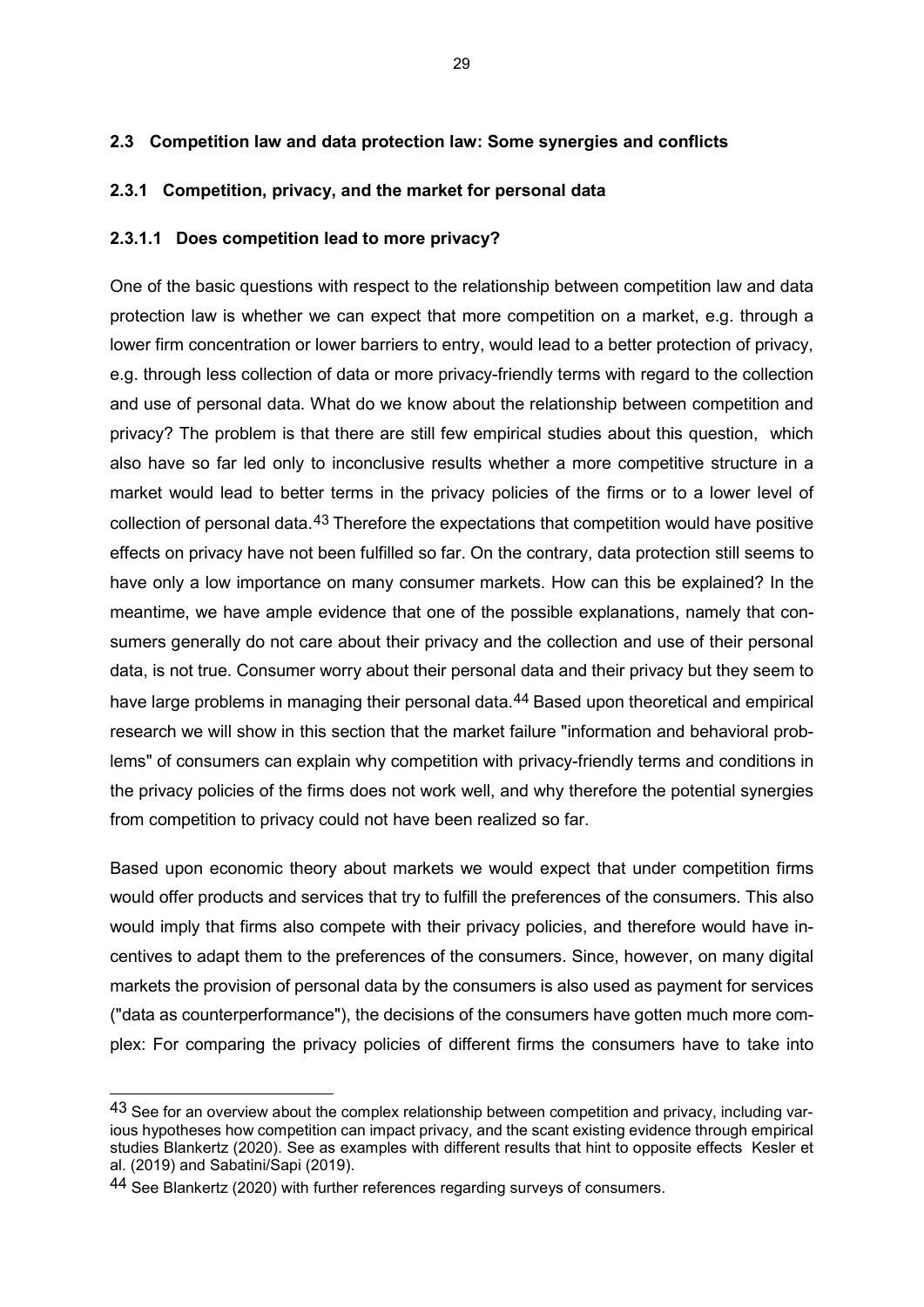account also the "data price" they are paying for this service (in terms of allowing the firms to collect and use their personal data), and whether the value of this service is higher than this "data price". This would require not only information about what data are collected and for what purposes they are used, but also an assessment of the value of these data as well as the "costs" of providing these data in terms of the additional risks through the provision of these data.[45](#page-30-0) Since revealing personal data to others cannot only lead to additional privacy risks, which might harm the consumers in the future, but also might increase the benefits for the consumers through a personalisation of these services, a well-functioning market, in which consumers pay with their personal data, requires very complex and difficult assessments by the consumers about the benefits and costs of such a trading of "personal data for services". If consumer do not have this information and cannot make these assessments, then even rational consumers cannot distinguish, which privacy policies fulfill better their preferences, and cannot take them into account in their consumer decisions, which again will eliminate the incentives of firms to provide more privacy-friendly terms and services. As a consequence, it cannot be expected that privacy policies are a very relevant parameter in competition. Therefore already the use of simple microeconomic theory shows us that for making correct decisions about the providing of personal data on digital markets by consenting to privacy policies, high requirements with respect to information and assessment capabilities of the consumers have to be fulfilled, even if they act fully rational and do not suffer from behavioral biases.

## **2.3.1.2 Information and behavioral problems of consumers and the problem of "dark pattern" behavior**

Art. 6 (1) a GDPR requires that the provision of personal data to firms is based upon "notice and consent" solutions, i.e. the firms are supposed to give information about the data they are collecting, and for what specific purposes they are using these data, and based upon this information the data subjects decide whether they give their consent for this processing of their personal data. This consent about the processing of personal data has to be a "... freely given, specific, informed and unambiguous indication of the data subject's wishes ..." (Art. 4(11) GDPR).[46](#page-30-1) However also in the law an increasingly critical discussion has emerged that these "notice and consent" solutions might not work effectively as an instrument for the consumers to make meaningful decisions about giving consent regarding the collection and use of "their" personal data.[47](#page-30-2)

<span id="page-30-0"></span><sup>45</sup> See Acquisti et al. (2016).

<span id="page-30-1"></span><sup>46</sup> See also the guidelines on consent of the European Data Protection Board (2020).

<span id="page-30-2"></span><sup>47</sup> See, e.g., Luzak (2014).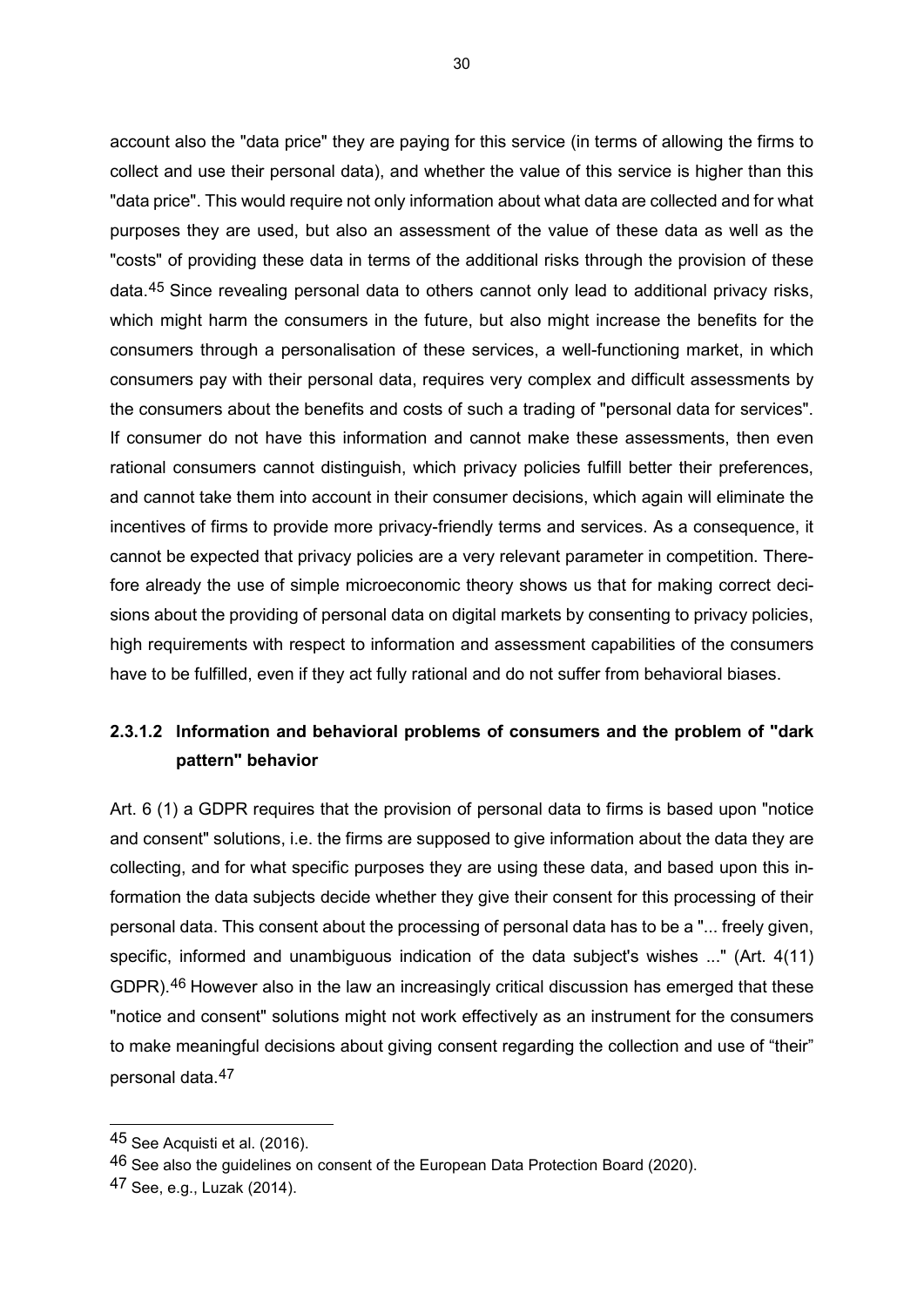In section 2.1 we already claimed that consumers are not capable of managing their personal data in a rational and well-informed way. In the following, we will analyze in more detail the manifold problems that consumers have to face in making these decisions for managing their personal data on digital markets:[48](#page-31-0)

(1) Data-collecting firms are often not transparent enough or give misleading information about what data they collect and how they are using them, and with which firms they are sharing the data (and, again, how these firms use these data). The privacy policies also often use very broad and general terms, which do not provide specific information.

(2) Additionally, firms can also collect personal data secretly without informing the consumers. A particular complex problem are the manifold ways of tracking consumers in the internet, which is very intransparent for consumers.

(3) The privacy policies of data-collecting firms are often very long and incomprehensible for consumers. This leads to too high information costs, i.e. it is therefore impossible to read all or at least the most important parts of the many privacy policies, which consumers have to accept for participating in the digital economy.[49](#page-31-1)

(4) Consumers are also not aware of (and cannot assess) the value of their personal data that they provide to digital firms.

#### *"Dark pattern" behavior*

-

(5) A particularly important problem is that data-collecting firms can try to influence the decisions of the consumers with regard to consent with a broad range of instruments. In recent years a large literature about "dark pattern" has emerged that shows that through specific designs how the choice about consent (or opting-in or opting-out from certain purposes of data processing or sharing of personal data with other firms) is presented, digital firms can influence the decisions of the consumers. This is, in particular, based on behavioral insights into biases in the decision-making of consumers.<sup>[50](#page-31-2)</sup> Especially wellknown is the default bias, i.e. that consumers tend to accept choices in pre-ticked boxes instead of opting-out again. However there are also many other ways how the choice architecture can be designed through buttons with

<span id="page-31-0"></span><sup>48</sup> See also the discussions in Acquisti et al. (2016), Solove (2013), Bechmann (2014), Srinivasan (2019), Kemp (2020), and as overviews OECD (2020, 35-37), Kerber (2016, 644); see with respect to the "privacy paradox" also the overview in Kokolakis (2017). For a sector investigation of the problems of consumers regarding mobile apps see Federal Cartel Office (2021).

<span id="page-31-1"></span><sup>49</sup> Specht-Riemenschneider/Bienemann (2019, 7 f.).

<span id="page-31-2"></span><sup>50</sup> See e.g., Forbrukerradet (2018), Luguri/Strahilevitz (2021), Martini et al. (2021), Weinzierl (2020), Waldman (2020).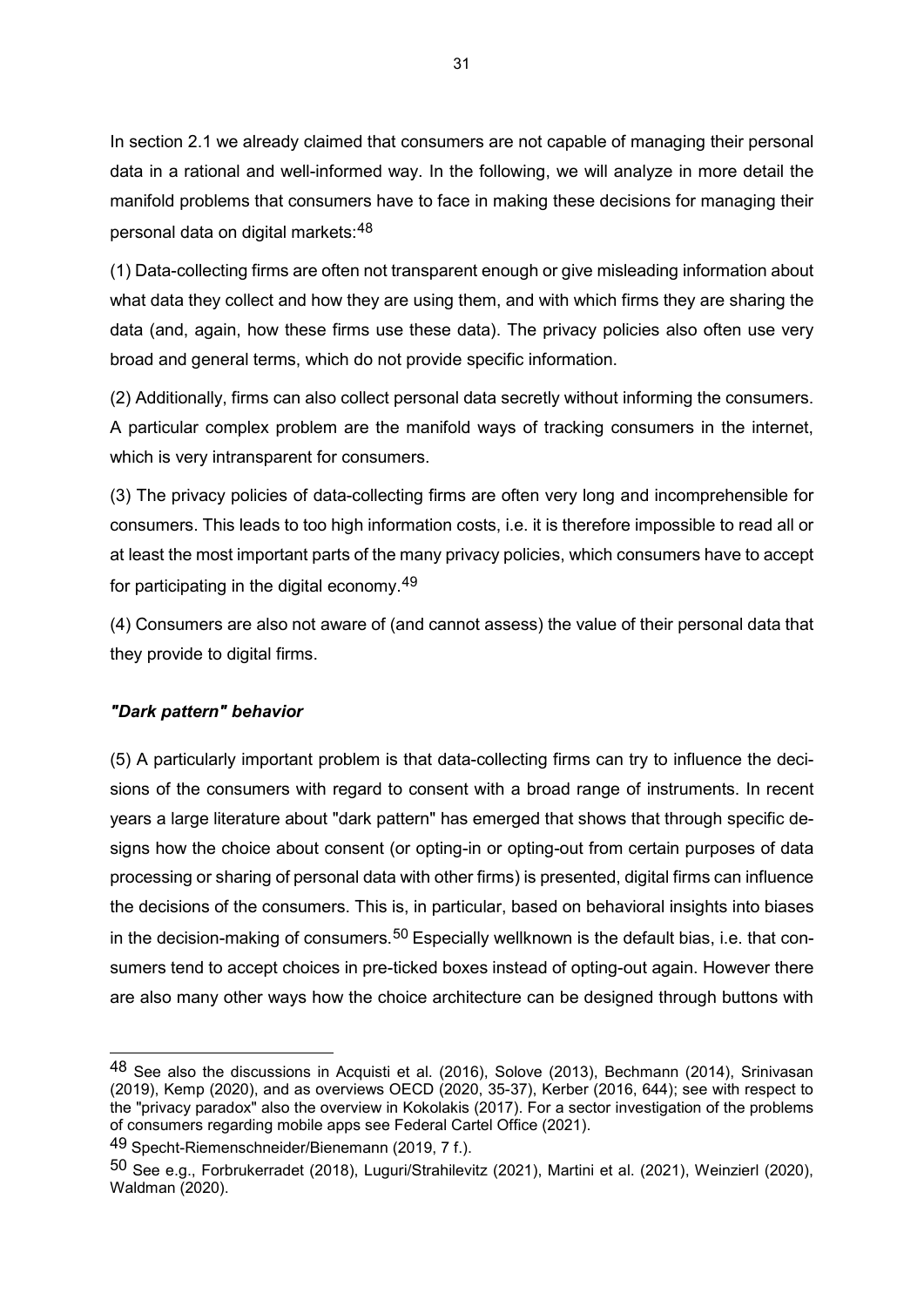different colours, where the buttons are placed on the screen, making it more difficult not to consent (or opt-out again), using a confusing or misleading design, or setting the consumers under emotional or psychological pressure.[51](#page-32-0)

In addition, digital platforms can easily experiment with different designs and test the response of their users, leading to much experience how they can influence the users (or different groups of users) to make decisions that do favour the interests of the data-collecting firms instead of the consumers. And with regard to the applied methods: "... online platforms are in an especially good position to maximize the impact of their choice architecture. ... this is due to the combination of three related factors: (i) extensive data about individual consumer behavior; (ii) machine learning algorithms that can mine these data for relevant behavioral patterns; and (iii) A/B testing techniques that are designed to industrialize trial and error experimentation to max-imize the choice architecture's effect on users."<sup>[52](#page-32-1)</sup> Due to these empirically well-confirmed new ways of informational and behavioral manipulation through "dark pattern" behavior, also a new discussion has emerged how to deal policy-wise with these new methods of influencing con-sumer decisions on digital markets.<sup>[53](#page-32-2)</sup> Important for our discussion here is that especially the large digital firms, who have detailed consumer profiles about many users, and are the leading firms in data analytics, machine learning and algorithms, are in the best position to use these "dark pattern" behavior to influence the decisions of consumers with biased choice architec-tures with respect to the collection and use of personal data.<sup>[54](#page-32-3)</sup>

#### *Additional problems: Assessing privacy risks and "data externalities"*

It is however necessary to take into account that also additional problems exist, which make it difficult that consumers can make the right decisions about the provision of their personal data:

(6) A particular difficult problem is that it is nearly impossible for consumers to assess the potential future privacy risks of allowing others to collect and use their personal data, especially if these data are also shared with a large number of other providers of services. This does not only refer to "data breaches" but also the manifold possibilities that these data, e.g. also by combining them with other data, are used for price discrimination, behavioral manipulation, the behavioral targeting of vulnerabilities, and misleading and fraudulent behavior.<sup>[55](#page-32-4)</sup>

<span id="page-32-0"></span><sup>51</sup> See an overview of different types in Martini et al. (2021, 52).

<span id="page-32-1"></span><sup>52</sup> Digital Regulation Project (2021a, 18).

<span id="page-32-2"></span><sup>53</sup> See, e.g., Martini et al. (2021), Digital Regulation Project (2021c, 17-24), and Luguri/Strahilevitz (2021, 82-102) for the discussion in the U.S.

<span id="page-32-4"></span><span id="page-32-3"></span><sup>54</sup> See for dark pattern behavior also in later parts of the report, e.g., in sections 3.3.7, 3.4.2 and 3.4.3. 55 See Engeler (2021b, 4 f.).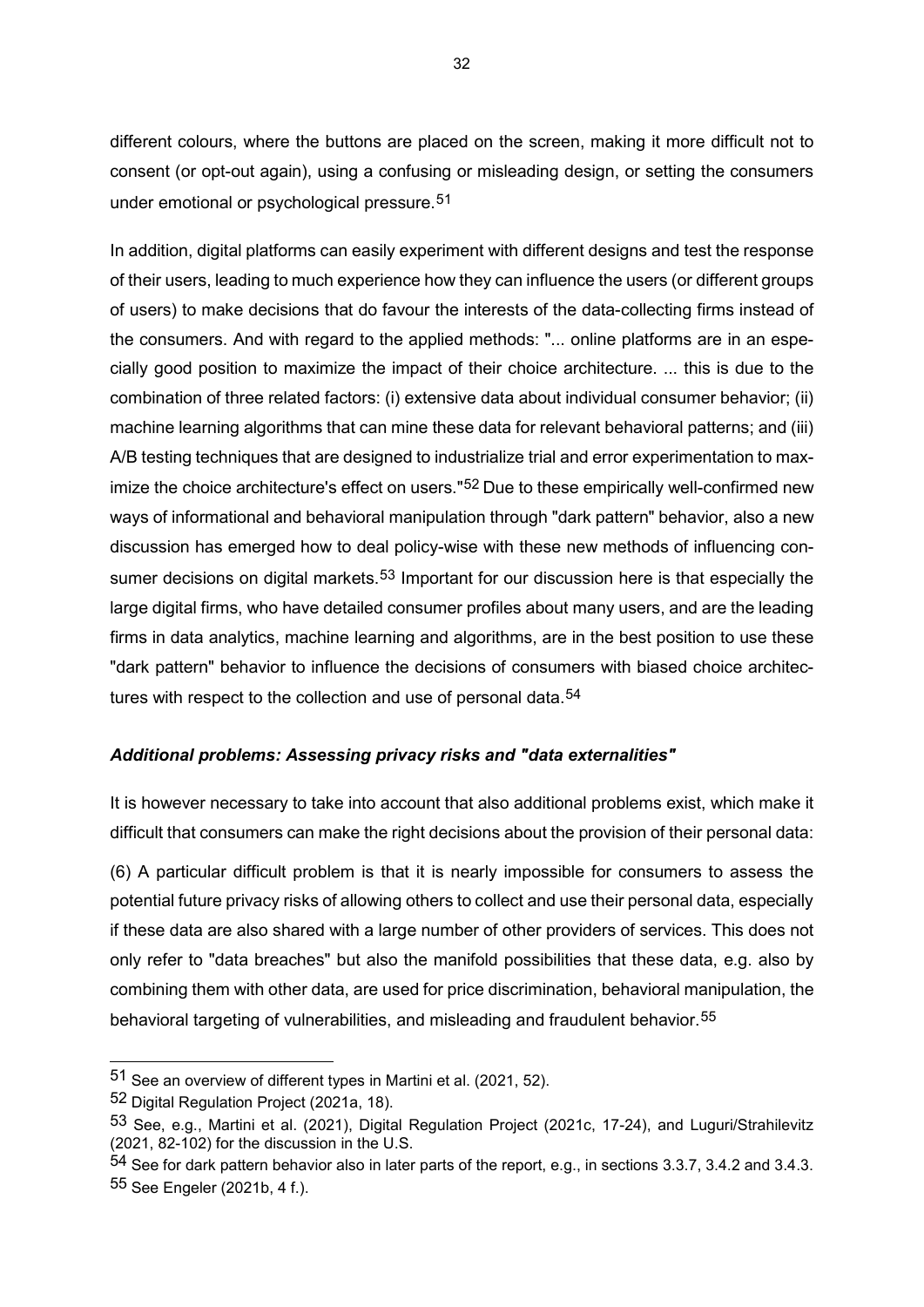(7) A very different and much more fundamental problem is the problem of "data externalities", which from an economic perspective is an additional market failure problem. Through the statistical analysis of large sets of personal data it is possible to infer much information about a specific person, if these data sets encompass many personal data from other persons with similar socio-economic characteristics. This implies that digital firms can know a lot about person A and her behavior, even if they do not have any personal data about this person. Therefore the revealing of personal data by other consumers can lead to negative ("externality") effects on the privacy of person A. Recent economic research has shown that such data externalities, which are presumably significant due to the abundance of collected personal data, can lead to a too low level of privacy, because denying the consent to provide personal data might not be a very effective instrument any more for protecting one's privacy.<sup>[56](#page-33-0)</sup>

#### **2.3.1.3 Conclusions**

These manifold problems of the consumers to manage their personal data and protect their privacy lead to the danger that consumers increasingly come to the conclusion that their efforts for understanding privacy policies and trying to make informed decisions about giving their consent to the collection and use of personal data are futile and a waste of time.<sup>[57](#page-33-1)</sup> If however many consumers either do not care any more, because they feel overwhelmed ("consent-fatigue"), or cannot assess easily the privacy-friendliness of different privacy policies of firms, then the conditions for an effective competition with privacy policies and privacy-friendly products and services are very difficult. We still would claim – based upon economic theory – that in a well-functioning market without these market failures competition would set incentives that firms offer privacy policies according to the privacy preferences of the consumers. Therefore policies, which try to solve the information and behavioral problems and help the consumers to make meaningful decisions about "their" personal data, might not only help directly informational self-determination and privacy protection, but might also help to enable effective competition with privacy policies.[58](#page-33-2)

<span id="page-33-0"></span> $56$  See Choi et al (2019) and Acemoglu et al (2021).

<span id="page-33-1"></span><sup>57</sup> See Turow et al (2015), Condorelli/Padilla (2020, 181).

<span id="page-33-2"></span> $58$  Even if competition with privacy policies can work, we should not expect however a clear correlation between the number of firms (firm concentration) and the positive effects on privacy. Such clear correlations also do not exist between the number of firms and other non-price parameters of competition, as, e.g. product quality or innovation. Therefore in cases of mergers, which would reduce the number of the firms, it would be necessary to investigate in a case-by-case analysis whether a merger has negative effects on privacy or not.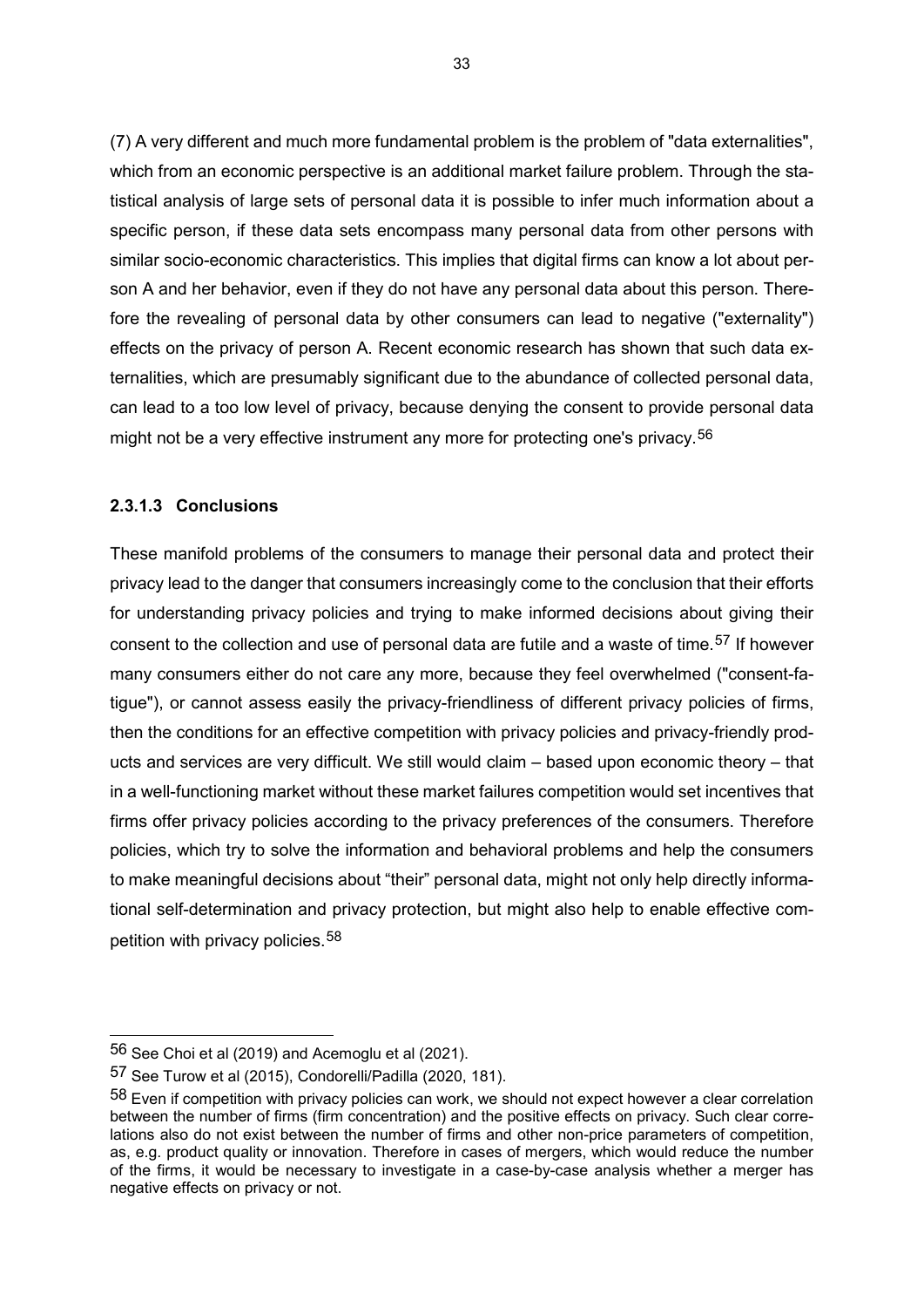More transparency, e.g. also through standardisation and/or certification of privacy policies, privacy icons, as well as effective policies against misleading and manipulative practices (as "dark pattern" behavior) might help to make privacy policies more comparable and therefore allow consumers to identify better those privacy policies that fit better to their privacy preferences.[59](#page-34-0) Consumer and data protection policy could therefore contribute to make competition with privacy policies more effective, which again would lead to positive (synergy) effects of competition on privacy. It is however not clear whether and to what extent it will be possible to solve these problems with the traditional (consumer) policy instruments, or whether also entirely new solutions as, e.g., new types of intermediaries (like PIMS: personal information management systems, and data trustee solutions) or new consent management systems might be necessary.[60](#page-34-1) Overall, it is important to understand that the market for personal data suffers from serious market failures.

## **2.3.2 Effects of the level of data protection on the competitive advantages of the large digital firms**

#### **2.3.2.1 Introduction**

In the discussion about the relationship between data protection law and competition law one of the most discussed topics refers to the question whether the EU data protection law with its high requirements for processing personal data (especially the need for opt-in consent) might lead to negative effects on competition. Particularly interesting is the question whether the GDPR strengthens the economic power of the large digital firms, because they might get – de facto – easier consent for collecting and use of personal data of consumers than other firms, and especially their European competitors.<sup>[61](#page-34-2)</sup> If this thesis is true, then this would be one of the interaction effects from data protection law on competition, which might lead to a conflict between data protection law and competition. This might raise the question whether a lowering of the level of data protection in the EU might be a remedy for mitigating such negative effects on competition. However, due to the wellknown enforcement problems of the GDPR, it is also possible that the EU data protection law is only formally a very strict law but might have de facto a low standard of data protection due to severe underenforcement problems. We therefore will also ask the question whether there are other important reasons for competitive

<span id="page-34-0"></span><sup>59</sup> See, e.g., Kettner et al. (2018), Efroni et al (2019).

<span id="page-34-1"></span><sup>60</sup> See, e.g., Kettner et al. (2020).

<span id="page-34-2"></span><sup>61</sup> See OECD (2020, 42).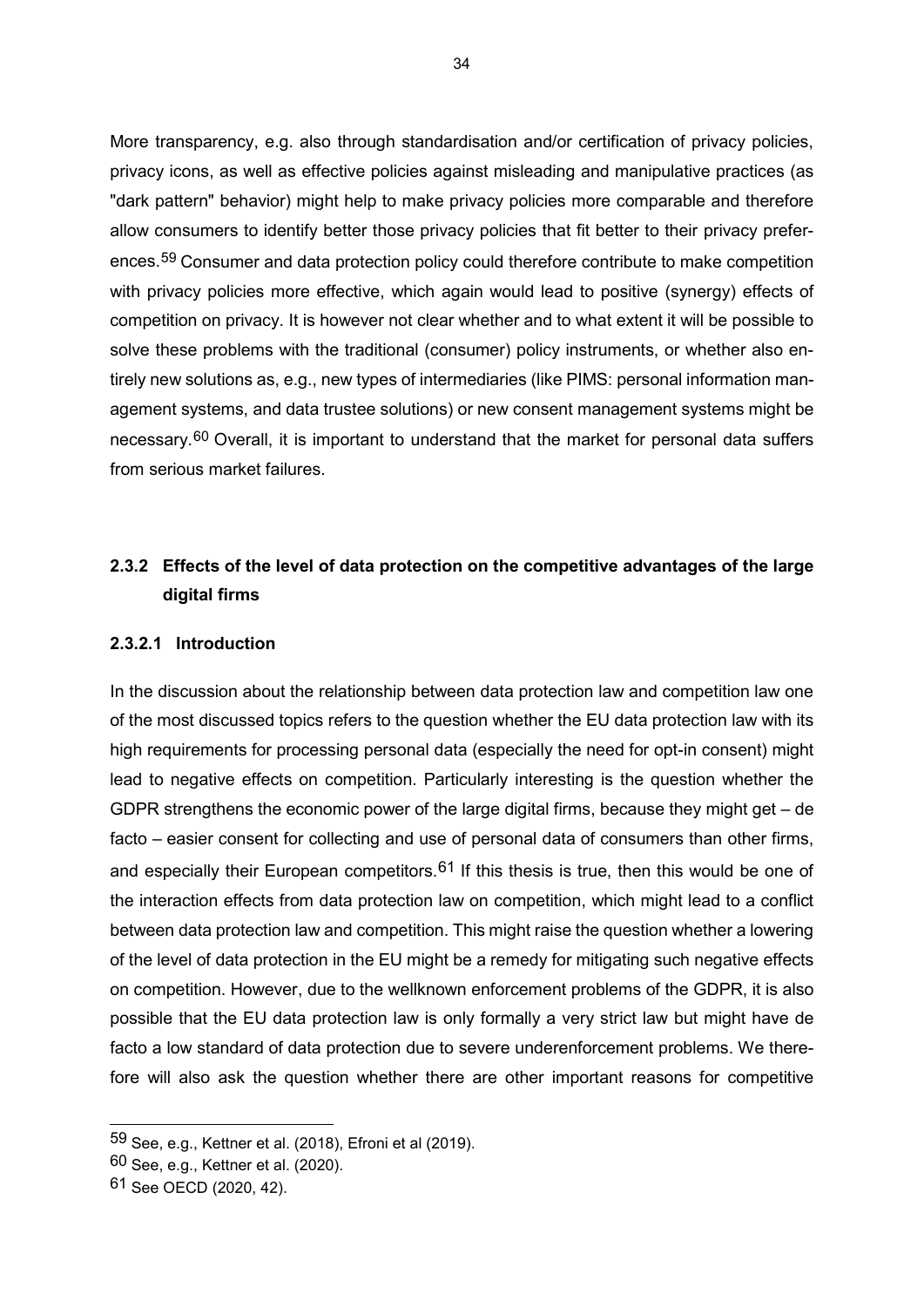advantages of large digital firms with respect to get easier consent than other firms for the collection and use of personal data. In this section we will analyze these questions and discuss possible policy implications.[62](#page-35-0)

#### **2.3.2.2 Studies about the effects of GDPR on competition**

In OECD (2020) and Gal/Aviv (2021) comprehensive overviews about the existing literature and empirical studies can be found about the impact of the GDPR (and, more generally, privacy laws with opt-in consent) on different firm sizes, market concentration, competition and entry barriers. In the following, we summarize and critically assess the results of this literature:[63](#page-35-1)

(1) There is a wide-spread agreement that the compliance costs of firms regarding the GDPR are significant and lead due to the existence of fixed compliance costs to a disproportionately higher burden for smaller firms than for larger and more diversified firms, and also to entry barriers for new firms.

(2) In a number of articles concerns were raised that privacy laws that require opt-in consent could lead to disadvantages for small and new businesses due to economies of scale and scope for getting consent, i.e. that larger and more diversified firms have relative advantages compared to smaller firms. The requirement of opt-in consent could therefore lead to a further entrenchment of the market position of incumbents, because they already have gotten consent in the past for collecting large amounts of personal data of consumers.<sup>[64](#page-35-2)</sup>

(3) Another concern is that the requirements of the GDPR for processing personal data are also impeding the sharing of personal data between firms, because (a) the data can only be used for specific purposes to which the data subject has given consent, and (b) the data-sharing firm has – at least in some cases – also to take care of the compliance of the data-recipient. These impediments for data-sharing would favor larger conglomerate and vertically integrated firms. Since it makes it harder to get personal data from outside sources, it incentivizes more direct internal collection of data.[65](#page-35-3)

<span id="page-35-0"></span><sup>62</sup> These questions are also very relevant for the international discussion, because many countries view the GDPR as a model for their own new privacy laws.

<span id="page-35-1"></span><sup>63</sup> See, e.g., Calgigo (2017), Campbell/Goldfarb/Tucker (2015), Matthew/Tucker (2019), Ohlhausen (2019), Gal/Aviv (2020). There are also a number of empirical studies that have tried to analyze whether the introduction of the GDPR has negative effects on competition, firm concentration, e.g. in online advertising, or third-party tracking. See, e.g., Libert/Graves/Nielsen (2018), Greif (2018), Moazed (2019), Johnson et al. (2021).

<span id="page-35-2"></span><sup>64</sup> See Campbell/Goldfarb/Tucker (2015), Matthews/Tucker (2019), Ohlhausen (2019), and Gal/Aviv (2021, 353).

<span id="page-35-3"></span><sup>65</sup> See, in particular, Gal/Aviv (2021, 353).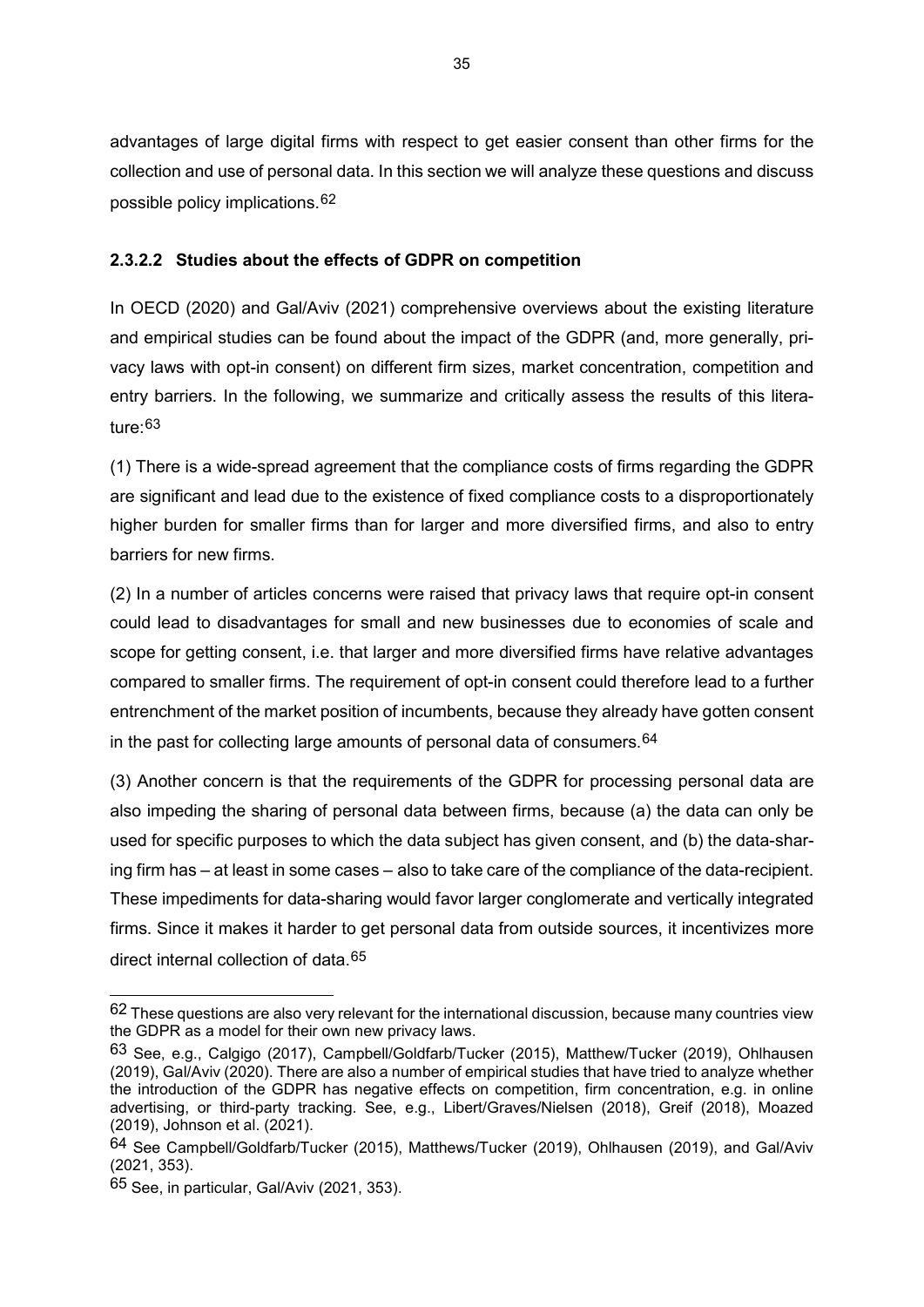From all of these reasonings it can be concluded that the GDPR with its opt-in consent and strict rules how to use these data might lead to disadvantages for smaller and new firms and therefore have negative effects on competition. However, some of the authors of these studies as well as the OECD also emphasize that the larger control of consumers over "their" data through the GDPR can also have advantages, which might be larger than those possible negative effects on competition. However, it should be asked whether the objectives of the GDPR can also be achieved with less distortioning effects on competition.[66](#page-36-0)

At first sight these reasonings about the effects of the GDPR and, especially, the opt-in consent are well-argued, and are partly also supported by empirical studies. However a deeper analysis leads to a much more mixed picture, especially also in respect to the policy conclusions that can be derived from this discussion. It certainly has to be acknowledged that compliance with the GDPR can cause considerable costs, and that larger firms have to bear a disproportionately lower burden with respect to these costs than smaller or new firms. It has however to be noted that nearly all regulations lead to relative advantages of larger firms compared to their smaller competitors, and it is not clear at all whether this is a bigger problem in the case of the GDPR than with other regulations.[67](#page-36-1) There might also exist economies of scale and scope of larger and more diversified firms to get consent for personal data, but this will depend very much on the specific markets, on which these firms sell their products and services. Very important are, however, two other factors that might be responsible why especially the large digital firms might have advantages for getting easier consent, which are not addressed in this literature. The first factor refers to the already mentioned problem of a potential underenforcement of the GDPR vis-a-vis large digital firms, and the second factor might be the already existing entrenched market power and the lack of other options for the consumers. Both will be discussed in the next sections.

<span id="page-36-0"></span><sup>66</sup> See OECD (2020, 43).

<span id="page-36-1"></span><sup>67</sup> See, e.g., the large competitive advantages the large digital firms have regarding taxation in comparison with other less international firms.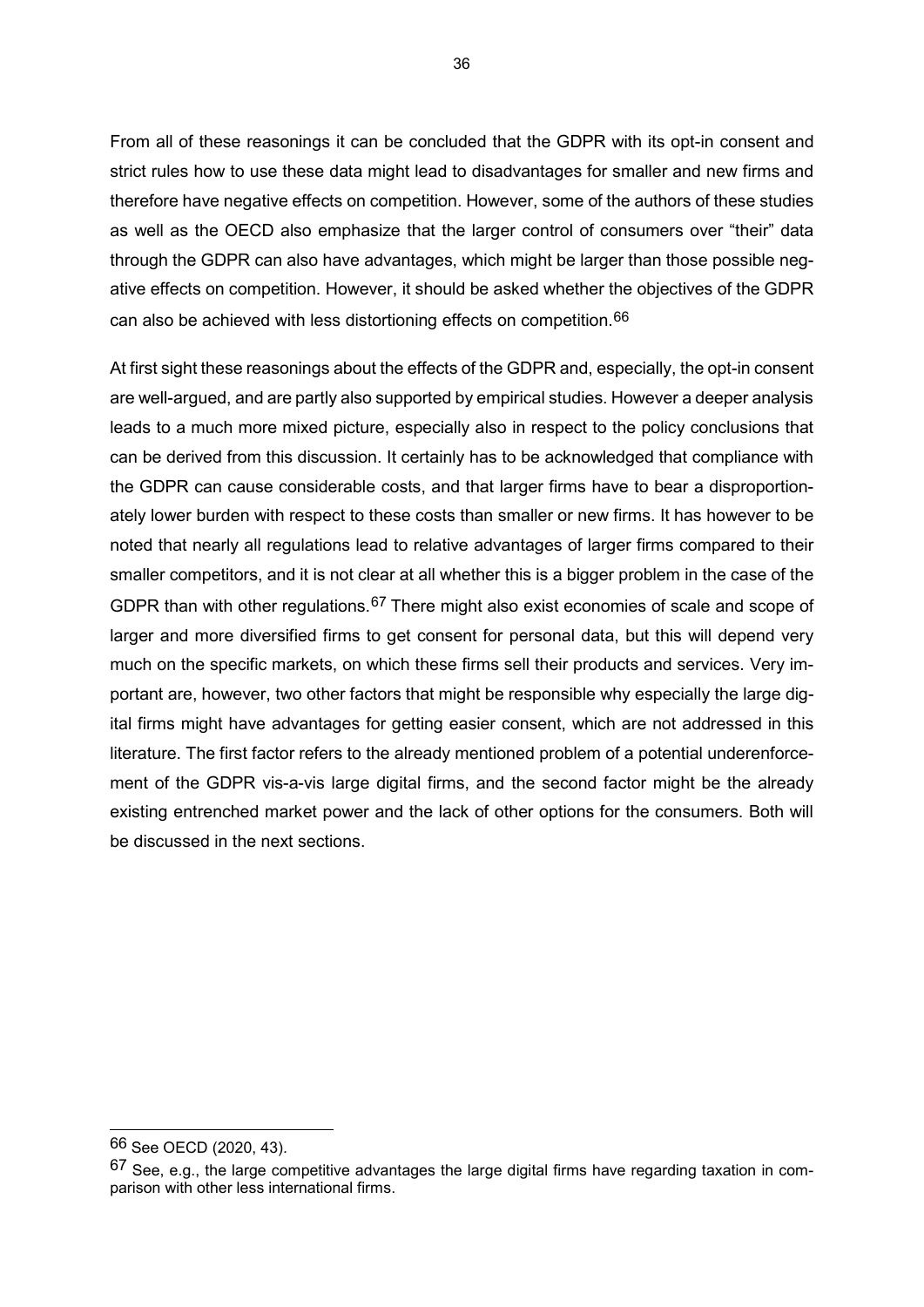### **2.3.2.3 GDPR: Underenforcement and legal uncertainty**

An analysis of the enforcement of the GDPR shows that despite the fact that theoretically very high fines and other incisive measures exist to enforce the GDPR (Art. 58 and 85 GDPR), the data protection authorities of the member states of the EU, who have the task to enforce the GDPR, have so far been very reluctant in using their enforcement powers, especially with re-gard to the large digital firms.<sup>[68](#page-37-0)</sup> Since the enforcement regime in the EU uses the "one-stopshop principle" that stipulates that in principle only the data protection authority of that member state in which a firm has its main or single establishment has the authority to deal with all GDPR violations throughout the entire EU (Art. 56 (1) GDPR), the relevant data protection authorities for the large digital firms are the Data Protection Commission (DPC) in Ireland which is competent with regard to Google, Facebook, and Apple and the Commission Nationale pour la Protection des Données (CNPD) in Luxembourg which is competent for Amazon. Many observers and also other data protection officials have large concerns that the DPC is not doing enough to enforce the GDPR against these large digital firms, although there are large concerns about the compliance of these firms with the GDPR.[69](#page-37-1) Only very recently has the DPC made its first decision against one of the large digital firms, after it was forced to amend its initially more lenient draft decision on the matter through the means of a binding decision by the European Data Protection Board (EPDS).<sup>[70](#page-37-2)</sup> The CNPD has also recently issued its first decision regarding a considerable fine against Amazon Europe Core S.à.r.l.<sup>[71](#page-37-3)</sup> There are concerns that the data protection authorities in these countries do not have incentives for a strict enforcement against these large digital firms that have chosen these countries as location for their headquarters.[72](#page-37-4) It has, however, to be acknowledged that also the data protection

<span id="page-37-0"></span><sup>68</sup> See the more detailed discussion in section 3.4.2.6; generally about the enforcement gap in data protection in Europe and the United States Lancieri (2021).

<span id="page-37-1"></span> $69$  See e.g. the obiections of eight data protection authorities to the DPC's draft decision on WhatsApp Ireland Ltd.'s data collection practices, as summarized in the EDPB's Binding decision 1/2021 on the dispute arisen on the draft decision of the Irish Supervisory Authority regarding WhatsApp Ireland under Article 65(1)(a) GDPR, adopted on 28 July 2021. For a critical look at the DPC's enforcement actions, see also Thiel (2021, 469); Wagner/Ruhmann (2019).

<span id="page-37-2"></span><sup>&</sup>lt;sup>70</sup> EDPB, Binding decision 1/2021 on the dispute arisen on the draft decision of the Irish Supervisory Authority regarding WhatsApp Ireland under Article 65(1)(a) GDPR, adopted on 28 July 2021. The procedure necessary to arrive at such a binding decision is set out in more detail in section 3.4.2.6.

<span id="page-37-3"></span><sup>71</sup> CNPD, Decision regarding Amazon Europe Core S.à.r.l., 6 August 2021, available at https://cnpd.public.lu/en/actualites/international/2021/08/decision-amazon-2.html, last accessed 22 September 2021.

<span id="page-37-4"></span> $72$  Therefore the underenforcement vis-a-vis these large digital firms can be a consequence of jurisdictional competition for these large digital firms (forum shopping).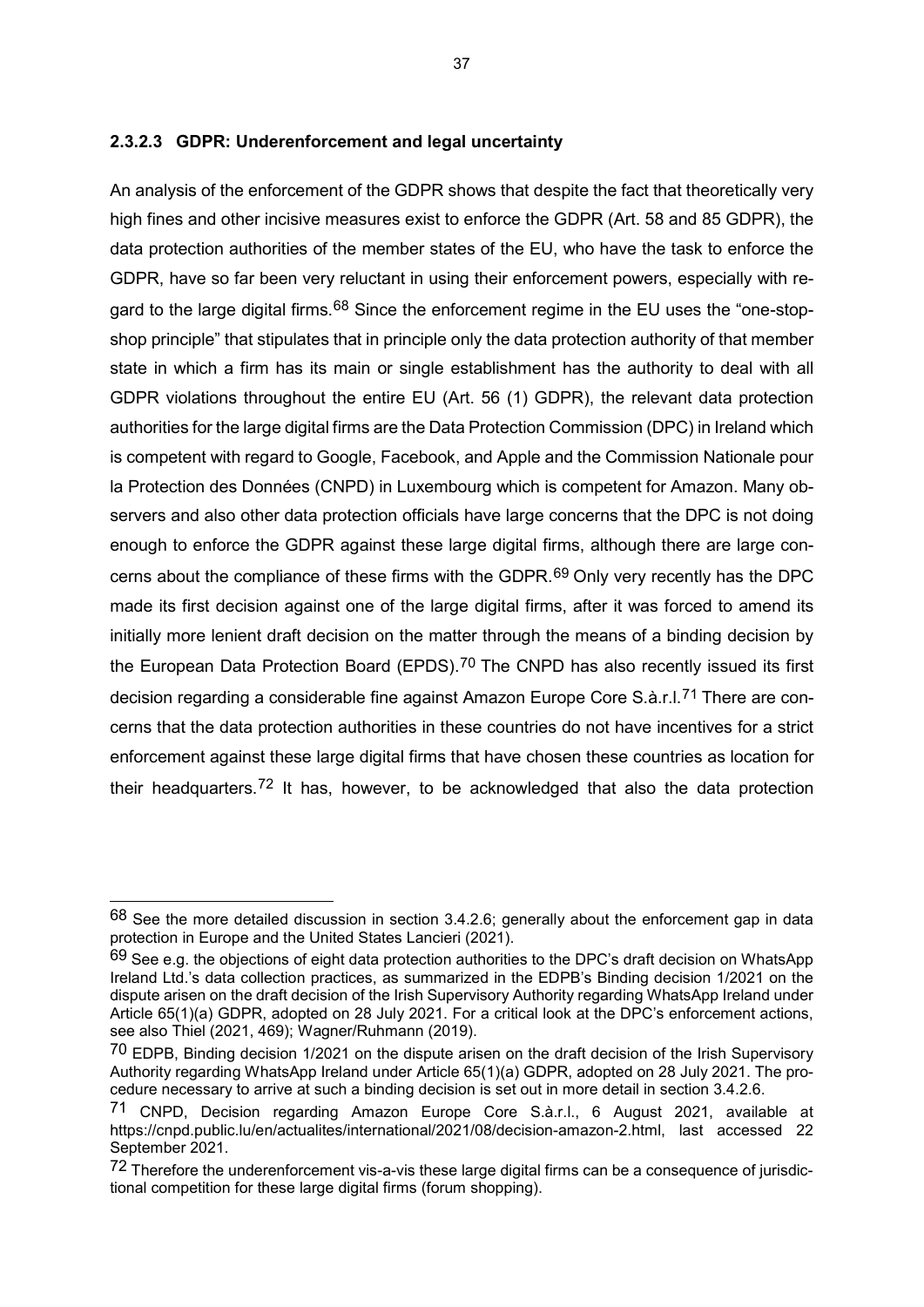authorities in other member states are so far very reluctant in imposing high fines, which due to their deterrence function would give more incentives for full compliance with the GDPR.<sup>[73](#page-38-0)</sup>

This underenforcement problem is also linked to the problem that with regard to many questions about the collection and use of personal data there is still large legal uncertainty about what practices and terms and conditions in privacy policies are allowed and which are infring-ing the GDPR.<sup>[74](#page-38-1)</sup> Due to the reluctance of data protection authorities to initiate proceedings against potential infringements, the process of clarifying the rules of the GDPR through cases and decisions by the European courts has been so far very slow.<sup>[75](#page-38-2)</sup> This combination of underenforcement and legal uncertainty about the correct interpretation of the data protection rules (with a broad range of interpretations in the legal literature)<sup>[76](#page-38-3)</sup> has led to large grey areas and gaps, in which it is either legally not clear what the legal rules are and/or in which many practices, and presumably also entire business models, are de facto tolerated due to the lack of effective enforcement.<sup>[77](#page-38-4)</sup> In such a situation, especially large digital firms have a wide scope for exploring practices with regard to the collection and use of personal data which might not only test the limits and exploit the loopholes of EU data protection law, but might also go far beyond what would be compatible with the GDPR. Due to their huge financial resources, the large digital firms do not have to fear high fines and can much better exploit these possibilities for the collection and use of personal data than other firms.<sup>[78](#page-38-5)</sup>

In our overview about the potentially negative effects of the GDPR on competition it was claimed that large conglomerate and vertically integrated firms (as, e.g., the large digital firms)

<span id="page-38-0"></span><sup>73</sup> For an overview over the fines imposed by the various national authorities, see table 1 in section 3.4.2.6.

<span id="page-38-1"></span><sup>74</sup> See the more detailed discussion in section 3.4.2.2.

<span id="page-38-2"></span><sup>&</sup>lt;sup>75</sup> The CJEU e.g. has only had to decide on two cases concerning the GDPR from January to September 2021: CJEU's decisions on the GDPR from 2021: CJEU judgment of 15 June 2021 – Facebook/Gegevensbeschermingsautoriteit, C-645/19, EU:C:2021:483; CJEU judgment of 22 June 2021 – Latvijas Republikas Saeima, EU:C:2021:504.

<span id="page-38-3"></span><sup>76</sup> One example is the discussion of what is "necessary for the performance of a contract" under Art. 6 (1) (b) GDPR, with e.g. Gierschmann (2022, 65) and Schulz (2018, 30) claiming that it suffices if the parties stipulate the data processing as the service contractually owed by the processor and e.g. Golland (2018, 131); Schulz (2018, 30) and Stemmer (2021, 41.1) arguing for an objective interpretation of the necessity criterion.

<span id="page-38-4"></span><sup>77</sup> One example of this are "dark patterns" whose data protection implications are discussed in more detail in section 3.4.2.5 Data protection law could in theory counteract these patterns, but their use is not easy to prove in practice, Martini/Drews/Seeliger/Weinzierl (2021, 70).

<span id="page-38-5"></span><sup>78</sup> However legal uncertainty and systematic underenforcement can also lead to another advantage for these large digital firms, because consumers tend to trust more well-known firms with strong brands than lesser known firms or unknown new firms, if it is not clear whether and to what extent firms comply with data protection rules and also ensure a high level of cybersecurity for avoiding data breaches. See for the advantages of the reputation of large firms in such situations of legal uncertainty Gal/Aviv (2021, 373).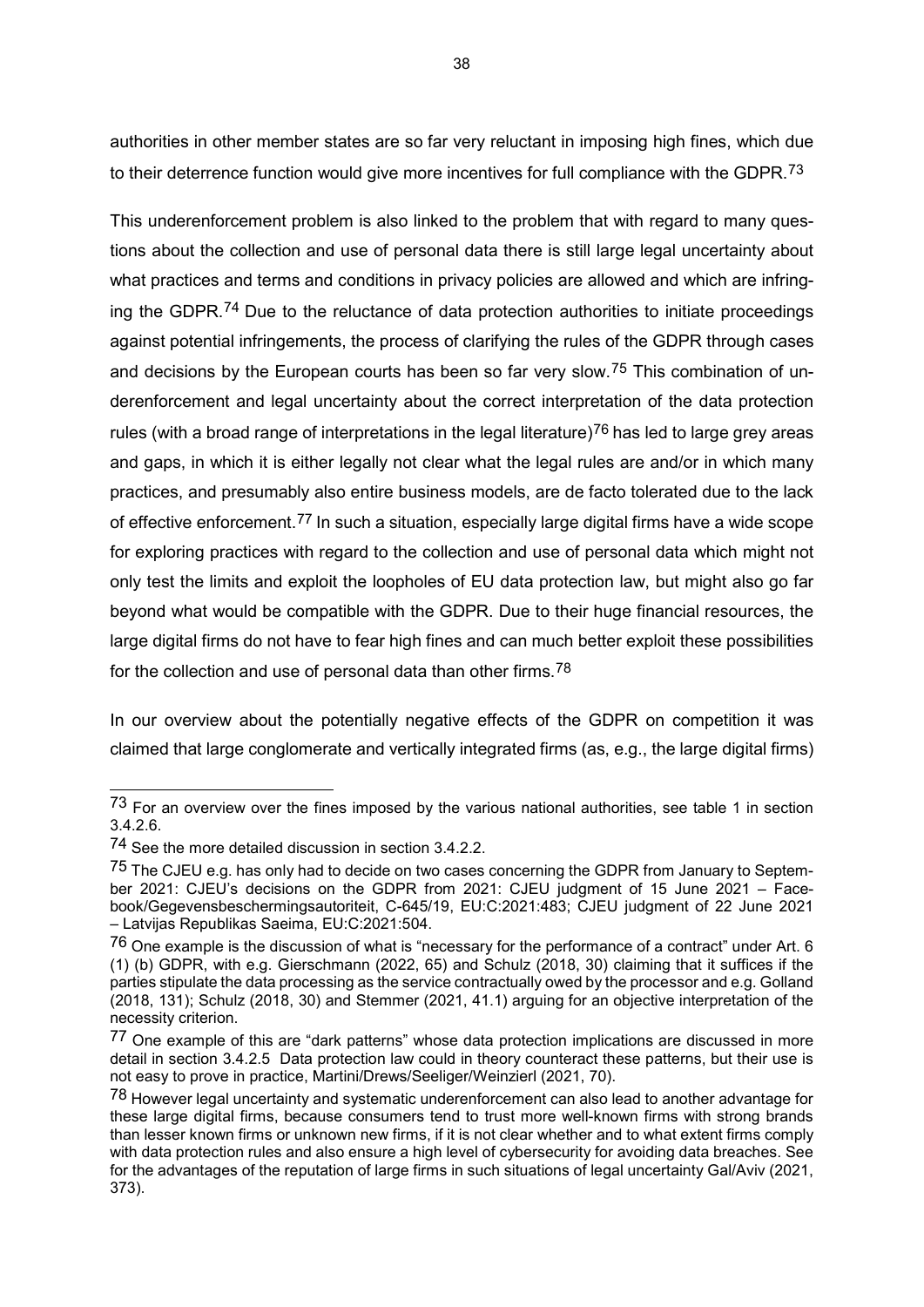have advantages regarding the use of collected personal data in comparison to smaller firms, because the GDPR erects multiple hurdles for the sharing of personal data with other firms or, vice versa, to get access to personal data from external sources. One particular problem is the purpose limitation of consent which requires to get new consent if these personal data are used for other purposes. In competition law there was always a "privilege" for large firms (that consist of many subsidiaries with own legal entities) because all behavior between these subsidiaries of this large firm was viewed as internal and therefore not subject to competition law ("Konzernprivileg").[79](#page-39-0) However such a "privilege" for large firms does not exist in EU data protection law.[80](#page-39-1) Data-sharing within a large firm consisting of different legal entities face the same rules for data-sharing as the data-sharing between different firms. Also the principle of purpose limitation applies in the same way. How can it be explained that these conglomerate firms can use much easier the collected personal data for different purposes in all parts of the firm? The solution is that the consumer has to consent to privacy policies of the large firm, which stipulate that all subsidiaries of the large firms and partner firms etc. can use these data in combination with a very broad description of the purposes of this data-processing. Therefore, these large conglomerate firms need only one consent for the sharing and use of these data within the entire firm.

However, from a data protection law perspective giving consent to such a wide sharing of data with such a broad consent regarding the purposes might often be not compatible with the GDPR. $81$  It therefore can be claimed that if the rules about having to give consent to the use of personal data for specific purposes were to be properly enforced, then these conglomerate firms would not be so easily capable of using these data for manifold purposes in the entire firm. This implies that it is again the underenforcement of the GDPR which leads to these additional relative advantages of the large digital firms in comparison with their smaller or less diversified competitors. Therefore, it has been suggested, also from a competition perspective,

<span id="page-39-0"></span><sup>79</sup> For the "Konzernprivileg" in competition law, see e.g. CJEU, Judgment of 24 October 1996 – *Viho*, C-73/95 P, ECLI:EU:C:1996:405, paras. 50 f.; Thomas (2020, 2, 693); more detailed: Thomas (2005, 236 ff.).

<span id="page-39-1"></span><sup>80</sup> Bierekoven (2017, 284); Körner (2019, 1395); Spoerr (2021, 3a); Voigt (2017, 428); Wurzberger (2017, 259). However, some scholars argue that a "Konzernprivileg light" exists, as recital 48 GDPR states that controllers which are part of a group of undertakings may have a legitimate interest in transmitting personal data within a group of undertakings for internal administrative purposes, see e.g. Pfrang *(2019,* 161); Voigt (2017, 429); Wurzberger, (2017, 260).

<span id="page-39-2"></span><sup>81</sup> Consent has to be given for "one or more specific purposes" (Art. 5(1)(a) GDPR). This criterion has to be interpreted narrowly, Albers/Veit (2021, 23).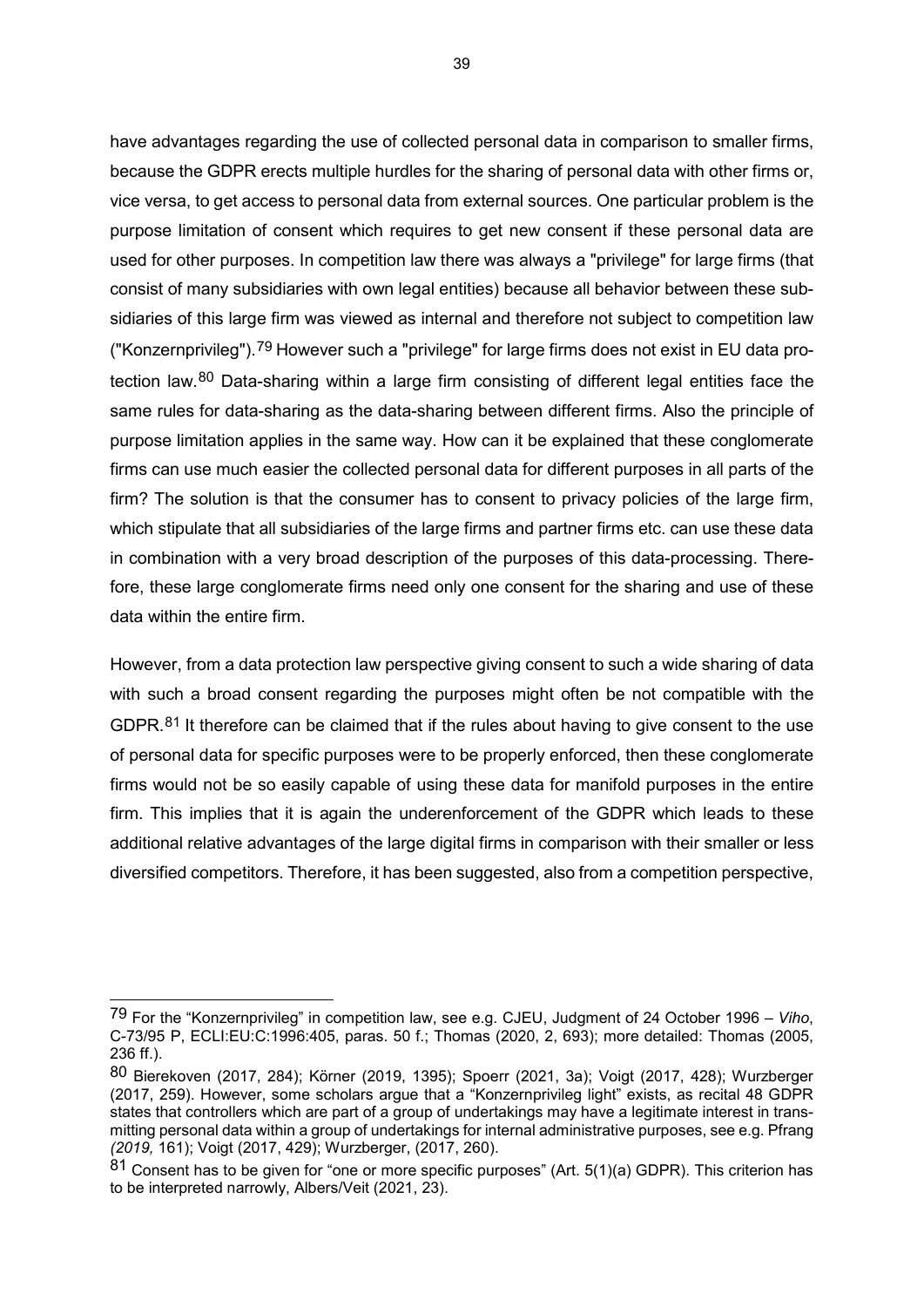that the data protection principle of purpose limitation should be used more as a solution for limiting the competitive advantages of the large digital firms. [82](#page-40-0)

# **2.3.2.4 Market power on core platform markets**

We think however, that the main reason for the competitive advantages of large digital firms with respect to getting the consent for the collection and use of personal data is their huge market power on their core platform services. Since most consumers have no realistic alternative options than using core platform services as the social media service of Facebook, the search engine or Youtube of Google, they are locked-in into the platforms and ecosystems of the large digital firms. The consumers are facing very often the situation, as it was claimed in the German Facebook case, that they have no genuine choice, and are therefore de facto "forced" to accept in a "take-it-or-leave-it" way the terms and conditions in the privacy policies of the large platform firms.<sup>[83](#page-40-1)</sup> It is the huge market power and the de facto unavoidability of using the services of these large digital firms ("must-have" services) that makes it so easy for them to get not only the consent from the consumers, but also a very far-reaching consent about the collection and use of their personal data. On other markets, where consumers have a choice between different suppliers, it is much more difficult for the firms to get consent for the processing of so many data.

Refering again to our analytical framework, it is the competition market failure that in our view is the main reason for the huge competitive advantages of the large digital firms. This problem is aggravated by two additional strategies of these firms: The first one is the bundling of this consent with agreeing also to accept the merging of the personal data that are collected from other services and sources within or outside of the large digital firms, which increases tremendously the availability of personal data and how these data can be used, and lead to a further strengtheening of the competitive data advantage of the digital firms.<sup>[84](#page-40-2)</sup> The second strategy is the building up of this far-reaching network of sources all over the internet, where the large digital firms (partly in exchange for services on websites or through their direct tracking activi-ties) can collect personal data that they integrate into their consumer profiles.<sup>[85](#page-40-3)</sup> It is very clear

<span id="page-40-0"></span><sup>82</sup> See Caffarra/Ryan (2021). A stricter enforcement of purpose limitation might have similar effects as data separation remedies in competition law.

<span id="page-40-1"></span><sup>83</sup> Condorelli/Padilla (2020, 181).

<span id="page-40-3"></span><span id="page-40-2"></span> $84$  This is the strategy in the German Facebook case that was prohibited as abusive, also due to the exclusionary effects that are a result of the additional data advantages through this strategy. See about the anticompetitive effects of such a strategy of "tying of privacy policies" Condorelli/Padilla (2020, 181). 85 See ACCC (2019, 84).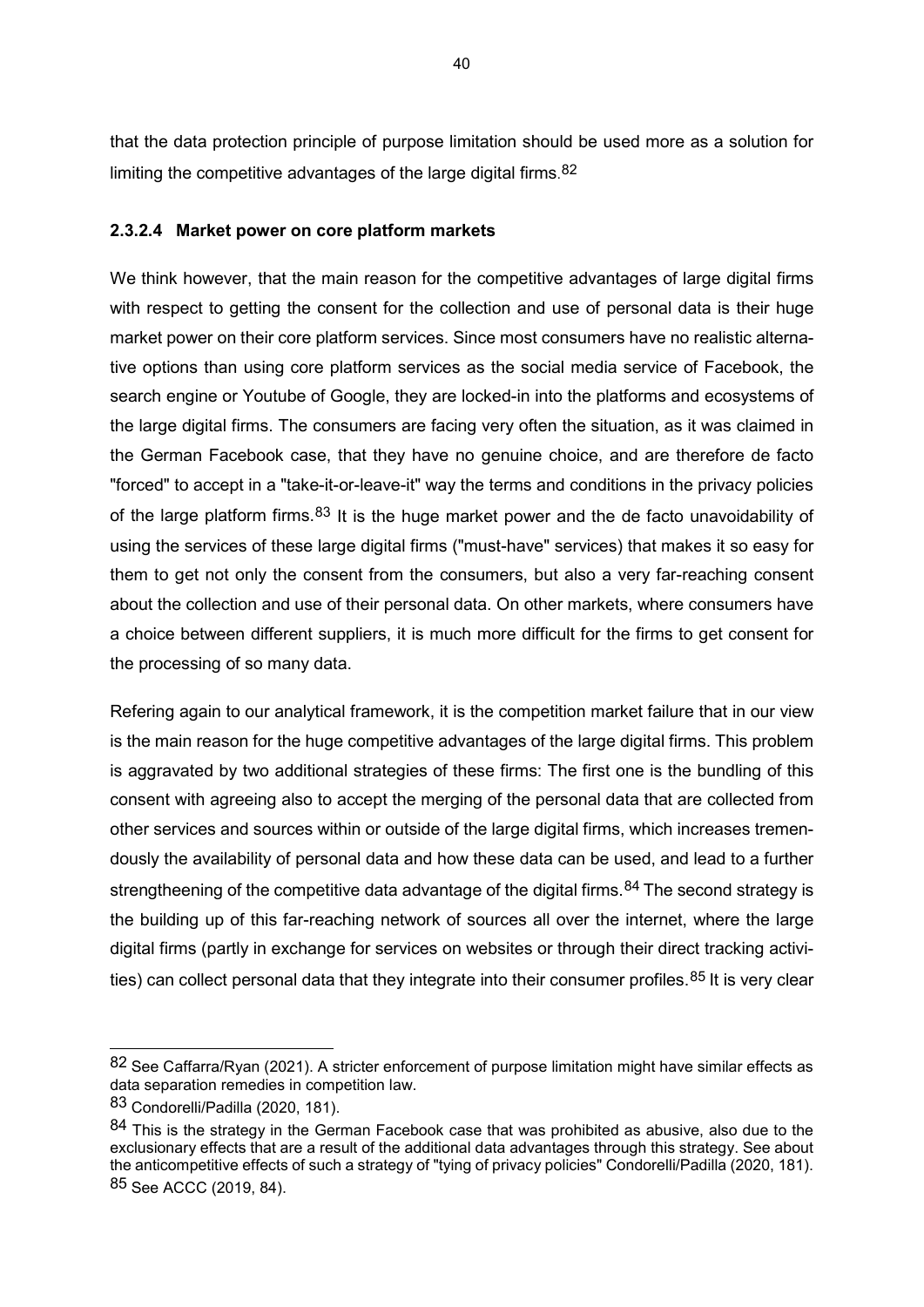that other firms outside of this small group of large digital firms do not have comparable possibilities to collect and use personal data.

### **2.3.2.5 Policy conclusions**

-

Let us summarize our results: We have seen that there are well-argued and empirically plausible reasonings (compliance costs, economies of scale and scope) why the GDPR might lead to competitive advantages of larger and more diversified firms in comparison to smaller and new firms. We however claim that in respect to the small group of large digital firms it is primarily their economic power and their control over largely unavoidable core platform services that lead to the huge competitive advantages in comparison to their competitors with respect to their access to personal data. It is therefore the unsolved competition problem with respect to the large digital firms that is the main cause of the problem. Another important factor, which also has not been discussed enough in the literature about the effects of the GDPR on competition, are the effects of legal uncertainty and the serious problems of under-enforcement of the GDPR vis-a-vis the large digital firms.

What policy conclusions can be drawn from the results of this analysis? Since according to our analysis the main causes for the data advantages of the large digital firms are the huge market power of these firms and the underenforcement of the GDPR vis-a-vis these firms, the main policy conclusion is that these problems should be solved through competition policy and data protection law. Then it can be expected that these competitive advantages of the large digital firms would be reduced significantly (or even disappear). Lowering the standards of data protection law, e.g. by allowing more opt-out solutions regarding consent or extending the scope of other legal grounds for processing personal data, as, e.g., "legitimate interests" (Art. 6(1)f GDPR) would not be an appropriate policy response. Although such a strategy might make access to personal data easier for smaller companies, it is entirely unclear whether the large digital firms would not be capable to exploit these new options for collecting data much better than other firms. Although this would need much more research, it might well be that lowering the level of data protection and reducing the data subjects' rights might therefore lead to a further increase of the power of the large digital firms and their competitive advantages. Our conclusion is that instead the de facto standard of data protection should be increased through a more effective enforcement.[86](#page-41-0)

<span id="page-41-0"></span><sup>86</sup> This however also implies that a better solution of the market failure of information and behavioral problems is necessary, which also includes the solution of the problem of misleading and manipulative practices of firms ("dark patterns").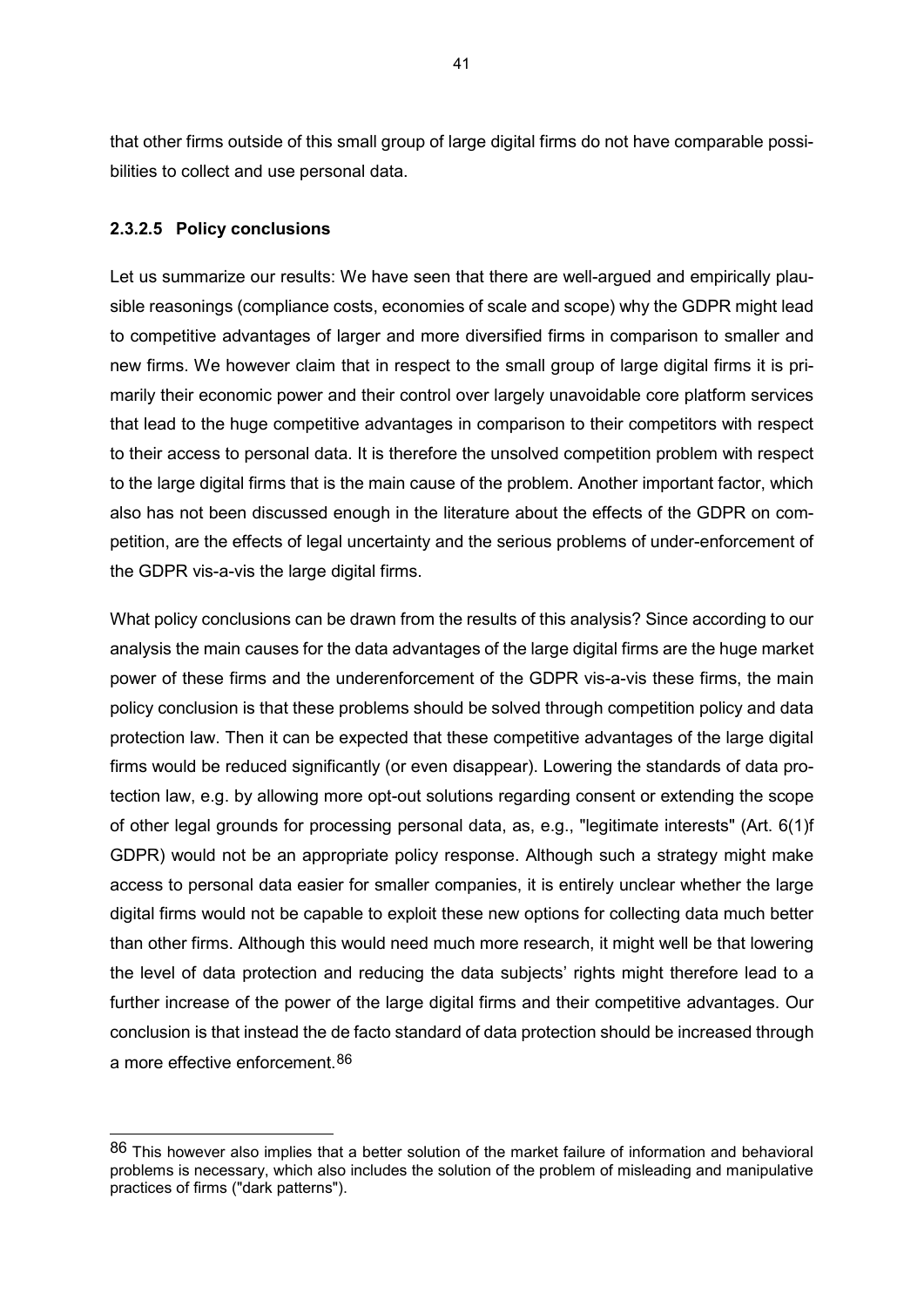The decisive argument, however, is that EU data protection law has the task of protecting informational-self-determination of all natural persons (and therefore also consumers) as a fundamental value. This implies that consumers should have the right to decide about the use of "their" personal data, for enabling them to protect their privacy. This is part of the autonomy of individual persons, which is also important from an economic perspective as a precondition for a well-functioning market economy. Also from that perspective it is urgently necessary to solve the underenforcement problem of the GDPR. Therefore the benefits of this privacy reg-ulation might be much larger than any remaining disadvantages for competition.<sup>[87](#page-42-0)</sup> This, however, does not exclude that also efforts should be made to analyze whether it is possible to find ways how to reduce unnecessary hurdles for collecting and sharing of personal data according to the GDPR, e.g. for research purposes, without lowering the standard of data protection.

### **2.3.3 Data portability: Potential synergies with limits**

A particularly important candidate for a powerful synergy effect between data protection law and competition law is the data portability right of Art. 20 GDPR: "The data subject shall have the right to receive the personal data concerning him or her, which he or she has provided to a controller, in a structured, commonly used and machine-readable format and have the right to transmit those data to another controller without hindrance from the controller to which the data have been provided ...".<sup>[88](#page-42-1)</sup> In the competition policy discussion this data portability right has been viewed as an instrument that might help to solve a number of competition problems that have emerged as new problems in the digital economy: [89](#page-42-2)

(1) This right might be capable to foster competition between digital platforms (and ecosystems), because the option to port their data from one platform to another reduces switching costs of consumers and therefore mitigates their lock-in effects (and facilitates multi-homing). Therefore the data portability right might have a countervailing effect to the concentration tendencies of digital platforms.

(2) This data portability right can also help to solve the manifold competition problems that are caused by the lack of access to data. Often firms, and also the large digital firms, have exclusive control over valuable sets of data, and especially also personal data. Without access to

<span id="page-42-0"></span><sup>87</sup> See also Gal/Aviv (2021, 387).

<span id="page-42-1"></span><sup>88</sup> Art. 20(1) GDPR.

<span id="page-42-2"></span><sup>89</sup> See, e.g., Crémer et al. (2019, 81-87), Graef (2020).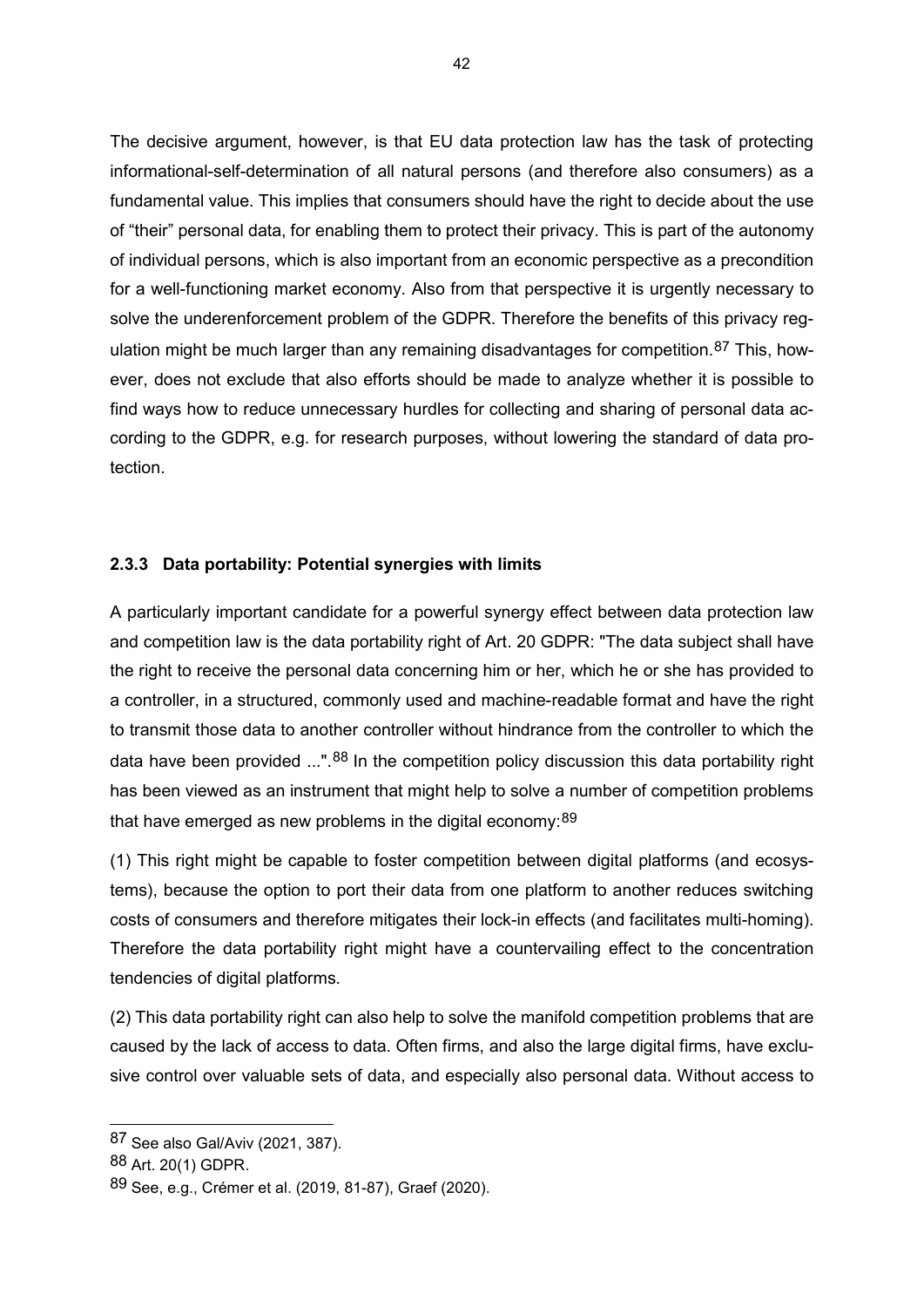these data other firms might not be able to offer certain products and services to the consumers, i.e. they need access to these data for entering markets. With this data portability right the consumers can have "their" personal data ported from the data-holding firm to these service providers, leading to positive effects on competition, innovation, and consumer choice.

(3) Independent from the solution of specific competition problems, the data portability right can also be used by consumers to make their personal data more widely available to other firms for enabling data-driven innovation or scientific research.

Although from the perspective of EU data protection law the data portability right of Art. 20 GDPR is primarily seen as an instrument for informational self-determination, giving the data subjects more control over "their" data, it is also explicitly acknowledged in data protection law that it " ... is also an important tool that will support the free flow of personal data in the EU, ... foster competition between controllers .... and the development of new services in the context of the digital single market strategy."<sup>[90](#page-43-0)</sup> In that respect fostering competition can be even seen as part of the objectives of EU data protection law. The problem however is that this data portability right has so far not fulfilled these expectations due to a number of severe problems with respect to its effectiveness. These problems have been analyzed and discussed in recent years, and triggered a policy discussion how this data portability right can be made more ef-fective.<sup>[91](#page-43-1)</sup> There are legal uncertainties, e.g. about the scope of the data portability right. Do the data that the data subject has "provided" also encompass "observed data", e.g. when data subjects use a smart device and the manufacturer of this device observes the behaviour of the data subject?[92](#page-43-2) In addition, the data controller only needs to port the data, if this is "technically feasible", but there is no obligation for enabling technical feasibility. The use of this right by the data subject is also very cumbersome, and needs much time. In particular, no continuous or real-time portability is possible, which would be important for competition in various contexts. Additionally, also with respect to the data portability right an enforcement problem exists. The Commission has acknowledged these problems and has announced to consider also "mandating technical interfaces and machine-readable formats allowing data portability in real-time".<sup>[93](#page-43-3)</sup> Without being able to discuss these proposals here in detail, we support measures for making this data portability right more effective, and enabling more data interoperability (e.g.,

<span id="page-43-0"></span><sup>90</sup> Article 29 Data Protection working party (2016, 1).

<span id="page-43-1"></span><sup>91</sup> For a comprehensive analysis and overview about the problems of the data portability right of Art. 20 GDPR and proposals for solving them, see Krämer et al. (2020, 75-84); see also Graef (2020).

<span id="page-43-2"></span> $92$  See Article 29 Data Protection working party (2016, 9-10). This is however not clarified so far.

<span id="page-43-3"></span><sup>93</sup> Communication of the European Commission: Data Protection as a Pillar of Citizens' Empowerment and the EU's Approach to the Digital Transition - Two Years of Application of the General Data Protection Regulation. COM(2020) 264 final, 9.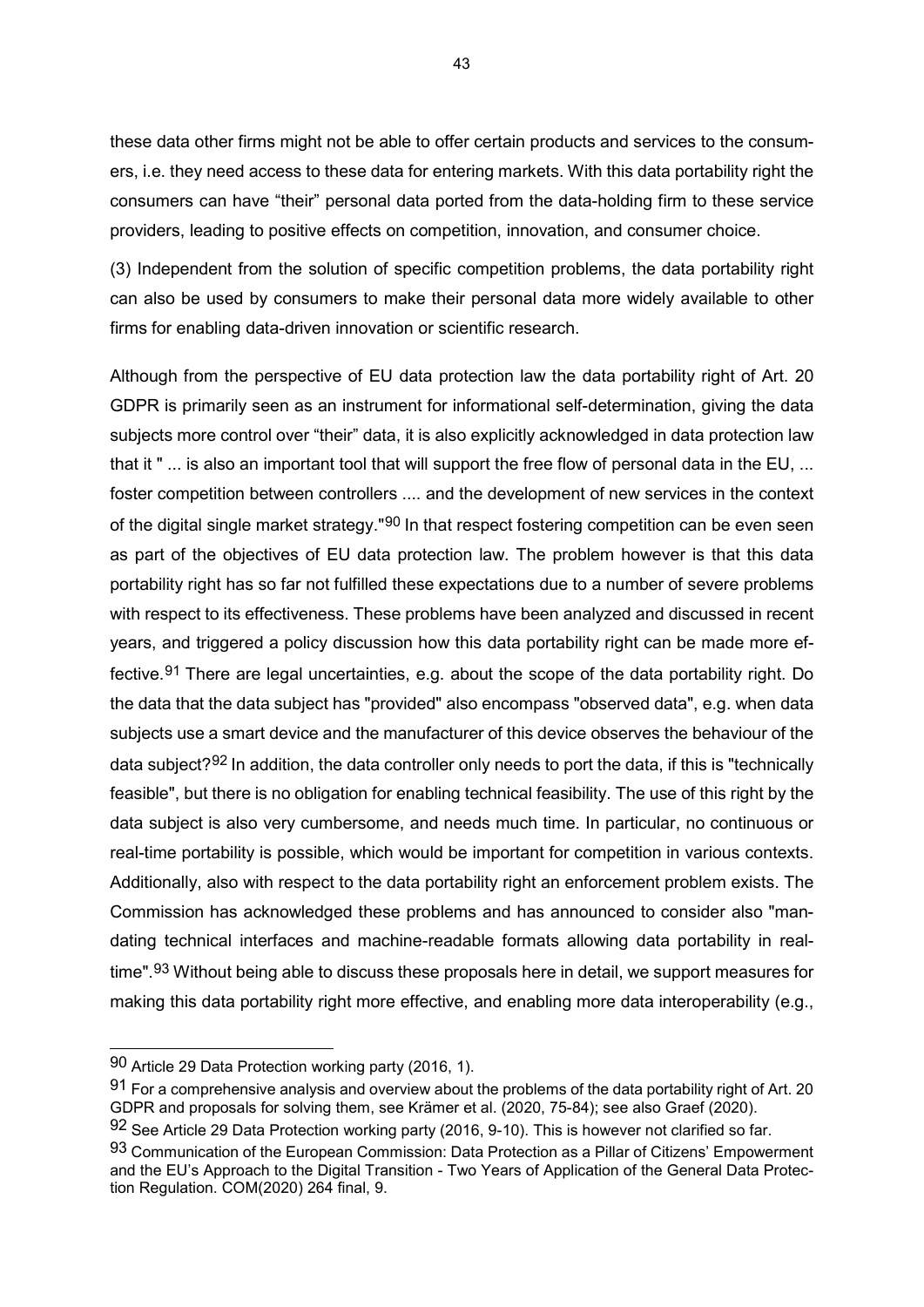through standardized APIs), as well as continuous and real-time portability can be very important in certain contexts.

Although the currently discussed proposals offer the chance that the data portability right is used more and also might help to a certain extent to foster competition, there are also inherent limits of the effectiveness of this right.<sup>[94](#page-44-0)</sup> The main problem is that such a human rights-based data portability right as Art. 20 GDPR has to be applied in a similar way to all sectors and can encompass only personal data. However the competition and innovation problems that need to be solved through providing more access to data might differ considerably between different sectors and technological and economic contexts. This implies that the scope of data that is needed and the specific problems regarding its use might be very different, which would lead to the need of targeted solutions for the design of suitable data portability solutions. Since the data portability right of Art. 20 GDPR due to its human rights-based character cannot be adapted well to what is necessary to solve competition problems under different technological and economic conditions, it often will not be flexible enough for solving competition and innovation problems through a lack of access to data.

This is the reason why the data portability right for online bank account data was implemented by an additional sector-specific regulation, the Second Payment Services Directive (PSD2), in order to foster innovative financial services (Fintech).<sup>[95](#page-44-1)</sup> Important is that this data portability right was specifically designed, and complemented with additional regulations about technical interfaces, security (e.g., double authentification) and fees (here: no fees) as well as the European Banking Authority as regulator. In order to achieve an effective solution, the legislator has not used the data portability right of Art. 20 GDPR, but instead enacted a separate, specifically designed sector-specific regulation. It can also be shown that the data portability right of Art. 20 GDPR is not capable of solving the data access problems with respect to the data of connected cars. Also here a sector-specific solution, e.g. through an additional reform of the type approval regulation for motor vehicles, which can be designed in a targeted way to the specific technological and economic conditions of the connected cars, offers a much better perspective for solving the competition problems, e.g. on the markets for repair and mainte-nance services.<sup>[96](#page-44-2)</sup> Another approach to data portability rights was chosen with the concept of

<span id="page-44-0"></span><sup>94</sup> See for the following, Gill/Kerber (2020, 57-59); see also Graef (2020).

<span id="page-44-1"></span><sup>95</sup> Directive (EU) 2015/2366 of the European Parliament and of the Council of 25 November 2015 on Payment Services in the Internal Market [2015] OJ L 337/35. See also de la Mano/Padilla (2018).

<span id="page-44-2"></span> $96$  See for the problem of access to in-vehicle data in connected cars TRL (2017), Kerber (2018), Kerber/Gill (2019). The Commission has announced another reform of the type approval regulation for motor vehicles with the objective to solve competition problems through more access to the data of connected car (EU Commission 2020b, 28).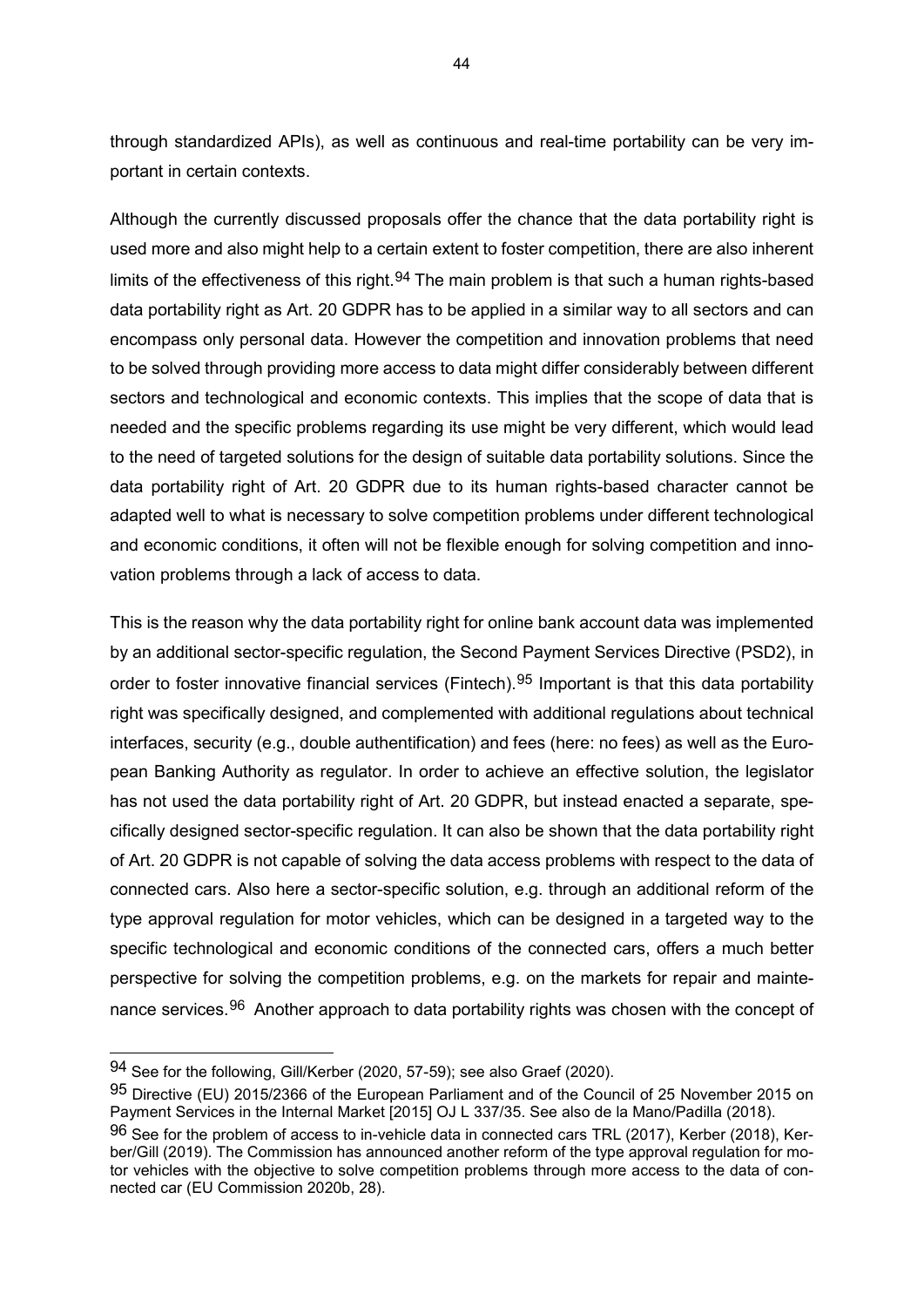consumer data rights in Australia. In this approach consumers are granted rights on their consumer data, which however are not identical with personal data defined by privacy law. This should give the consumers more control over "their" (consumer) data as part of consumer policy (for consumer empowerment), and one of these rights is a data portability right with respect to these consumer data. Through this decoupling of the data portability right from privacy law, it can be much more flexibly designed, especially also to the specific needs of differ-ent sectors and their competition and innovation problems. [97](#page-45-0)

In sum, the data portability right of Art. 20 GDPR can help to foster competition but – even after solving some of its current problems – it will only be helpful in a limited way, because it refers only to personal data and is - due to its human rights-based approach - not flexible enough for being well adaptable to the different needs for solving competition and innovation problems. Therefore it might be necessary (1) to define data portability rights, which are both broader and more targeted than the data portability right of Art. 20 GDPR, and (2) complement such data portability rights with additional regulations regarding security, technical interfaces (standardisation), and fees. One option is also to use data portability rights as specifically defined remedies in competition cases. In section 3.3.6 we will see that the proposal of the Digital Markets Act entails a far-reaching extended data portability right with mandated technical interfaces (APIs) and continuous real-time portability, both for the end users and the business users of core platform services of gatekeepers.<sup>[98](#page-45-1)</sup>

# **2.3.4 Potential conflicts: Data access remedies in competition law and anticompetitive privacy strategies of large digital firms**

In this section a number of issues will be addressed, where in the application of competition law potentially difficult (albeit limited) trade-offs might emerge, which however have to be dealt with also in a concrete way in competition cases. The first group refers to remedies in competition law, which intend to solve competition problems through obligations to give access to or share data with other firms, which however also might entail personal data. In section 2.3.3 we already have seen that lacking access to data can be an impediment for competition and innovation. For solving those competition problems, data access or data-sharing obligations can therefore be a remedy in competition law, i.e. that firms can claim access to data sets that are

<span id="page-45-0"></span><sup>97</sup> See for the Australian consumer data right approach OECD (2020, 7-14) and Specht-Riemenschneider (2021, 430-436).

<span id="page-45-1"></span><sup>98</sup> See Art. 6(1)h DMA and below in section 3.3.5.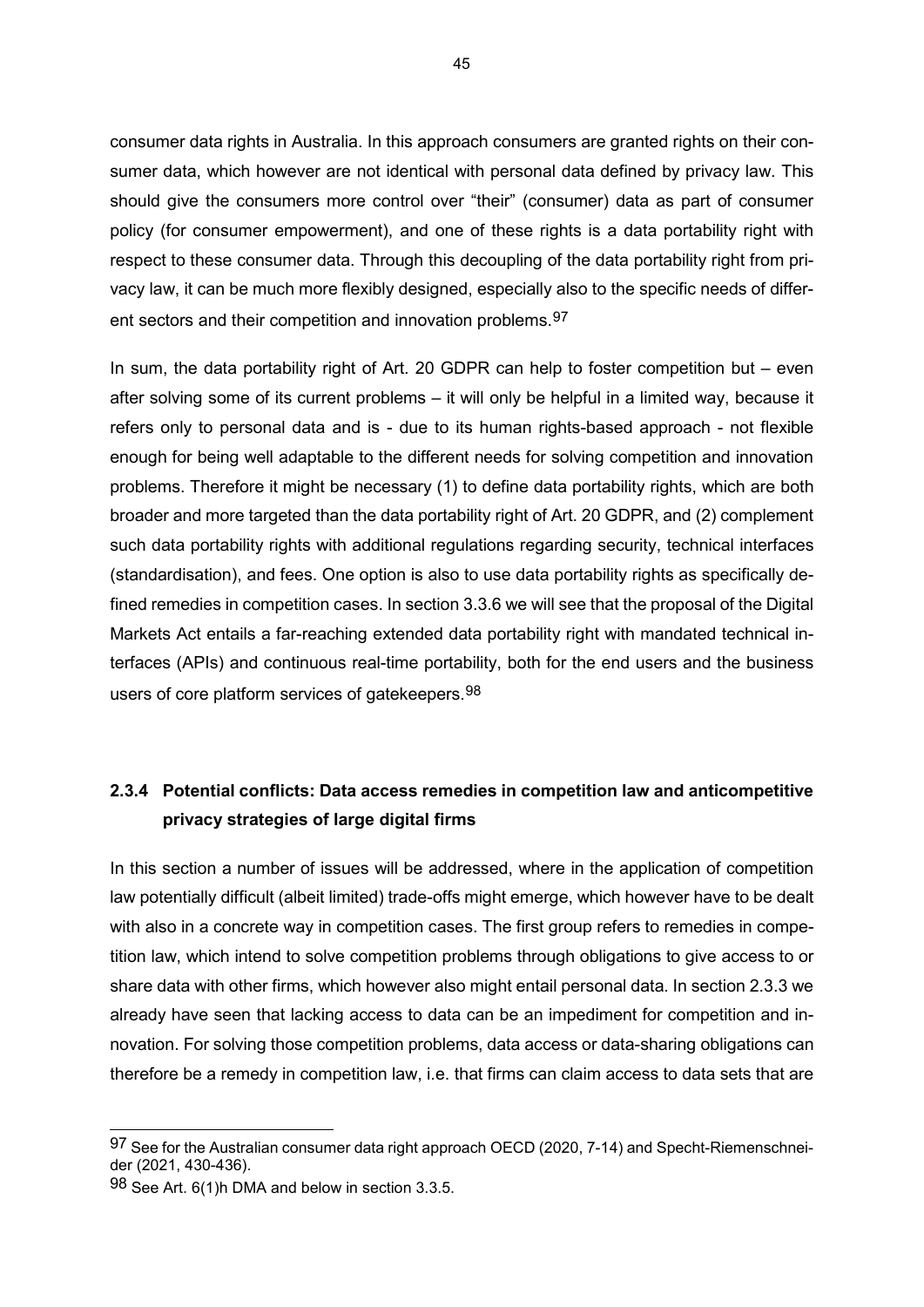held by other firms (e.g., according to Art. 102 TFEU or as part of remedies in merger cases). If these data sets are, however, encompassing also personal data, then such a competition law remedy can lead to a direct conflict with the privacy and the informational self-determination of the data subjects. Possible solutions are either that the data subjects have to consent to the sharing of their personal data with other firms, which however might lead to high costs, delays and the sharing of less data, or that data have to be anonymized, which however usually reduces the value and usability of the shared data for the data recipients. Both solutions lead to a diminished effectiveness of this remedy with respect to competition and innovation. Therefore we have a real trade-off between data protection and competition. There are some possibilities to mitigate this trade off, e.g., through advanced techniques of anonymization that lead to a lower loss of usability of the shared data. However, they will not be capable of elimi-nating entirely this conflict.<sup>[99](#page-46-0)</sup> In section 3.3 we will see that some obligations in the DMA proposal, e.g. the sharing of search data with smaller search engine also have to face these prob-lems of such a trade-off.<sup>[100](#page-46-1)</sup> In our view, searching for suitable solutions for this trade off problem might be one of the important issues that should be addressed through collaboration be-tween competition and data protection authorities.<sup>[101](#page-46-2)</sup>

A second group entails cases, in which especially large digital firms like Google or Apple choose strategies that allegedly improve the privacy of consumers but simultaneously make it harder for competitors to get access to personal data, which can have exclusionary effects and hurt competition. Much discussed in the literature are (1) the plans of Google to phase out third-party tracking in its Chrome webbrowser and (2) the already implemented new app track-ing policy of Apple.<sup>[102](#page-46-3)</sup> In the latter case Apple obliges its app developers to give users the choice whether they want to be tracked by the app or not. This explicit opt-in solution to tracking has led to a dramatic reduction of the allowance rates for tracking after its introduction by Apple. Apple argues that such a measure increases the privacy of its customers. It is not possible here to analyze these cases in a deeper way. There are however large concerns in the literature that through such measures many firms are getting foreclosed from access to a vast

<span id="page-46-0"></span><sup>99</sup> See Crémer et al. (2019, 104).

<span id="page-46-1"></span><sup>100</sup> See below Art. 6(1)j DMA in section 3.3.7.

<span id="page-46-2"></span><sup>101</sup> In the French GDF Suez merger case (2014), in which a competitor of GDF Suez requested access to its customer base, this conflict was solved by allowing the disclosure of these personal data (with the intention to protect competition) under the condition that the consumers could opt-out from the customer list of Suez GDF. It was however not necessary that all customers whose data were shared had to give consent. This compromise of an opt-out (instead of an opt-in) solution was the result of a consultation of the French competition authority with the French data protetion authority. See Crémer et al. (2019, 104) and BEUC (2018, 9). This implies that balancing these effects is possible but it is always a "delicate trade off" (BEUC 2018, 9). See also, more generally, about this problem Douglas (2020).

<span id="page-46-3"></span><sup>102</sup> See, e.g., Geradin, D. et al. (2020), Sokol/Zhu (2021), Dnes (2021).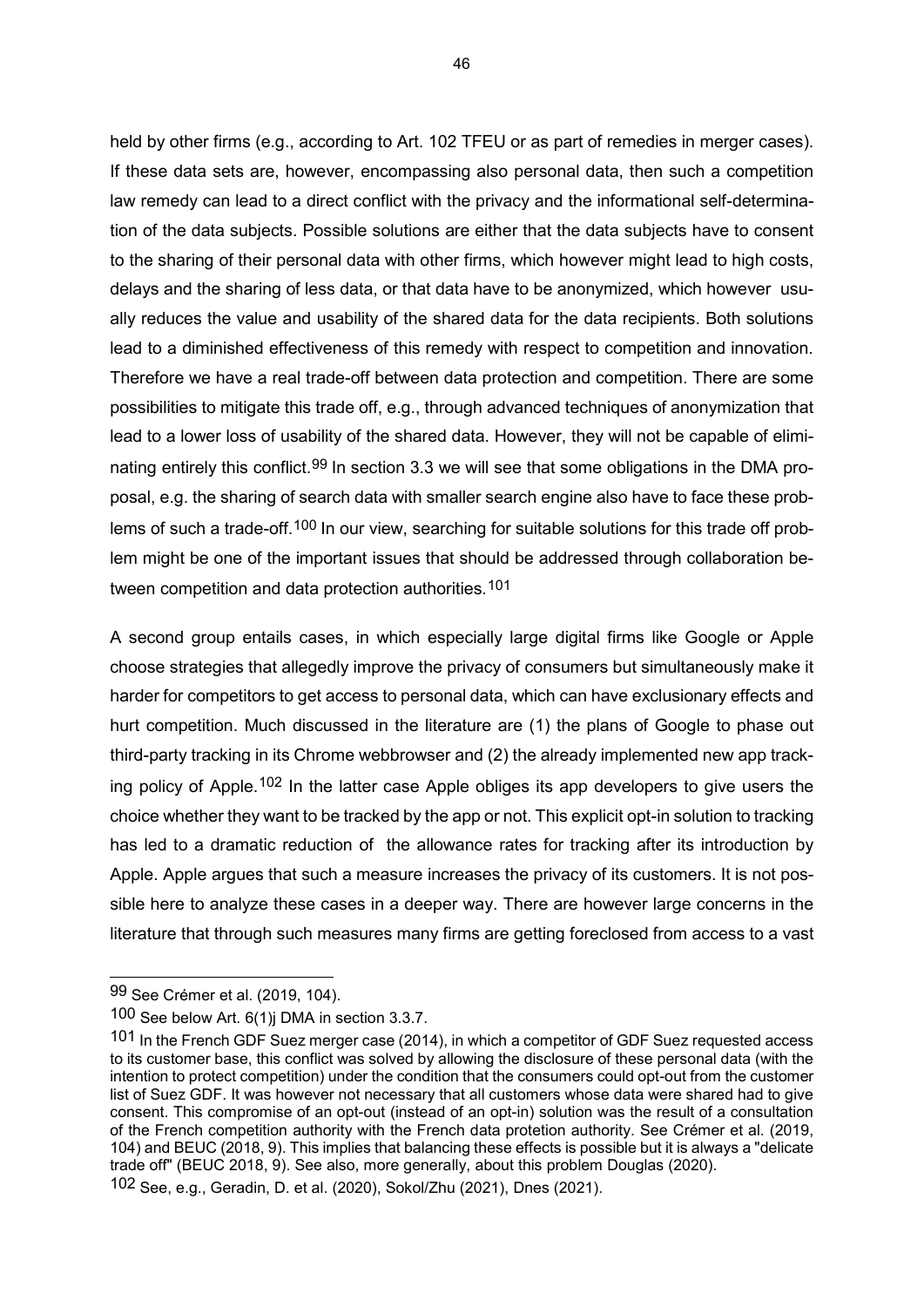amount of personal data, which might have manifold negative effects on competition but also on the financing of the apps through the loss of revenue from targeted advertising. These and other cases, in which firms use privacy measures or insist on a particularly strong interpretation of EU data protection law (or other privacy laws) for arguing why they are not allowed to comply with requests for data access or data portability, raise a wide range of new questions about the relationship between competition law and data protection law,  $103$  which we cannot discuss here but which can be expected to get more relevant in the future.

Both groups of cases will play an important role in the future application of competition law , and – due to the key role of personal data on digital markets – also these trade-offs between remedying competition problems and the protection of informational self-determination will be important issues that also might lead to a direct conflict between competition authorities and data protection authorities. How to deal with these trade-offs? Important is that it is necessary to analyze these problems in a much deeper and differentiated way, because they might require very different and presumably also innovative solutions. As already indicated above, these potential conflicts might be most susceptible to be dealt with by a close collaboration of competition and data protection authorities.[104](#page-47-1)

## **2.4 Intermediate results and two important policy conclusions**

#### *Summarizing some results*

The task of chapter 2 was to provide a "mapping" of the relationship between competition law and data protection law, especially with respect to the economic power of the large digital firms. We have seen that the economic power of these firms is based both on their market power positions for core platform services that consumers can hardly avoid, and on the information power they are getting through their unprecedented access to data, especially personal data. From an economic perspective, it is the combination of two market failures, namely their market power, on the one hand, and information and behavioral problems of consumers, on the other hand, which does not allow the consumers to make voluntary, rational and informed decisions with regard to their personal data. This endangers their informational self-determination and consumer sovereignty, as well as their capabilities to protect their privacy. This combination of both market failures also leads to the deep intertwinement of competition law,

<span id="page-47-0"></span><sup>103</sup> One interesting question is whether privacy can also be used as a justification for alleged anticompetitive conduct. See Douglas (2021, 126 – 133).

<span id="page-47-1"></span><sup>104</sup> See below section 3.4.4.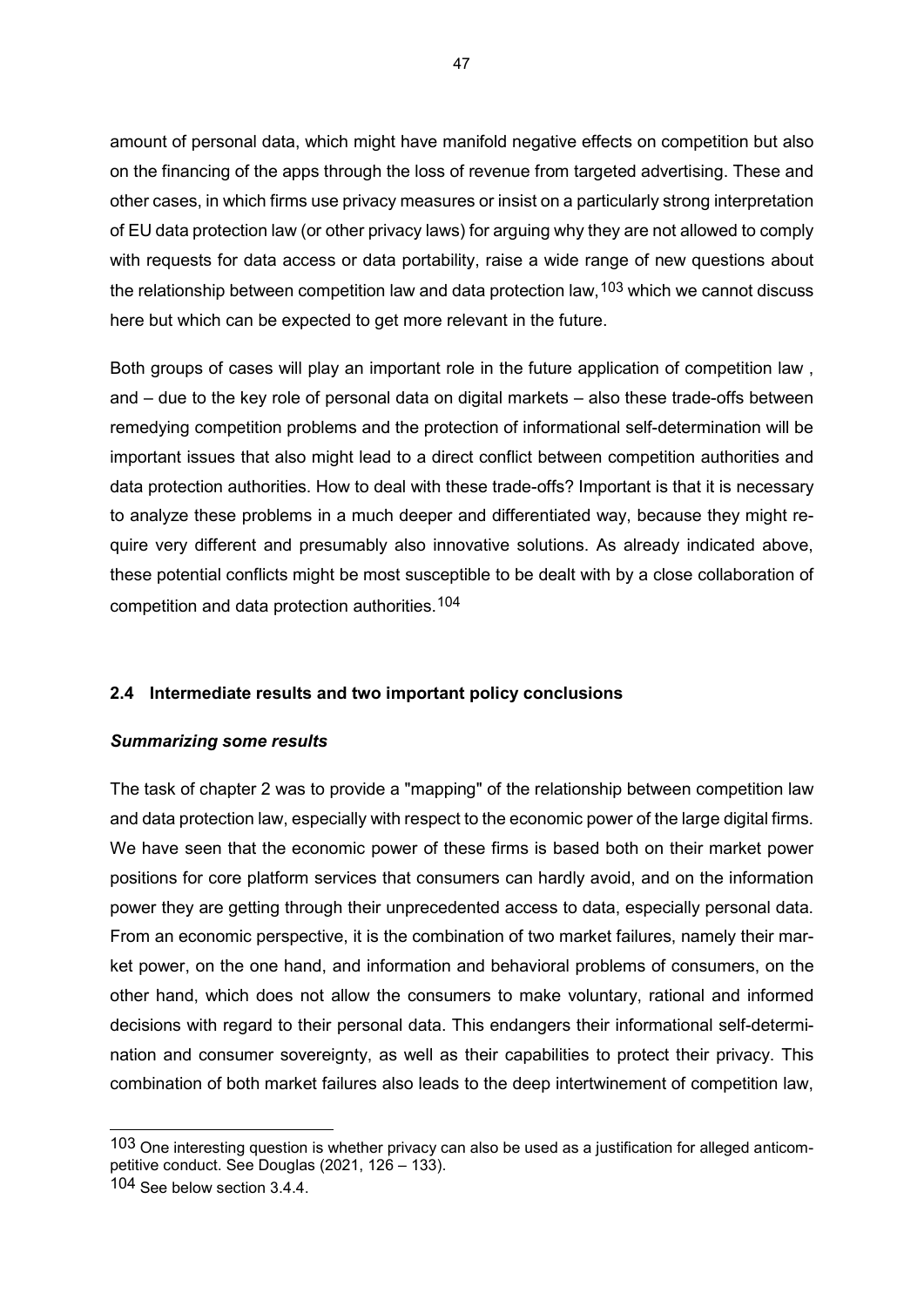data protection law and consumer law. This led to the insight of the need for an integrated approach, i.e. it is necessary to take into account the effects of both market failures and of the effects of all these policies for understanding how these digital markets work and what the role of the large digital firms and their economic power in the digital economy is.

The specific analyses of some important examples of potential synergies and conflicts between competition law and data protection law have shown that a too fast and superficial analysis might lead to wrong conclusions. The fact that so far competition with the parameter "privacy policies" has not worked well, does not imply that no positive (synergy) effects of competition on privacy exist, but can be explained by the simultaneous existence of the huge problems that consumers have to assess privacy policies and manage "their" personal data due to information problems and behavioral manipulation (dark patterns). Also the thesis that the alleged strict EU data protection law leads to significant competitive advantages for the large digital firms compared to other and smaller firms, might be misleading. We claim that it is the huge market power of these firms in combination with the systematic underenforcement of the GDPR vis-a vis these firms, which leads to significant advantages of the large digital firms with respect to the collection and use of personal data. The analysis of the competition-enhancing effects of the data portability right of Art. 20 GDPR has confirmed positive (synergy) effects of this right but also emphasized its limits, leading to recommendations for additional data portability solutions, e.g., as competition law remedies or additional (sector-)specific regulation. We have also seen that difficult conflicts between competition law and data protection law can arise in competition cases, if data-sharing remedies also entail personal data or large digital firms use privacy protection as an instrument for anticompetitive behavior.

#### *Two general policy recommendations*

For the following chapter 3 with its analysis of policies and proposals how to deal with the economic power of the large digital firms, we want to suggest two general policy conclusions that we think are particularly relevant:

1) Towards more asymmetric regulation of large digital firms: Stricter rules for competition, data protection, and consumer protection

In the competition policy discussion there is, in the meantime, already a broad consensus that the economic power of these large digital firms pose so large challenges that it is necessary to introduce additional rules for the behavior of this small group of firms. As we will see in sections 3.2 and 3.3, the current proposals or already enacted new provisions in Europe (EU: Digital Markets Act; UK: "pro-competition regime for digital markets"; Germany: Sect. 19a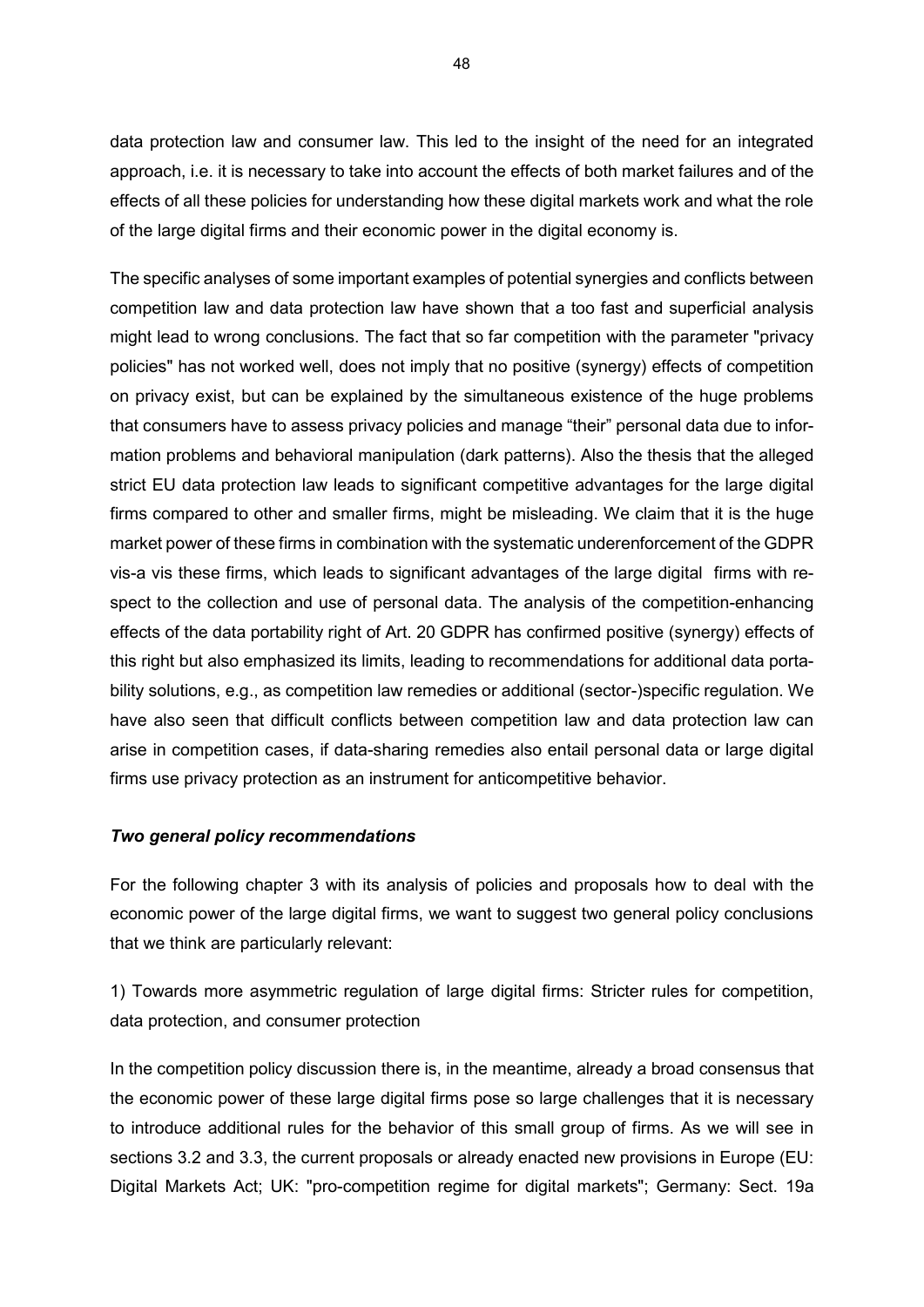GWB) are based upon the strategy that the current competition law with its ex-post control of abusive behavior is not sufficient, and therefore an additional layer of asymmetric regulation that targets primarily this small group of large digital firms is necessary.<sup>[105](#page-49-0)</sup> The analysis of the economic power of the large digital firms in this chapter 2 supports this strategy for more asymmetric regulation of the large digital firms with respect to competition.

This analysis, however, also supports the policy recommendation that this policy strategy of more asymmetric regulation for the large digital firms should also be applied to data protection law and consumer law. The combination of market power (and having often de facto no choice) and information power (with its huge information asymmetries and potential for informational and behavioral manipulation) leads to much higher risks for informational self-determination, the protection of privacy, and consumer sovereignty than consumers have to face from other firms. Therefore subjecting these firms to stricter rules than other firms can be in a similar way justified and necessary as in competition policy. These stricter rules could focus on the market failure problems through information and behavioral problems (including behavioral manipulation), the protection of a minimum standard of choice for consumers, and also on a direct limitation of the collection and use of personal data through large digital firms for protecting the privacy of the consumers.

We are aware that both data protection law and consumer law are traditionally seen as horizontal regulations that should be equally applied to all sectors and to all firms. That means, for example, that in data protection law with respect to the collection and use of personal data the same rules should be applied to all firms, i.e. no differences are made between large and small firms. Therefore imposing stricter rules for this small group of large digital firms might seem to be incompatible with the current practice and jurisprudence of EU data protection law. [106](#page-49-1) There are, however, two reasonings within data protection law that can, at first glance, be used to justify introducing stricter rules for these large digital firms also in data protection law. One refers to the risk-based approach of the GDPR, i.e. that if the data-collecting behavior of these firms leads to larger risks for the privacy of the consumers compared to other firms, then also a differentiation with respect to the allowed behavior can be justified. We will explain this later in this report.[107](#page-49-2) The other reasoning refers to an "imbalance of power", which might lead to larger requirements with respect to consent for the large digital firms with their huge market

<span id="page-49-0"></span><sup>105</sup> Please note that also the traditional control of abusive behavior of dominant firms is already an asymmetric regulation, because it implies additional rules for dominant firms that do not apply to nondominant firms.

<span id="page-49-1"></span><sup>106</sup> See Lynskey (2019, 203).

<span id="page-49-2"></span><sup>107</sup> See 3.4.2.2.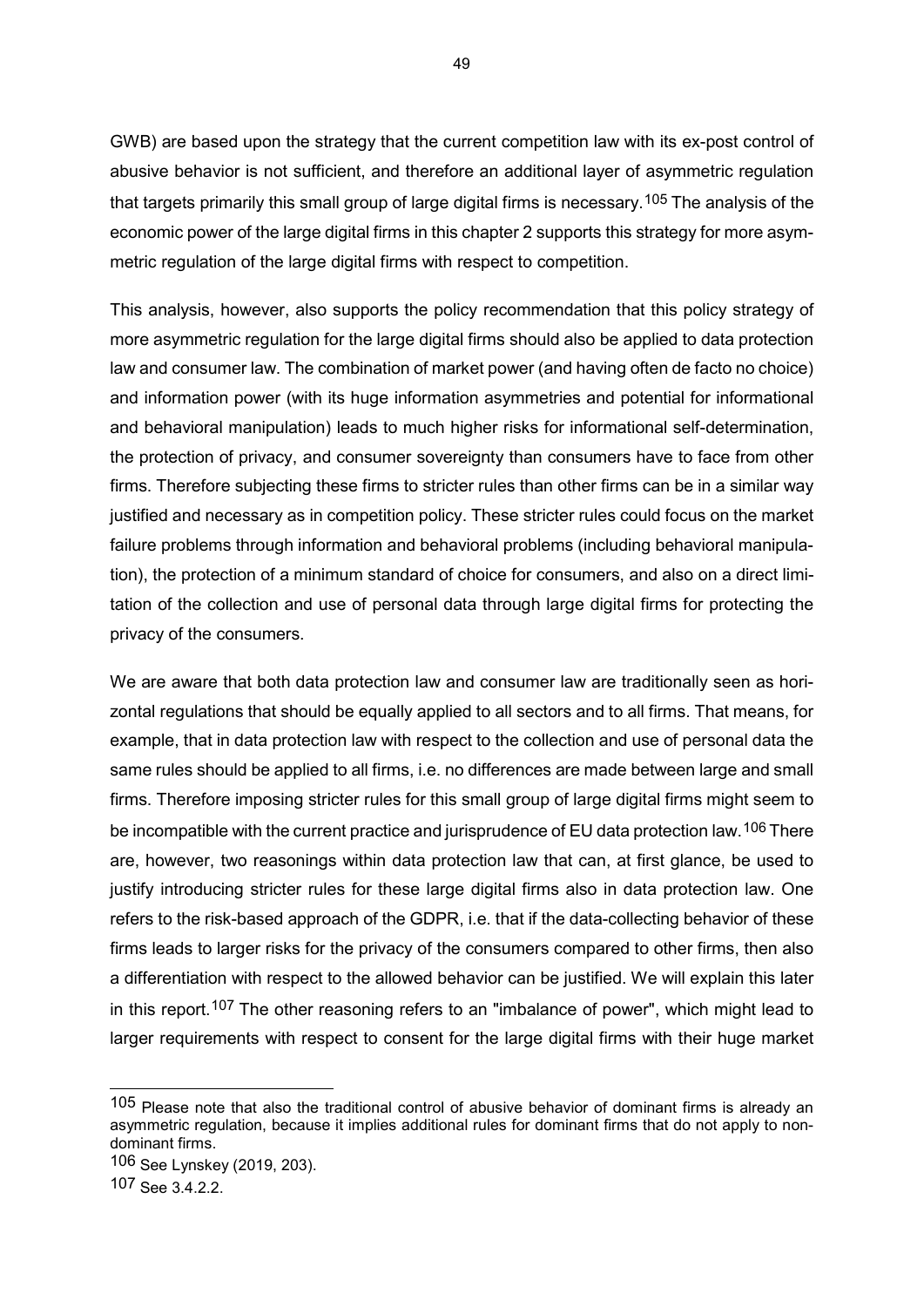power in comparison to firms that are under effective competition. In the legal literature these options for taking into account market power or data power have already been discussed at least to some extent, e.g. by proposing that firms with market power should have a "special responsibility" also in data protection law.<sup>[108](#page-50-0)</sup> This implies that also the data protection law offers reasonings which might support the application of higher requirements (or stricter rules) for the collection and use of personal data for these large digital firms.<sup>[109](#page-50-1)</sup>

2) Towards a more integrative and collaborative policy approach

Since on many digital markets the competition problems and data protection problems are not clearly separable any more, also due to the interaction effects between the existing market failures and between competition law and data protection law, the traditional approach of a strict separation of competition law and data protection law (and consumer law) is not sustainable any more. It is therefore necessary that each of these policies and legal regimes has to look also beyond their traditional boundaries, and also has to take into account the effects of the other market failures and the other policies on the digital markets, especially with respect to the problem of the huge economic power of the large digital firms. This requires a more integrative approach. It can also imply more collaboration between these policies and their enforcement agencies for solving the common problems, e.g. also through mitigating conflicts and achieving more synergy effects with respect to competition and data protection through the application of their legal instruments.

<span id="page-50-0"></span><sup>108</sup> See Graef / Van Berlo (2020); see also Lynskey (2019) and Paal (2020).

<span id="page-50-1"></span><sup>109</sup> In section 3.4.2 this will be analyzed in much more detail from a data protection law perspective, and also briefly in section 3.4.3 for consumer protection.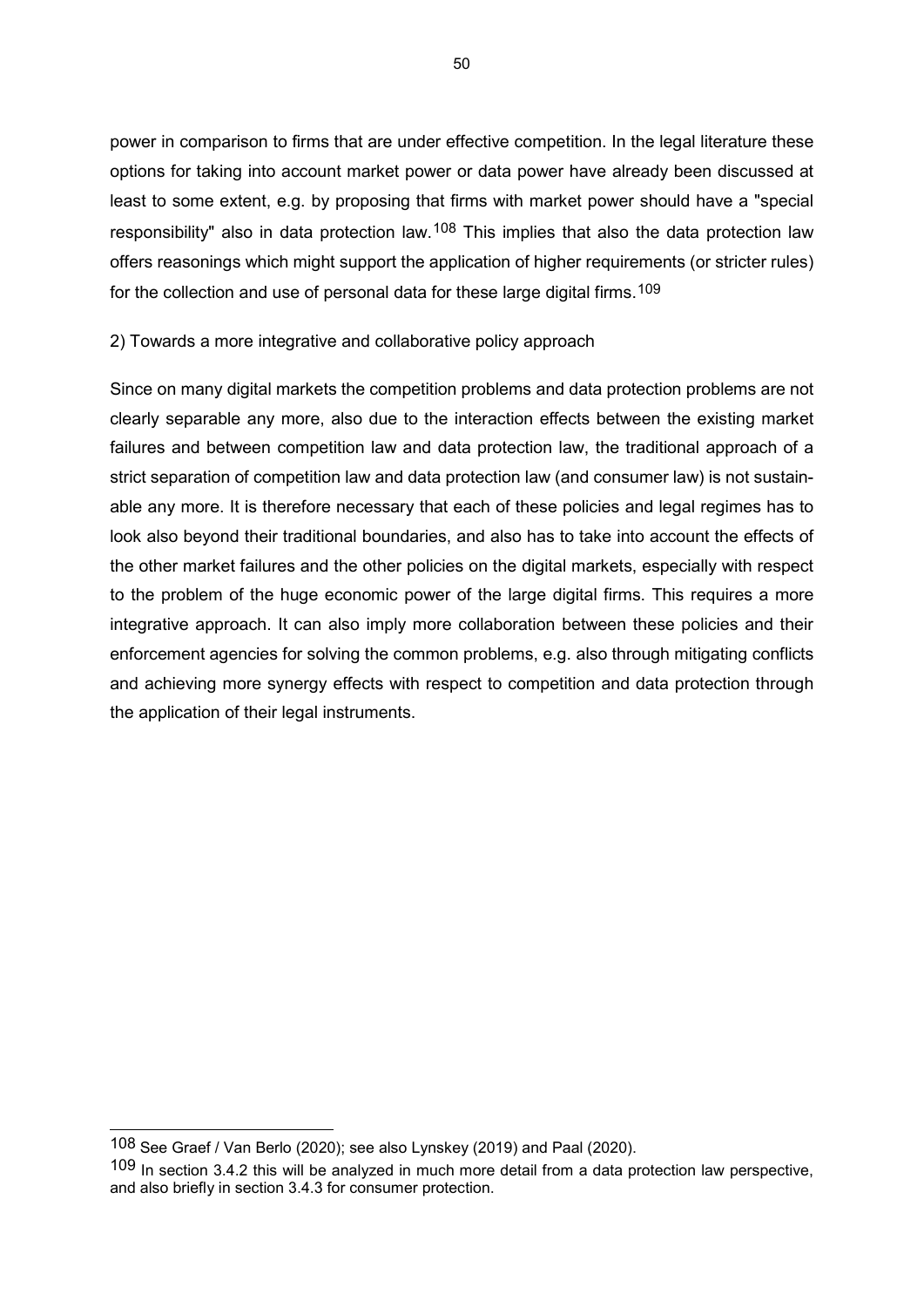# **3. Policy solutions: Strategies, proposals, and perspectives**

# **3.1 Introduction: Basic policy strategies**

The second part of this report has the task to analyze how competition law, data protection law, and other related policies can be further developed for better dealing with the huge economic power of the large digital firms. In chapter 2 we already have seen that a particular important problem is the simultaneous existence of the two market failures, (1) competition problems, and (2) information and behavioral problems of consumers (inclusive "dark pattern" behavior), on digital markets for core platform services, where personal data play a key role. We have both an unsolved competition problem and an unsolved privacy and data protection problem, i.e. that consumers cannot sufficiently manage their personal data, which also endangers their consumer sovereignty. These problems are big challenges for competition policy and data protection (and consumer) law.

What policy strategies and specific policy proposals can be suggested for a more successful approach to deal with the power of the large digital (tech) firms in order to achieve simultaneously a better protection of competition and privacy (and informational self-determination)? How can conflicts between competition and data protection law be mitigated, enforcement gaps closed, and, in particular, synergies between both legal regimes more effectively used and strengthened? What additional policies and regulatory instruments can be used, further improved, and/or newly implemented that would complement competition policy and data protection law for strengthening both competition and data protection?

## *Basic strategy I: Integrating privacy concerns in the application of competition law*

Since the decision of the German Federal Cartel Office (FCO) in the pioneer Facebook case in 2019, the question whether and how to integrate privacy concerns with respect to the large digital firms into the application of competition law is intensively discussed within the competition law community all over the world. Whereas traditionally competition and antitrust authorities (including the EU Commission) were very reluctant in taking into account privacy issues in competition cases, the most recent discussions in competition law have shown a remarkable shift to a much more open discussion with regard to consider privacy concerns in competition cases. Therefore, both competition authorities and competition scholars (lawyers and economists) have started to think about how to develop approaches, methods, and criteria how negative effects on privacy can be taken into account in the application of competition law, e.g. in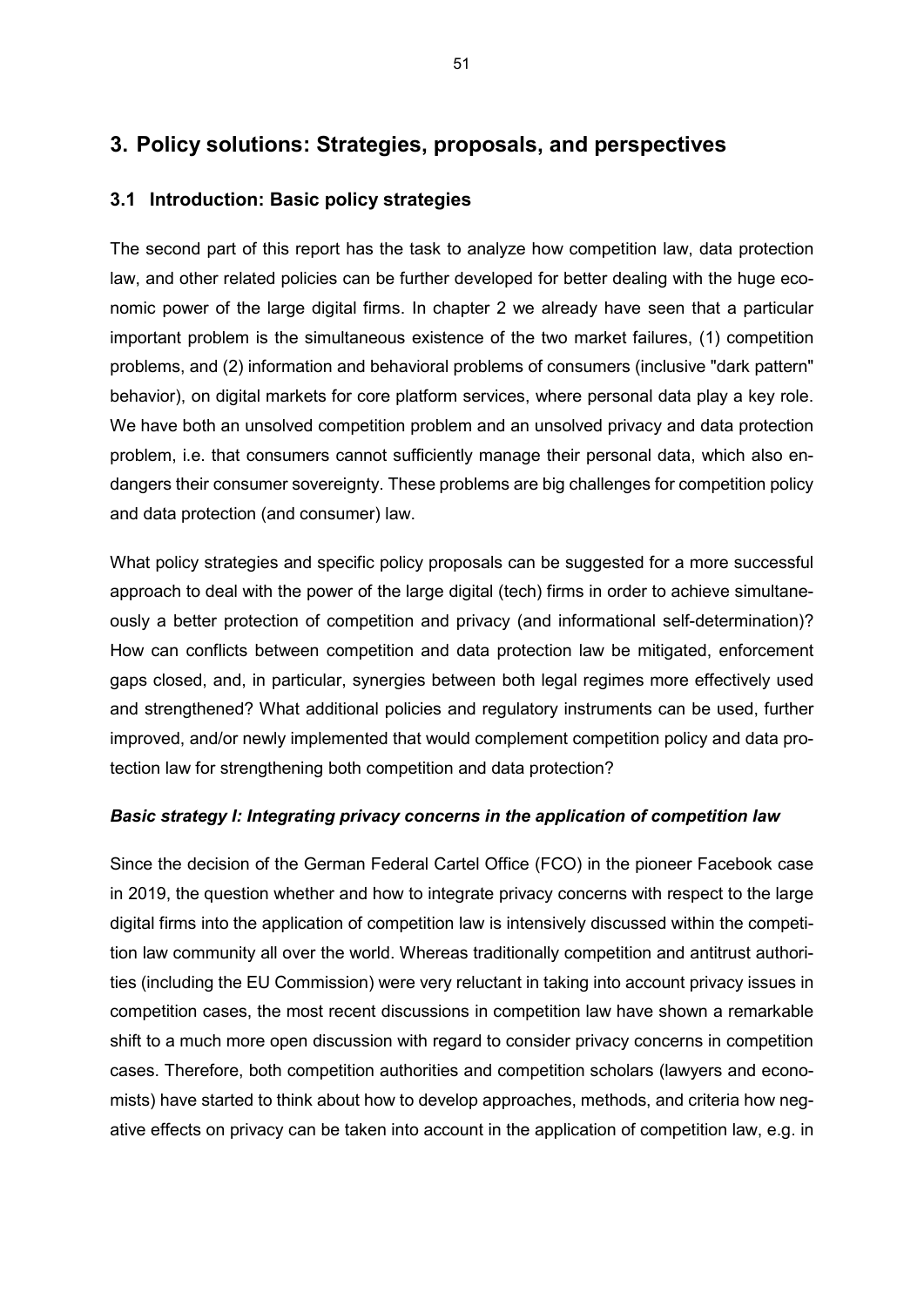merger cases or abuse of dominance cases.<sup>[110](#page-52-0)</sup> We will see below that also the "Digital Markets Act" proposal considers data protection aspects in its proposed obligations.

This basic strategy I is already a big step forward and asks primarily about how competition policy can take into account also privacy concerns. However, it does not focus directly on the interplay between competition law and data protection law. In this currently emerging competition law strategy with respect to privacy, competition scholars ask how they can apply or amend competition law given the currently existing data protection law, which has to be respected and might set strict limits, e.g. with respect to data-sharing remedies. Therefore, it is an unilateral approach of competition policy, which however starts to try to take privacy concerns seriously in the application of competition law. This is a huge progress and has to be welcomed.

# *Basic strategy II: Towards a more integrative and collaborative policy approach vis-avis the large digital firms*

A second basic strategy would try to go much further into the direction of a more integrative and collaborative policy approach for dealing with the economic power of these large digital firms. It would analyze much deeper the interplay between competition law, data protection law, and consumer law, and ask what all of these different policies can contribute to solve these problems. It would try to develop a common strategy for dealing with these existing market failure problems (competition problems, and information and behavioral problems) on digital platform markets. It would ask how these policies can also help each other to achieve more effectively their objectives, and whether more coordination between these policies might offer the chance of more effective solutions for limiting the power of large digital firms, instead of uncoordinated applications of competition law, data protection law, and consumer law.[111](#page-52-1)

Such an approach can be applied through a better bilateral alignment of the policies and more collaboration between enforcement authorities, as e.g., between competition law and data protection law. It can however also refer to a multilateral approach, which would include competition policy, data protection law, consumer law but also standardisation (and interoperability) policy, data policy (beyond data protection law), and also other new regulations. Such a more integrative and collaborative multi-policy strategy might offer entirely new and far-reaching

<span id="page-52-0"></span><sup>110</sup> See as overviews OECD (2020) and Douglas (2021).

<span id="page-52-1"></span><sup>111</sup> In the legal literature a more holistic approach has also been discussed for some time. See, e.g., Costa-Cabral/Lynskey (2017), Graef et al. (2018), Graef / Van Berlo (2020), Botta/Wiedemann (2020).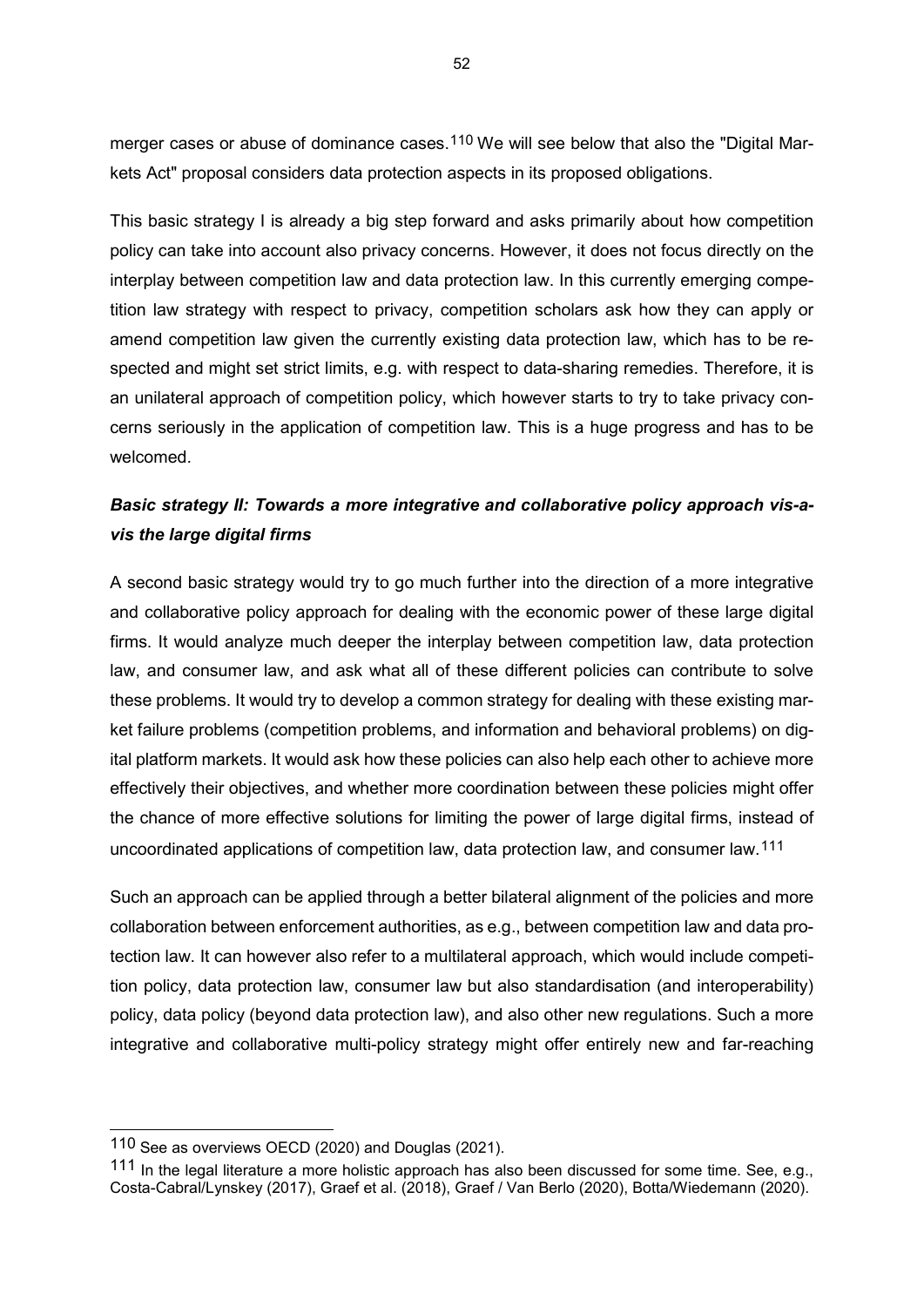options for new policy strategies for limiting or even reducing the economic power of the large digital firms.

## *Structure of chapter 3*

The policy discussion about the power of large digital firms is right now mostly focusing on approaches and proposals from a competition policy perspective. Both in Europe and the U.S. the challenges through the economic power of the large digital firms has triggered a far-reaching reform discussion in competition policy, which questions in a fundamental way the capability of the traditional competition (and antitrust) laws (and the current assessment concepts for their application) to deal successfully with this problem. Therefore, in Europe. far-reaching proposals of a more regulatory approach to the behavior of these large digital firms have been developed and are right now in the main focus of the discussion. This competition policy discussion will therefore also be in the main focus of our analysis in chapter 3.

In the next section 3.2 it will be briefly assessed whether and how the traditional competition law in the EU can deal with privacy concerns through competition problems, or whether more far-reaching solutions might be necessary. Whereas this discussion remains entirely within the basic strategy I, this is less clear with respect to the "Digital Markets Act" proposal of the EU Commission, although it is seen widely as closely related to competition policy. Due to its large differences to traditional competition law, the DMA proposal will be separately analyzed and discussed in section 3.3. Particular emphasis will be given to the question, to what extent and how the DMA also takes into account concerns about data protection and consumer policy, and how the DMA can be improved for achieving better competition, privacy, and consumer protection. This discussion will lead to proposals for the DMA that are related to the basic strategy II but also entail a more general assessment of the DMA and recommendations how to improve the current proposal.

The following section 3.4 will then ask – in line with basic strategy  $II$  – to what extent and how other policies, especially data protection law and consumer law, can contribute to solve the huge problem of the economic power of digital firms (sections 3.4.2 and 3.4.3). In these sections, it will also be asked whether these policies can also contribute to the strategy of more asymmetric regulation through imposing stricter rules on the large digital firms also with respect to data protection and consumer protection. The last section 3.4.4 will finally focus on the perspective of an integrative and collaborative approach between all these policies.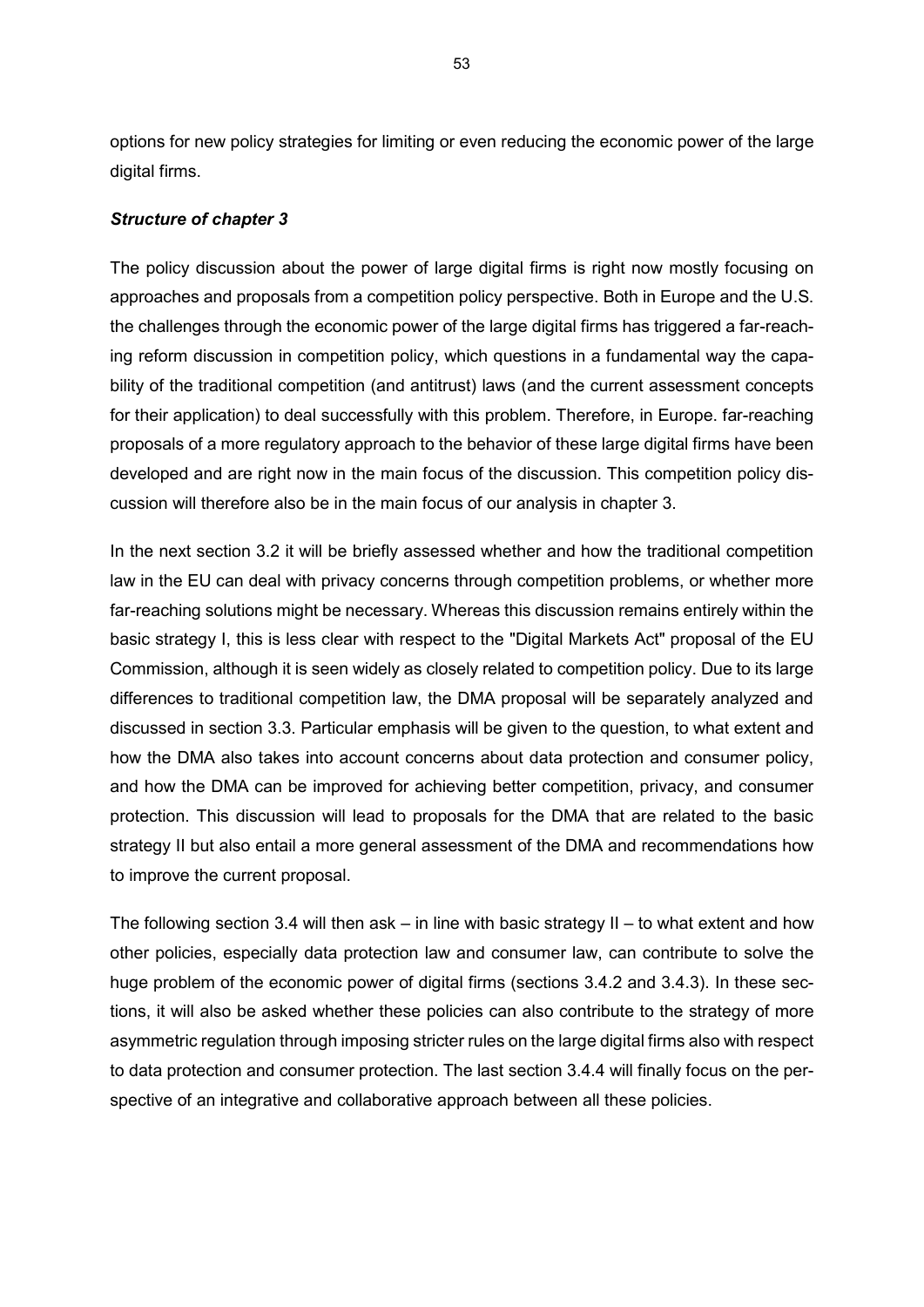# **3.2 Solutions within competition policy**

## **3.2.1 Introduction**

After the large number of reports about the huge challenges of the large digital platforms, a broad opinion emerged in Europe in 2019/20 that traditional competition law might not be sufficient any more for dealing successfully with the power of the large digital firms. Particularly influential in that respect was the Furman report (March 2019), which explicitly made the argument that traditional ex-post competition law is too slow and ineffective, and therefore claimed the need for an additional pro-competitive ex-ante regulation of firms with a "strategic market status". A new regulatory unit (DMU: "digital markets unit") should have the authority to develop and enforce firm-specific "codes of conduct" for dealing with anticompetitive and unfair behavior of large digital firms vis-a-vis businesses and end users of these platforms.[112](#page-54-0) The Furman proposal is so important, because all three new models that are currently discussed (or already enacted) in Europe can be seen as variants of the original Furman proposal:

(1) Although the new sect. 19a GWB is enacted within German competition law and is applied by the German competition authority, it is at least inspired by the Furman proposal, because it is targeting the same small group of large digital firms with new far-reaching quasi-regulatory powers of the Federal Cartel Office (FCO) their conduct vis-a-vis businesses and consumers.[113](#page-54-1)

(2) The current policy proposals of the UK government about a new "pro-competition regime for digital markets" are directly based upon the Furman proposal.[114](#page-54-2)

(3) Also the "Digital Markets Act" (DMA) proposal with its explicit introduction of an additional ex-ante regulation through a set of obligations for gatekeepers can be seen as a variant of the Furman proposal.[115](#page-54-3)

Both the German, the UK, and the EU model have in common the assumption that an additional set of stricter rules for this small group of large digital firms is necessary that complements the (ineffective) traditional rules for the control of abusive behavior of dominant firms. Since however the approaches differ significantly, it is not surprising that an intense discussion

<span id="page-54-0"></span><sup>112</sup> See Furman et al. (2019, 54-83)

<span id="page-54-1"></span><sup>113</sup> See below section 3.2.3.

<span id="page-54-2"></span><sup>114</sup> See CMA (2020b) and the consultation of the UK government (published: 20 July 2021): "A new pro-competition regime for digital markets", https://www.gov.uk/government/consultations/a-new-procompetition-regime-for-digital-markets.

<span id="page-54-3"></span><sup>115</sup> See below section 3.3.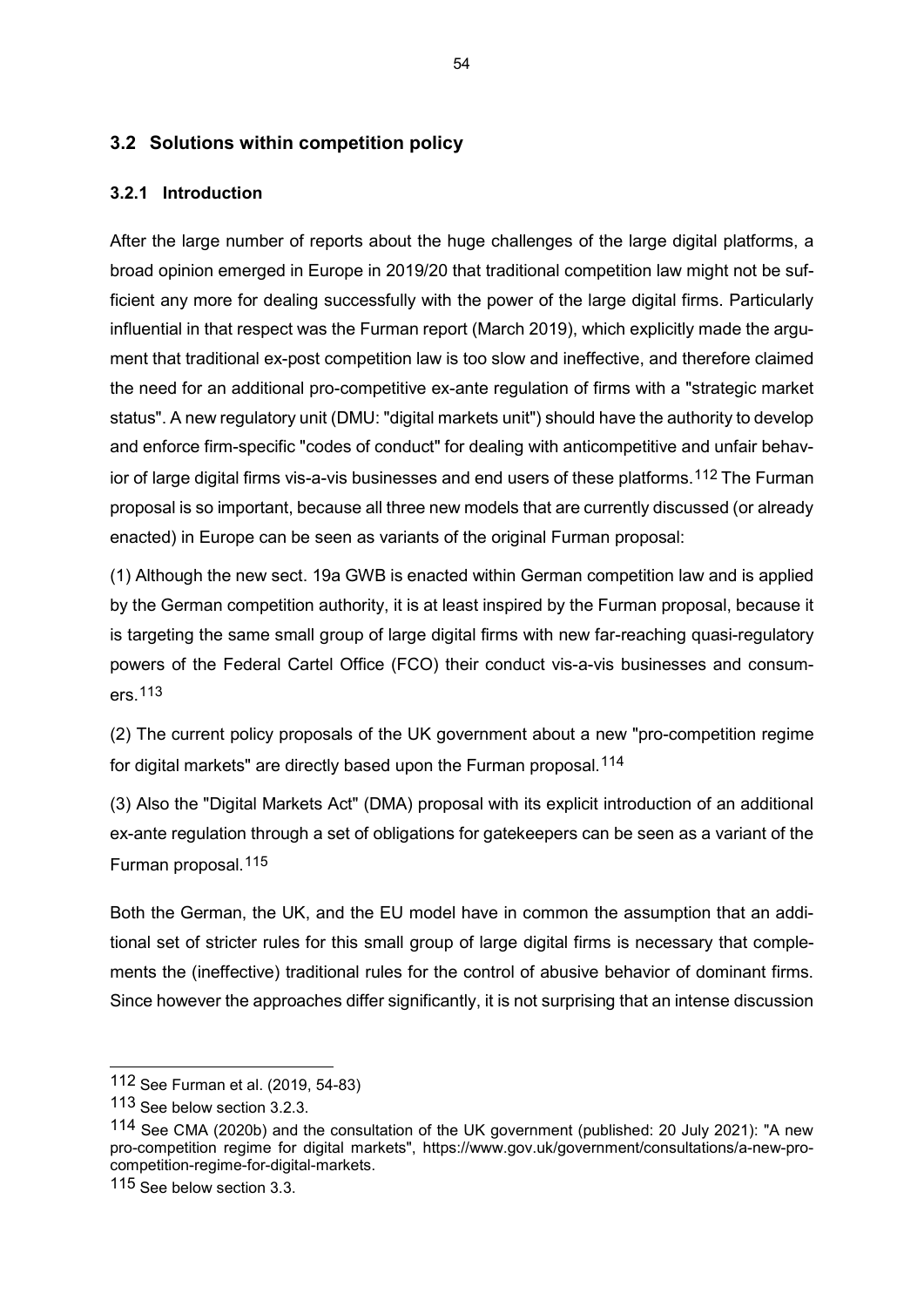exists, which of the three approaches might be more effective.<sup>[116](#page-55-0)</sup> In the broader (also international) competition policy debate it is also very controversially discussed, whether, on the one hand, such far-reaching reforms are necessary at all, and, on the other hand, not much more radical solutions, like, e.g. breaking up these large digital firms, might be necessary. In that respect the European proposals can also be interpreted as "moderate" solutions. Particularly important for our topic is, however, that - despite the awareness of the key role of personal data - privacy and data protection concerns do so far only play a very small role in this debate about far-reaching reforms in competition policy and the need and design of new ex-ante reg-ulatory approaches for dealing better with the economic power of the large digital firms.<sup>[117](#page-55-1)</sup>

In this section 3.2 we will not analyze again why additional stricter rules for the large digital firms are necessary, but ask, on the contrary, to what extent traditional competition law remains relevant, even if these new regulatory approaches are implemented, and whether and how it can take into account better privacy and data protection.

### **3.2.2 Traditional competition law**

-

Does the introduction of specific ex-ante regulatory regimes for the large digital firms imply that traditional competition law is not needed any more for solving the problem of the economic power of these firms? All proposals have very clearly insisted on the principle that the new instruments should not preempt traditional competition law, especially also the ex-post control of abusive behavior of dominant firms (e.g., in the EU Art. 102 TFEU), and that both can be applied in parallel. Since these additional regulatory regimes (and also the German sect. 19a GWB) focus mainly on a limited set of unilateral anticompetitive and unfair behaviors, the application of traditional competition law remains the only option for dealing with a wide range of other behaviors of the large digital firms, like, e.g. anticompetitive agreements and, especially also mergers.[118](#page-55-2)

It is therefore necessary to think also about reforms of the traditional competition law, e.g. with regard to procedural rules, rules about burden of proof, the causality principle, and judicial

<span id="page-55-0"></span><sup>116</sup> See, e.g., Caffarra / Scott Morton (2021), Witt (2021b). We will come back to this question in section 3.3.8.

<span id="page-55-1"></span><sup>117</sup> It is interesting, vice versa, that the new debate how to include more privacy concerns in competition law does not take into account these new regulatory approaches for taming the large digital firms (see, e.g., OECD 2020, and Douglas 2021).

<span id="page-55-2"></span><sup>118</sup> It is one of the puzzling questions in this debate about a more regulatory approach in competition policy that all these proposals do not encompass new substantive rules for merger control, although the topic of the acquisition of new, fast growing digital firms through the large digital firms is acknowledged as one of the important problems. We will not discuss this aspect here in this report. See, e.g., Cabral (2021, 24-27).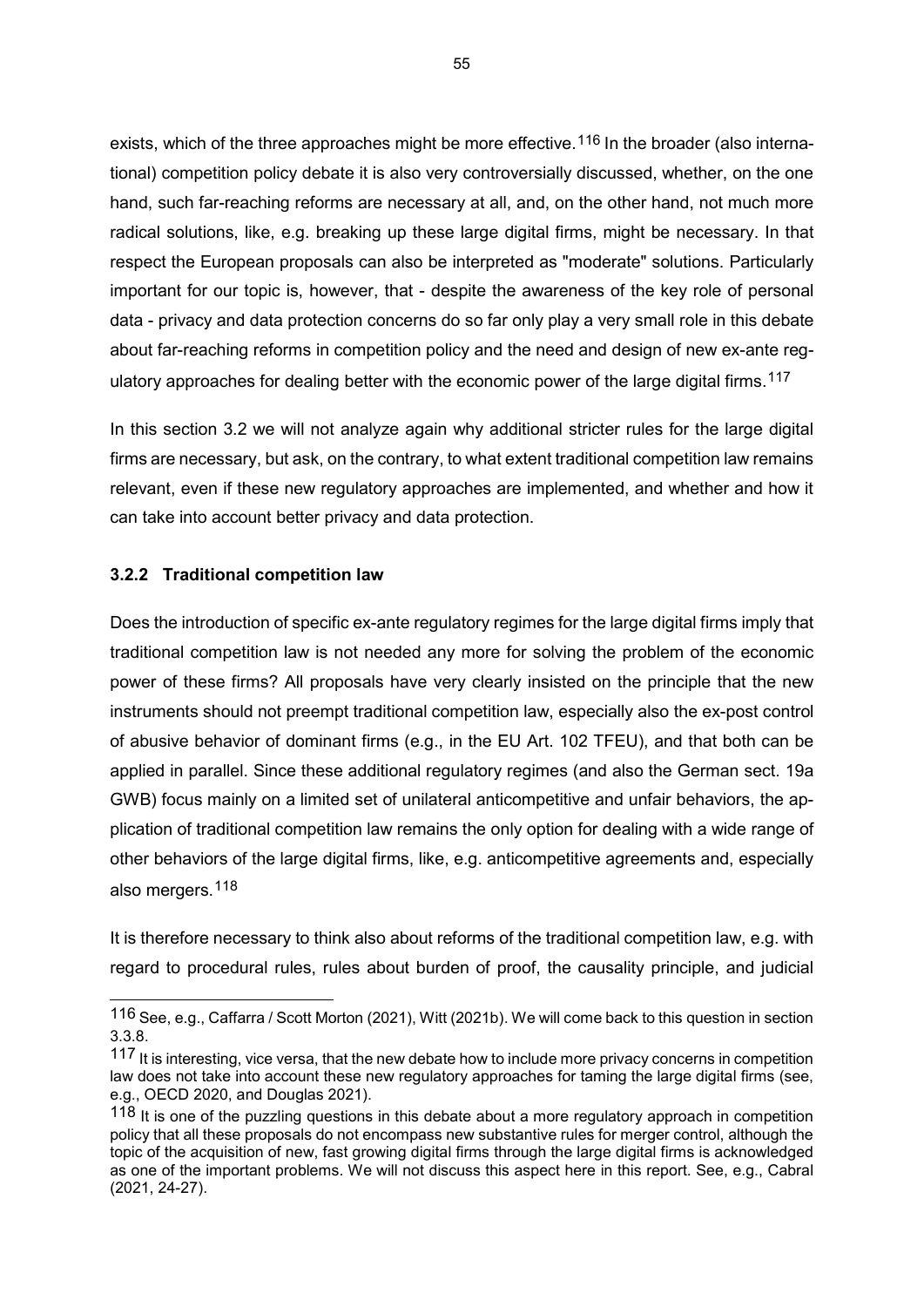reviews, which were seen as the main problems why the ex-post control of abusive behavior of dominant firms is viewed as too slow and ineffective.<sup>[119](#page-56-0)</sup> This however might also entail changes of substantive competition law. For example, the 10<sup>th</sup> amendment of German competition law did not entail only the (below discussed) new sect. 19a GWB, but also introduced a broad range of other changes for strengthening the traditional control of abusive behavior (with respect to "market dominance" and "relative market power") for protecting competition in the digital economy (for example, with a specific focus on more data access but also procedural rules for facilitating data-sharing between firms).<sup>[120](#page-56-1)</sup> For the future, it is therefore very important that policy-makers do not neglect traditional competition law, both at the national and the EU level. On the contrary, it is necessary to analyze deeper the current weaknesses and problems of traditional competition law and develop solutions for making it more effective.

In the following, we will focus on the more specific question how traditional competition law is dealing with privacy and data protection concerns, and what proposals can be made for strengthening synergies and avoiding conflicts. The very controversial discussion about the German Facebook case has shown that in Germany, the EU, and also internationally the traditional approach in competition law is still dominated by the "separation thesis", i.e. that competition law should deal with competition problems, and privacy problems should be solved by data protection law.[121](#page-56-2) In the meantime, it has been understood and accepted that privacy can also be seen in competition law as part of quality (as a non-price parameter) and that privacy harm might be interpreted as consumer harm, which would allow its consideration in competition cases.[122](#page-56-3) However, the current practice, also in EU competition law, has shown that privacy concerns do only play a very small role in competition cases, e.g., in merger cases. In particular, the EU Commission has been very sceptical about including privacy concerns in competition cases.[123](#page-56-4) This is partly a consequence of the traditional over-emphasis on prices and neglect of the non-price dimensions of competition. Very important, however, is also the lack of research about theories of harm with respect to privacy harms (and also how to measure privacy risks and harms). Another problem is that interaction effects between data

<span id="page-56-0"></span><sup>119</sup> See, e.g., Crémer et al. (2019, 41-51).

<span id="page-56-1"></span><sup>120</sup> Therefore the reform of the German competition law has a two-pronged approach: Introducing the new sect. 19a GWB as a special provision targeting the large digital firms, and, in addition, also changing a number of other substantive and procedural rules for making competition law more effective on digital markets, also with respect to the large digital firms. See for a broad overview about the reform of German competition law Käseberg et al. (2021).

<span id="page-56-2"></span><sup>121</sup> See e.g. Körber (2019), Buiten (2020), the Facebook decision of the OLG Düsseldorf (2019; rejecting the decision of the FCO), and for the US, e.g., Ohlhausen/Okuliar (2015), United States (2020). See for the separation thesis also above section 2.2.

<span id="page-56-3"></span><sup>122</sup> See Douglas (2021, 62-74).

<span id="page-56-4"></span><sup>123</sup> See OECD (2020, 26-29); see also Robertson (2020, 187).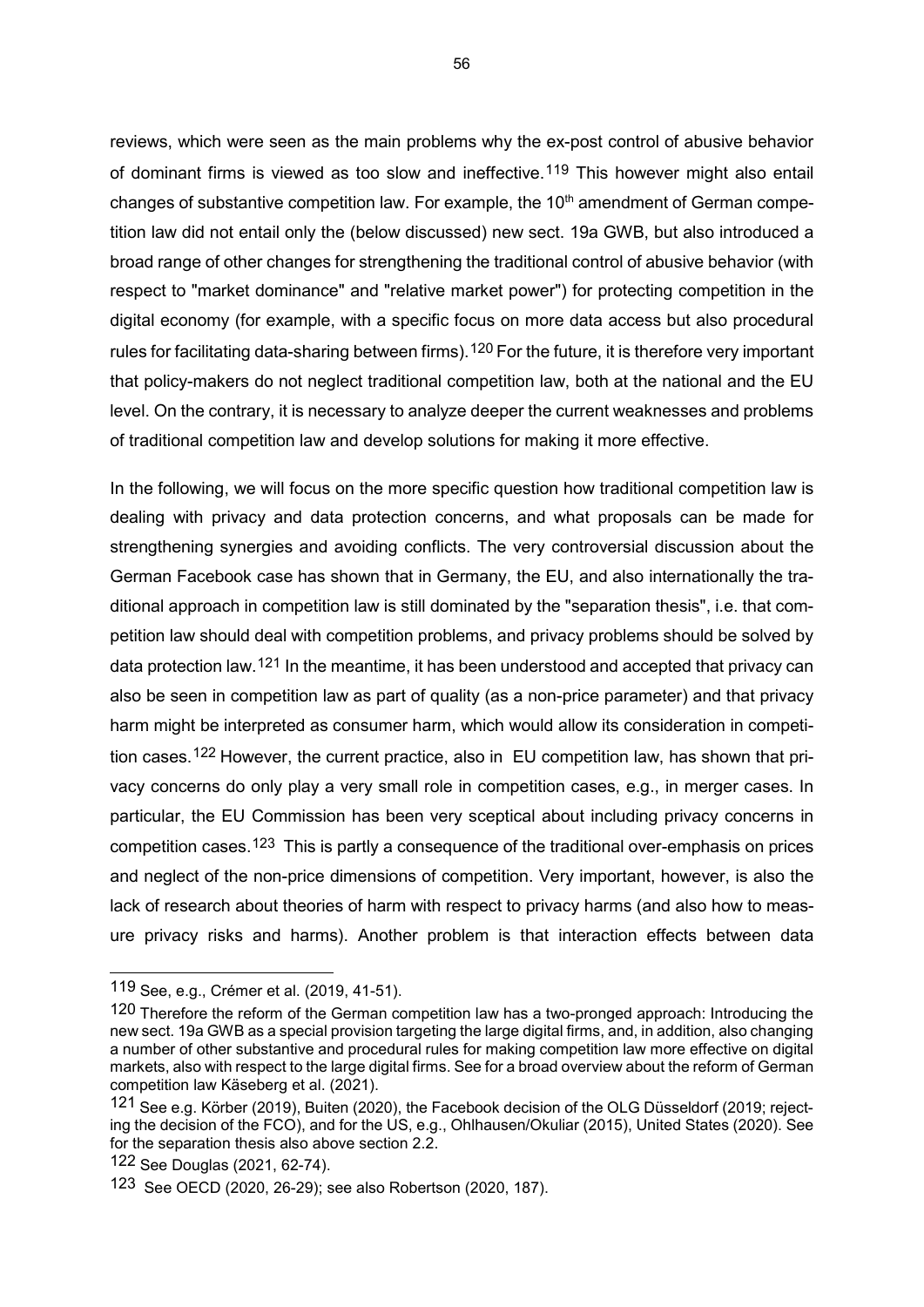protection law and competition are not taken into account properly, e.g. that the EU Commission erroneously assumed in competition cases that EU data protection law would be properly enforced and effective, e.g. with respect to the data portability right of Art. 20 GDPR.<sup>[124](#page-57-0)</sup>

The Facebook case of the German Federal Cartel Office (FCO) was a "game-changer" in that respect, and triggered a broad and international discussion about the role of privacy in competition law, and the general relationship between competition law and data protection (or privacy) law. It was the first case, in which a competition authority has prohibited certain terms and conditions about the collection and use of personal data as an abusive behavior of a dominant firm.[125](#page-57-1) As already briefly described in section 2.1, the abusive behavior refers to the requirement of Facebook in its privacy policy that users of its social media service have to give also consent to the merging of all personal data that Facebook collects about them through other services of Facebook and also third-party websites in one Facebook account (leading to comprehensive consumer profiles). The FCO argued that due to the dominant position of Facebook on the German market for social media services the users are "forced" to give their consent for this combination of collected data. In its decision the FCO imposed the remedy that the users should have an additional choice to consent or not consent to the merging of these data into one data set. It was particularly interesting from a competition law perspective that the FCO framed the decision primarily as an exploitative abuse (with also exclusionary effects), and used the argument that these terms and conditions violated EU data protection law as criterion for the abusive character of this behavior.<sup>[126](#page-57-2)</sup> This use of data protection law in a competition case was unprecedented, and also provoked the allegation that the FCO uses competition law for enforcing data protection law.[127](#page-57-3)

Although the legal proceedings in this case are ongoing and a final decision still seems far away, the impact of this case are already far-reaching. Not only did it lead (1) to the international discussion about whether and how to consider privacy in competition law, it also led (2) to the inclusion of this Facebook remedy (of an additional consent for combining personal data) as a general obligation in the DMA.<sup>[128](#page-57-4)</sup> More generally speaking, it (3) suggested the new idea of introducing a minimum standard of choice for the data subjects in competition law with respect to their decisions about how their personal data are collected and used. Already the FCO emphasized the importance of having a genuine choice vis-a-vis a dominant firm, and not

<span id="page-57-0"></span><sup>124</sup> See OECD (2020, 29).

<span id="page-57-1"></span><sup>125</sup> See Federal Cartel Office (2019).

<span id="page-57-2"></span><sup>126</sup> See Robertson (2020).

<span id="page-57-3"></span><sup>127</sup> See Colangelo/Maggiolino (2019, 376).

<span id="page-57-4"></span><sup>128</sup> See below section 3.3.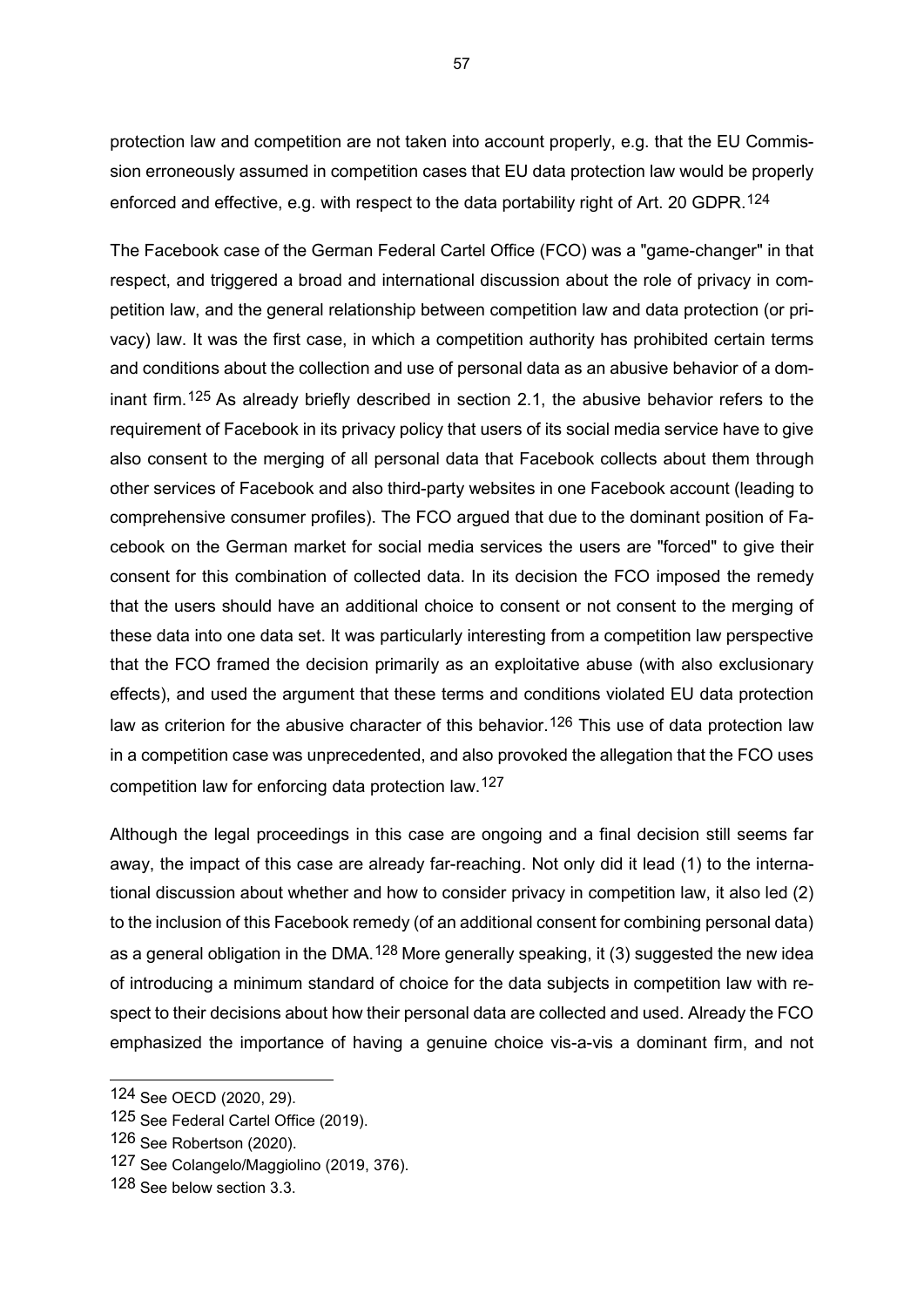having to accept any take-it-or-leave-it conditions about "their" personal data. Particularly important was, however, the decision of the German Federal Court of Justice in the interim proceedings about the Facebook case, which claimed that not giving this choice would violate the "basic value" of informational self-determination in the German constitution, which grants the German citizens the right to substantially participate whether and how their personal data are collected and used by others.<sup>[129](#page-58-0)</sup> These reasonings are important, because they do not focus primarily on excessive data collection in analogy to excessive prices, but emphasize directly the extent of choice that consumers and data subjects have. These decisions of the German FCO and the Federal Court of Justice therefore suggest that competition law can also be used for ensuring a minimum standard of choice, especially with respect to the collection and use of personal data (informational self-determination).<sup>[130](#page-58-1)</sup> We will come back to this reasoning in our discussion about Art. 5(a) DMA.[131](#page-58-2)

It is however unclear what the implications are for traditional competition law. The Facebook case is still far away from a final decision.[132](#page-58-3) Since the entire case is based upon German competition law, it is not clear, whether this behavior would also be seen as abusive according to Art. 102 TFEU in EU competition law.<sup>[133](#page-58-4)</sup> Since privacy is a fundamental value in the EU, the same reasoning of protecting a minimum of freedom of choice vis-a-vis dominant firms should also be applicable at the EU level. A crucial question, however, is whether and to what extent the EU Commission is willing to change its so far very reluctant policy about taking into account privacy concerns in the application of traditional competition law.<sup>[134](#page-58-5)</sup> It can also be asked whether the inclusion of this Facebook remedy (additional consent for combining personal data) as a general obligation for gatekeepers in Art. 5(a) of the DMA proposal might be a signal that, in the future, the EU Commission will take privacy and data protection concerns more into account also in traditional competition law, e.g., with respect to abusive data-collecting behavior of dominant firms like Facebook or Google. All of these questions are right now open questions.

<span id="page-58-0"></span><sup>129</sup> See Federal Court of Justice (2020, 47-49); see for this decision Podszun (2020).

<span id="page-58-1"></span><sup>130</sup> See for this decision and its link to autonomy and a minimum standard of choice Podszun (2020), Wiedemann (2021), and Kerber/Zolna (2021, 22-25).

<span id="page-58-2"></span><sup>131</sup> See below in section 3.3.4.

<span id="page-58-3"></span><sup>132</sup> After the interim decision of the German Federal Court of Justice, the OLG Düsseldorf has made in March 2021 a reference for a preliminary ruling for clarifying legal questions to the Europan Court of Justice (OLG Düsseldorf 2021).

<span id="page-58-4"></span><sup>133</sup> This is supported by Volmar/Helmdach (2018), Schneider (2018), and Robertson (2020).

<span id="page-58-5"></span><sup>134</sup> The current controversial discussion about the recent decision of the EU Commission in the Google/Fitbit merger case reflects this problem. See EU Commission (2020c), Bourreau et al. (2020), BEUC (2020).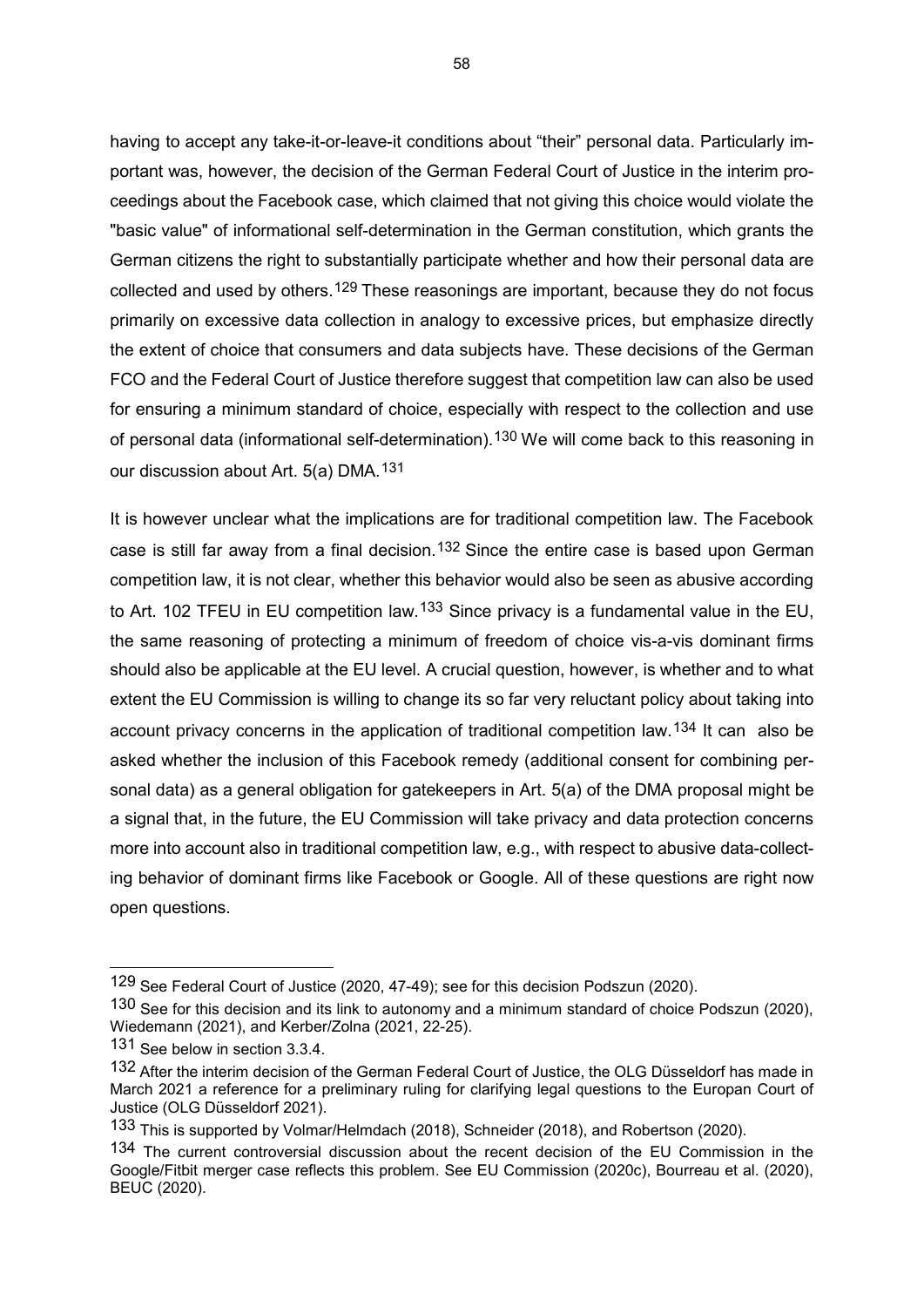What recommendations can be made about taking negative effects on privacy and data pro-tection better into account in competition law?<sup>[135](#page-59-0)</sup> Particular important is that more research is necessary about how competition problems can lead to negative effects on privacy and informational self-determination, especially also with respect to potential harms of data-collection and data-combination. This also is directly linked to the issue of developing better concepts and methods for analyzing these questions in competition cases.<sup>[136](#page-59-1)</sup> As competition scholars had to develop assessment concepts for price effects in the past, this is also necessary in a similar way for privacy effects. Such research should also focus on the analysis of exclusionary effects of privacy-harming data collection practices.<sup>[137](#page-59-2)</sup> This is a task mainly for academic research and competition authorities, which, however, might also require a close collaboration with the privacy and data protection scholars and data protection authorities. If traditional competition law does not turn out to be flexible enough for taking better into account also privacy concerns, then it also can be thought about including privacy and data protection as an explicit additional objective in the competition law.<sup>[138](#page-59-3)</sup> It should, however, also be seen that the possibilities of traditional competition law will always remain limited with respect to solving privacy and data protection problems, because competition law cannot deal in a systematic way with the market failure of information and behavioral problems, which, as we have seen in chapter 2, is another crucial problem that has to be solved with respect to the economic power of the large digital firms. We will come back to this problem in section 3.4.4 as part of our discussion about the need for a more integrative and collaborative policy approach.

### **3.2.3 The new Sect. 19a GWB in German competition law**

In its 10<sup>th</sup> amendment of German competition law (enacted in January 2021) Germany was the first country that has introduced with the new sect. 19a GWB a new additional set of behavioral rules that are intended to target the economic power of the large digital firms. In contrast to the Furman proposal and the DMA at the EU level, this additional layer of behavioral rules is included directly in German competition law and will be applied by the German competition

<span id="page-59-0"></span><sup>135</sup> See for broad and comprehensive reviews to what extent and how competition law already tries to take into account privacy effects in competition cases, and which problems arise in that respect in competition law, OECD (2020, 24-40) and Douglas (2021, 62-144). Such an analysis could not be done in this report.

<span id="page-59-1"></span><sup>136</sup> See the recommendations in Douglas (2021, 144-147)

<span id="page-59-2"></span><sup>137</sup> See for the discussion about the need for new theories of harm and methods Douglas (2021, 144- 147). For supporting this basic research, the EU Commission and the member state governments could, e.g., provide research grants.

<span id="page-59-3"></span><sup>138</sup> This would be particularly possible in national competition laws. Another hurdle for taking into account abusive data-collecting behavior of dominant firms, namely the problem of "conduct causality" ("Verhaltenskausalität") has already been solved by the German legislator in the  $10<sup>th</sup>$  amendment of German competition law.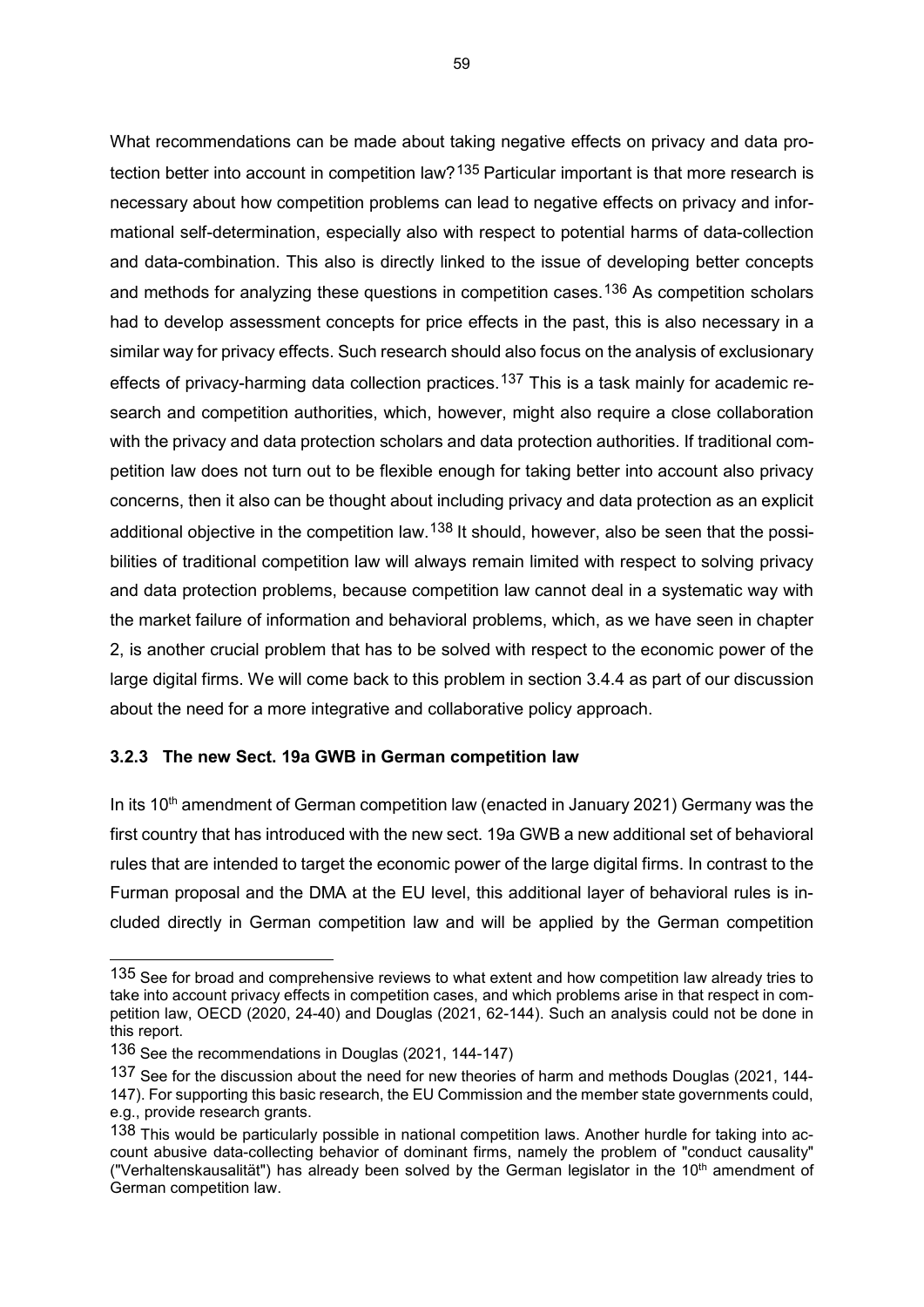authority.<sup>[139](#page-60-0)</sup> There are no doubts that these rules are legally part of competition law, and exist additionally to the traditional ex-post control of abusive behavior of dominant firms (sect. 19 GWB), which also remains applicable to the large digital firms. Particularly innovative is the concept for defining, for which firms these additional rules can apply. The approach to focus on firms with a "paramount significance for competition across markets" emphasizes the conglomerate character of the large digital firms with their platforms and ecosystems and manifold cross-market effects.[140](#page-60-1) This goes far beyond market power on traditionally defined markets, and therefore can encompass much more aspects of economic power than traditional concepts of market dominance, which always have to focus on specifically defined markets. This also implies that in the list of criteria that can be used for assessing whether a firm has "paramount significance for competition across markets", market dominance on specific markets is only one criterion under others, and it is not necessary that such a firm is dominant on any mar-ket.<sup>[141](#page-60-2)</sup> In a first step, the German competition authority has to make a decision, whether a firm has this status of "paramount significance for competition across markets", before, in a second step, it can prohibit certain behaviors of these firms. It is no particular problem to address with this provision the large digital firms and also their gatekeeper positions on their digital platforms.

If a firm is designated as having such a status, the German competition authority can prohibit a wide range of behaviors as e.g. self-preferencing, hindering supply or sales activities of other firms, using collected data for raising entry barriers, impeding interoperability or portability of data, or not giving business users access to information about their performance.<sup>[142](#page-60-3)</sup> These behaviors are to a large extent overlapping with the obligations in the DMA proposal but the behaviors that can be addressed are much more openly described, and will partly also go beyond what will be prohibited according to the current DMA proposal. Important however is that these behaviors are not directly prohibited (as in the DMA proposal), they rather offer the German competition authority a menu of options which behaviors they can prohibit. Since it is the intention of this amendment to have a faster and more effective enforcement, sect. 19a GWB introduces a shift of burden of proof, i.e. there is a strong presumption that such behaviors of this group of firms will lead to impediments of competition, but the firms have the

<span id="page-60-0"></span><sup>139</sup> Bundesgesetzblatt (Federal Law Gazette), 18 January 2021, Part I No. 1, 2 et seq. Available at *https://www.bgbl.de/xaver/bgbl/start.xav?start=//\*%5B@attr\_id=%27%27%5D#\_\_bgbl\_\_%2F%2 F\*% 5B%40attr\_id%3D%27bgbl121001.pdf%27%5D\_\_1611317574622.* For the sect. 19a GWB see Lettl (2021), Franck/Peitz (2021), and Witt (2021b).

<span id="page-60-1"></span><sup>140</sup> Sect. 19a (1) GWB.

<span id="page-60-2"></span><sup>141</sup> See Franck/Peitz (2021, 4).

<span id="page-60-3"></span><sup>142</sup> See sect. 19a (2) sentence 1, No.  $1 - 7$  GWB.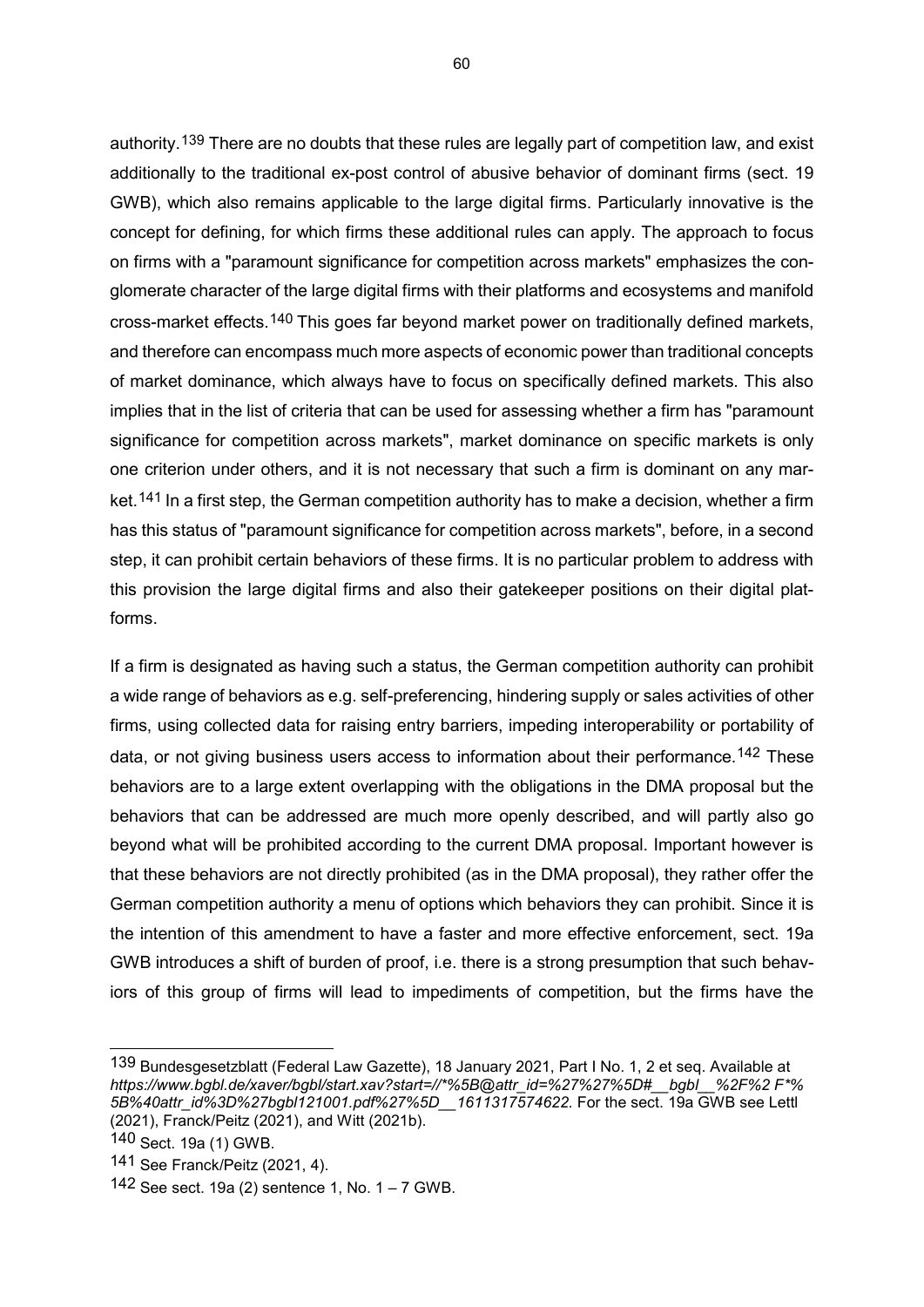possibility of justifications. Through this presumption and the shift of "burden of proof" sect. 19a GWB seems to get somehow also the character of a quasi ex-ante regulatory approach, but since these rules cannot be seen as per-se prohibitions<sup>[143](#page-61-0)</sup> and due to the explicit option for justifications of the firms, it is an open question how effective this new instrument will turn out, if the cases go to the court.<sup>[144](#page-61-1)</sup>

Overall, the new sect. 19a GWB offers an innovative and particularly flexible instrument for the German competition authority to address a wide range of potentially abusive behaviors of the large digital firms, and can therefore help to deal with the economic power of the large digital firms.[145](#page-61-2) It might also be a valuable complementary instrument after the enactment of the DMA at the EU level. Since it is, however, part of competition law, it will not be easy to take into account also data protection and consumer policy concerns. However, some of the seven groups of behaviors, which can be prohibited by the German competition authority, also refer to the interests of consumers and data subjects with respect to their personal data. This is relevant, primarily, for sect. 19a (2) No. 2, 3, 4, and 5 GWB, which focus on different aspects of protecting choice for the users (including interoperability and data portability). Especially the provision of No. 4a, which protects freedom of choice ("Wahlfreiheiten") of users with respect to consent regarding the processing of personal data, is very close to the obligation of Art. 5(a) in the DMA proposal (and therefore the remedies in the German Facebook case). It is not possible to discuss these German provisions here in a deeper way. However, many questions that are discussed below with regard to Art. 5(a) DMA proposal might also be similarly relevant for this German provision.<sup>[146](#page-61-3)</sup>

<span id="page-61-0"></span><sup>143</sup> See Franck/Peitz (2021, 8).

<span id="page-61-1"></span><sup>144</sup> See for many open question in that respect Witt (2021b). It is especially unclear to what extent it is necessary to balance pro- and anticompetitive effects (see also Franck/Peitz 2021, 10). Important for the fastness of legal proceedings is that the sect. 19a decisions are subject to an abridged judicial review, because they go directly to the Federal Court of Justice. See Franck/Peitz (2021, 13) who see this also critically.

<span id="page-61-2"></span><sup>145</sup> In 2021, the German FCO has already initiated several new investigations against Facebook, Amazon, Google, and Apple using this new provision of sect. 19a GWB. See, e.g., Facebook/Oculus [https://www.bundeskartellamt.de/SharedDocs/Meldung/DE/Pressemitteilungen/2021/28\\_01\\_2021\\_Fa](https://www.bundeskartellamt.de/SharedDocs/Meldung/DE/Pressemitteilungen/2021/28_01_2021_Facebook_Oculus.html?nn=3591568)cebook Oculus.html?nn=3591568

<span id="page-61-3"></span><sup>146</sup> See below section 3.3.4.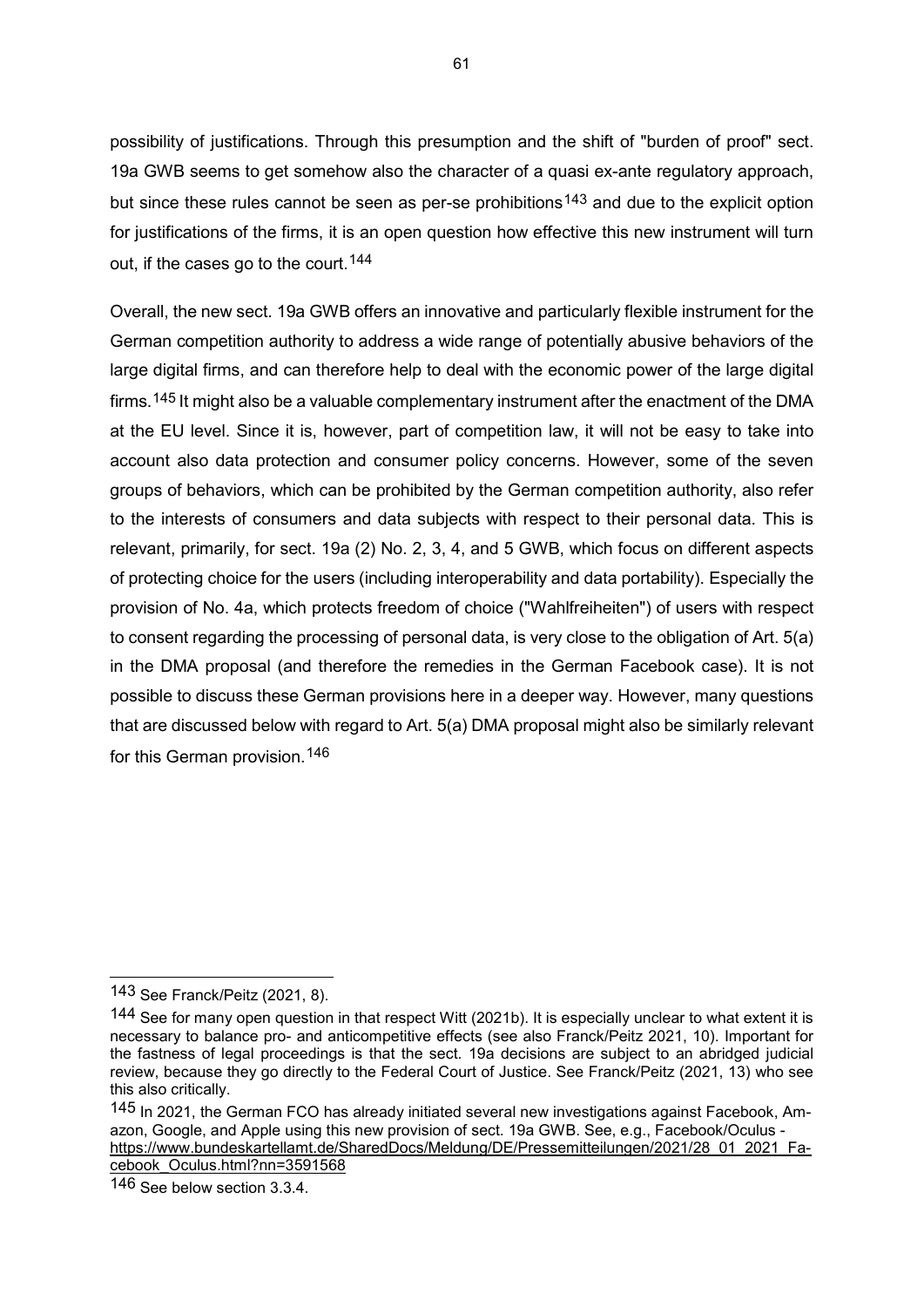## **3.3 The "Digital Markets Act" Proposal**

## **3.3.1 Introduction and overview**

-

For the EU Commission the proposed "Digital Markets Act" (DMA)<sup>[147](#page-62-0)</sup> as a new ex-ante regulatory regime would be the key instrument for dealing with the economic power of the large digital firms. In contrast to the Furman proposal and the new sect. 19a GWB in Germany, the DMA does not address directly the large digital firms but focusses instead on the regulation of gatekeepers on markets for core platform services, which have to comply with overall 18 behavioral obligations. Since the main problems of traditional ex-post control of dominant firms are seen in too lengthy proceedings, problems of providing evidence, and ineffective remedies, the basic regulatory strategy of the DMA is that gatekeepers have to comply directly with these obligations, without the need for investigations, proving of harm, and decisions of the Commission (as they are, e.g., necessary in the German solution and in the Furman proposal). This offers the chance of a much faster enforcement of these obligations. The obligations themselves cover a broad range of behaviors, which are seen in the discussion about platforms as potentially problematic behavior of large digital platforms, and are derived mostly from past and current competition cases.<sup>[148](#page-62-1)</sup> The DMA proposal is currently discussed in the European Parliament and the Council, and it is expected that a final version of the DMA might be enacted early next year.<sup>149</sup>

Since the DMA is the most important current legislative project for the topic of this report, section 3.3 will assess the DMA proposal more deeply. In addition to the question whether the DMA can be an effective instrument for limiting the power of the large digital firms and strengthen competition, it will also be analyzed regarding its contribution to data protection and consumer policy objectives. Since the DMA has so far been mostly discussed as a competitionoriented ex-ante regulation, this section wants to complement (and perhaps "debias") this discussion by offering an additional analysis from a data protection and consumer policy perspective.[150](#page-62-3)

<span id="page-62-0"></span><sup>147</sup> Proposal for a regulation of the European Parliament and of the Council on contestable and fair markets in the digital sector (Digital Markets Act).

<span id="page-62-1"></span><sup>148</sup> See generally about the DMA, e.g., Caffarra / Scott Morton (2021), Cabral et al. (2021), de Streel (2021a, 2021b), Ibánez Colomo (2021), Kerber (2021c), Monti (2021), Podszun/Bongartz/Langenstein (2021), Schweitzer (2021), Zimmer/Ghösl (2021), Larouche/de Streel (2021).

<span id="page-62-2"></span><sup>149</sup> See, e.g., the draft opinions of the IMCO committee, the JURI committee, and the ECON committee<br>of the European Parliament, https://oeil.secure.europarl.europa.eu/oeil/popups/ficheproceof the European Parliament, https://oeil.secure.europarl.europa.eu/oeil/popups/ficheprocedure.do?lang=en&reference=2020/0374(COD)

<span id="page-62-3"></span><sup>150</sup> For position papers from a data protection and consumer policy perspective, see EDPS (2021), BEUC (2021), and vzbv (2021).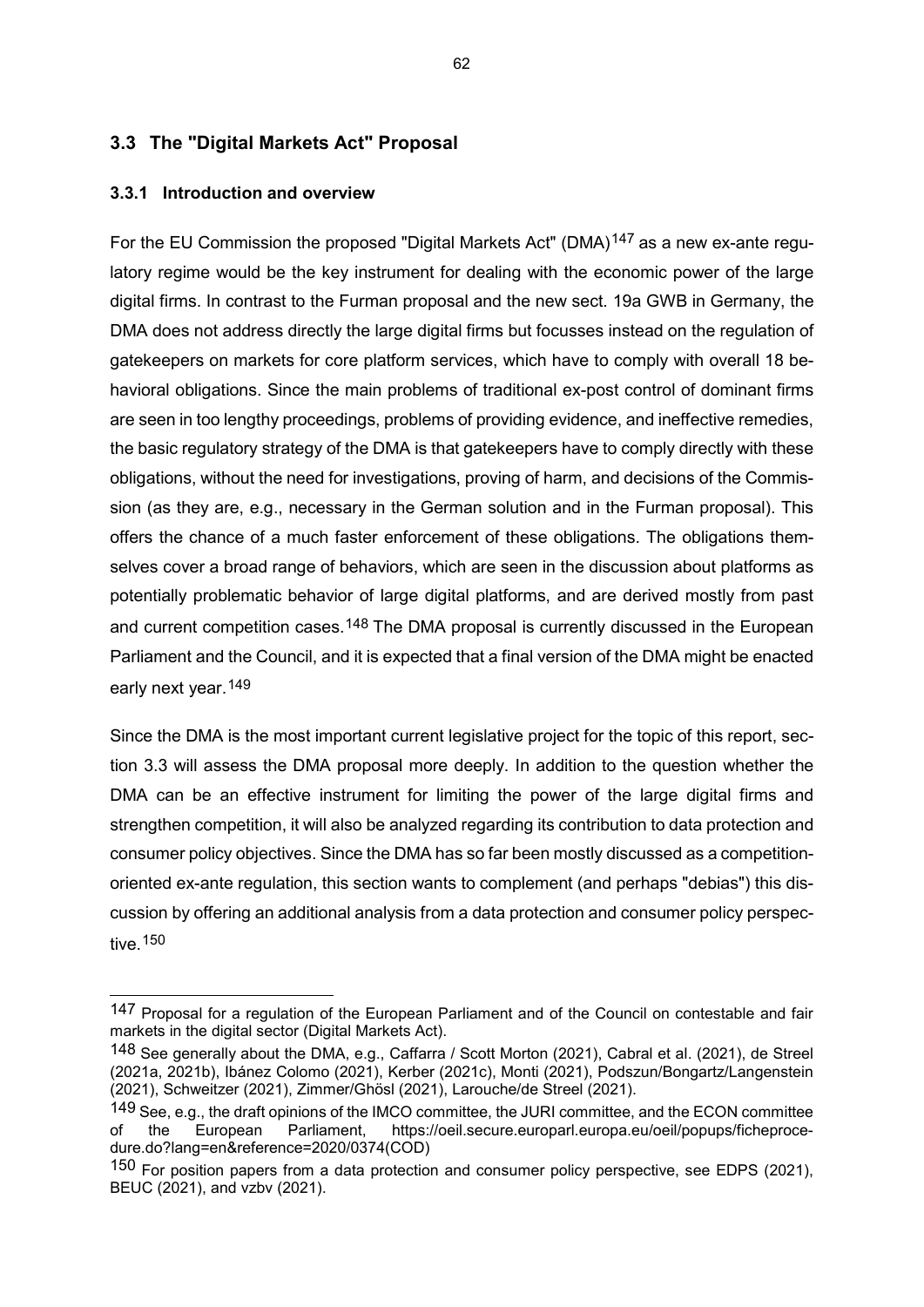The analysis is structured as follows. After a brief analysis of the general approach of the DMA (section 3.3.2), the objectives and the per-se rules vs. flexibility issue as two of the most controversially discussed problems of the DMA will be discussed (section 3.3.3). This will be followed by a deeper investigation into several obligations (section 3.3.4 to 3.3.7), which are particularly relevant for data protection and the interests of consumers. In this part we also will make recommendations regarding the amendments of these obligations including the proposal of an additional obligation. The final section 3.3.8 will offer a brief overall assessment of the DMA with further recommendations for improving its effectiveness. Based upon our recommendation in chapter 2 to apply more asymmetric regulation on the large digital firms also for data protection and consumer protection, we will analyze also the perspective to view the DMA not only as an asymmetric regulation instrument for competition but also for data protection and consumer protection.

### **3.3.2 General approach**

The problems that the DMA wants to address are, on the one hand, the contestability of the large digital platforms, which enjoy entrenched and durable positions (due to large network effects and conglomerate ecosystems), and, on the other hand, unfair behavior of the platforms vis-a-vis business and end users. This unfair behavior is possible through the fact that these platforms act as gatekeepers for the intermediation of business and end users, leading to the dependency of these users on the platform. These unfair practices and lack of contestability does not only have negative effects on the business users but also leads to "higher prices, lower quality, as well as less choice and innovation to the detriment of European consumers".[151](#page-63-0) "The objective of the proposal is therefore to allow platforms to **unlock their full potential** by addressing at EU level the most salient incidences of unfair practices and weak contestability so as to allow end users and business users alike to **reap the full benefits of the platform economy** and the digital economy at large, in a contestable and fair environment."[152](#page-63-1) The objectives of the DMA are therefore "contestability" and "fairness", which, as we will discuss below in more detail, are controversially discussed but are supposed to be significantly different from the objectives of traditional competition law with its assessment criterion of the effects on consumer welfare.

Also the architecture of the DMA differs significantly from traditional competition law. It is an ex-ante regulation, which establishes with its 18 obligations a per-se rule regime for

<span id="page-63-0"></span><sup>151</sup> DMA, 1.

<span id="page-63-1"></span><sup>152</sup> DMA, 2 (emphasis in the text).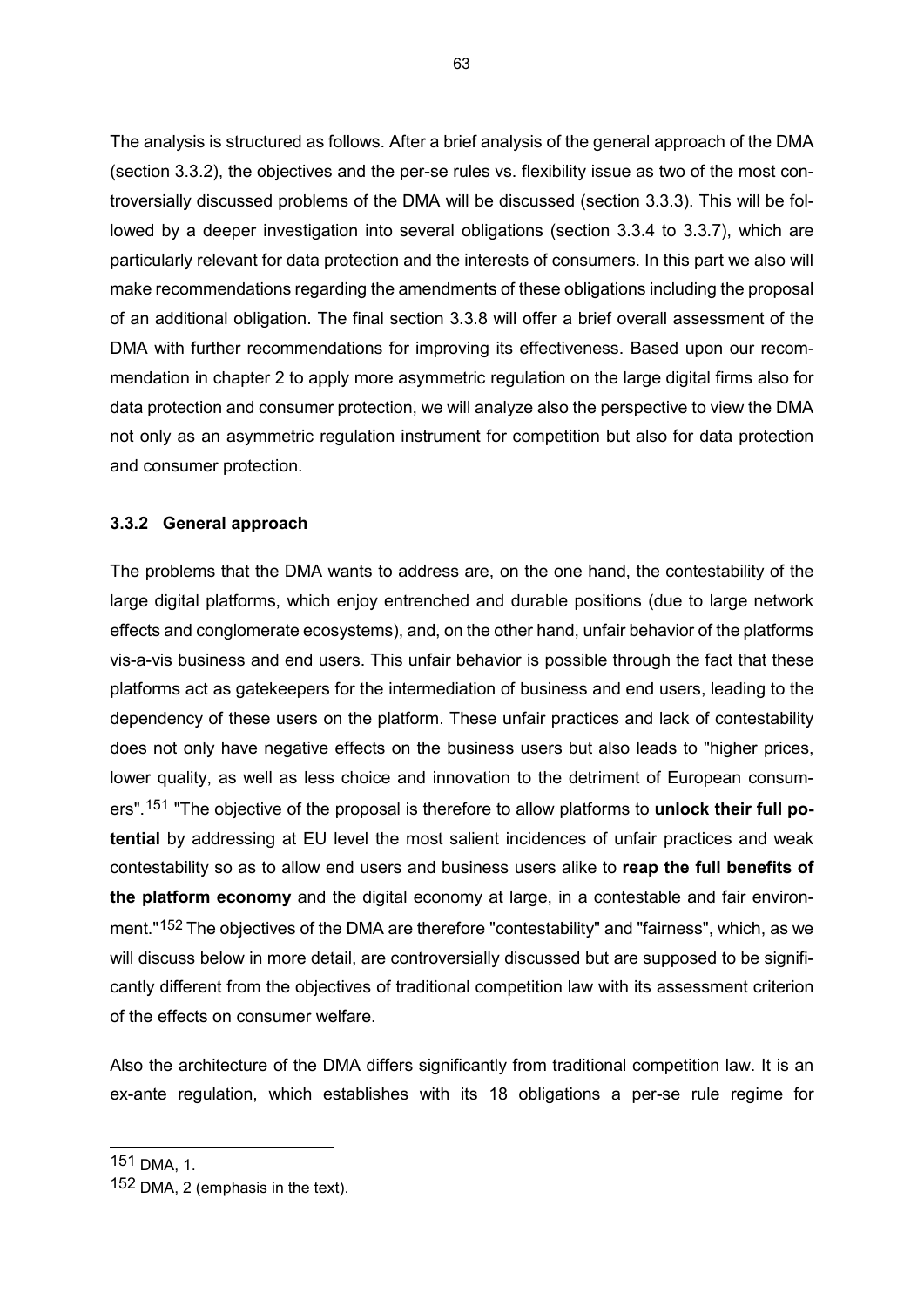gatekeepers as providers of core platform services. The scope of the DMA is defined, on the one hand, through a closed list of eight core platform services, as, e.g., online intermediation services (e.g., Amazon market place), online search engines (e.g., Google search engine), online social networking services (e.g. Facebook social media), and video sharing platform services.<sup>[153](#page-64-0)</sup> However, only very large providers of such services raise serious concerns regarding the objectives contestability and fairness, leading to their designation as gatekeepers, who then have to comply with these obligations for their core platform services. Three criteria have to be fulfilled: They should have (1) significant impact on the internal market, (2) operate one or more important gateways to consumers, and (3) enjoy (or are expected to enjoy) an entrenched and durable position. For facilitating the designation of gatekeepers by the Commission the DMA use concrete quantitative thresholds, e.g. with respect to turnover, the number of business and end users etc., whose fulfillment lead to a strong presumption that such a provider is a gatekeeper.[154](#page-64-1) The DMA also differs significantly from traditional competition law, because the designation of gatekeepers does not require the definition of markets or an assessment of market dominance.

These gatekeepers have to comply directly with all 18 obligations with respect to their core platform services. The DMA distinguishes between Art. 5 obligations and Art. 6 obligations. Whereas the Art. 6 obligations might need further specification, the Art. 5 obligations are supposed to be clearly specified enough for direct compliance by the gatekeepers. As far as further specification is needed, the DMA offers a procedural framework that also includes the possibility of a regulatory dialogue between the Commission and the gatekeepers, and also allows the Commission to make decisions about further specification.<sup>[155](#page-64-2)</sup> For being capable to deal with the dynamics of the digital markets, an update mechanism with respect to the list of core platform services and the list of obligations plays a key role in the architecture of the DMA.[156](#page-64-3) The complex process of enforcing the DMA cannot be described here, but in the discussion about the DMA a number of proposals were made for strengthening its enforcement.<sup>157</sup>

<span id="page-64-0"></span><sup>153</sup> Additional core platform services are number-independent interpersonal electronic communication services, operating systems, cloud computing services, and advertising services (Art. 2(2) DMA). In the discussion about the DMA proposals have emerged for extending this list, e.g., by smart virtual assistants (vzbv, 2021, 7).

<span id="page-64-1"></span><sup>154</sup> Art. 3 DMA. However this presumption can be rebutted by the firms as well as the Commission can also designate a firm as a gatekeeper after a market investigation, if these quantitative thresholds are not fulfilled. For critical analyses of the designation of gatekepers, see Geradin (2021), de Streel et al. (2021b, 9-19), Monopolkommission (2021).

<span id="page-64-2"></span><sup>155</sup> See Art. 7 DMA.

<span id="page-64-3"></span><sup>156</sup> See Art. 10 and Art. 17 DMA (based upon a market investigation).

<span id="page-64-4"></span><sup>157</sup> See below section 3.3.8.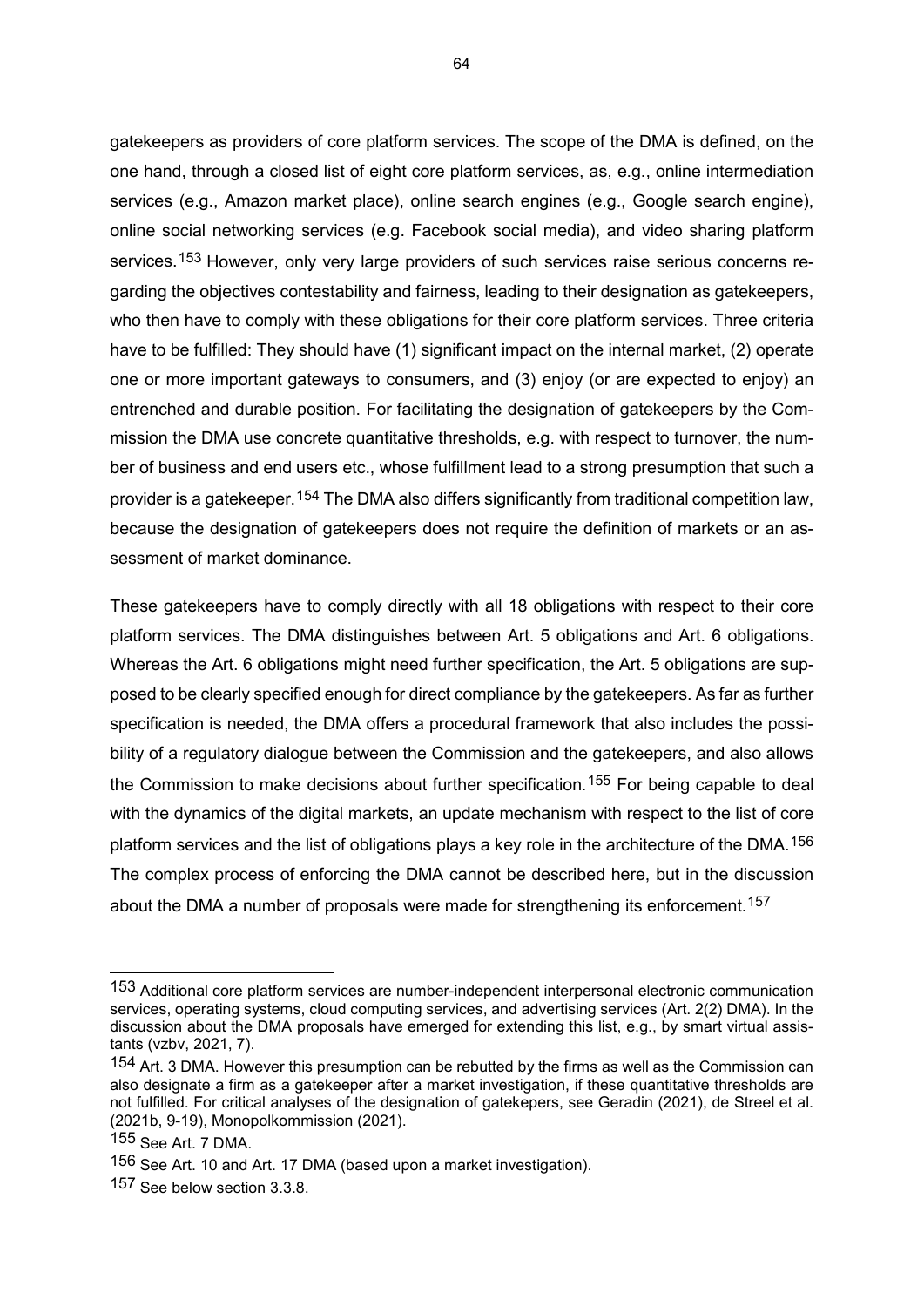# **3.3.3 Objectives and flexibility: Two controversially discussed problems**

## **3.3.3.1 The objectives "contestability" and "fairness"**

A particularly interesting and so far controversially discussed question refers to the interpretation of the two objectives of the DMA, namely "contestability" and "fairness", especially in combination with the explicit statement in recital 10 that the DMA protects different legal interests than traditional competition law (in Art. 101 and 102 TFEU), and should therefore not be seen as part of competition law. Although "contestability" refers in economics to the question how easy it is for other firms to enter a market and challenge incumbent firms and is therefore about keeping markets open and competitive, this objective is different from what is done in the current assessment in traditional competition law, which focuses mainly on the question whether a behavior has negative effects on consumer welfare.<sup>[158](#page-65-0)</sup> It is clear that fairness is a much more difficult objective, because it can be understood very differently. In competition law there was always much reluctance in using the concept of fairness as assessment criterion. It is one of the interesting characteristics of the recent reform discussion in competition policy that the concept of fairness plays a much more prominent role.<sup>[159](#page-65-1)</sup> However "fairness" is an open concept that not only can be interpreted differently but also might encompass several distinct dimensions.

How can "fairness" be understood? The DMA sees a direct link between the gatekeeper position, and the ensueing "serious imbalances in bargaining power", which lead to "unfair practices and conditions for business users as well as end users of core platform services ... to the detriment of prices, quality, choice, and innovation therein".<sup>[160](#page-65-2)</sup> Especially with respect to the business users this leads to "an imbalance of rights and obligations on business users and the gatekeeper is obtaining an advantage from business users that is disproportionate to the service provided by the gatekeeper to business users".[161](#page-65-3) It seems that this approach focusses on a distributional question between platforms and business users, i.e. a fair sharing of the value that is created ("sharing of the surplus"). In the debate about the DMA also much broader notions of fairness have been suggested.[162](#page-65-4)

<span id="page-65-0"></span><sup>158</sup> For an excellent discussion of "contestability" (and its economic background) and how it could be interpreted in the DMA from an economic perspective, see Digital Regulation Project (2021c, 14-25).

<span id="page-65-1"></span><sup>159</sup> See, e.g., the Furman report, where the term "unfair" behavior was widely used (e.g., Furman 2019, 46).

<span id="page-65-2"></span><sup>160</sup> Recital (4) DMA.

<span id="page-65-3"></span><sup>161</sup> Art. 10 (2) DMA.

<span id="page-65-4"></span><sup>162</sup> In the following, we rely mainly on the discussions in de Streel (2021b, 42-49), Podszun et al. (2021), and Digital Regulation Project (2021c, 6-14). For additional discussions see, e.g., Schweitzer (2021), Cabral et al. (2021, 30-32).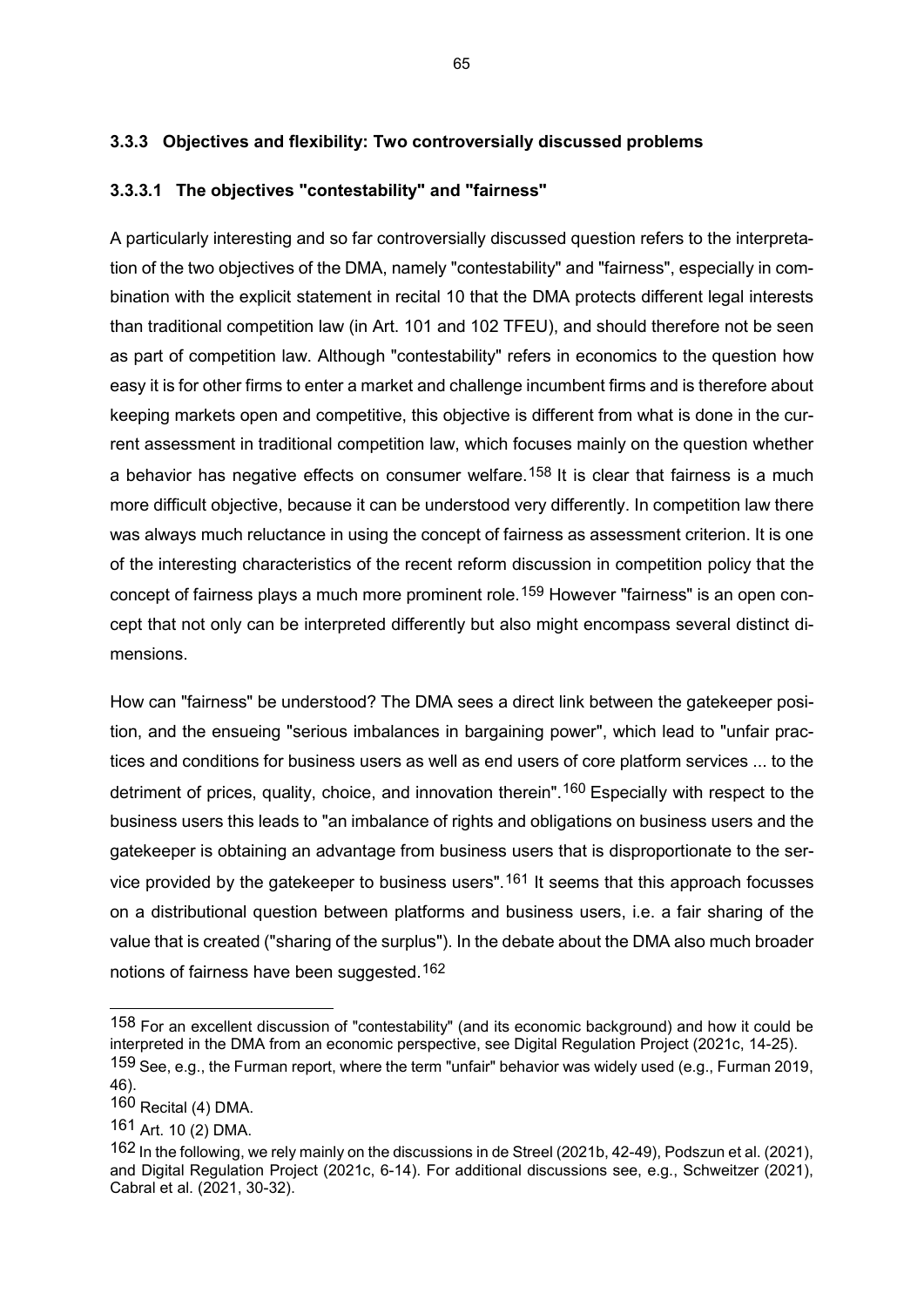Based upon this discussion we summarize our position with regard to the interpretation of this objective "fairness" and how it can be used in the DMA:

(1) Since the end users (usually consumers) are in a similar way, or often even more, dependent on the core platform services of the gatekeepers, it is important that the consumers are also protected against the negative effects of the economic power of the gatekeepers. The text of the DMA is unclear and inconsistent with respect to the question whether primarily business users should be protected or also end users. In our view both groups of users should be protected by the DMA, and the text of the DMA should be clarified in that respect.[163](#page-66-0)

(2) Unfair practices through the economic power of the gatekeepers can work in different ways and lead to different kinds of negative effects:

(a) One effect is about an unfair sharing of surplus, which, e.g., can also consist of the problem that business and end users cannot "reap the just rewards for their contributions to economic and social welfare".<sup>[164](#page-66-1)</sup> This is also related to the basic idea of "exploitative abuse" through firms with market power in traditional competition law.[165](#page-66-2)

(b) Another dimension can refer to the autonomy of the business and end users, i.e. that business users are not unduly restricted in their freedom to compete, and that consumers have enough choice for making their own decisions about their consumption and whether and how their personal data are collected and used.[166](#page-66-3)

(c) However, fairness can also refer to transparency and being protected against misleading practices and dark pattern behavior for influencing end users, e.g. through biased choice architectures or biased rankings and ratings.[167](#page-66-4)

Very important from our perspective is that this fairness concept can deal (1) with both market failures, i.e. imbalances of power and information and behavioral problems. (2) It implies for business users that they are protected against intransparent and unfair rules on platforms, undue restrictions of their ability to compete with their own business strategies, and not being deprived of the rewards for their performance and innovations. This also can be called the

<span id="page-66-0"></span><sup>163</sup> See also BEUC (2021, 5-7), vzbv (2021, 4). Digital Regulation Project (2021c, 7); also de Streel et al. (2021b, 45) are discussing this question but then decide to stick to a narrow definition of fairness, which only protects the "commercial opportunities" of business users.

<span id="page-66-1"></span><sup>164</sup> See Digital Regulation Project (2021c, 6).

<span id="page-66-2"></span><sup>165</sup> See also Schweitzer (2021), who emphasizes the close connection of fairness with exploitative abuse.

<span id="page-66-3"></span><sup>166</sup> See Podszun et al. (2021, 62), Marsden/Podszun (2020, 46), who call this "independence of decision-making". It is also directly related to "consumer sovereignty".

<span id="page-66-4"></span><sup>167</sup> See also Digital Regulation Project (2021c, 11-13), where also additional dimensions of fairness are distinguished, as "fairness of contractual terms" and "fairness in process and practices". For Podszun et al. (2021) this can be seen as part of "fairness in intermediation".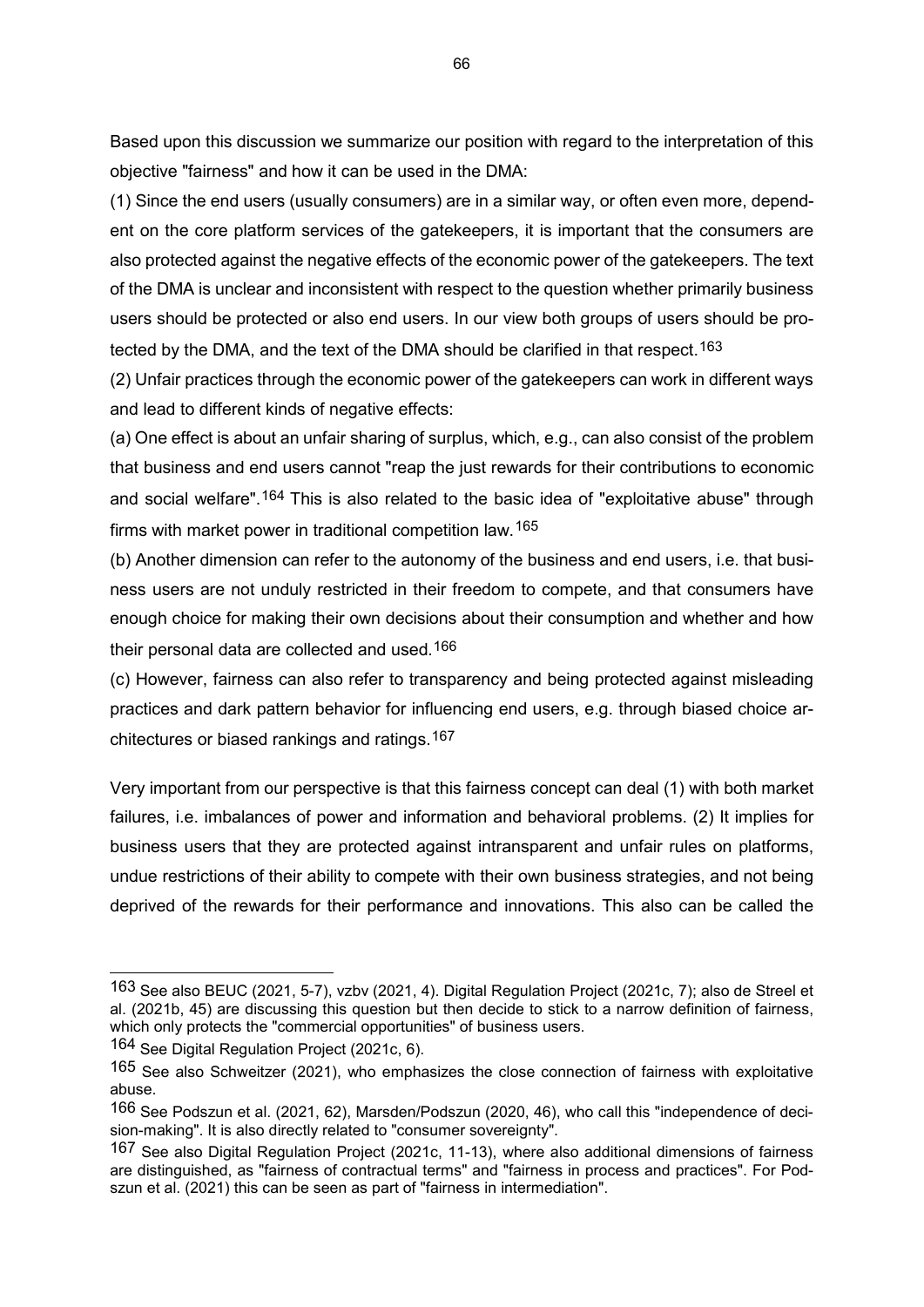protection of "commercial opportunities" of business users.<sup>[168](#page-67-0)</sup> This protection of the freedom and ability of business users to compete is a key precondition for a well-functioning market economy. (3) With regard to the consumers and end users it allows to take into account also the objectives of data protection and consumer law, i.e., informational self-determination / consumer sovereignty with its dimensions of (a) strengthening autonomy (and ensuring choice), and (b) protecting against informational and behavioral manipulation (information power).

As a consequence, it is no problem that the DMA can also take into account the objective of data protection law and consumer policy. On the contrary, the result of our chapter 2 has shown that it is also the combination of both market failures that leads to the huge economic power of the large digital firms. Therefore, it is also consequent that the DMA, which has the task of dealing with the power of these firms, should not only be seen as a new ex-ante version of a competition policy instrument but as a regulatory instrument that also takes into account data protection and consumer policy objectives. It would therefore fit to our claim for more asymmetric regulation of the large digital firms with respect to competition, data protection and consumer protection (section 2.4). The concept of fairness is not only flexible enough for enabling such an approach, we even will see in the following analyses of the obligations that such an interpretation would lead to a more consistent approach in the DMA.

<span id="page-67-0"></span><sup>168</sup> De Streel (2021b, 44) use this term "fairness of commercial opportunities" but define it in a more narrow way, because their definition encompasses the first two aspects but not the aspect of a fair sharing of surplus.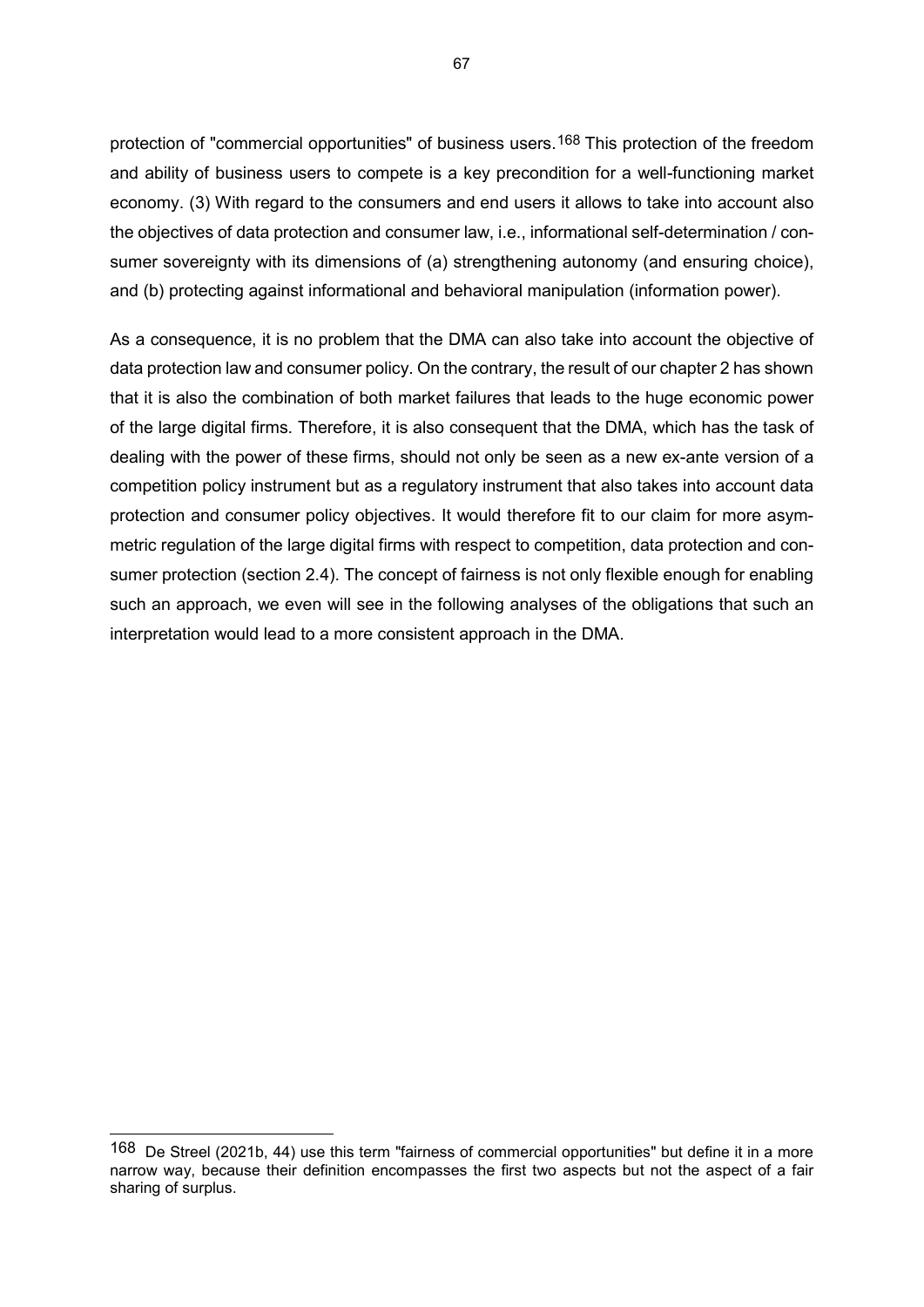#### **3.3.3.2 Per-se rules vs. flexibility / differentiation**

Very controversially discussed is also the question whether this ex-ante regime of a fixed set of obligations, with which all gatekeepers have to comply, is too rigid and inflexible. Already the first commentators made the important point that the business models of these gatekeepers are very different, which implies that the effects of the same behavior on contestability and the capability and incentives for unfair practices might differ significantly between the gatekeepers. Therefore, different gatekeepers with different business models might need different obligations, and not a one-size-fits-all solution.<sup>[169](#page-68-0)</sup> Others made the argument that the gatekeepers should also have the option of an efficiency defence, which is not possible according to the DMA proposal.<sup>[170](#page-68-1)</sup> Also other justifications, e.g. that the gatekeepers can show that their behavior (despite not complying with the obligation) does not lead to less contestability and more unfair practives, are excluded in the current proposal, and therefore demanded by some commentators.[171](#page-68-2) Whereas these flexibilities would give gatekeepers options for defending themselves, other commentators claim, vice versa, that such a rigid set of obligations can also be hindering an effective enforcement, and it should be therefore possible that the Commission can also impose additional gatekeeper-specific obligations for better protecting contestability and fairness.[172](#page-68-3)

From an economic perspective it is clear that a per-se rule regime that applies all obligations to all gatekeepers with their core platform services will certainly lead also to wrong decisions. However, the approach in the ex-post control regime of Art. 102 TFEU, in which the Commission has to prove in each case the anticompetitive effects, has not worked either in the digital economy, and led to a huge underenforcement of competition law. Therefore, accepting a limited number of erroneous prohibitions (type I errors) might be overcompensated by the advantages of faster enforcement, which would lead to less costs of type II errors.[173](#page-68-4) However, the question remains what is the appropriate balance between fast compliance through a more rules-based rigid approach and reducing error costs through making better decisions by allowing for more flexibility. This problem also emerges in the Art. 6 DMA obligations, which also the Commission views as being susceptible to further specification (e.g., through a regulatory dialogue between the Commission and the gatekeepers). Such a process of further

<span id="page-68-0"></span><sup>169</sup> See Caffarra/Scott Morton (2021).

<span id="page-68-1"></span><sup>170</sup> See, e.g., Cabral et al. (2021, 11), Zimmer/Göhsl (2021, 54)

<span id="page-68-2"></span><sup>171</sup> See, e.g., Caffarra/Scott Morton (2021), de Streel et al. (2021b, 90), Digital Regulation Project (2021c, 13).

<span id="page-68-3"></span><sup>172</sup> See, e.g., Schweitzer (2021), Monti (2021, 11).

<span id="page-68-4"></span><sup>173</sup> See for an analysis of the DMA proposal from the "rules vs. standards" approach Kerber (2021c); see also Schweitzer (2021), and Larouche/de Streel (2021).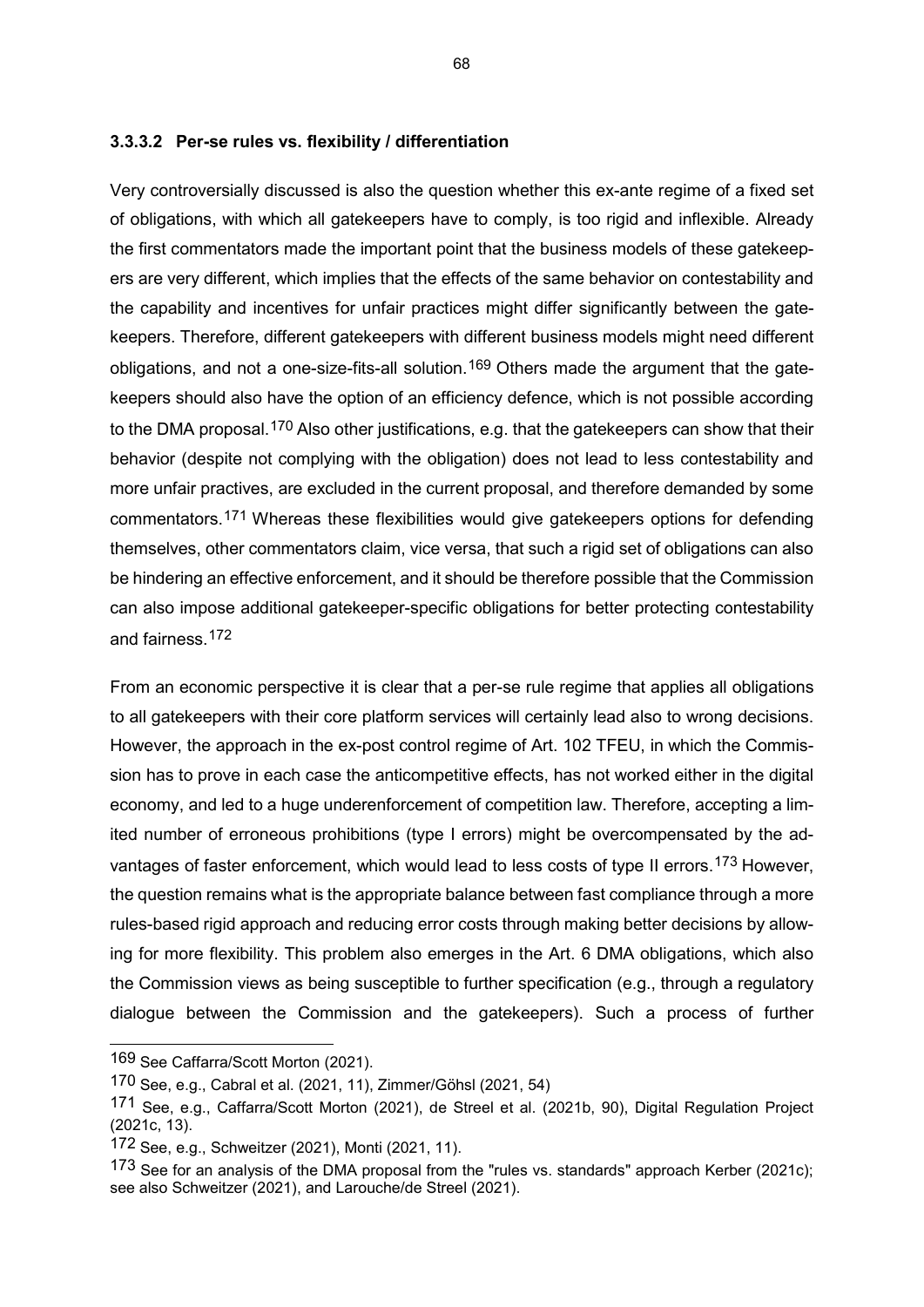specification leads, on the one hand, to the possibility of a more targeted specification for ensuring the effectiveness of the obligations; on the other hand, the same process also offers the gatekeepers the chance to delay and water-down the effectiveness of the obligations. Therefore, also this built-in limited flexibility in Art. 6 obligations, which for many of these obligations is unavoidable, has ambivalent effects on the effectiveness of the enforcement of the DMA. An additional problem is that - due to the non-applicability of the mostly economics-based assessment concepts of traditional competition law in the DMA - it is so far not clear, how the new assessment concepts and methods should look like that have to be used in the DMA for deciding on the effectiveness of compliance. This problem increases, if a more flexible approach is chosen.[174](#page-69-0) After the following analysis and discussion of some of the obligations in the next sections we will come back to this problem as part of our overall assessment of the DMA in section 3.3.8.

# **3.3.4 Analysis of obligations I: Data combination and protecting choice regarding personal data: Art. 5(a) DMA and beyond**

## **3.3.4.1 The obligation of Art. 5(a) DMA and its problems**

Very important for the relationship between competition law and data protection law is certainly Art. 5(a) DMA, because it imposes the remedy of the German Facebook case, i.e. an additional consent for the combination of personal data from different sources, as a general obligation on all gatekeepers as a per-se rule without any specific assessment or balancing of effects:

"In respect of each of its core platform services ..., a gatekeeper shall: (a) refrain from combining personal data sourced from these core platform services with personal data from any other service offered by the gatekeeper or with personal data from third-party services, and from signing in end users to other services of the gatekeeper in order to combine personal data, unless the end user has been presented with the specific choice and provided consent in the sense of Regulation (EU) 2016/679."[175](#page-69-1)

In recital 36, the Commission offers a competition rationale for this obligation:

"The conduct of combining end user data from different sources or signing in users to different services of gatekeepers gives them potential advantages in terms of accumulation of data, thereby raising barriers to entry. To ensure that gatekeepers do not

<span id="page-69-0"></span><sup>174</sup> See Kerber (2021c, 33).

<span id="page-69-1"></span><sup>175</sup> Art. 5(a) DMA.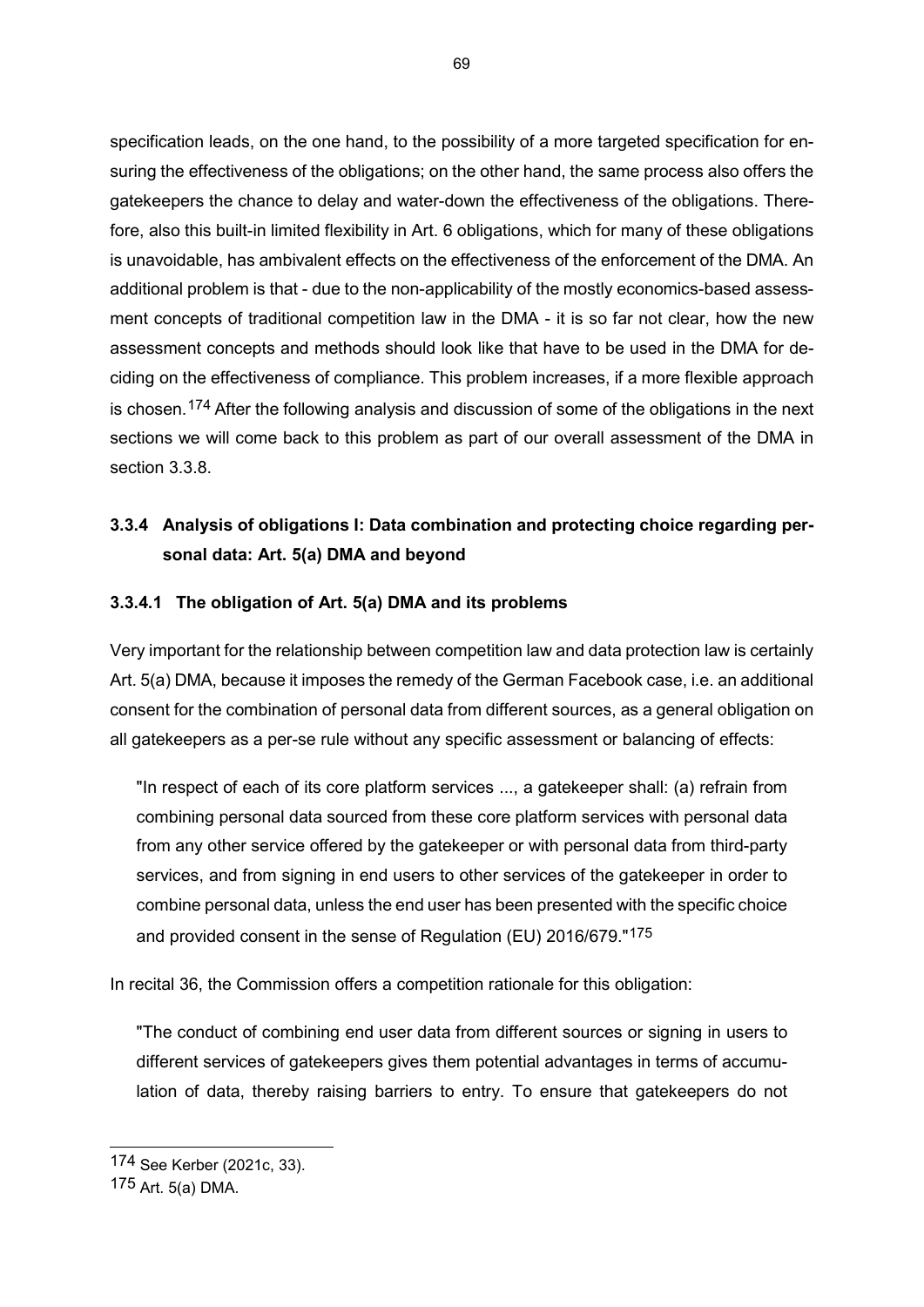unfairly undermine the contestability of core platform services, they should enable their end users to freely choose to opt-in to such business practices by offering a less personalised alternative. The possibility should cover all possible sources of personal data, including own services of the gatekeeper as well as third-party websites, and should be proactively presented to the end user in an explicit, clear and straightforward manner."[176](#page-70-0)

Although addressing this problem of data combination in the DMA through such an obligation was broadly welcomed, a number of critical issues have been raised with respect to unclear aspects and the specific design of this obligation, which have led to various, partly far-reaching, suggestions for amendments.<sup>[177](#page-70-1)</sup> In the following, we will analyze the complexity of the problems with the current version of Art. 5(a) in a step-by-step process.

Particularly important are the concerns, which are also relevant for the remedy in the German Facebook case, that consumers with respect to this additional consent ,ight have the same problems as in many other contexts, in which they should give consent according to the GDPR. This refers to the market failure of information and behavioral problems and the danger that they might not be capable of making a rational and informed decision or getting nudged into consent through manipulative designs of choice architectures (dark pattern behavior) through the gatekeepers. The Commission tries to consider this by requiring that this choice "should be proactively presented to the end users in an explicit, clear and straightforward manner" (recital 36), but it is unclear what this means exactly and whether it is sufficient for solving the problem. A number of commentators have raised these concerns.[178](#page-70-2) In the Draft Opinion of the JURI Committee of the European Parliament, this problem was seen as so serious that it was proposed that such combinations of personal data through gatekeepers should be directly prohibited (without giving the option of a consent).<sup>[179](#page-70-3)</sup> Based upon our discussion on this market failure problem in section 2.3.1 we also think that this is a very serious problem and that the concerns are justified. One option for dealing with this issue is to include additional

<span id="page-70-0"></span><sup>176</sup> Recital 36, DMA.

<span id="page-70-1"></span><sup>177</sup> See, e.g., Podszun (2021), de Streel (2021b, 59), Zimmer/Ghösl (2021, 42), Graef (2021).

<span id="page-70-2"></span><sup>178</sup> See vzbv (2021, 10), EDPS (2021, 10), Podszun (2021, 3-7), de Streel et al. (2021b, 59), Graef (2021).

<span id="page-70-3"></span><sup>179</sup> See JURI (2021), Amendment 40 with the justification: "As proven by the GDPR, simple consent regimes are often insufficient to address the loss of control over personal data by users. In order to limit the potential negative consequences for end users, business users and competing services, it is necessary to prevent them from combining personal data."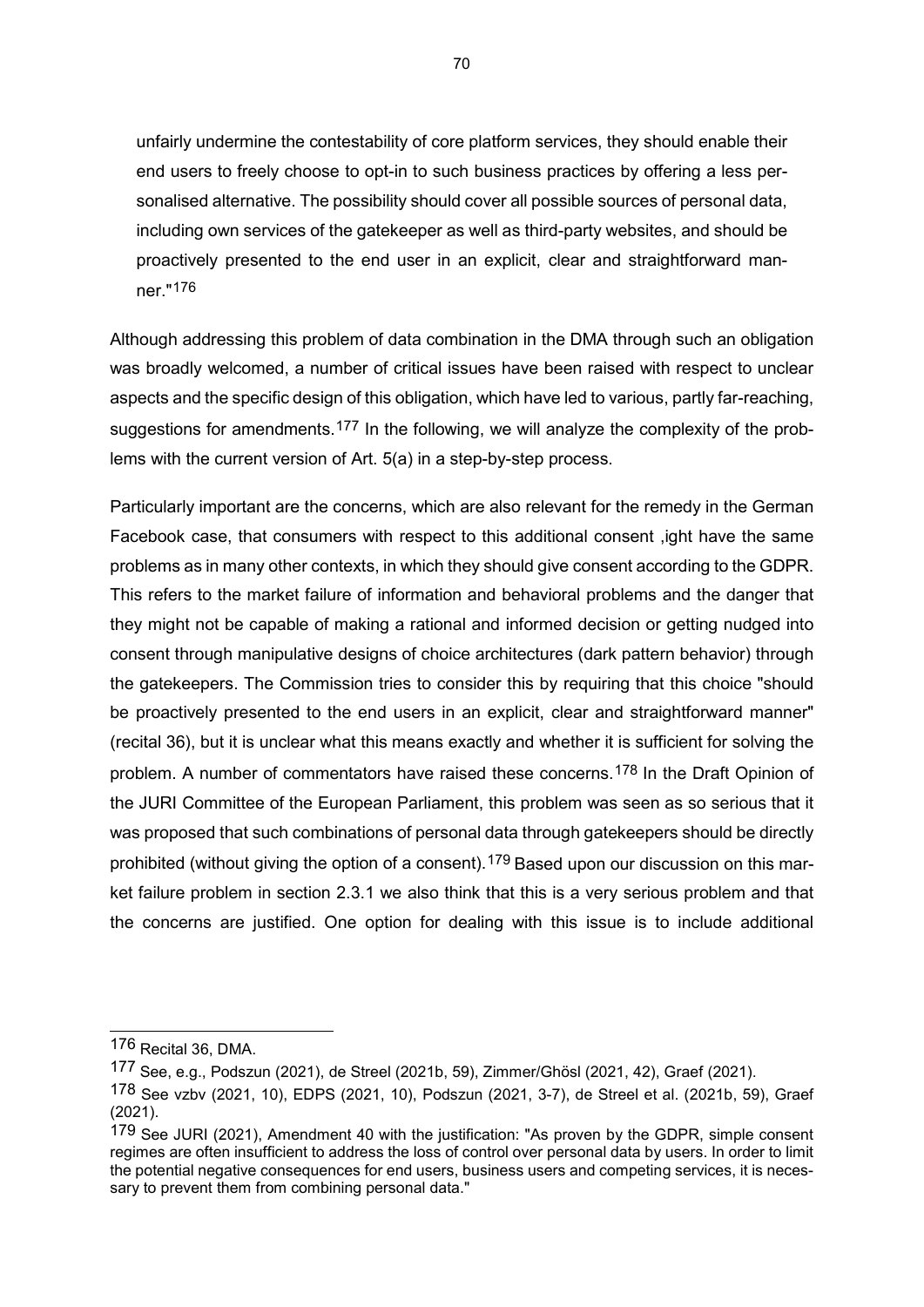provisions in the DMA, e.g., against dark pattern behaviour, as it has been suggested in the discussion.<sup>[180](#page-71-0)</sup>

A second critical question is whether this remedy of requiring an additional consent from the consumers is an effective remedy with respect to solving the competition problems, i.e. the exclusionary effects and the increasing of entry barriers through data combination (as described in recital 36), e.g., on the market for this core platform service. The main problem is that this remedy has only an effect on the competitive advantage of gatekeepers, if a large number of consumers reject this consent. If many or the majority of end users still give consent after being offered the choice, then this remedy would only have insignificant effects on con-testability and competition, and might end up as another ineffective remedy.<sup>[181](#page-71-1)</sup> Therefore, from the perspective of the objective of contestability, a direct prohibition of the data combina-tion as a genuine competition remedy can be expected to be much more effective.<sup>[182](#page-71-2)</sup> Condorelli/Padilla therefore suggest that "regulators could directly limit the ability of dominant, multi-platform conglomerates to combine user data across platforms (*mandatory data unbundling*)".[183](#page-71-3) As a consequence, the Commission runs into the problem that Art. 5(a) DMA, with its requirement of an additional consent, might be hard to defend due to its possible ineffec-tiveness, if contestability is the only rationale for this obligation.<sup>[184](#page-71-4)</sup> Therefore, amending Art. 5(a) DMA by replacing it through a direct prohibition of the combination of these personal data without allowing the gatekeepers to get consent from the end users might be a more effective obligation with respect to contestability and competition.[185](#page-71-5)

<span id="page-71-0"></span><sup>180</sup> See, e.g., vzbv (2021, 10). The European Data Protection Supervisor emphasizes that the consent management should be as user-friendly as possible (EDPS 2021, 10). Posdzun (2021, 11) proposes a sophisticated rating solution with trusted "Data Guides". This can be done through a specific solution in Art. 5(a) or through the anti-circumvention rules in Art. 11 DMA.

<span id="page-71-1"></span><sup>181</sup> See Kerber/Zolna (2021, 25-27).

<span id="page-71-2"></span><sup>182</sup> See Kerber/Zolna (2021, 25). The problem is that the decision of the end users about giving consent will not take into account the positive effects on competition. Even if the consumers would favor more competition, they are facing a collective good problem, requiring that many consumers deny this consent. Such a prohibition would certainly reduce also more benefits of economies of scope for the gatekeeper than requiring only an additional consent, where still a number of end users might agree to the data combination, but this effect is intended for reducing the data advantages of the gatekeeper and support the contestability.

<span id="page-71-3"></span><sup>183</sup> Condorelli/Padilla (2020, 180). In their article they view the tying of privacy policies as a platform envelopment strategy that can leverage market power from one platform to the other. It is interesting that Condorelli/Padilla discuss this option as a "privacy regulation remedy" (ibid., 180).

<span id="page-71-4"></span><sup>184</sup> Although also the solution of the German FCO suffers from this problem of a potentially ineffective remedy with regard to exclusionary effects, its argumentation was based primarily on exploitative abuse and the lack of choice, for which the remedy might be more effective, if consumers can make a wellinformed choice (see Kerber/Zolna, 2021, 26).

<span id="page-71-5"></span><sup>185</sup> Art. 5(a) DMA can therefore also be interpreted as a "data separation default solution", and the question is whether it only should be a default solution with the option that the gatekeeper can get the consent of the consumers for data combination or that it is a direct mandatory data separation solution.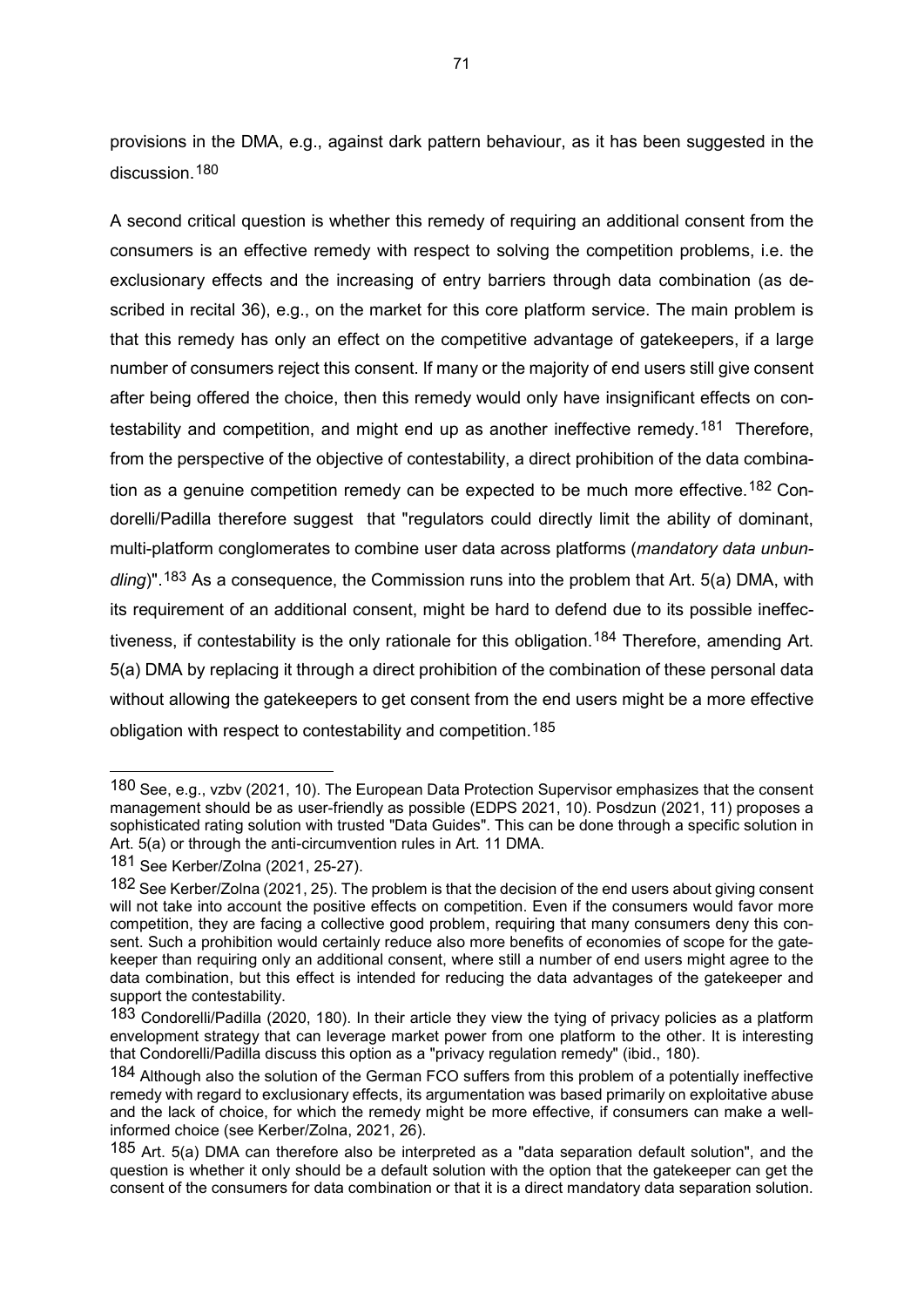This raises the question about the objectives of Art. 5(a) DMA. Has this obligation also the objective of protecting consumers against the negative effects of the economic power of the gatekeeper, and therefore also intends (1) to protect against negative effects of exploitative abuse on consumers (e.g., through excessive data collection), and to strengthen (2) data (and privacy) protection, and (3) consumer policy objectives? And to what extent can Art.5(a) DMA be effective in that respect? Neither Art. 5(a) nor recital 36 give any clear hint to one of these three options. However, in section 3.3.3.1, we have seen that the objective of "fairness" in the DMA can also be interpreted as encompassing the protection against exploitative abuse, informational self-determination and privacy protection, and the freedom of choice for consumers. This would also be in line with the reasonings of the German FCO (and the German Federal Court of Justice), which focussed primarily on exploitative abusive behavior with a focus on informational self-determination, and viewed this remedy as a solution for this problem.[186](#page-72-0) Such an interpretation is also compatible with recital 35, which emphasizes that generally the obligations "are necessary to address identified public policy concerns", mentioning explicitly the "need to safeguard public order, protect privacy and fight fraudulent and deceptive com-mercial practices", <sup>[187](#page-72-1)</sup> Therefore, Art. 5(a) DMA should also encompass the protection of consumers against unfair privacy policies of gatekeepers for strengthening the protection of privacy and the freedom of choice of consumers. In that respect the asymmetric regulation of Art. 5(a) DMA could also be extended to data protection and consumer policy. However, the question is whether this clarification that Art. 5(a) DMA also intends to strengthen data protection and consumer empowerment would support the current version of allowing the gatekeepers to get consent for the data combination from the end users.

Such a clarification of the objectives would, in any case, allow better answers to the following question: Is the consent that is required according to Art. 5(a) DMA the same consent as in the GDPR or can the DMA set stricter rules than the GDPR, e.g. by requiring that this choice should be presented "in an explicit, clear, and straightforward manner", by fulfilling neutrality standards with respect to the choice architecture, or even more far-reaching measures for privacy protection? If Art. 5(a) DMA also has the task of strengthening privacy protection and empowering consumers through ensuring a minimum standard of choice, then it can be appropriate to set stricter (and also clearer!) rules for gatekeepers with respect to consent, not

<span id="page-72-0"></span><sup>186</sup> See the decisions of Federal Cartel Office (2019) and Federal Court of Justice (2020).

<span id="page-72-1"></span><sup>187 ...</sup> if "there being no alternative and less restrictive measures that would effectively achieve the same result" (DMA, recital 35).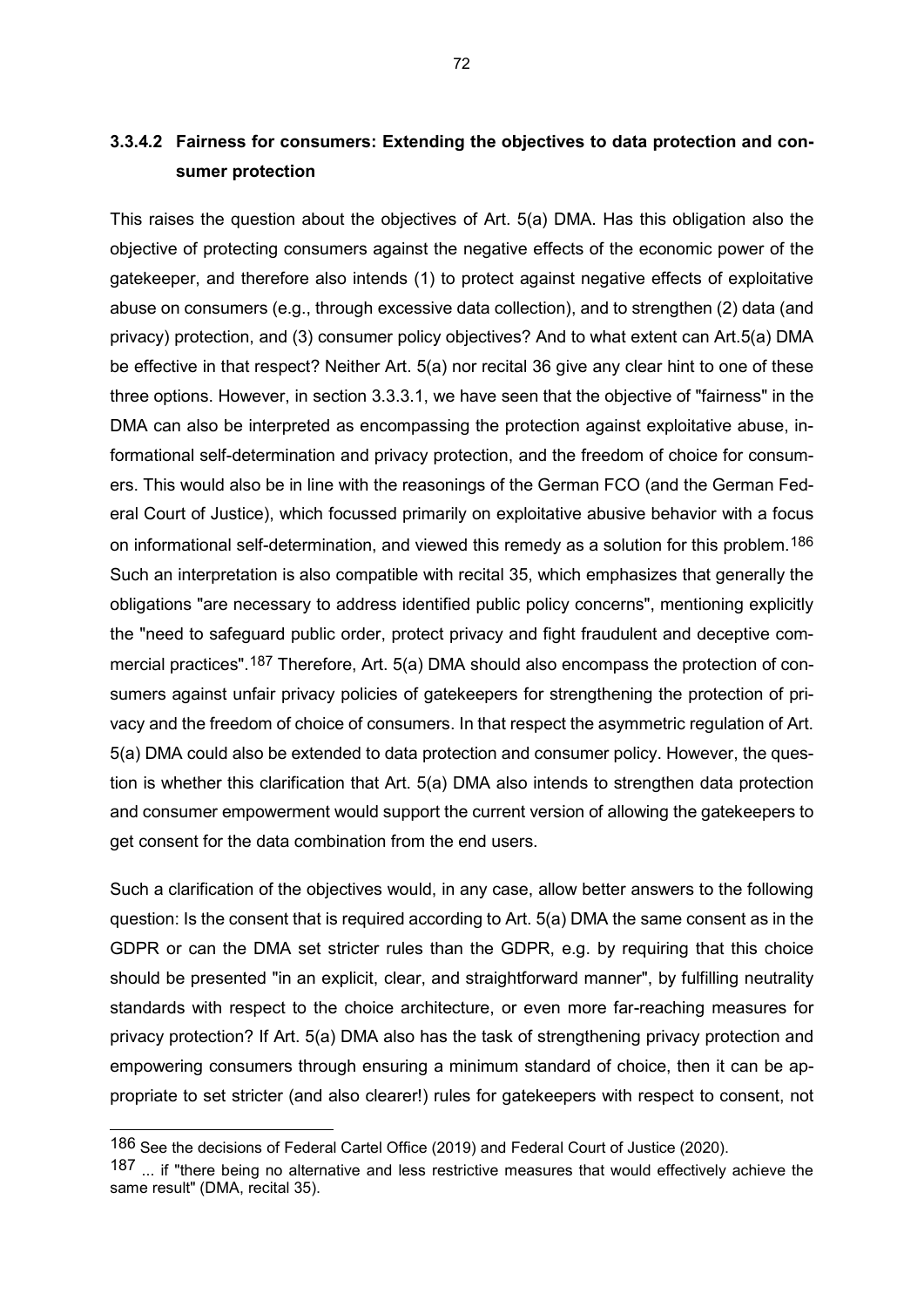only for solving competition problems but also regarding data protection and consumer protection. This also could imply the direct prohibition of the data combination. The potential large additional harm for consumers and privacy through the economic power of the gatekeepers would justify the stricter rules for the gatekeepers.<sup>[188](#page-73-0)</sup>

# **3.3.4.3 Policy conclusions: Difficult trade off problems and the direct prohibition of data combination**

Based upon these considerations the following policy option for amending the current version of Art. 5(a) DMA cand be derived (**policy option I**):

(1) Since the merging of personal data can have negative effects on both competition and privacy, it should be clarified in Art. 5(a) DMA and recital 36 that this instrument of an additional choice regarding the combination of personal data from different sources is not only important for contestability and competition but also for strengthening data protection and consumer choice against unfair practices of the gatekeepers.

(2) For solving better the market failure problems with consent, there should be stricter rules with higher requirements how to present the choice in a non-manipulative ("neutral") way.

(3) A particular difficult problem is that the gatekeepers can always try to incentivize the giving of consent to the merging of data by degrading the quality of the service in the case of denying consent. It therefore is necessary to include a rule that controls the difference between both options. One possibility is "that gatekeepers must offer end users who do not consent to data combination an alternative service which is only different in the level of personalisation resulting from the non-cumulation of data. This alternative service must otherwise be of identical quality".[189](#page-73-1)

These clarifications and additional requirements can then be part of an amendment of the current version of Art. 5(a) DMA.

It can however also be asked whether instead of this mandatory additional consent, it would be a better solution for contestability and data protection if the combination of such personal data from different services and sources by the gatekeepers would be directly prohibited (**policy option II**).

<span id="page-73-0"></span><sup>188</sup> Decoupling these rules from the GDPR has the advantage that the Commission could, e.g., also issue clear guidelines how such a choice should be presented and, e.g., also inform the consumers about the implications and risks of the merging of their personal data for enabling them to make wellinformed decisions. This might help to solve the market failure through information and behavioral problems.

<span id="page-73-1"></span><sup>189</sup> BEUC (2021, 6).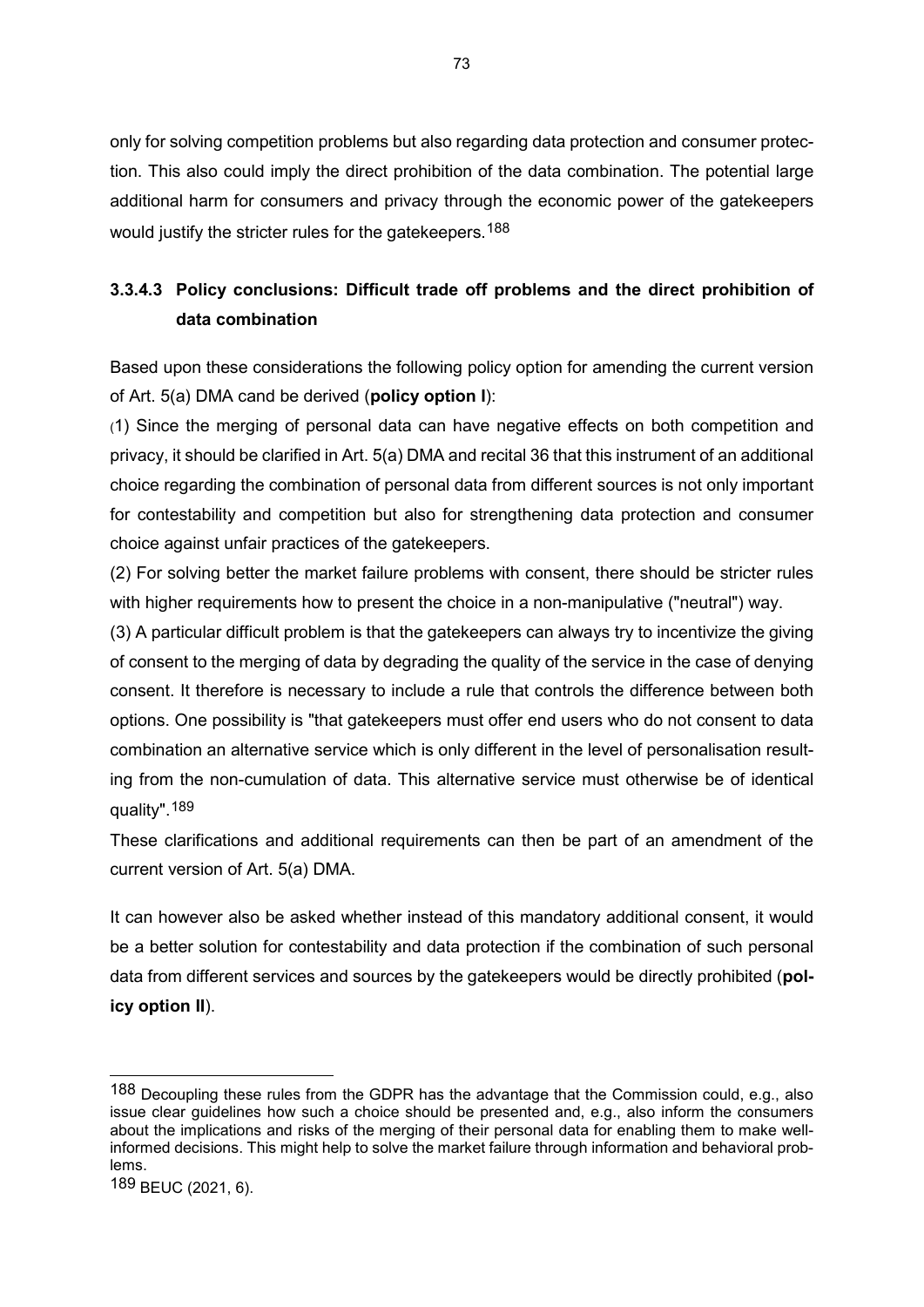With regard to the first policy option, it is, however, not clear whether these additional requirements will work well enough in practice, and whether they are sufficient for impeding the gatekeepers to nudge the end users to give consent to the merging of these personal data. Since the combination of these sets of personal data would allow a much deeper profiling of the consumers, the risks for the consumers are much higher, and it is not clear whether the consumers can assess these additional risks. Being in favor of informational self-determination and empowering consumers by giving them more choice does not automatically lead to the conclusion that more choice is always the superior solution, because meaningful choice has preconditions that have to be fulfilled. If these preconditions cannot be ensured in a sufficient way, then additional choice does not help the consumers, and other solutions have to be found.[190](#page-74-0) If there are serious doubts that a considerable share of the consumers would not be capable of making meaningful decisions about this consent, then this implies that, also from a data protection and consumer policy perspective, the second policy option with the direct prohibition of the combination of data without giving the gatekeepers the option of getting an additional consent from the end users, might be the better solution for the consumers and the protection of their data and privacy. In this case an obligation that directly prohibits the data combination would have positive effects on both objectives contestability and fairness (with respect to protecting consumers against unfair privacy policies).

Let us consider a bit deeper the trade off problems here: (1) It is clear that the current solution, where gatekeepers can force the consumers to give consent to the merging of their data, would be negative both for data protection and for competition.<sup>[191](#page-74-1)</sup> This is also the reason why there is so broad support in the discussion for addressing this problem through an obligation for gatekeepers. (2) Policy option II (direct prohibition) would be the better solution for contestability compared to policy option I, because it would lead to a (perhaps much) larger reduction of the data advantages of the gatekeepers, and therefore less distortion of competition and lower entry barriers. (3) Policy option II however does not allow consumers to give their consent that gatekeepers can merge their data. This can reduce some benefits for these consumers, because it might impede an additional personalisation, and also limits their freedom of choice. (4) If, however, many consumers cannot make meaningful decisions about this choice, then their costs in form of additional privacy risks (and consumer harm) can be much larger than

<span id="page-74-0"></span><sup>190</sup> See. generally, from a consumer policy perspective about the limits of choice Digital Regulation Project (2021c, 7).

<span id="page-74-1"></span><sup>191</sup> Economists would however claim that this current solution might be the only option (among those discussed here) that would allow a larger exploitation of the advantages of data aggregation by the gatekeepers, especially with regard to economies of scope. This would be an additional trade off, which however might not be seen as relevant with regard to the objectives of contestability and fairness in the DMA. See, e.g., also de Streel (2021b, 59).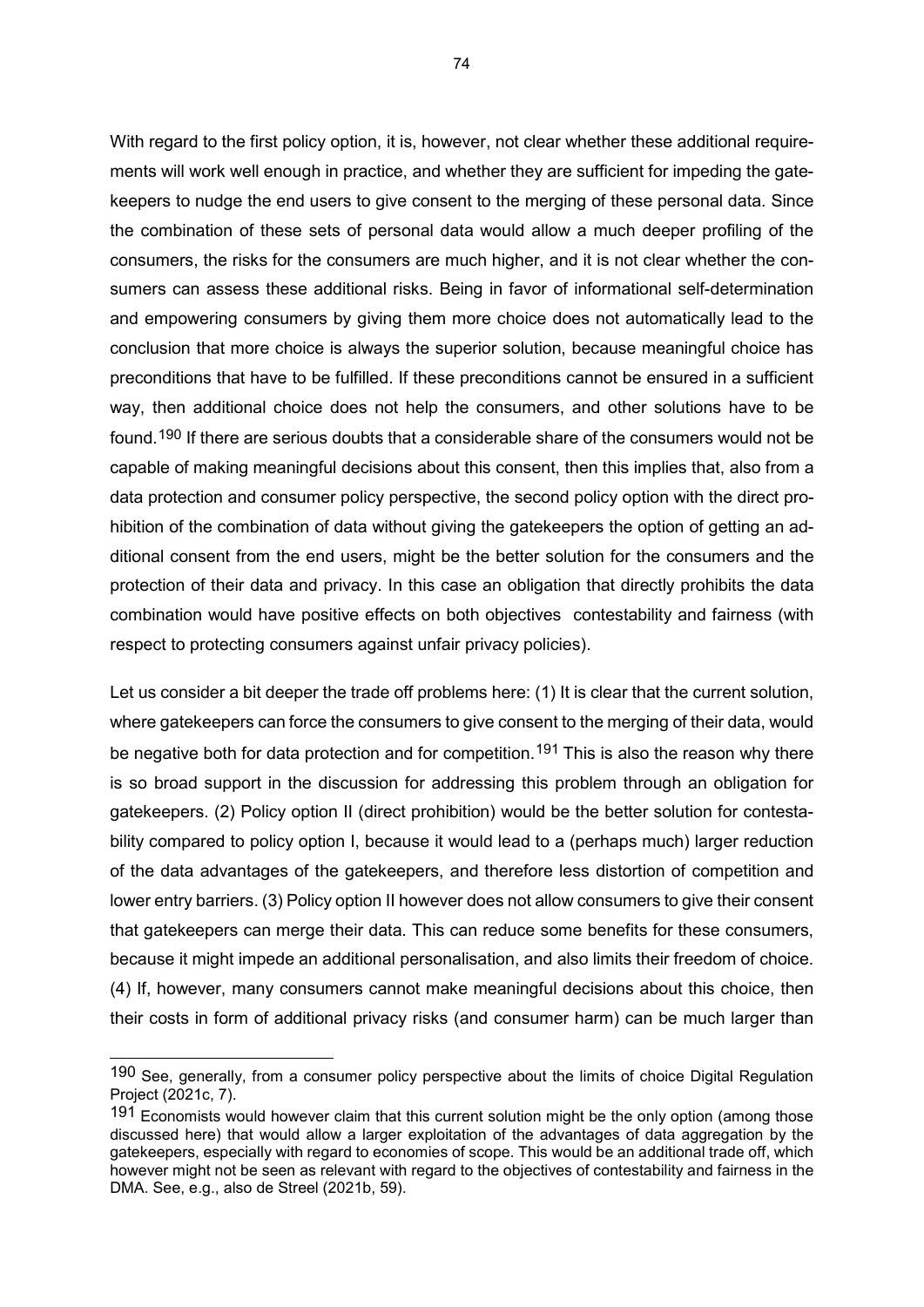the possible benefits.<sup>[192](#page-75-0)</sup> This implies that a complex trade off problem has to be solved, and we think that both policy option I and policy option II are policy choices that can be defended.

Our recommendation, however, is policy option II, i.e. the direct prohibition of such combiantions of data for gatekeepers. It might be that the prohibition of the merging of personal data from different sources can impede additional benefits for the consumers through more personalisation. However, we expect that these additional benefits of further personalisation will be csmall in comparison with the additional risks for the consumers through the much more comprehensive consumer profiles through the merging of these data, and that, simultaneously, the additional anticompetitive effects of the merging of these data sets might be significant. Therefore, we conclude from this balancing of effects that it might be better to directly prohibit the merging of these personal data without giving the option to the gatekeepers to get an additional consent from the consumers. We are also sceptical how many consumers are capable to make meaningful decisions in that respect regarding these core platform services of the gatekeepers. Therefore, our recommendation is that Art. 5(a) DMA should be changed in that way that the combination of these data sets is directly prohibited. This would be a classical competition law remedy (leading to data separation), which simultaneously also has positive effects on data protection and consumer protection.[193](#page-75-1)

# **3.3.4.4 An additional obligation: Mandating the option to use core platform services without having to provide personal data**

Our recommendation in the last section to directly prohibit the combination of personal data through gatekeepers should not be misunderstood as challenging the objective that the choice of consumers with respect to the collection and use of personal data through the large digital firms should be protected, in general. On the contrary, we think that the main problem is that regarding the large digital firms, and here in the DMA the gatekeepers, consumers do not have enough choice with respect to informational self-determination and consumer empowerment. Therefore, in this section, we will propose an additional, much more far-reaching obligation that would give the consumers a genuine choice, whether they want to provide at all personal data to the gatekeepers or not (apart from the merging of data according to Art. 5(a) DMA).

The basic idea of the German Federal Cartel Office in the Facebook case as well as the decision of the German Federal Court of Justice was that it was the lack of choice about the use

<span id="page-75-1"></span><span id="page-75-0"></span><sup>192</sup> This also shows that the question whether synergies or conflicts between competition and data protection exist, can depend on the existence and remediability of one of the market failures. 193 See for a similar reasoning and solution also Graef (2021).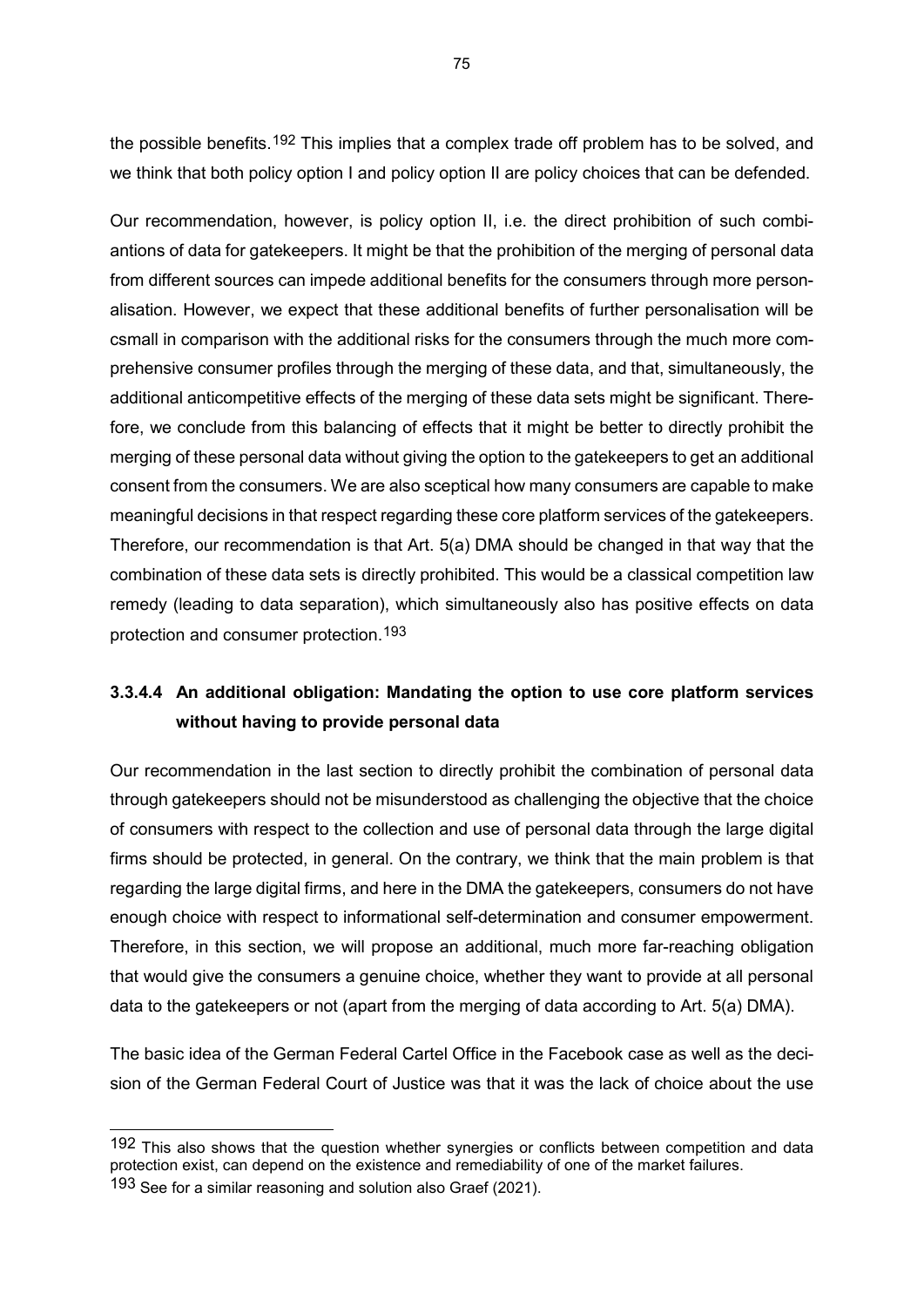of personal data that was decisive for the abusive character of the privacy policy of the dominant firm Facebook. This can be interpreted as a claim that the consumers should be ensured a minimum standard of choice with respect to their personal data in such settings of market power.[194](#page-76-0) Both the German Facebook case and the Art. 5(a) DMA prohibit only the merging of the collected personal data without additional consent. It can, however, be asked whether the consumers should have more far-reaching choice options with regard to the collecting and further processing of their personal data?<sup>[195](#page-76-1)</sup> This question can particularly be asked with respect to the DMA, which only imposes these obligations to this small number of gatekeepers, whose economic power vis-a-vis business and end users is assumed to be particularly large.

If we assume that core platform services as social media services of Facebook or the search engine services of Google are infrastructure-like ("must have") services, which consumer cannot de facto avoid anymore due to the lack of qualitatively comparable alternative services, then the consumers are forced to accept that the gatekeepers collect their personal data for being able to use their services.<sup>[196](#page-76-2)</sup> This implies that they also have no genuine choice of not providing their personal data, because they have no realistic other options. The lack of other options is a result of the huge economies of scale and direct and indirect network effects, which among other reasons have led to the "tipping" of these markets (and therefore to this gatekeeper power). Therefore, the question arises, whether from a data protection and consumer policy perspective the DMA also can and should have more far-reaching obligations that limit the extent and use of the collection of personal data, and therefore protect the consumers against excessive data-collection and too high privacy risks through more extensive consumer profiling. This can also imply to ensure that the consumers have the choice, whether and to what extent they have to "pay" these (de facto monopolistic) services with personal data. One option is to impose an obligation on the gatekeepers in the DMA that they have to offer also an option to the consumers to use their core platform services without having to pay with their personal data, and, instead, can use the regular way of paying for services, namely paying with money, e.g., by a monthly subscription fee (in a similar way as a subscription fee for Netflix, Spotify, or cybersecurity services as anti-virus software). The problem is that Google, Facebook, and others do not offer such payment options for their core platform services but force the consumers to pay with their personal data.

<span id="page-76-0"></span><sup>194</sup> See Federal Cartel Office (2019), Federal Court of Justice (2020), Wiedemann (2021), and for this interpretation as a minimum standard of choice Kerber/Zolna (2021, 21-23).

<span id="page-76-1"></span><sup>195</sup> Art. 5(a) DMA does not affect the extent of the collection of personal data by the gatekeepers but only the combination of these collected data sets.

<span id="page-76-2"></span><sup>196</sup> See also Condorelli/Padilla (2020, 181).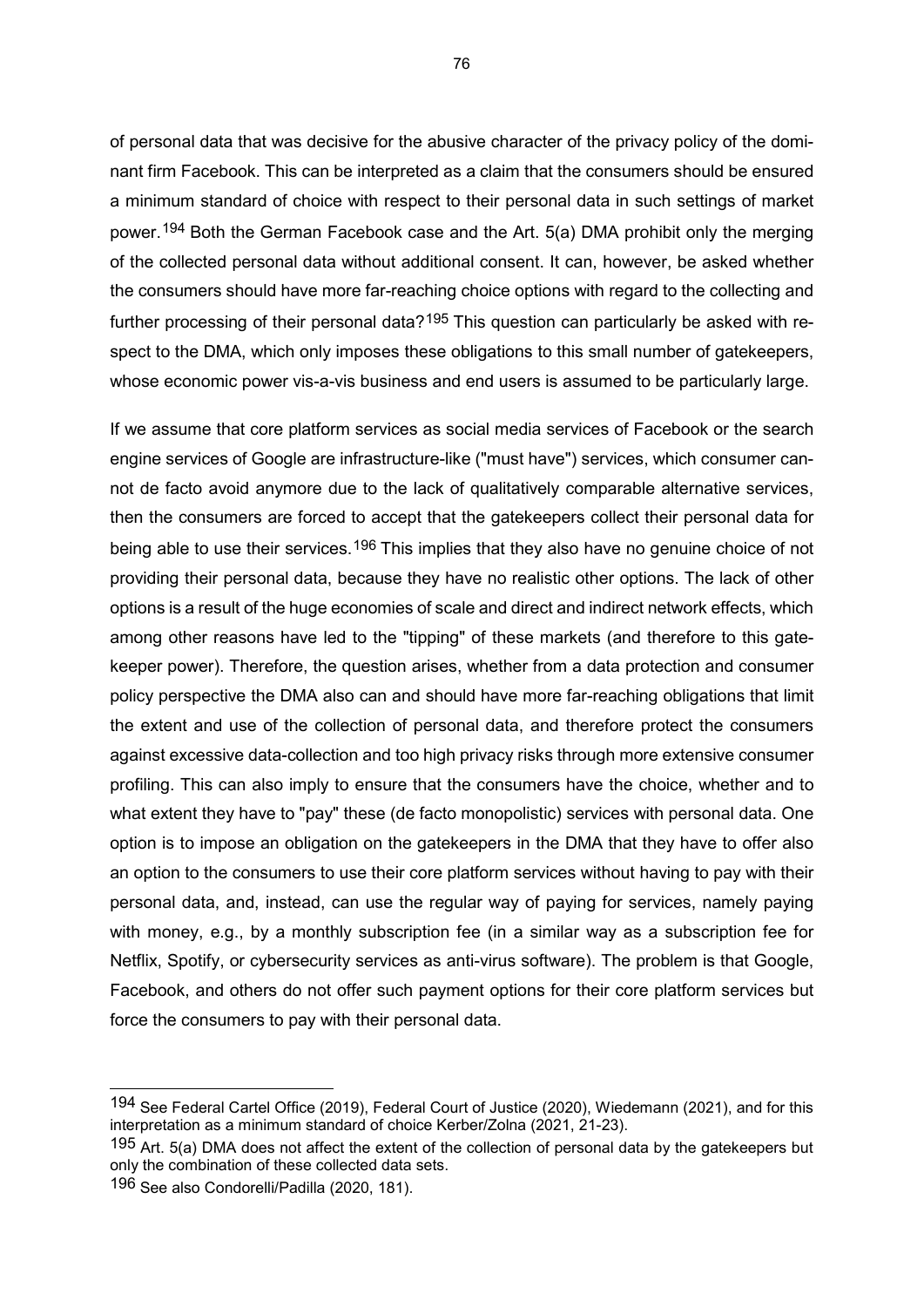We therefore want to make the proposal to introduce an additional obligation for the gatekeepers in the DMA, which requires that the gatekeepers have to offer different options for paying their core platform services, which would allow consumers to opt-out from being forced to provide their personal data to the gatekeepers. Both from the perspective of informational selfdetermination and also from a consumer policy perspective that wants to strengthen consumer empowerment by protecting consumer choice, it seems necessary to us that consumers cannot be forced to pay such essential services, which they de facto cannot avoid, with their personal data. Since the provision of these services are admittedly costly, some remuneration is necessary and justified. Although different schemes for different options are possible, a simple basic solution would be that consumers can choose between an option A, which corresponds to the current solution of "paying" with personal data without a monetary fee, and an option B, in which the service would be paid in the regular way with a monetary price without the collec-tion and use of personal data through the gatekeeper.<sup>[197](#page-77-0)</sup> This would allow consumers to decide with respect to their own preferences and assessment of privacy risks whether they would prefer to pay for the service in the regular way or through the provision of their personal data.

It is not possible to analyze all the implications of such a mandated choice. However, some advantages and problems can be briefly discussed:

(1) The main advantage is that with this solution the consumers could get a genuine control over their personal data, because they are not forced to "pay" with their personal data. Important is that the provision of personal data as a "counterperformance" is not necessary for the provision of the service of the gatekeeper (as long as it is not intended to be personalised). Therefore, such a solution fulfills the objective of informational self-determination and empowers consumers to make their own genuine choice regarding "their" personal data.

(2) Depending on the number of consumers who choose monetary payment instead of payment with personal data, it also leads to a smaller or larger reduction of the data advantages of the gatekeepers with respect to their competitors and reduces entry barriers.

(3) Since the monetary price that is set by the gatekeeper is critical for how expensive or cheap the privacy-friendly option (without providing personal data) is, it might be necessary that such a price is monitored and controlled for enabling a realistic choice.[198](#page-77-1)

<span id="page-77-0"></span><sup>197</sup> The collection of some personal data might be necessary for accounting services and preventing fraud etc.. This proposal is based upon an earlier proposal in Becker (2017), who suggested mandatory rules for offering products and services that do not require the provision of personal data ("data-avoiding products"). However this sophisticated proposal was not intended to be used only in situations of market power but as a general solution for offering "data-avoiding" products.

<span id="page-77-1"></span><sup>198</sup> This is not an easy task. However, in all obligations where the choice of business and end users is protected, this problem of controlling whether the different options are offered under reasonable terms will emerge, as we already have seen above in our discussion about Art. 5(a) DMA with respect to policy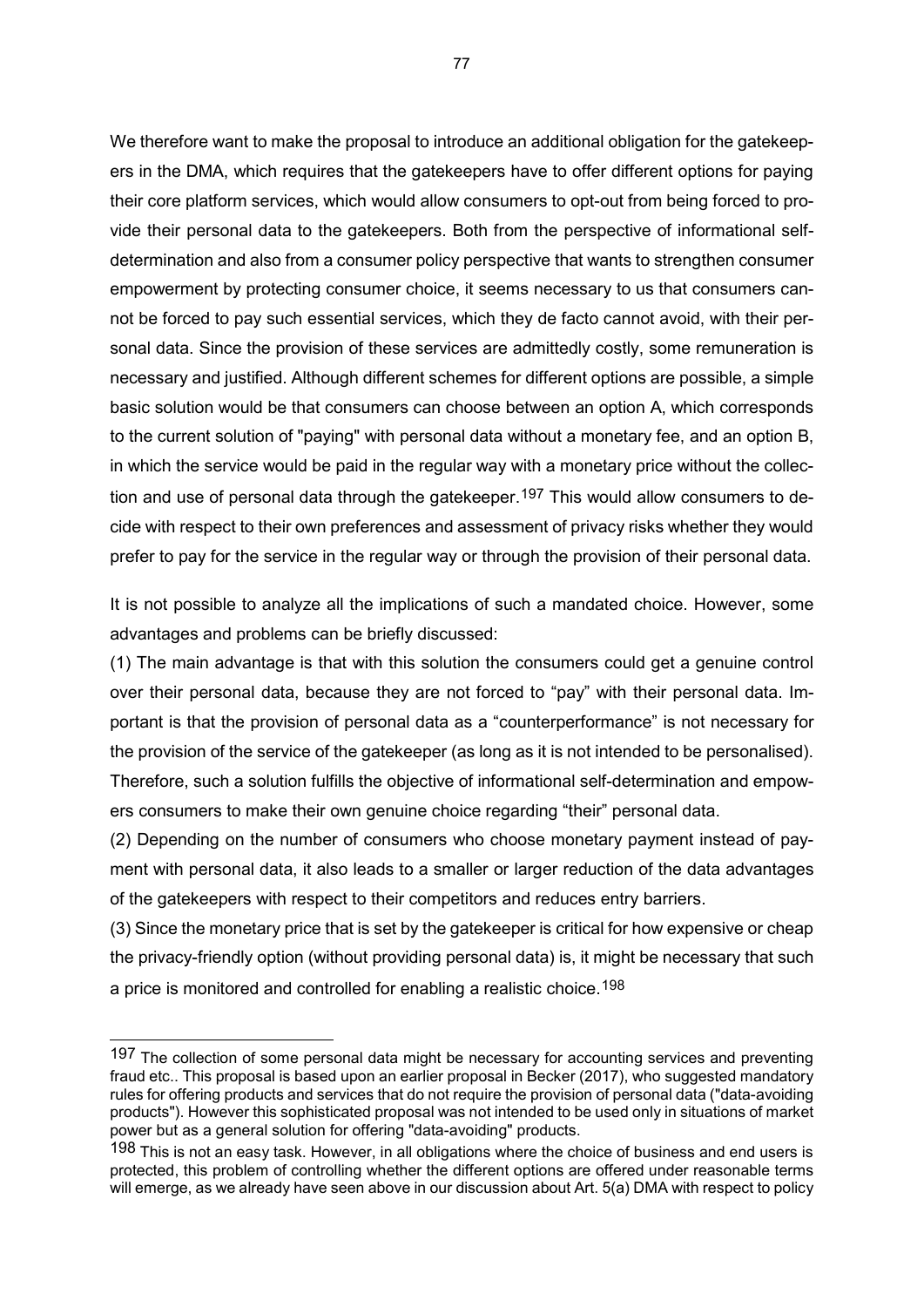4) As in the discussion of the additional consent for merging the data, also this obligation would necessitate additional rules for ensuring a neutral, non-biased choice architecture that avoids "dark pattern" effects.

(5) We are very much aware that paying with a monetary price for such a service might be a sensitive issue, because there might be concerns whether consumers can afford these fees and therefore can afford the protection of their data. However we expect that these fees (if appropriately regulated) might be small and are affordable to most consumers. Additionally, it is always possible that Member States subsidize such data protection-friendly solutions for consumers with affordability problems. It would be a subsidy that supports informational selfdetermination and privacy protection.[199](#page-78-0)

(6) More complex, and also particularly interesting from an economic perspective, might be the implications for the amount of data collected by such a gatekeeper, if many consumers would choose a monetary payment, because this might lead to a decrease of the overall amount of available personal data for these platforms, which again might have effects on the efficiency of matching and perhaps a lower effectiveness of targeted advertising. Since the gatekeeper is paid for its services with money, it would however not endanger its business model.

It is clear that such a proposal has to be thought through very carefully, especially because it also can be designed in different ways. Some final remarks should help to understand our broader motivation for discussing this additional obligation proposal:

1) We want to show that the remedy of an additional consent for the merging of sets of collected personal data by gatekeepers in Art. 5(a) DMA is only one example about protecting choice for consumers regarding their personal data. It is not clear why the minimum standard of choice of consumers vis-a-vis gatekeepers should not be much more far-reaching, and allow for much more granular choices. This implies that a broad range of other obligations is possible, which increase the choice of the consumers, and, at the same time, can also have positive effects on contestability and competition.

option I (see section 3.3.4.3). If we have a de facto monopoly with regard to the core platform service, it resembles the regulation of a monopoly price.

<span id="page-78-0"></span><sup>199</sup> Also the German Datenethikkommission (2019, 106) has discussed payment models for such services, and came to the conclusion that an alternative model of monetary payment can be an ethically acceptable solution for ensuring the voluntariness of paying with data for a service. This voluntariness is necessary according to EU data protection law (see also section 3.4.2). However, the price should not be abusive and a realistic alternative to the provision of personal data from the perspective of the consumer.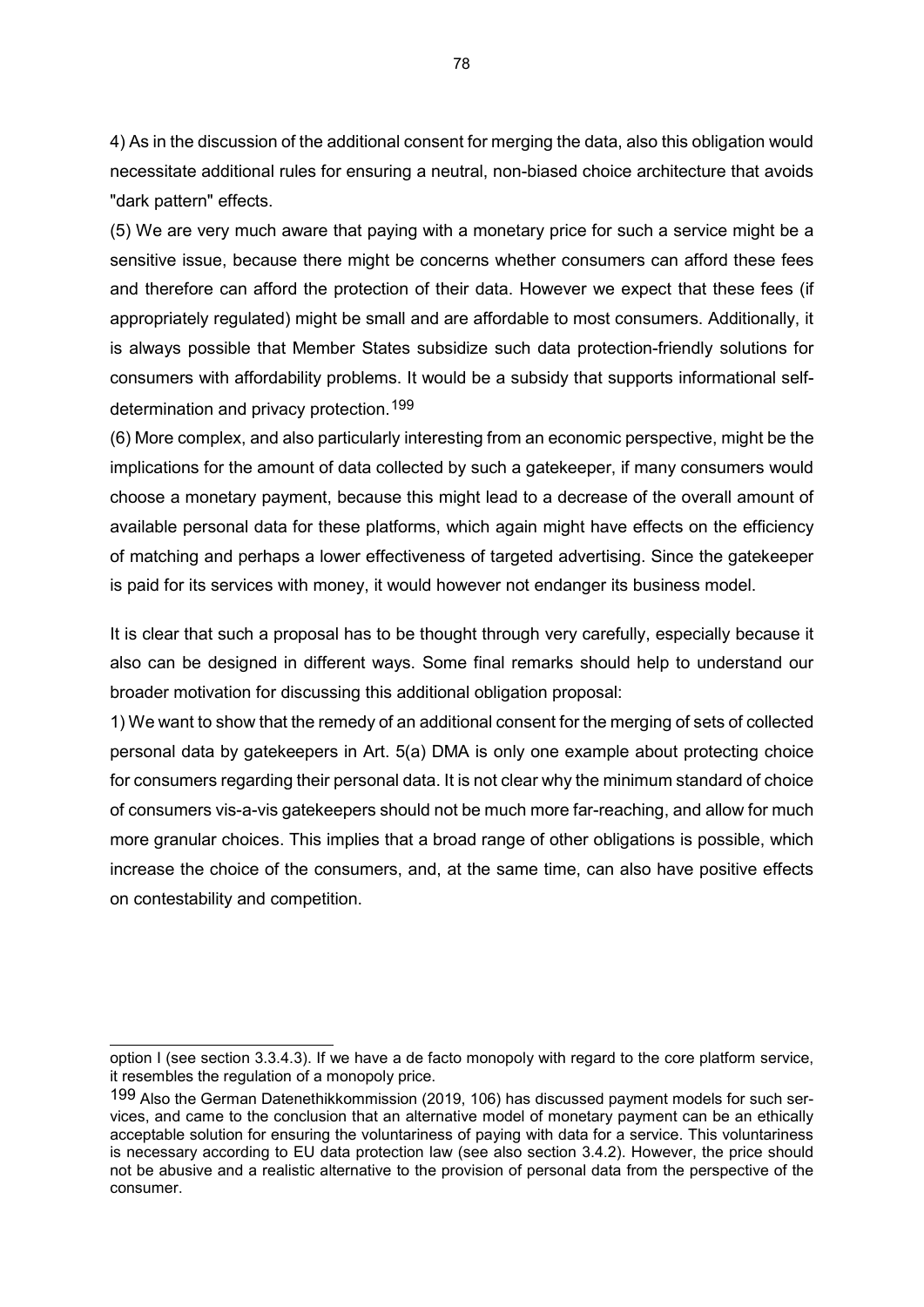2) The proposal of such a mandated option for paying the service without personal data would also be compatible with the current Art.  $5(a)$  DMA.<sup>[200](#page-79-0)</sup> It can be seen as an additional and complementary obligation.

3) Our specific proposal of a choice between paying with money or personal data offers also the more fundamental perspective of an exit strategy regarding the wide-spread practice of using personal data as a "counterperformance" for a service, which is the basis of the zeroprice markets that have led to so many different problems.[201](#page-79-1)

#### **3.3.5 Analysis of obligations II: Protection of choice for end users and business users**

Whereas Art. 5(a) DMA is especially relevant for the choice of end users with respect to personal data, also a number of other obligations in the DMA intend to strengthen the choice of end users and business users. These are, in particular, Art. 5(c) (freedom of business and end users to offer and use other services), Art. 5(e) (freedom of business users not to get tied from core platform services to identification services), Art. 5(f) (freedom of business and end users not to get tied from one core platform service to another), Art. 6(1)b (freedom of end users to un-install apps, unless essential to operating system or device), Art. 6(1)c (freedom of end users to allow use of third-party apps, unless threatening the integrity), and Art. 6(1)e (no technical restriction of free choice of end users for switching or multi-homing regarding software applications and services). It is not possible here to discuss in detail the possible effectiveness of these obligations and the manifold problems that might arise in the implementation process.[202](#page-79-2)

Important is that also these provisions for the freedom of choice of business and end users can be seen as instruments for strengthening contestability and competition, because less bundling and tying (either by technical or contractual restrictions) limit the leveraging of market power to other markets, allow for more switching and multi-homing, and open more business opportunities for independent service providers. This can strengthen competition, innovation,

<span id="page-79-0"></span> $200$  This is possible both in the form of an additional consent, or – alternatively – by prohibiting directly the merging of the collected personal data.

<span id="page-79-1"></span><sup>201</sup> Economides/Lianos (2021) go even one step further: They claim that the main market failure with respect to the collection of personal data through digital platforms is caused by the non-separation of two different markets, namely the market for the core platform service and the market for personal data. This non-separation is the result of the decision of the large digital firms to offer their core platform services only through paying with personal data (as a form of tying). If these markets would be separated, i.e. consumers would pay for the service, and the gatekeepers would pay for the personal data (without being allowed to tie these two markets), then perhaps much more transparency would exist, and the heterogeneous privacy preferences of the consumers could be fulfilled better. In their reasoning also the market power and information problem play a similar crucial role as in our analysis.

<span id="page-79-2"></span><sup>202</sup> See for a deeper analysis of these obligations, e.g., de Streel (2021b, 59-65).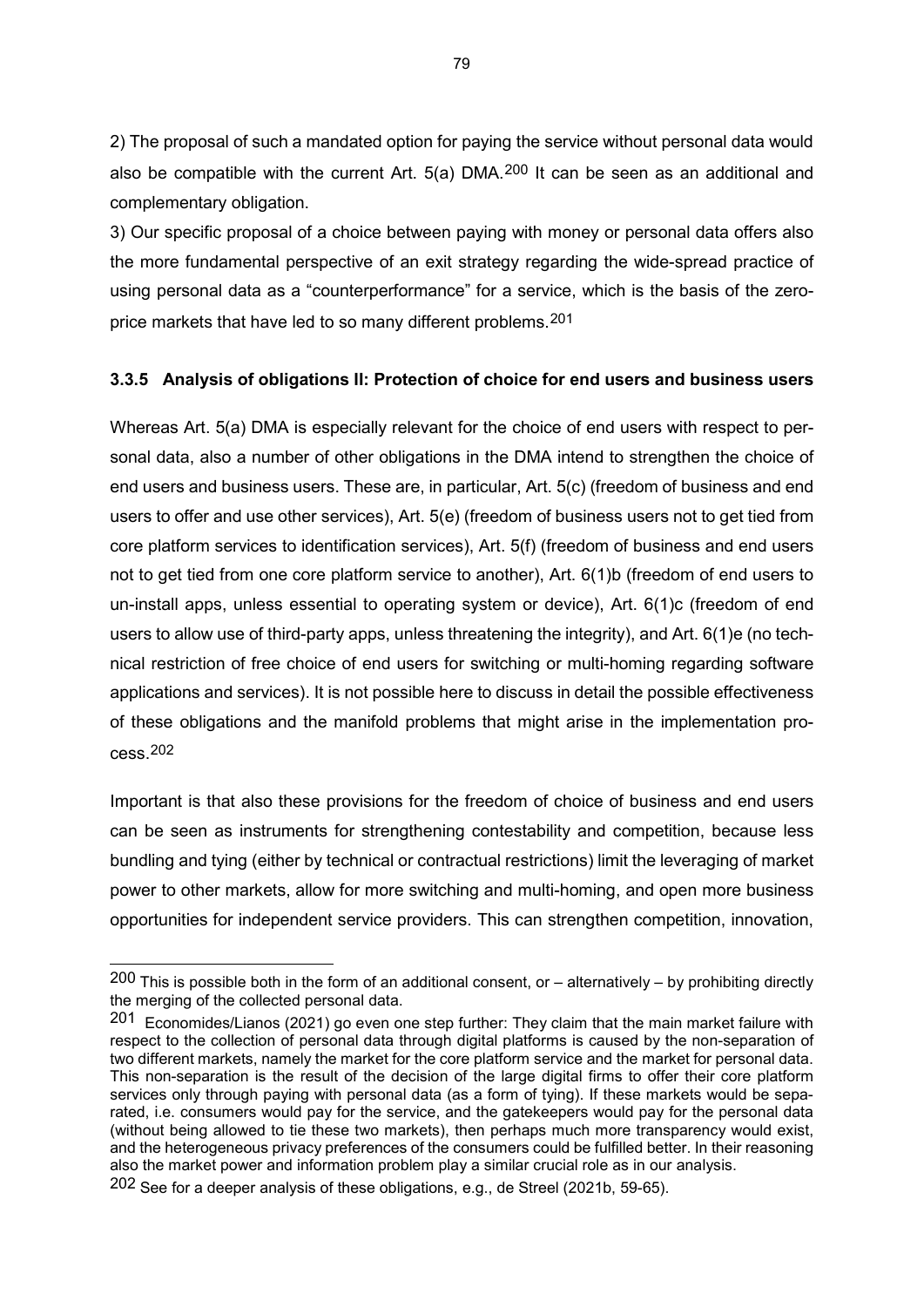and can also contribute to the contestability of core platform services. It can however, from an economic perspective, also lead to efficiency losses and limit the incentives and range of innovations for gatekeepers. From the perspective of a traditional competition assessment, this might lead to complex tradeoff problems, <sup>[203](#page-80-0)</sup> which also would make solutions through Art. 102 TFEU difficult.

Through the additional objective of fairness, however, also the freedom of choice as an additional powerful normative criterion can be taken into account. If the free use of commercial opportunities of business users is acknowledged as an additional normative criterion (as one dimension of interpreting fairness of platforms vis-a-vis business users) as well as the freedom of choice of consumers (as part of the objectives of consumer policy), then the advantages of protecting more choice to business users and end users can overcompensate, from a normative perspective, limited losses of efficiency and innovation, especially, because we also expect that the breaking up of the closed ecosystems of the gatekeepers through these additional choice options would open up the digital markets for other innovations and competition through independent service providers. In all these obligations this emphasis of the protection of the autonomy of business users and consumers against the economic power of the gatekeepers goes much further than what can be justified by a traditional competition-related interpretation of these obligations.[204](#page-80-1)

This is, in our view, also important for the interpretation how effective specifications for these obligations should look like. This leads us to a brief discussion about the problems of specifying and enforcing these obligations. One of the problems is, again, that the question whether and to what extent these choice options are used, especially by consumers, depends very much on the presentation of this choice to the consumers, and whether the gatekeepers use manipulative practices but also direct incentives for disencouraging business users and end users to un-install software, use the services of independent service providers instead of those of the gatekeepers etc.. This might require additional monitoring and perhaps further specification of additional conditions for ensuring an effective compliance with these obligations. It also refers again to the problem of "dark pattern" behavior.<sup>[205](#page-80-2)</sup> An additional question is, whether, similar to our discussion with regard to Art. 5(a), in certain cases, it might be the better solution for contestability and competition, not only to offer such a choice but also to prohibit directly that

<span id="page-80-0"></span><sup>203</sup> See, e.g., Cabral et al. (2021, 12).

<span id="page-80-1"></span><sup>204</sup> See also Podszun et al. (2021).

<span id="page-80-2"></span><sup>205</sup> See below section 3.3.7.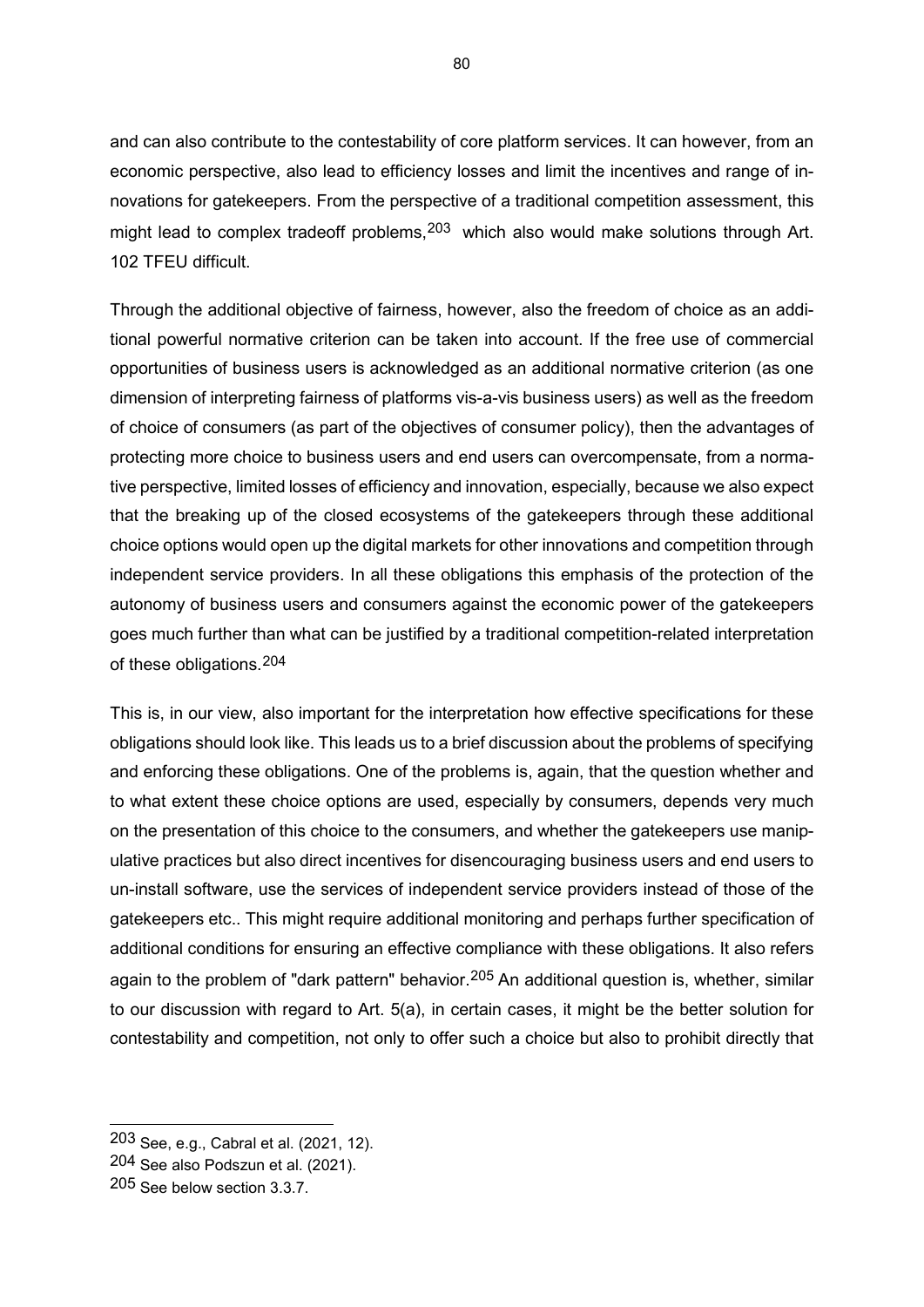certain software is pre-installed at all or that certain services are not allowed to be bundled, even if business or end users would consent to it.

The most difficult problem, however, might be that some obligations (in particular, Art. 6(1)b and 6(1)c) need very far-reaching technical expertise for an effective monitoring and assessment whether restrictions of the un-installation of software or allowing the use of third-party apps etc. are justified due to their essentiality or their threatening of the integrity of the hardware or the operating systems. The problem is that this requires an assessment of the possibility of other technological solutions that allow for more choice. If such an assessment is not possible as part of the enforcement process, then the gatekeepers can easily circumvent these obligations through a different design of their hard- and software.<sup>[206](#page-81-0)</sup> It is not clear to us whether such obligations can be effectively enforced within such a per-se rule regime of obligations, even if further specification is possible, or whether for these problems an experienced regulatory authority with deep technological competencies would be necessary.[207](#page-81-1)

# **3.3.6 Analysis of obligations III: Access and portability of data generated by business users and end users on platforms**

A particularly interesting cluster of obligations are the Art. 6(1)a, 6(1)i, and 6(1)h DMA, because they focus on a particular set of data and are closely related to each other, and should therefore be analyzed jointly. All three obligations deal with those data that are generated through the activities of the business users and end user on the platforms of the gatekeepers, which are collected by the gatekeepers and which are under their exclusive control. One wellknown example is the market place of Amazon, on which Amazon can collect all data that are provided and generated by the business users and the consumers on this market place, especially also as part of the transactions between both market sides.

This can lead to a number of problems. If the gatekeeper has a dual role as provider of this core platform service and, at the same time, also competes with the business users (as, e.g., Amazon on its market place), then the gatekeeper can use these data from the transactions of all business users with the end users for getting a competitive advantage in comparison with these business users. In recital 43 the DMA claims that benefiting from this advantage would be unfair and should be prevented. This problem is subject to competition cases against

<span id="page-81-0"></span><sup>206</sup> See also de Streel (2021b, 62).

<span id="page-81-1"></span><sup>207</sup> These questions have also been discussed briefly in the Furman report, in which the need for technical experts in the "digital market unit" as new regulatory authority was emphasized.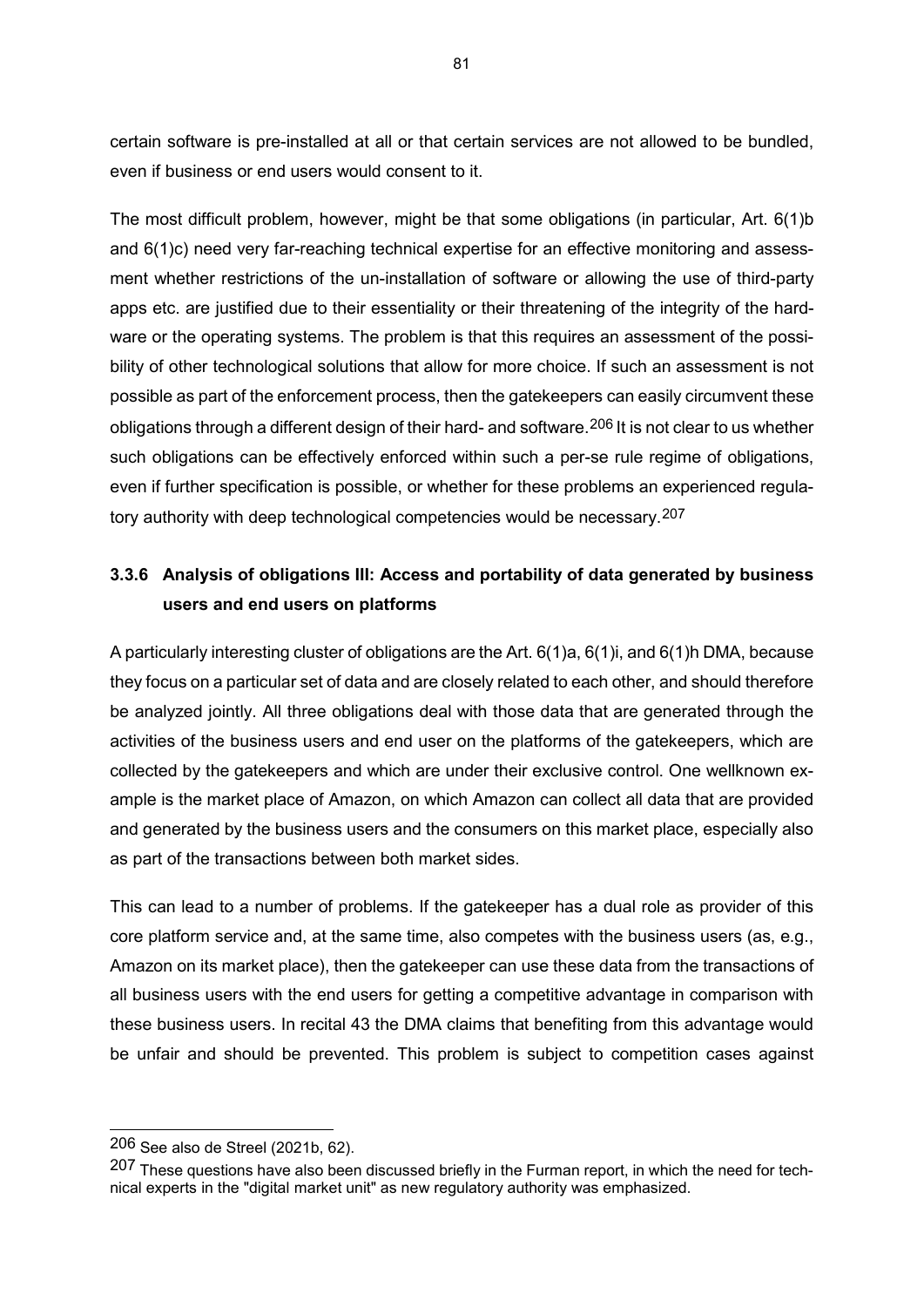Amazon in the EU and the US.<sup>[208](#page-82-0)</sup> A second problem is that the business users do not have enough access to these data that they have provided and generated on this platform, because the latter have exclusive control over them. This insufficient access deprives the business users from analyzing the data they have generated on the platform, which impedes their capabilities of improving their services. e.g., through data analytics, also with respect to innovation. The third problem refers to end users, who also might be interested in these data, because getting access to these data and having the option to port these data to other platforms would reduce switching costs and allow better for multi-homing.

In a first step, Art. 6(1)a clarifies that the gatekeeper is not allowed to use these data (as far as they are not publicly available) for its own competition with the business users, because this would lead to an unfair competitive advantage. <sup>[209](#page-82-1)</sup> In a second step, Art. 6(1) iintroduces a data access right with regard to these data for the business users. Important is that the gatekeeper should provide the business user "... free of charge, with effective, high-quality, continuous and real-time access and use of aggregated or non-aggregated data ...". <sup>[210](#page-82-2)</sup> Important is that this could also encompass inferred data.[211](#page-82-3) The third and last step is Art. 6(1)h, which additionally subjects these data also to a new data portability right for business users and an extended and more effective data portability right for end users: The gatekeepers have to "provide effective portability of data generated through the activity of a business user and end users and shall, in particular, provide tools for end users to facilitate the exercise of data portability, in line with Regulation EU 2016/679, including by the provision of continuous and real-time access".<sup>[212](#page-82-4)</sup> This data portability right of Art. 6(1)h goes far beyond the provisions of Art. 20 GDPR, because (1) also business users (and not only end users) get such a data portability right, (2) it is not limited to personal data and encompasses also data on different levels of aggregation, and (3) the gatekeeper has also to provide tools for allowing continuous and real-time access, which helps to contribute to an effective data portability. The latter is very important, because the demand for continuous and real-time portability of data as well as technically effective portability, e.g., through high quality APIs,  $213$  is in the center of the current discussion about how to

<span id="page-82-0"></span><sup>208</sup> See, e.g, EU Commission (2019) and Mantzari (2021).

<span id="page-82-1"></span><sup>209 &</sup>quot; ... To prevent gatekeepers from unfairly benefitting from their dual role, it should be ensured that they refrain from using any aggregated or non-aggregated data, which might include anonymised and personal data ... to offer similar services to those of their business users." (recital 43 DMA).

<span id="page-82-2"></span><sup>210</sup> Art. 6(1)i DMA; it continues "... that is provided for or generated in the context of the use of the relevant core platform services by those business users and the end users engaging with the products or services provided by the business users". The same problem is also addressed (but in a less precise form) in German competition law (sect. 19 a (2) No. 6 GWB).

<span id="page-82-3"></span><sup>211</sup> See recital 55.

<span id="page-82-4"></span><sup>212</sup> Art. 6(1)h DMA.

<span id="page-82-5"></span><sup>213</sup> Recital 54.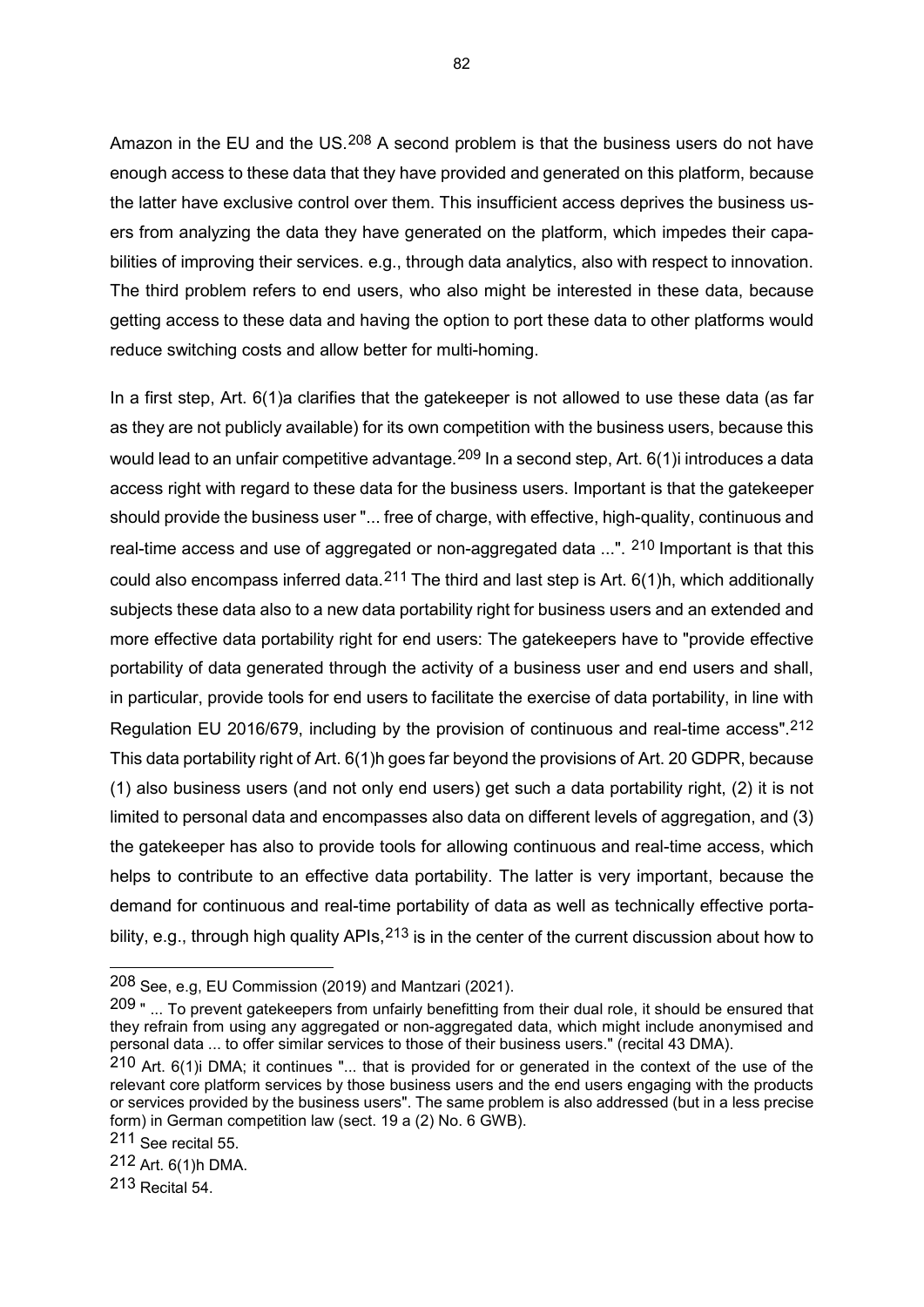make the data portability right of Art. 20 GDPR more effective. It is remarkable that this data portability right of end users also encompasses not only personal data but also data at higher levels of aggregation. Therefore, Art. 6(1)f DMA is another example how through an additional regulation a broader but specifically defined data portability right can be introduced that goes beyond the data portability right of Art. 20 GDPR.[214](#page-83-0)

What is the main justification of these far-reaching obligations about the limitation of the use of these data, and the far-reaching rights on access and portability of these data? Although the recitals seem to suggest that the main rationale is their contribution to competition on the platform (with respect to Art. 6(1)a and 6(1)i) and the contestability of the platform services through Art. 6(1)h, e.g. by facilitating switching, we want to suggest that it is mainly based upon fairness considerations. In our view, it is very important that the set of data that is subject to these three obligations isqualified in a very specific way: These are data that are provided or generated by the business users and end users themselves, and therefore these are "their" data, from which they should benefit and not necessarily the platform, which only has collected the data of the business and end users. Therefore, the key question is: Who should get the benefits from these data? The decisive argument is that it is a matter of fairness that those who generate these data through their activities should also get the benefits from these data. This is entirely compatible with the (above in section 3.3.3.1 discussed) approach that business users and end users should get rewarded for their efforts, which also implies that business users get a fair share of the value of "their" data. It is this fairness rationale that can explain well, why Art. 6(1)a views the use of these data by the gatekeeper in their competition with the business users as unfair.<sup>[215](#page-83-1)</sup> From this perspective, it can also be explained very well, why according to Art.6(1)i and 6(1)h the business and end users should have a right to fully access and port all these data in real-time and in an effective way, and especially, also why this should be freeof-charge. The reason is, and this is our interpretation, that these data are primarily seen by the DMA as "their" data and not the data of the platform, i.e. they only get access to and port their "own data". The fact that they can get access to as well as port these data has certainly also positive effects on competition and innovation (as it also is emphasized, particularly, in recital 54), but it can be suggested that the main rationale is that the business users should

<span id="page-83-0"></span><sup>214</sup> See our earlier discussion about the problems of making the data portability right of Art. 20 GDPR more effective in section 2.3.3.

<span id="page-83-1"></span> $215$  The decisive point in Art. 6(1)a is not that the use of these data by the gatekeeper leads to a competitive advantage for the gatekeeper, but what kind of specific (!) advantage is unfair, because the use of many other data advantages of the gatekeepers with respect to the business users are not seen as unfair.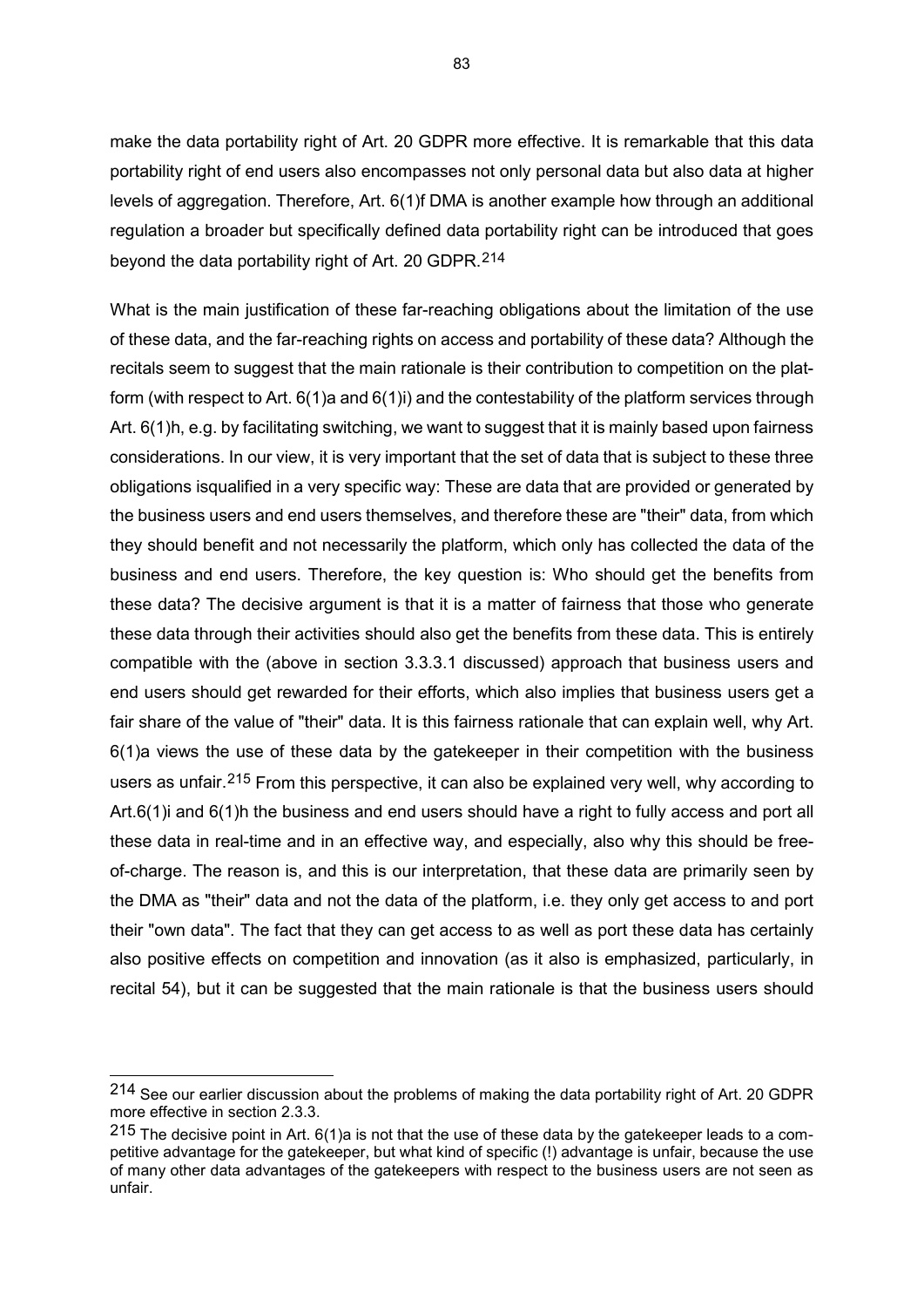reap the just rewards for their services and products and can use these data for improving them and for new innovations.[216](#page-84-0)

The reason why we are discussing this in such detail is that we want to clarify a very important point with regard to the specification and assignment of rights on data.<sup>[217](#page-84-1)</sup> The fact that the provider of a platform is technically in a unique position to observe everything what is happening on this platform and therefore can collect all these data that are generated by the interactions between business and end users on this platform, leads to a position of exclusive control over these data by the gatekeeper. However, the fact that they have a position of exclusive de facto control over these data does not imply that they also should be automatically acknowledged as the rightful "owners" of these data. The business and end users do not have these technological possibilities due to the design of the platform by the gatekeeper. The result is this asymmetry of who controls and can benefit from these data. This asymmetry however is a result of the gatekeeper power and the dependency of the business and end users from the platform, which does not give them other options than to accept it in a take-it-or-leave-it way. This is what is viewed here as unfair, and this unfair business practice is what is intended to be corrected by "giving back" (the benefits of) these data to those who have generated them. In that respect Art. 6(1)a, i and h can be understood as obligations about the specification and assignment of the bundles of rights on these data. This implies – translated into the language of "rights on data" – that (1) the platform does not have the right to use these data for competing with the business users, and (2) the business and end users should have immediate and full access to all "their" data, also at an aggregated level, and should have the right to port all these data. This also implies - and this is very different from an essential facility reasoning or the data-sharing obligation regarding search engine data in Art. 6(1)j DMA – that the business users and end user should also be entirely free how they are using "their" data.<sup>[218](#page-84-2)</sup>

<span id="page-84-0"></span><sup>216</sup> Please note that this rationale is very different from a typical competition law rationale for access to data or sharing of data, as, e.g., in the essential facility doctrine of Art. 102 TFEU or the data-sharing obligation with regard to search engine data in Art. 6(1)j DMA, which we will briefly discuss below. In these last two examples of data access/sharing it is not necessary that the data recipients have generated these data or contributed to them. Instead, it is necessary that these data are essential for the data claimants for entering markets and being able to compete. Vice versa, the "essential" character of these data is not a precondition for Art. 6(1) i and h. The reasonings for the obligations of Art. 6(1)i and h are however closely related to the discussion about how to deal with data access claims with respect to "cogenerated data".

<span id="page-84-1"></span><sup>217</sup> See for the application of the "bundle of rights" approach for the specification and assignment of "rights on data" Kerber (2021b).

<span id="page-84-2"></span><sup>218</sup> See also Kerber (2021b, 19-22). We think that such an interpretation is also compatible with the implications of the fairness concept in Digital Regulation Project (2021c, 10), where it is also emphasized that with respect to the value the "platform is a co-creation of the platform itself and its users".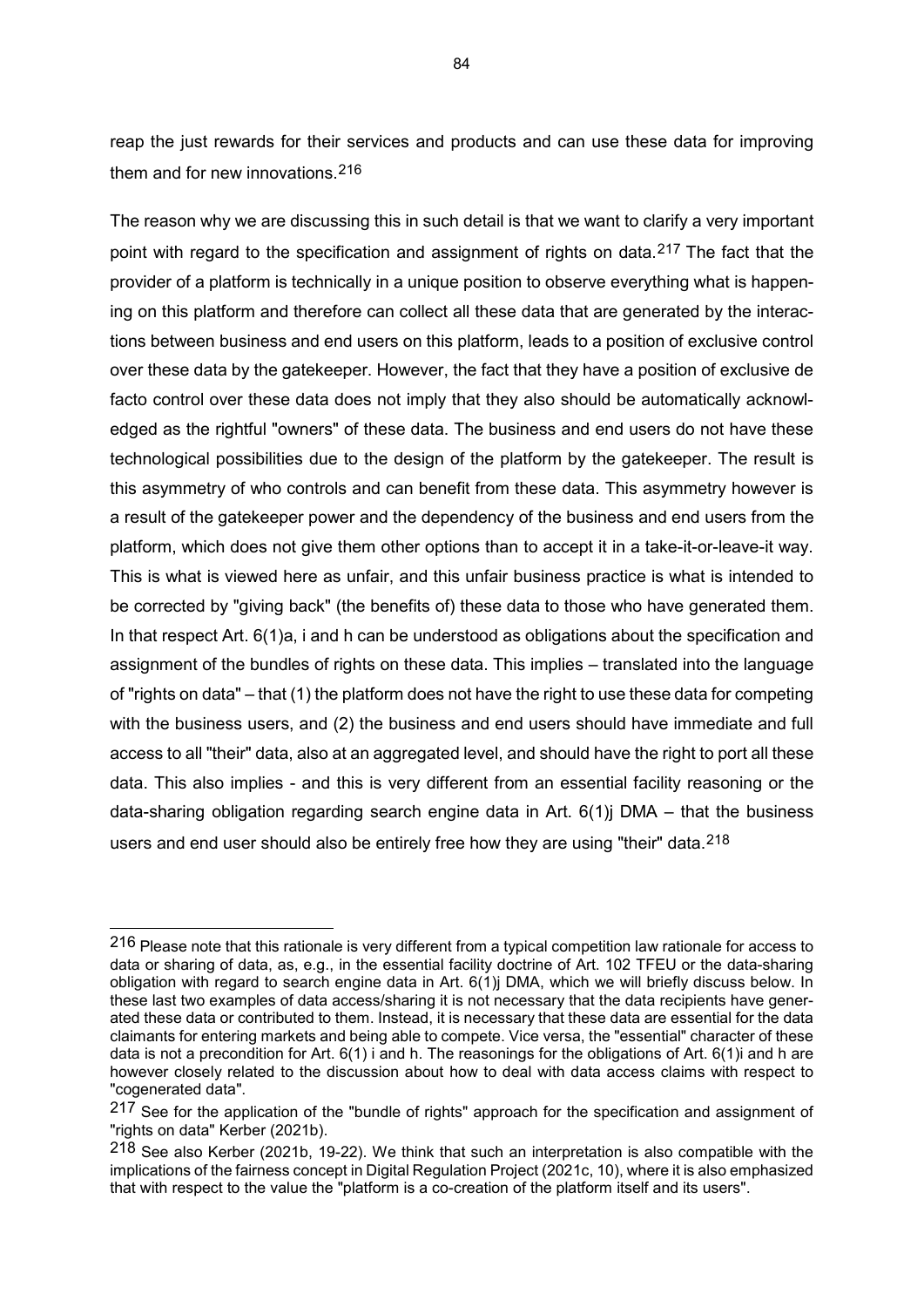It is clear that this perspective is very close to the interpretation of fairness of protecting the commercial opportunities (autonomy) of business users and the autonomy (choice) and empowerment of consumers and data subjects. In the discussion about these obligations there are demands for stronger clarifications about these data and the conditions for access and portability (e.g., whether open APIs should be mandatory) for ensuring effective access and portability.[219](#page-85-0) Here improvements are possible, although a wide interpretation of the term "effective" access or portability might solve these problems. More difficult might be the problem of personal data and the necessary compliance with the GDPR, which is explicitly mentioned in the obligations Art.6(1)i and  $6(1)$ h. There is certainly the danger that consumers might give too easy and uninformed consent, which can lead to negative effects on privacy. It is not clear how these problems can be solved practically, especially if the objective of an effective data access and data portability regime for these data that business and end users have generated should be achieved.<sup>[220](#page-85-1)</sup> We think that this might require far-reaching additional regulatory solutions that might go beyond what is possible in the regular processes of further specifications of these obligations in the DMA.[221](#page-85-2)

In the discussion about amendments of the DMA, e.g. in the European Parliament, proposals were made to eliminate the data portability right for business users in Art. 6(1)h, and instead rely entirely on Art.6(1)i for the access of business users to those data that are provided and generated by the business users and their end users on the platforms of the gatekeepers.<sup>[222](#page-85-3)</sup> Although such a strict separation between data access of business users and data portability for end users can have advantages, we think that the introduction of an explicit data portability right for business users for this kind of data might also have advantages. The decisive question is whether the data access right of Art. 6(1)i can be a full substitute for such a data portability right. This is not clear. Usually data access rights are limited with respect to the question what the data recipient is allowed to do with the data. A data portability right would usually imply that firms who have the right to port "their" data, are free to do what ever they want to do with this data, i.e. they also can combine it with other data, share (or pool) this data with other firms, and also sell them on data markets. If the data access right of Art. 6(1)i should fulfill the same function than a data portability right in Art. 6(1)h, then it should be clarified that the business users have a right to transfer the data and are not restricted how they are using this data.

<span id="page-85-0"></span><sup>219</sup> See, e,g., the discussion in de Streel (2021b, 53-64).

<span id="page-85-1"></span><sup>220</sup> See de Streel (2021b, 64); see also the recommendations in EDPS (2021, 11) for further clarifications from a data protection perspective.

<span id="page-85-2"></span><sup>221</sup> It might be interesting to think also about alternative data governance solutions, as, e.g., data trustee solution for these types of data, for dealing better with these problems.

<span id="page-85-3"></span><sup>222</sup> See IMCO (2021), amendments 65 and 66.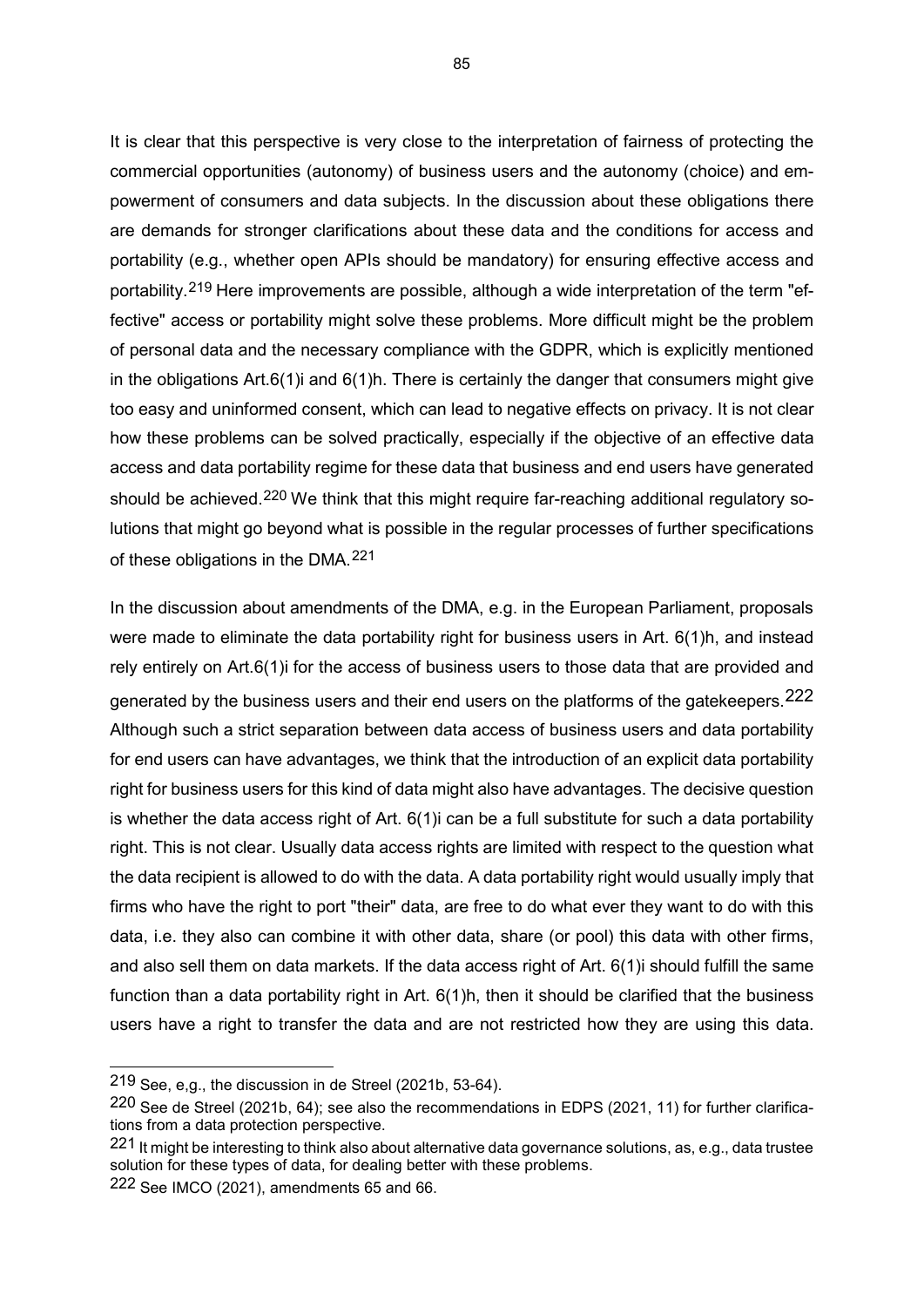Restricting how the business users can use the data might have negative effects on innovation, and can strengthen the gatekeepers with potentially negative effects on contestability.<sup>[223](#page-86-0)</sup>

## **3.3.7 Other obligations and rules relevant to data protection and consumer policy**

A number of additional obligations and rules in the DMA are particularly interesting from a data protection and consumer policy perspective, but we cannot analyze them in this report in a deeper way. Therefore, only a brief overview will be given.

## **3.3.7.1 Interoperability (Art. 6(1)f DMA)**

Particularly important but also very complex are interoperability problems. Interoperability is important both for enabling more competition by enabling access, e.g. within ecosystems, to independent service providers leading to more competition and innovation, and also to more choice for consumers. Economic theory has clarified that mandating interoperability can have positive and negative effects on innovation and the differentiation of products and services.[224](#page-86-1) However, designing technologically closed systems without interoperability is a common strategy for defending market power positions and increasing barriers to entry. Therefore, policy strategies that increase interoperability and support technological standardization can be very important for dealing with the economic power of the large digital firms. Art. 6(1)f DMA introduces an obligation to "allow business users and providers of ancillary services access to and interoperability with the same operating system, hardware or software features that are avail-able or used in the provision by the gatekeeper of any ancillary services".<sup>[225](#page-86-2)</sup> This is the obligation that has been most criticized as not going far enough. Without being able to discuss this further, we also support this critique and the demands for extending this interoperability obligation.[226](#page-86-3) A deeper analysis of these interoperability problem shows that also general policies that support interoperability and (e.g. industry-wide) standardization can contribute very much to foster competition, innovation, and the choice of business and end users.<sup>[227](#page-86-4)</sup> Important is

<span id="page-86-0"></span><sup>223</sup> It is certainly possible from an economic perspective to discuss whether a data portability right for business users can also have negative effects. This can also be linked to the discussion about "in-situ" access rights. See Cabral et al. (2021, 22) and Parker et al. (2021, 18-22).

<span id="page-86-1"></span><sup>224</sup> For a general overview about the economics of interoperability and the possibilities how to deal with interoperability in traditional competition law, see Kerber/Schweitzer (2017).

<span id="page-86-2"></span><sup>225</sup> Art. 6(1)f DMA.

<span id="page-86-3"></span><sup>226</sup> See for critical discussions of this interoperability solution and more far-reaching proposals Digital Regulation Project (2021d), de Streel 2021b, 89), Monopolkommission (2021), Cabral et al. (2021, 22), Podszun et al. (2021), BEUC (2021, 8-9).

<span id="page-86-4"></span><sup>227</sup> Please note that the current US proposals for solving these problems try to use more directly standardisation solutions. See Digital Regulation Project (2021e, 21-23).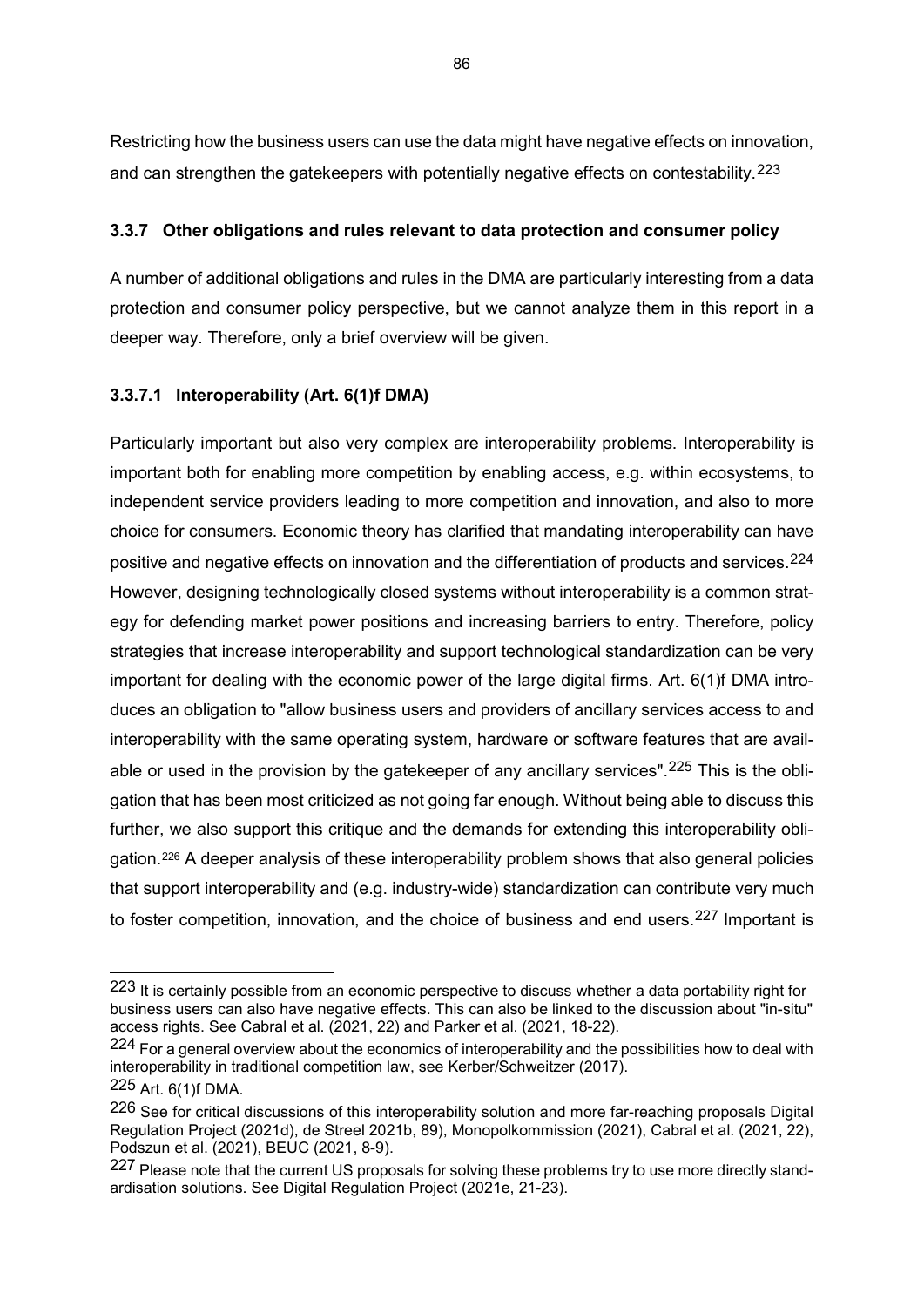that interoperability and standardized interfaces (APIs) are also preconditions for the obligations for increasing the choice of business and end users (section 3.3.5) and their data access and data portability (section 3.3.6).

## **3.3.7.2 Search data sharing (Art. 6(1)j DMA)**

-

Art. 6(1)j DMA is a data-sharing obligation that only applies to online search engine services. For a long time there has been a discussion in competition policy that the dominant position of the search engine of Google is not contestable anymore, because Google has such large advantages from past search queries and the interaction of the users with the search results that other search engines cannot successfully enter the search engine market and compete. This has led to proposals that Google should share these data with its much smaller competitors on the search engine market for allowing more competition and innovation.<sup>[228](#page-87-0)</sup> This obligation implies that a gatekeeper has to provide under FRAND terms access to "ranking, query, click and view data in relation to free and paid search generated by end users" on its online search engine. This is a far-reaching obligation, because the gatekeeper has to share these data with its direct competitors for enabling them to compete with the gatekeeper (horizontal data-sharing obligation).

If such an obligation would lead to an effective competition among search engines, this can lead to many benefits and more choice for the consumers. The main concerns from a consumer and data protection perspective refer to the question whether the anonymization of those query, click, and view data that constitute personal data might be sufficient for protecting the privacy of the users of search engines. It might be very difficult how the "gatekeeper should ensure the protection of personal data of end users by appropriate means, without substantially degrading the quality or usefulness of the data"?<sup>[229](#page-87-1)</sup> This can be one of the difficult conflicts between competition and data protection, which might require a close collaboration between the Commission and data protection authorities (see above section 2.3.4).

<span id="page-87-1"></span><span id="page-87-0"></span><sup>228</sup> See, e.g., Prüfer/Schottmüller (2017), Cabral et al. (2021, 23). For a comprehensive analysis of potential solutions for this problem see Digital Regulation Project (2021b). This analysis, however, raises the question, whether the sharing of "ranking, query, click and view" data is sufficient for enabling competition between search engines, or whether additional measures are necessary. 229 Recital 56, DMA.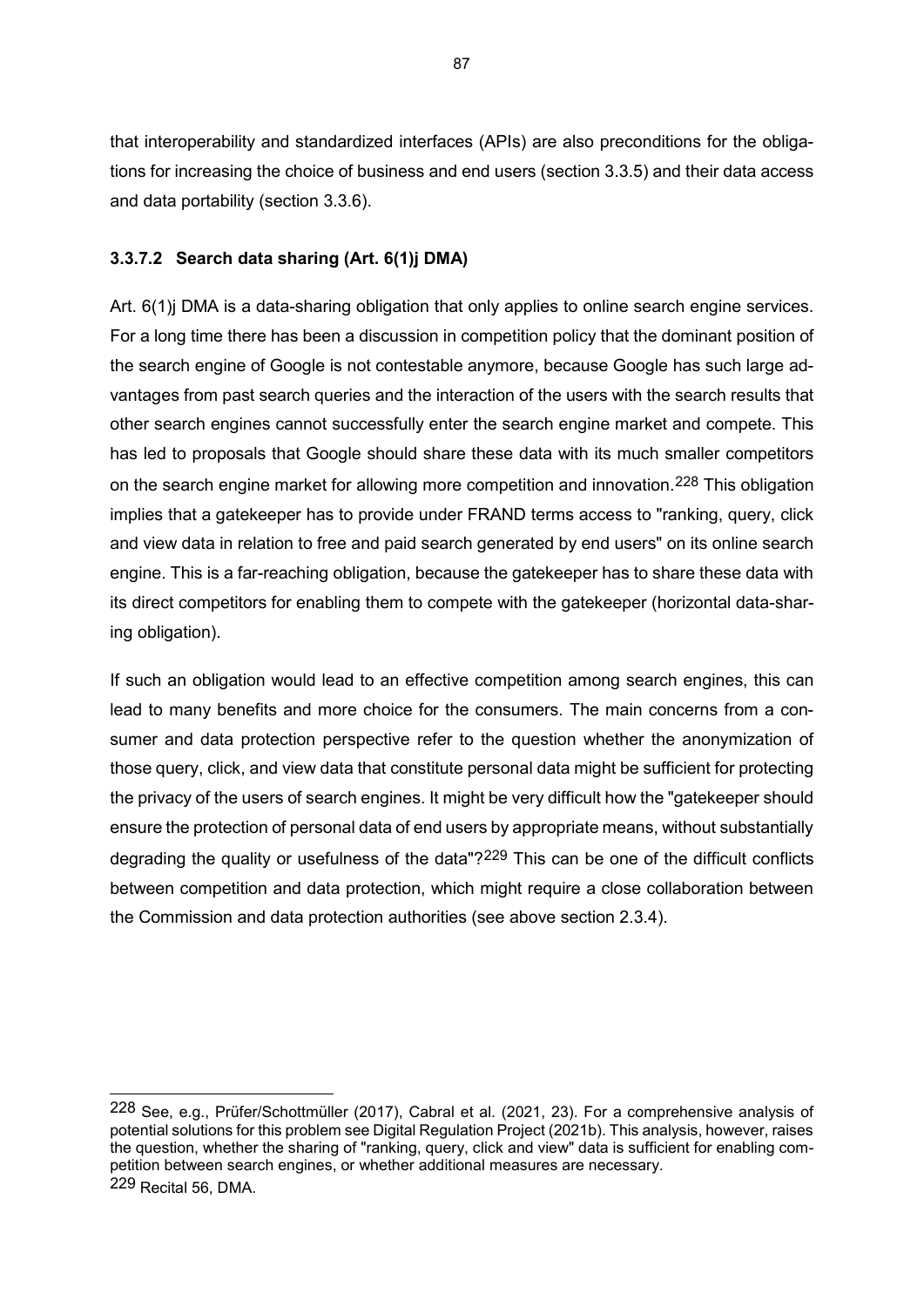# **3.3.7.3 Choice, behavioral manipulation, dark patterns and anti-circumvention provisions (Art. 11 DMA)**

In chapter 2 we have seen that an important aspect of the huge economic power of the large digital firms is the simultaneous existence of market power and serious information asymmetries between platforms and users, which can allow the gatekeepers to use strategies of informational and behavioral manipulation of the consumers. This can be misleading and deceptive behavior but also the use of biased choice architectures that can induce consumers to make decisions that do not fit to their preferences but favor the interests of the gatekeepers ("dark pattern").<sup>[230](#page-88-0)</sup> This problem is not only relevant for giving consent to the combination of data (Art. 5(a) DMA) but also for a number of obligations, in which business or end users are granted rights to choose between different options, e.g. data access and portability rights, or the right to un-install software, or not getting tied to another service. In all these cases gatekeepers can present the choice in ways that influences the decisions of the users in a systematic way. Through their access to large amounts of personal data and the possibility of experimenting with different designs (and using A/B testing) gatekeeper platforms are much more capable of using such strategies than other platforms or firms.<sup>[231](#page-88-1)</sup> So far "dark pattern" behavior can only be partly and in a very ineffective way addressed by data protection and consumer law.<sup>[232](#page-88-2)</sup> It is therefore necessary that these large gatekeeper platforms should be subject to additional clear rules that protect the informational self-determination and autonomy of the users against these manipulative strategies of gatekeepers, as part of the strategy of more asymmetric regulation for the large digital firms.

It is one of the main problems of the DMA that this second market failure (informational and behavioral problems, including behavioral manipulation) is not addressed in a systematic way in the DMA. The provisions in Art. 11 DMA about "Anti-circumvention" of the obligations of Art. 5 and Art. 6 do not refer in any clear way to informational or behavioral manipulative strategies, like e.g. dark pattern behavior. Therefore, it is not surprising that proposals for amendments were made that the use of dark patterns and biased choice architectures, whichfavor the interests of the gatekeepers instead of the users, should be directly and explicitly prohibited as part of the anti-circumvention rules in Art. 11 DMA.[233](#page-88-3) We welcome these proposals and also

<span id="page-88-0"></span><sup>230</sup> See above section 2.3.1.

<span id="page-88-1"></span><sup>231</sup> See also de Streel (2021b, 55).

<span id="page-88-2"></span><sup>232</sup> See Martini et al. (2021). See also below sections 3.4.2 and 3.4.3.

<span id="page-88-3"></span><sup>233</sup> See, in particular, vzbv (2021, 13-15), BEUC (2021, 10), JURI (2021), amendments 60 - 62 (with direct reference to dark patterns).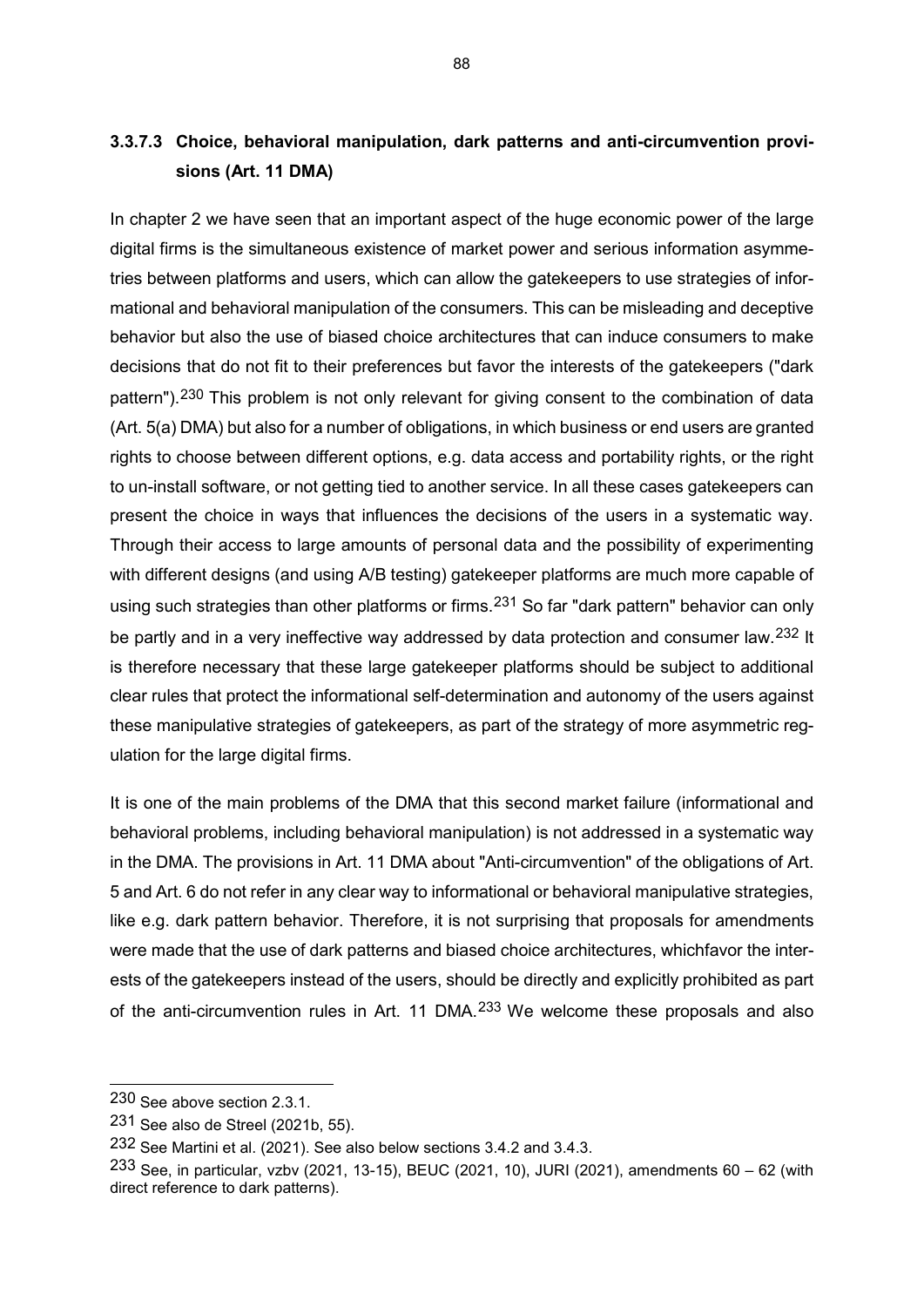recommend them.[234](#page-89-0) However, such a prohibition of "dark patterns" and other manipulative behaviors need not only be seen as an anti-circumvention measure with respect to the Art. 5 and Art. 6 obligations (according to Art. 11) but could also be understood as helping directly to strengthen data protection and consumer empowerment in the DMA, and could therefore also be seen as part of a consumer policy dimension of the DMA.<sup>[235](#page-89-1)</sup> Therefore, it also can be implemented either in a separate Article, similar to Art. 13 about transparency with regard to consumer profiling,[236](#page-89-2) or directly as an additional obligation for all gatekeepers. This would be a very important innovative step in the DMA, because it would introduce an obligation with an explicit consumer policy rationale.[237](#page-89-3)

## **3.3.8 The DMA proposal: Overall assessment and general recommendations**

This report cannot provide an overall assessment of the DMA proposal with regard to its suitability to deal successfully with the huge economic power of the large digital firms. Therefore, we have focussed, on the one hand, on the analysis of the DMA from the perspective of data protection and consumer policy, but, on the other hand, we also want to offer some aspects for a more general assessment, and in what direction the DMA should be improved for better achieving its objectives.

#### *Comparison with German and UK model*

-

Both in the literature and in our opinion, it is an open question which of the three current European models for an additional set of stricter rules for large digital firms is more suitable for solving the problems: <sup>[238](#page-89-4)</sup> The Digital Markets Act proposal with its per-se rules regime for gatekeepers, the already enacted sect. 19a GWB for "firms with paramount significance for

<span id="page-89-0"></span><sup>234</sup> See, in particular, the specific proposal of vzbv (2021b) for amending Art. 11 DMA.

<span id="page-89-1"></span><sup>235</sup> See also the recommendation for consumer protection in Digital Regulation Project (2021a, 19) that – in order to deal with the dark pattern problem – the largest online platforms should be subject to stronger requirements than other online platforms. They "should be given specific responsibility to ensure that their choice architecture is neutral", with the additional hint that these platforms also have the resources and capabilities to demonstrate the impact of their choice architecture, e.g. by A/B testing. 236 We will not discuss here Art. 13 DMA (and recital 61) about transparency with respect to consumer profiling, although this provision is also relevant from a consumer and data protection perspective.

<span id="page-89-3"></span><span id="page-89-2"></span><sup>237</sup> See the new obligation 5(fa) in the Compromise Amendment E (Andreas Schwab – DMA; version of 3-10-2021) of the EP: "not distort, alter or impair end-users' and business users' autonomy. decision-making, or choice via the structure, design, function or manner of operation of their online interface or any part thereof".

<span id="page-89-4"></span><sup>238</sup> See for such comparisons,e.g., Caffarra/Scott Morton (2021), Cappai/Colangelo (2021), Witt (2021b).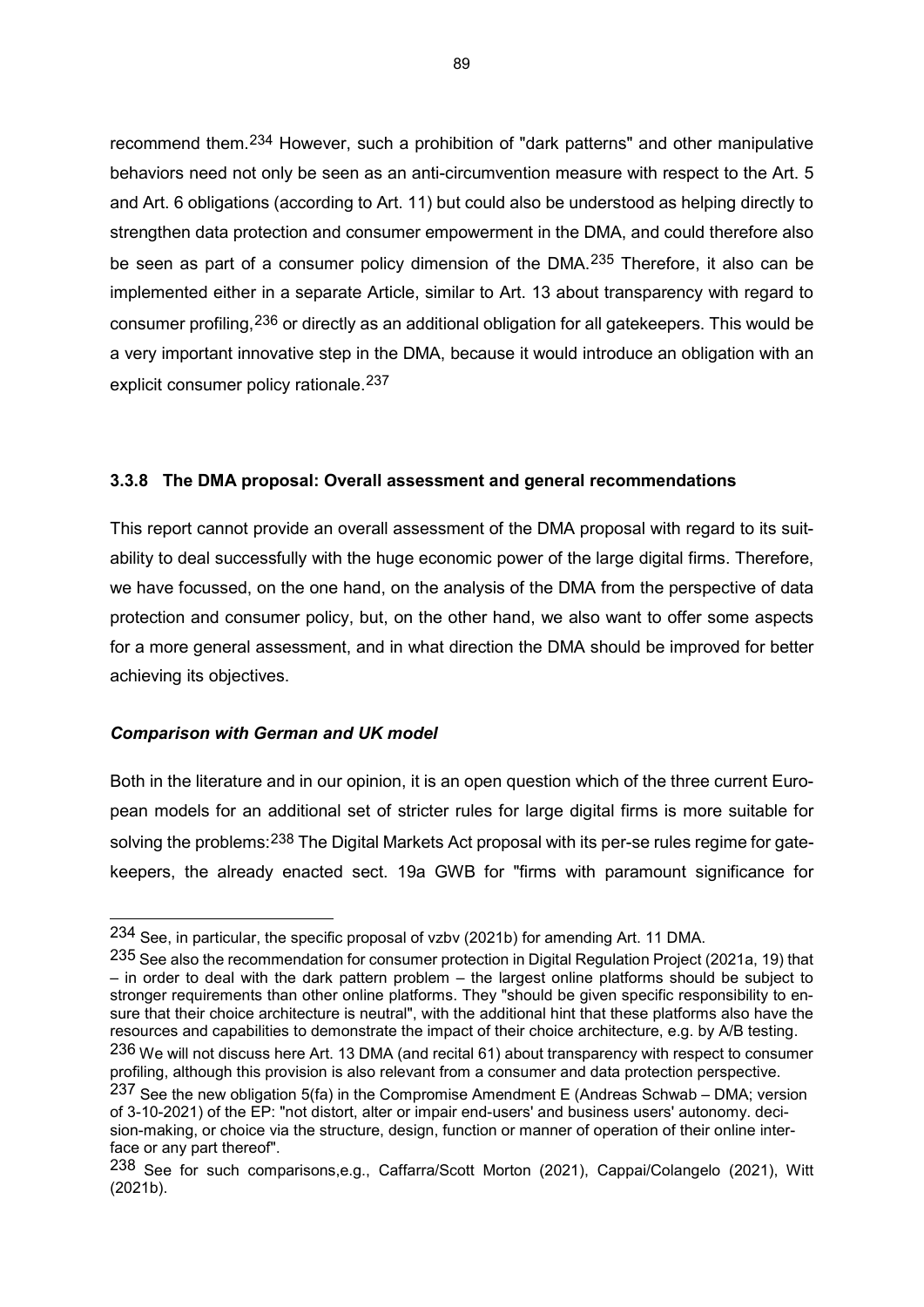competition across markets" (with a list of behaviors that can be prohibited by the German competition authority), or the UK approach of a "pro-competition regime for digital markets" with its "digital markets unit" that can also impose firm-specific codes of conduct on firms with a "strategic market status". Some international observers think that the UK approach might have particular advantages, <sup>[239](#page-90-0)</sup> because it is (1) an ex-ante regulatory approach (in contrast to the German sect. 19a GWB), and allows (2) with its firm-specific approach to tailor the set of behavioral rules to the specific problems of the firms with "strategic market status". This might lead to a better targeting of the problems and help to avoid to prohibit behavior that are not a problem in these cases. Such a better targeting of the problems is also possible in the German approach, because the German competition authority can choose from a rather long (menulike) list of potentially problematic (and rather broadly defined) behaviors, which behavior they deem appropriate to prohibit in a specific case.<sup>[240](#page-90-1)</sup> Although sect. 19a GWB entails a "reverse burden of proof", it cannot be expected that this will lead to the same effects as an ex-ante regulatory approach, especially also through the explicit possibility for these firms to offer jus-tifications. It will have to be seen what this implies, if such cases will go to courts.<sup>[241](#page-90-2)</sup> For defending the per-se rule approach of the DMA the Commission would argue that their approach is the only one, which might lead to a fast compliance of all gatekeepers with a broad set of obligations regarding problematic behavior without the need for deep investigations and having to deal with justifications and lengthy proceedings.

#### *Per-se rules-based approach vs. more flexibility*

The discussion about the DMA has however made clear that this objective of a fast and effective compliance of the gatekeepers with all these obligations might be very difficult to achieve. First, nearly all obligations are not clear enough for giving sufficient guidance about what the gatekeepers should do or not do. Therefore, secondly, a complex process of further specification will be necessary that can lead to lengthy negotiations between the Commission and the gatekeepers. It can be expected that gatekeepers will pursue strategies of claiming compliance by implementing a certain behavior, making it necessary for the Commission to start investigations for assessing and monitoring this compliance behavior with regard to its effectiveness. At least as important will however be that both the objective of effective compliance as well as the wide-spread demands for more flexibility in the application of the obligations has put the

<span id="page-90-0"></span><sup>239</sup> See, e.g., Caffarra/Scott Morton (2021); see for the UK approach CMA (2020b).

<span id="page-90-1"></span><sup>240</sup> See for the German approach above section 3.2.3.

<span id="page-90-2"></span><sup>241</sup> See, e.g., Franck/Peitz (2021, 13), Witt (2021b).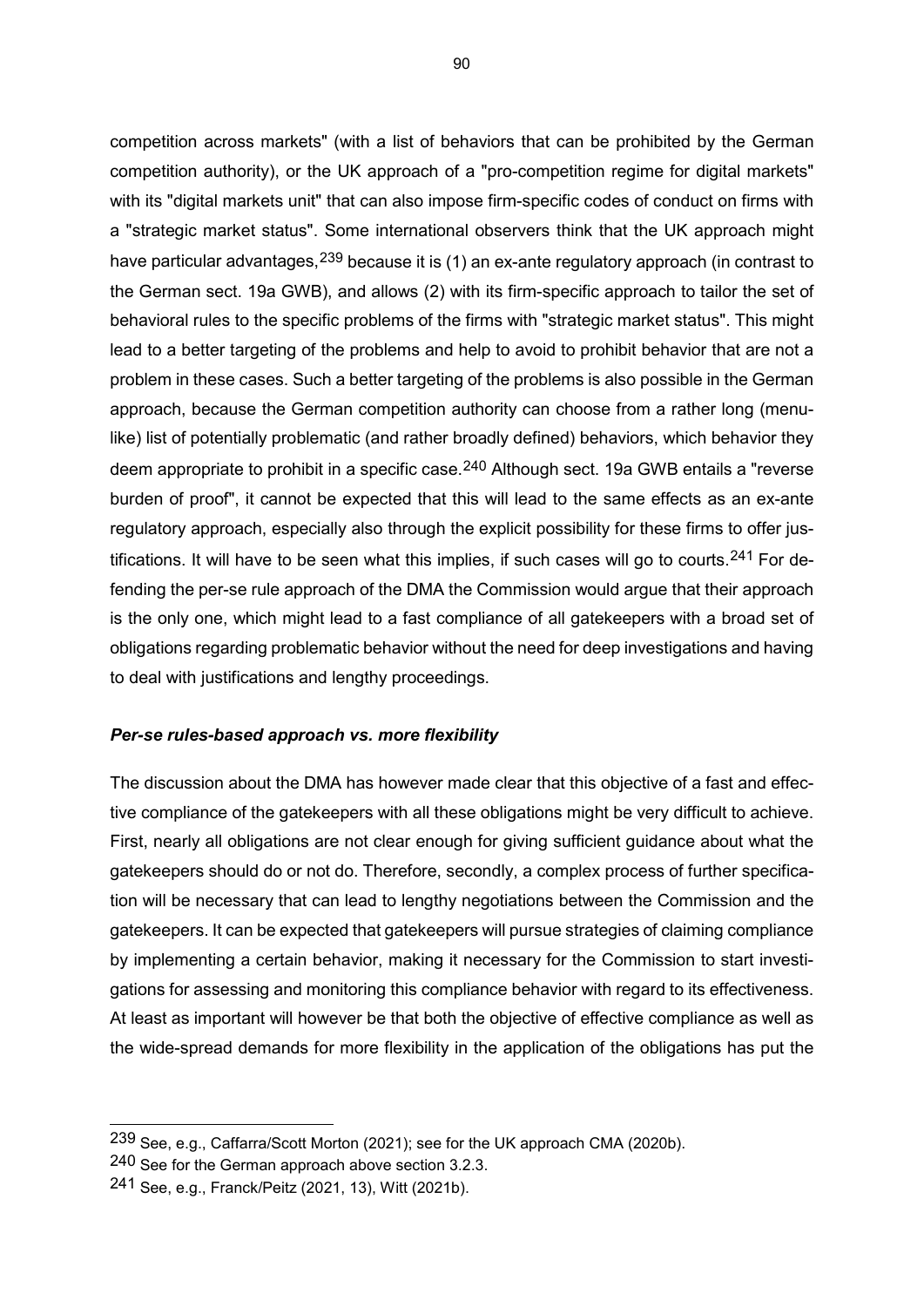question of a more differentiated and targeted approach on the agenda.<sup>[242](#page-91-0)</sup> This is relevant now at the legislative level but also later in the process of further specification during the implementation of the DMA. It should be clearly understood that the more flexibility and differentiation with regard to the obligations is possible, the larger might be the potential positive effects of a better targeted approach but also the danger increases that the advantages of this exante per-se rules approach of the DMA of fast compliance and avoiding lengthy proceedings are getting increasingly lost.

How should the legislator and later the Commission deal with this balancing problem? We recommend to use a cautious approach, i.e. to start with a fairly strict rules-based approach that does not allow at the beginning much flexibility, and only introduce perhaps later step-bystep (and after more experience) more flexibility, which can then lead to a refining and differ-entiation of the set of obligations.<sup>[243](#page-91-1)</sup> We also recommend to design the DMA with regard to the list of core platform services and thresholds and criteria for the designation of gatekeepers in such a way that primarily gatekeeper positions of this small group of large digital firms is targeted. Focussing on the huge problems that are caused by this very small number of large digital firms also allows the application of stricter rules and a more effective enforcement.<sup>[244](#page-91-2)</sup>

## *Towards a stricter and broader enforcement of the DMA*

-

A main critique of many commentators is that the current DMA proposal is too weak and lenient with respect to its enforcement vis-a-vis gatekeepers. A number of proposals have been made for stricter and faster enforcement, e.g. with respect to deadlines for compliance, and how long it can take, before the Commission can apply effective sanctions and remedies, also with respect to structural measures.  $245$  Without being able to discuss here these proposals, we support the demands of many scholars and also opinions in the EP for a stricter and faster enforcement. Structural remedies, as, e.g., divestitures, should be part of the regular tool-box, which the Commission can use in case of non-compliance, and should not be seen only as an

<span id="page-91-0"></span><sup>242</sup> See, e.g., the demands by de Streel et al. (2021b, 88-92), Schweitzer (2021), Cabral et al. (2021), and Digital Regulation Project (2021c, 13).

<span id="page-91-1"></span><sup>243</sup> See Kerber (2021c, 34). One option would be to allow a defence for gatekeepers that their behavior (despite violating an obligation) does have positive effects on contestability and fairness (Digital Regulation Project, 2021c, 13). See also the recent joint position paper of Germany, France and the Netherlands about a proposal to enable the imposition of additional tailor-made gatekeeper-specific obligations after a market investigation (Friends of an Effective Digital Markets Act. 2021, 3) and Schweitzer (2021).

<span id="page-91-2"></span><sup>244</sup> See Kerber (2021c, 34). This also would align the DMA more with the UK and the German model, who focus much more narrowly on these few large digital firms.

<span id="page-91-3"></span><sup>245</sup> See Podszun et al. (2021, 66), de Streel (2021b, 93); see also several proposals for amendments, e.g. in IMCO (2021) and JURI (2021) for a faster and more effective enforcement.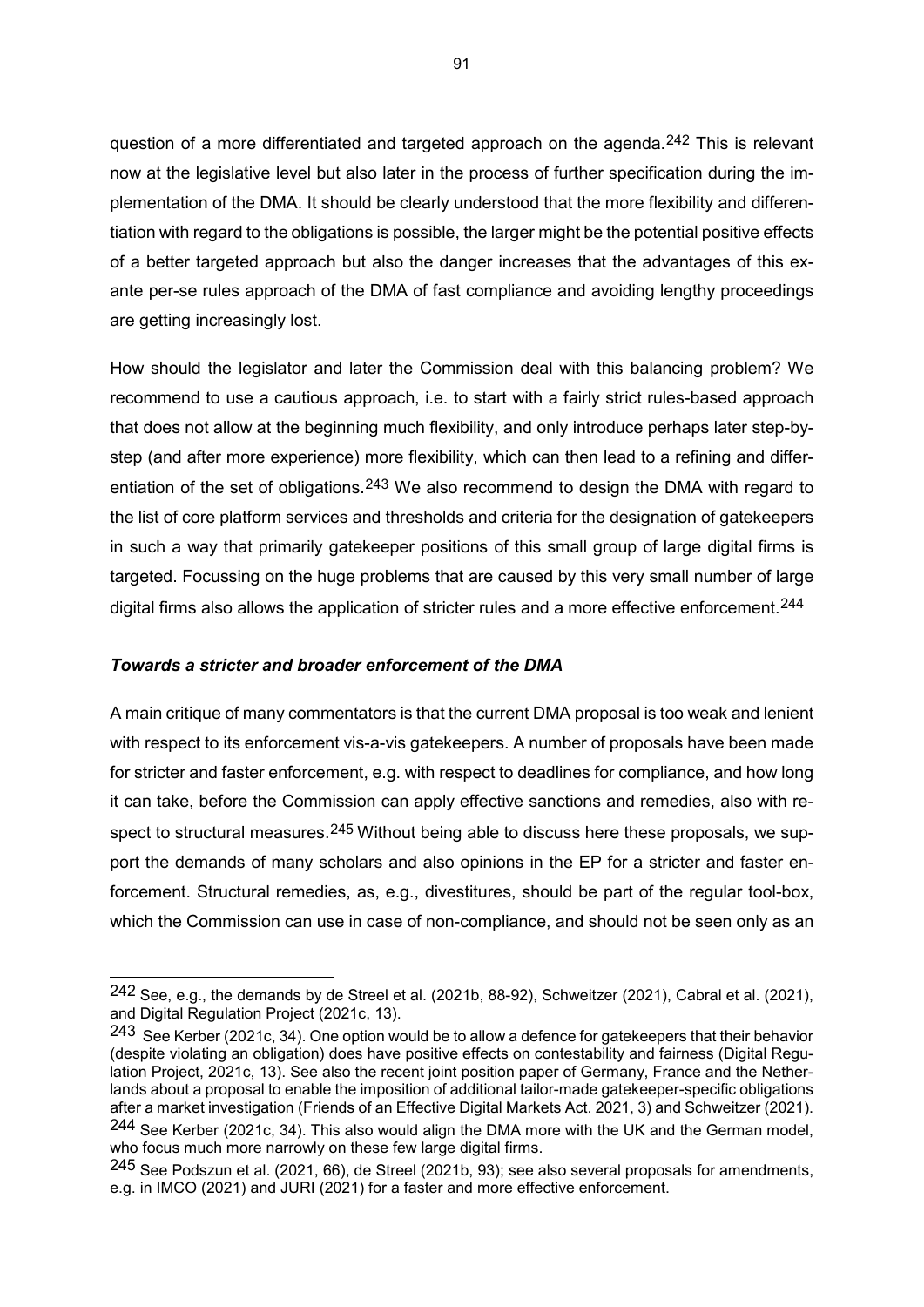instrument of last resort (for dealing with cases of repeated systematic non-compliance) as in the current version of the DMA.<sup>[246](#page-92-0)</sup> A particular important problem that has been raised by many commentators is that the planned size of the staff for the task force for the enforcement of the DMA is much too small for ensuring effective compliance. This is supported by the manifold insights from the analysis of specific obligations how complex their enforcement might be (also with the need of much technical expertise). This is also linked to the concerns that the Commission might not have enough investigative powers and tools for dealing with the huge information asymmetry between the gatekeepers and the Commission, which endangers an effective control of the behaviour of the gatekeepers.<sup>[247](#page-92-1)</sup>

Therefore, it is a very difficult question to what extent we can expect that the enacted DMA (with presumably a number of amendments) can achieve its objectives and help significantly to deal with the huge challenges through the economic power of the large digital firms. It is clear that all approaches that are currently discussed in Europe (and also in the US) have a strong experimental character with a high risk of failing.<sup>[248](#page-92-2)</sup> This leads to the following additional recommendations:

(1) The DMA has to include the perspective to evolve over time, both for learning from its mistakes, and for being capable of dealing with the dynamics of technological and economic change on digital markets. With the update mechanisms for the lists of core platform services and obligations basic preconditions for such an evolution do exist, but the proposals for a faster and more flexible use of these mechanisms should be taken very seriously. In addition, it should be taken into account that an effective compliance with a number of these obligations might make, in the medium-term, also an institutional evolution to a proper regulatory authority necessary.

(2) The DMA should not pre-empt the introduction and application of other policies and regulatory approaches for dealing with the problems of the large digital firms, i.e. it should not monopolize the search for helpful solutions. The parallel application of traditional competition law was never questioned by the DMA proposal and might contribute a lot, because it could fill important gaps that are unavoidable in such a per-se rule regime as the DMA. Particularly important is however that also the national competition laws, e.g., the German sect. 19a GWB, are not getting excluded from applying their rules to the large digital firms. Especially, the sect. 19a GWB offers a very flexible approach that might be capable of complementing the

<span id="page-92-0"></span><sup>246</sup> See Art. 16 DMA.

<span id="page-92-1"></span><sup>247</sup> This problem was particularly emphasized by Cabral et al. (2021, 28).

<span id="page-92-2"></span><sup>248</sup> See for a very insightful comparison between the DMA and the current US proposals Digital Regulation Project (2021e).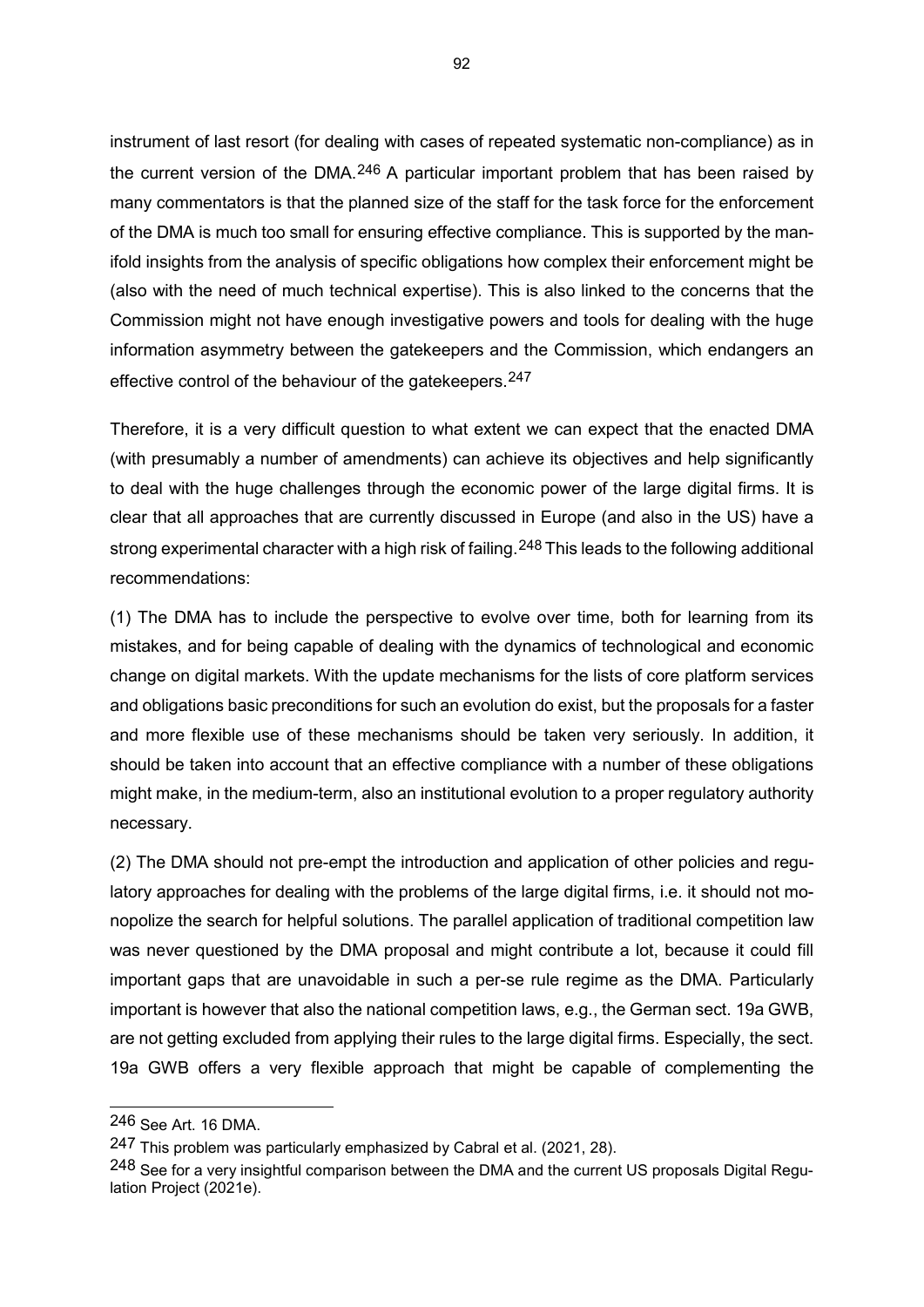enforcement of the DMA. An additional question is how the national competition authorities, private enforcement and national courts can contribute more directly to the enforcement of the DMA.<sup>[249](#page-93-0)</sup> Due to the uncertainty about the effectiveness of this experiment DMA (also with respect to its enforcement by the Commission), it is very important that sufficient scope for other competition authorities and additional regulatory initiatives remain for dealing with the challenges of the economic power of the large digital firms. This includes specifically also the possibilities of experimentation with additional new policy approaches.[250](#page-93-1)

## *Towards a more explicit consideration of data protection and consumer policy objectives in the DMA*

In our analysis in chapter 2 we emphasized that the problem of the economic power of these large digital firms is based upon the combination of market power and information power, and the simultaneous existence of unsolved competition problems and unsolved information problems and manipulative practices, and that through the key role of personal data the problems with competition, data protection, and consumer protection are deeply intertwined with each other. This led to our conclusion that some form of asymmetric regulation might also be appropriate for data protection and consumer law. Although the DMA is widely interpreted as another form of competition policy, its objectives contestability and fairness as well as its explicit insistence that it pursues different legal interests than traditional competition law opens up the perspective that the DMA can also be interpreted and further developed into the direction of strengthening data protection and consumer protection of the end users. This is directly compatible with the objective that the gatekeepers, from whom the end users are dependent due to the often existing unavoidability of their core platform services, should not be allowed to exploit this imbalance of power through unfair practices vis-a-vis the consumers. Our analysis of a number of obligations has shown that data protection and consumer policy considerations, especially the emphasis on strengthening the choice of end users, do already play an important role.

It is not possible here to discuss in more detail the wider implications of such a broader normative approach for the DMA. A more explicit acceptance that the DMA also pursues objectives of consumer policy and data protection law however would help to solve a number of problems of the current proposal:

<span id="page-93-0"></span><sup>249</sup> See also the recent proposal for complementary national enforcement in the joint position paper of Germany, France and the Netherlands (Friends of an Effective Digital Markets Act. 2021, 5).

<span id="page-93-1"></span><sup>250</sup> We are aware that such an approach can also lead to manifold problems and conflicts, but the advantages of a process of experimentation with policy innovations might be larger in the long-term.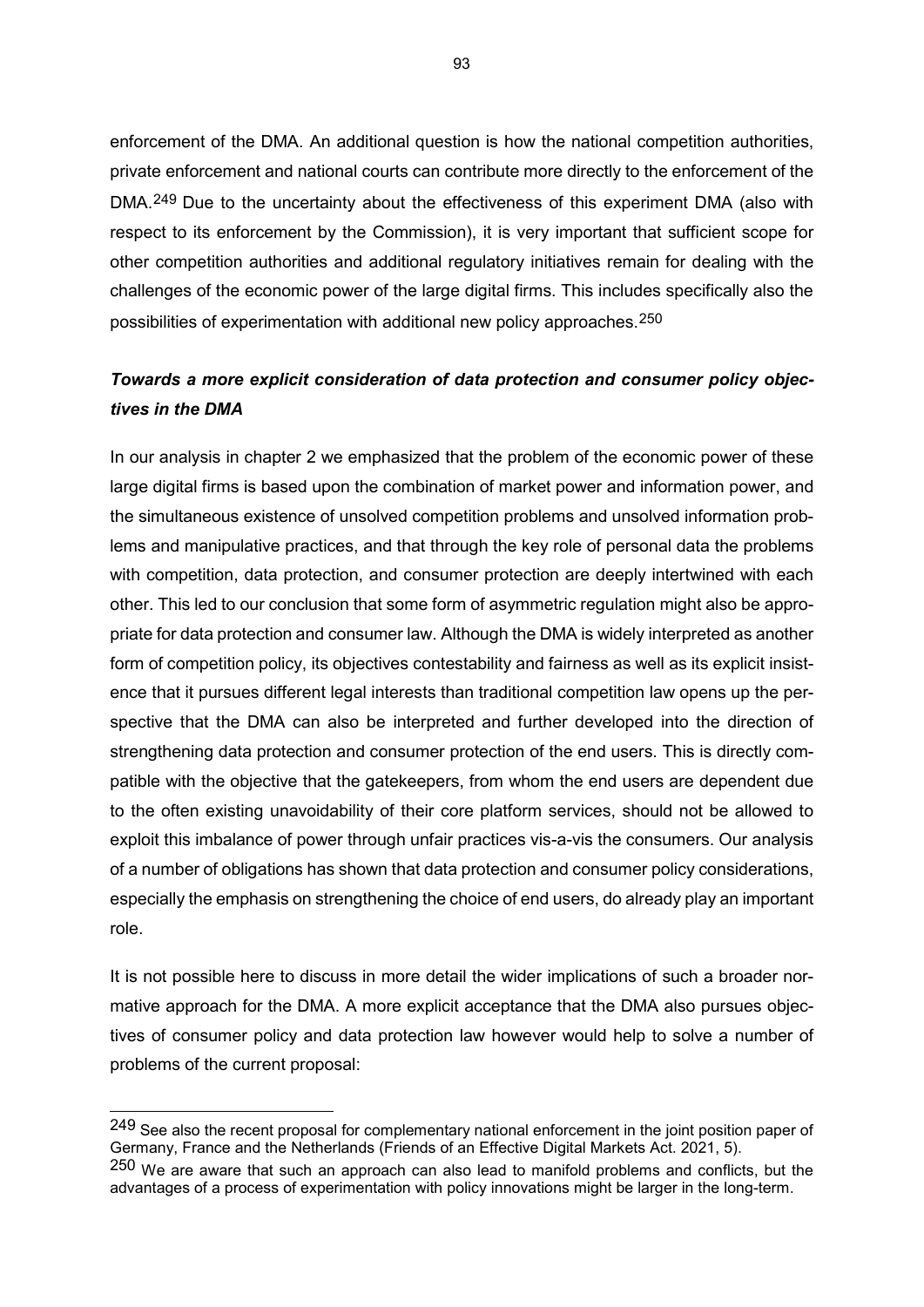(1) It would help to clarify the current contradictions and confusion about the objectives, i.e. that the DMA seems to be closely competition-oriented but also wants to be something different, and distances itself from the well-established assessment approach that is used in traditional competition law (including market definition, market power / dominance, and the effects on consumer welfare as key criterion). Opening up the interpretation of the DMA more explicitly to data protection and consumer policy objectives would eliminate these contradictions and allow in a much clearer way to develop the still missing new assessment approach that will be necessary for the application of the DMA.[251](#page-94-0)

(2) It also would allow to address in a much more direct and effective way the large problems with regard to (the unsolved) information and behavioral problems and manipulative practices of gatekeepers in the DMA. We have seen how important they are for the economic power of the large digital firms, and therefore it is not surprising that a number of proposals have been made that the DMA should also deal with the problem of "dark pattern" behavior. We are supporting these proposals.[252](#page-94-1) Such additional rules for strengthening the sovereignty of consumers vis-a-vis gatekeepers would then shift from the fringe into the core of what the DMA wants to achieve, and therefore acknowledge much better that both market failures have to be solved. The DMA could therefore also contribute to remedy the unsolved market failure of information and behavioral problems.

(3) A much more explicit acknowledgement that the DMA pursues not only competition-related objectives but also data protection and consumer protection objectives offers also the chance to deal better with conflicts, e.g. between competition law and data protection law, because the solving of such trade offs could then be done also – at least partly - within the DMA. This also would suggest to include also experts in data protection and consumer protection into the staff that is enforcing the DMA and therefore involved in the proceedings of the further specification of the obligations.

For dealing with the complex relationship between competition law and data protection law we distinguished in section 3.1 a basic strategy I, in which competition policy tries to take into account also data protection and privacy concerns, and a basic strategy II, which is focussing on a more integrative policy approach with respect to competition, data protection, and consumer protection. If the DMA would not only take into account competition concerns but also more aspects of data protection and consumer protection, it could evolve into a more integrated

-

94

<span id="page-94-1"></span><span id="page-94-0"></span><sup>251</sup> Since the traditional economics-based assessment concept, which focuses on effects on consumer welfare, cannot be applied in the DMA, the question arises, which new assessment concept is used in the DMA. This is not clear so far. See Kerber (2021c, 33).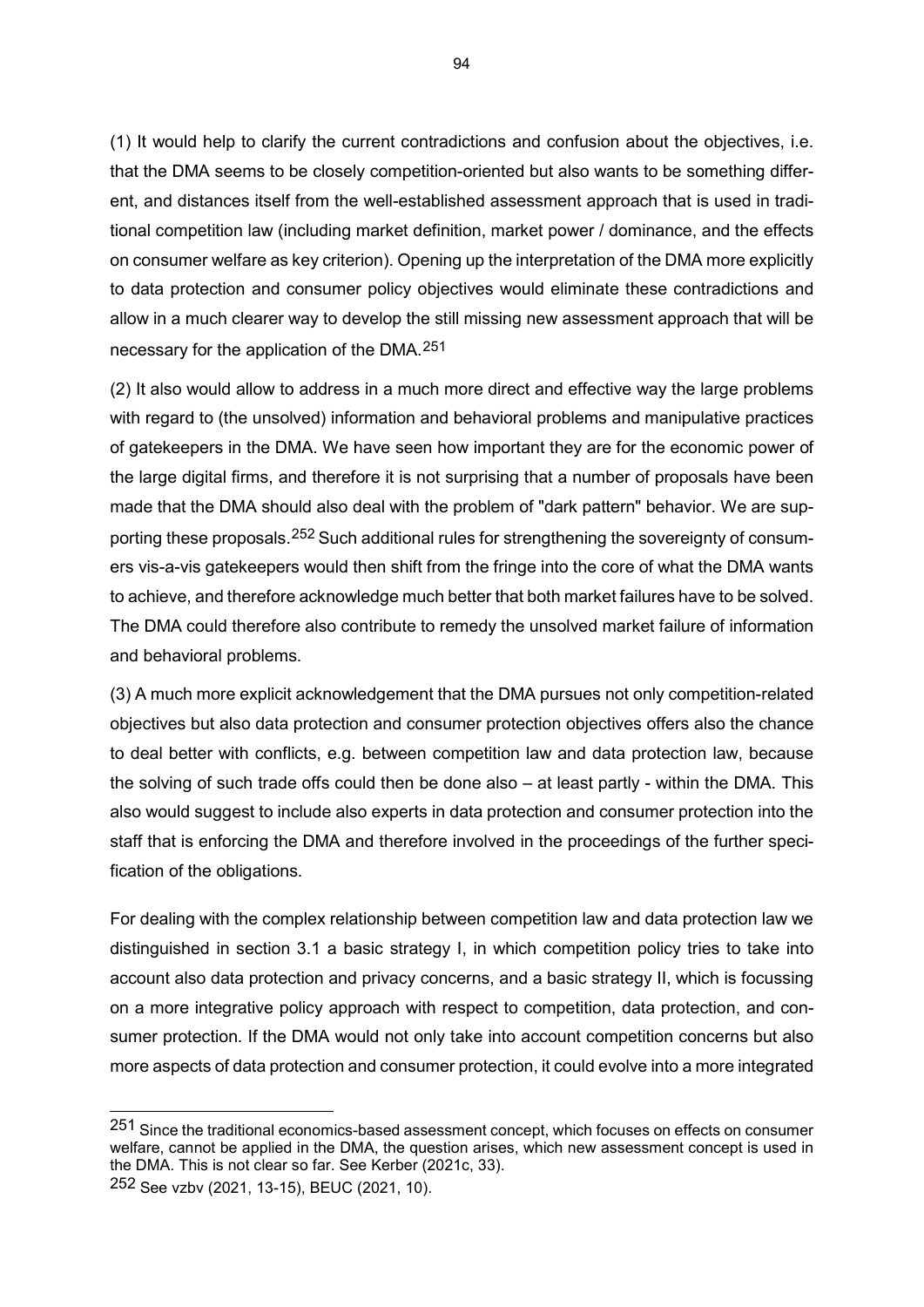regulatory approach that can deal with the huge problems of the economic power of the large digital firms with respect to all three policies with their different objectives. The DMA could therefore also be a part of this basic strategy II with its potential for a much more effective solution of the challenges through these large digital firms. The fact that so far nearly all obligations have been derived from current or past competition cases does not have to be a huge problem, because the update mechanism for new obligations would allow to supplement the list of obligations with additional ones, which might be much clearer focussed on data protection´and consumer protection issues. It however would be necessary that it is clarified in Art. 10 DMA that new obligations can also address practices of gatekeepers, which are unfair to end users.[253](#page-95-0)

# **3.4 Data protection law, consumer policy, and the strategy of a more integrative policy approach**

#### **3.4.1 Introduction**

-

In chapter 2 we have seen that it is the combination of the two market failures market power and information and behavioral problems that makes it so difficult to deal with the huge economic power of the large digital firms. Due to their superior access to personal data they also have information power, which they can use as competitive advantages with exclusionary effects and barriers to entry, and for informational and behavioral manipulation of consumers. This is closely related to the problems that consumers have large difficulties to make rational and well-informed decisions about their personal data and are therefore to a large extent unable to manage their personal data with "notice and consent" solutions. This is one of the main reasons why pure competition-oriented solutions, either within traditional competition law (section 3.2) or as part of a primarily competition-oriented ex-ante regulation as the DMA can only contribute in a limited way to the solution of the problems through the economic power of the large digital firms (basic strategy I). From our framework in section 2.2 with both market failures and both policies competition law and data protection (and consumer law) and the insight in various interaction effects between both policy regimes follows that it might be necessary that not only competition policy but also data protection law and consumer law might have to contribute to the solution of this problem. This section 3.4 has the task of analyzing – at least in a brief way – how data protection law and consumer policy can help to solve this problem, also as part of an integrative and collaborative policy approach (basic strategy II). In that respect

<span id="page-95-0"></span> $253$  This is not entirely clear in the current version of Art. 10 DMA. See for this demand BEUC (2021, 6).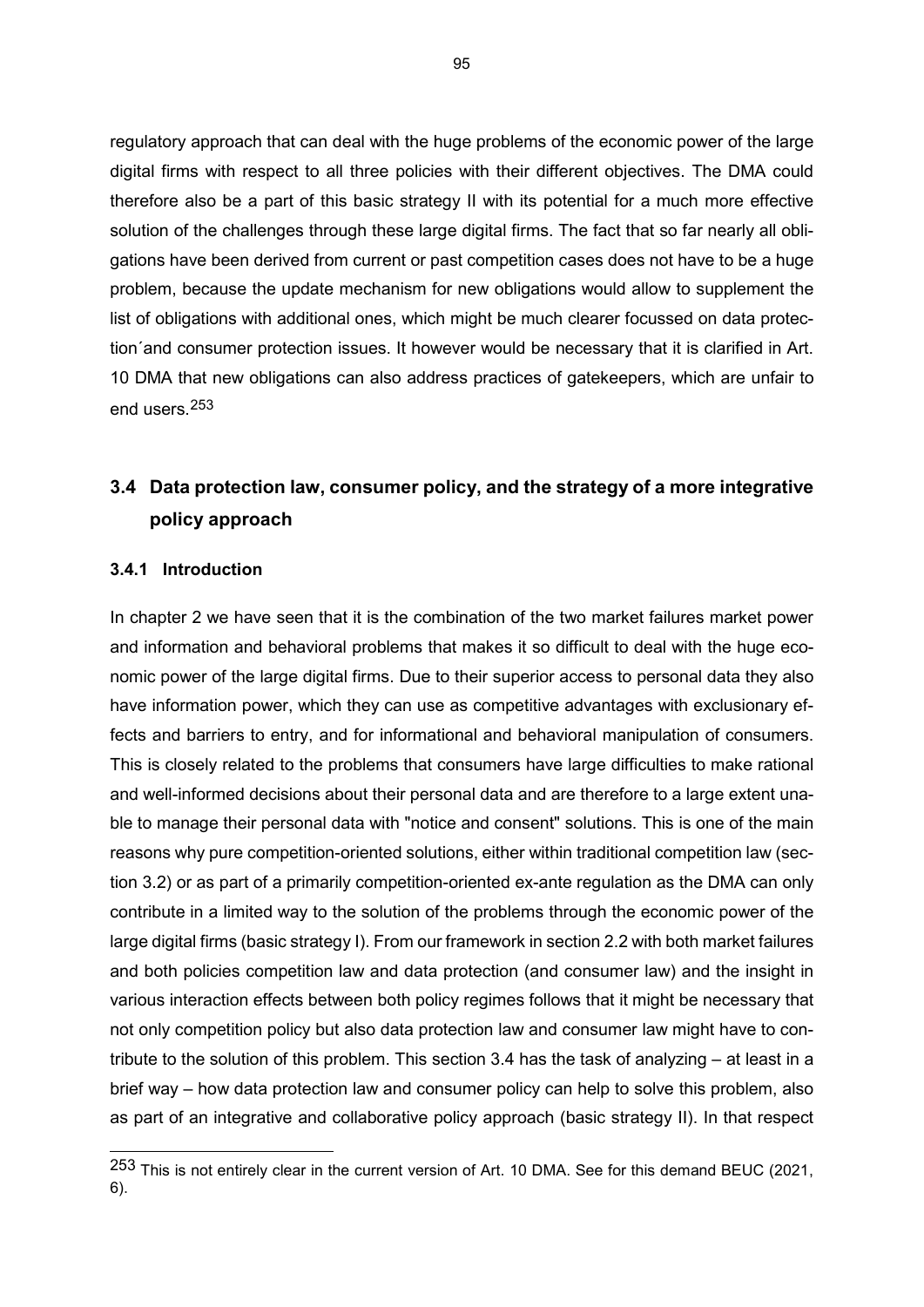we also will pick up again our thesis about needing more asymmetric regulation of the large digital firms, i.e. we will ask whether large digital firms should also be subject to stricter requirements with respect to data protection and consumer protection.

The analysis in section 3.4 will proceed in two steps. First, we will look at the two policies data protection law (3.4.2) and consumer policy (3.4.3) and ask to what extent and in which way they could contribute more for solving the problems. It should be kept in mind that dealing with the market failure information and behavioral problems is primarily the task of consumer law and, with respect to personal data, of data protection law. Therefore, this unsolved market failure problem and the ensuing incapability of consumers to manage their personal data with "notice and consent" solution is in itself a clear sign that there might be deficits with respect to both policies. The problem of underenforcement of data protection law was already discussed in section 2.3.2 as one auf the reasons that contribute to the economic power of large digital firms. With regard to both policies we will also focus on the question how the new phenomenon of "dark patterns" might be addressed better. Whereas in this first step, these two policies will be analyzed with respect what they can contribute better unilaterally for solving the problem, in the final section 3.4.4 the analysis will be extended to the question how a more integrative and collaborative policy approach of all these policies can help to develop additional synergies and the mitigation of conflicts between these policies. Such a more holistic approach, which also intends to deal with the problem of "policy silos", can be applied to the policies themselves but also at the level of enforcement of the legal regimes and the direct collaboration of enforcement agencies.

#### **3.4.2 Data protection law**

#### **3.4.2.1 Introduction**

-

Privacy and data protection laws can vary considerably. EU data protection law is a human rights-based data protection law, whereas other privacy law approaches are more comparable with consumer law approaches, as seen e.g. in the US.<sup>[254](#page-96-0)</sup> Therefore, in the EU privacy and informational self-determination are a fundamental right which leads to a specific approach that grants data subjects a set of inalienable rights regarding their personal data and establishes rules for the processing of these personal data, e.g. by giving consent to the collection and use of their personal data. In chapter 2 we have already discussed some of the problems

<span id="page-96-0"></span><sup>254</sup> See for the international differences of privacy laws and their implications for the relationship between competition law and data protection or privacy laws, Douglas (2021, 29-62).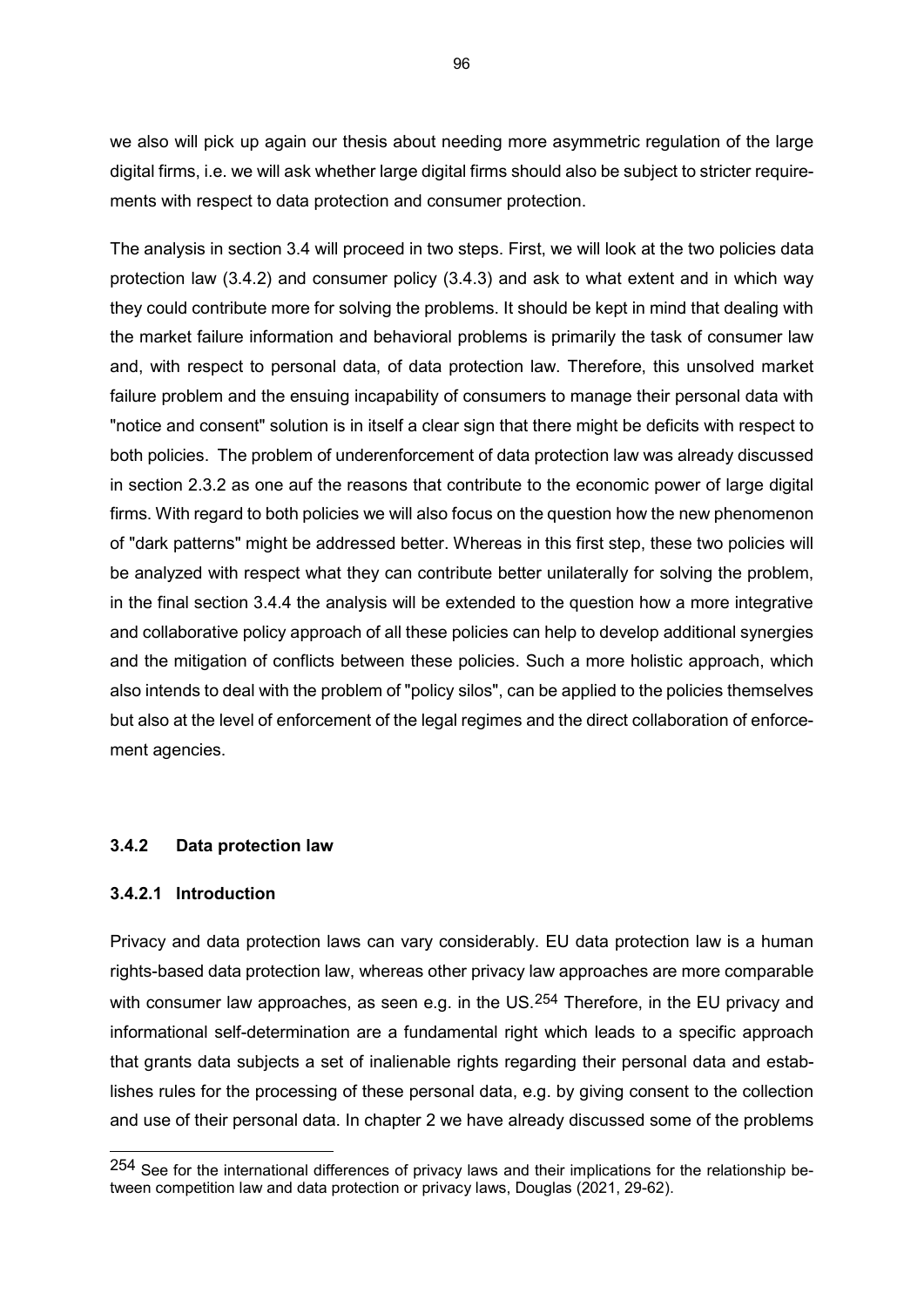that emerge with regard to the collection and use of personal data by large digital firms. Particularly important are the issues of giving voluntary and informed consent, i.e. that data subjects suffer from informational and behavioral problems or have – due to the lack of other options – no real choice. The second big problem is caused by underenforcement and legal uncertainty in data protection law.

# **3.4.2.2 Solving the current problem of legal uncertainty of EU data protection law with asymmetric guidelines**

Several provisions of the GDPR and national data protection law can be interpreted in different ways, e.g. either strictly or less strictly. Indeterminate legal terms which are frequently used in the GDPR and in national data protection law can generally lead to case-by-case justice, but they cause legal uncertainty in the first place because they have to be interpreted and clarified by courts and data protection authorities. The same is true for the assessment of the lawfulness of data processing on the basis of balancing fundamental rights and interests. Court proceed-ings increase<sup>[255](#page-97-0)</sup> and data protection authority guidelines evolve<sup>[256](#page-97-1)</sup> but it will take much more time to bring light into the darkness. The problem of legal uncertainty, hence, lies in the very nature of the chosen regulatory model of indeterminate legal terms and balancing requirements. The counter-model of precise legal wording leads to less case-by-case justice but more legal certainty. We are not of the opinion that a change to this counter-model is necessary, but that every effort should be made to develop comprehensive guidelines for the interpretation and application of the provisions of the GDPR that are coordinated within the EU as quickly as possible. In our opinion, these guidelines should also take into account whether the regulations are applied to small and medium-sized enterprises or to very large online platforms. The riskbased approach of the GDPR not only allows for such asymmetric regulation, but even requires it. This will be explained in the following section.

<span id="page-97-0"></span><sup>255</sup> See e.g. for the years 2020 and 2021 the CJEU's decisions on the GDPR from 2021: CJEU judgment of 15 June 2021 – Facebook/Gegevensbeschermingsautoriteit, C-645/19, EU:C:2021:483; CJEU judgment of 22 June 2021 – Latvijas Republikas Saeima, EU:C:2021:504; CJEU, judgment of 9 July 2020 – VQ/Land Hessen, C-272/19, EU:C:2020:535; CJEU, judgment of 16 July 2020 – Schrems II, C-311/18, EU:C:2020:559; CJEU, judgment of 6 October 2020 – La Quadrature du Net et al., C-511/18, C-512/18, C-520/18, EU:C:2020:791; CJEU, judgment of 11 November 2020 – Orange Romania/AN-SPDCP, C-61/19, EU:C:2020:901; CJEU, judgment of 10 December 2020 – C-620/19, EU:C:2020:1011.

<span id="page-97-1"></span><sup>256</sup> See e.g. the latest guidelines published by the Art. 29 Working Party: Guidelines on transparency under Regulation 2016/679 (WP 260), adopted on 29 November 2017, last revised on 11 April 2018; Guidelines on consent under Regulation 2016/679 (WP 259), adopted on 28 November 2017, last revised on 10 April 2018; Guidelines on the application and setting of administrative fines for the purposes of the Regulation 2016/679 (WP 253), adopted on 3 October 2017. See also the latest guidelines published by the European Data Protection Board: Guidelines 07/2020 on the concepts of controller and processor in the GDPR, version 2.0; Guidelines 04/2021 on codes of conduct as tools for transfer; Guidelines 02/2021 on virtual voice assistants, version 2.0 all adopted on 7 July 2021.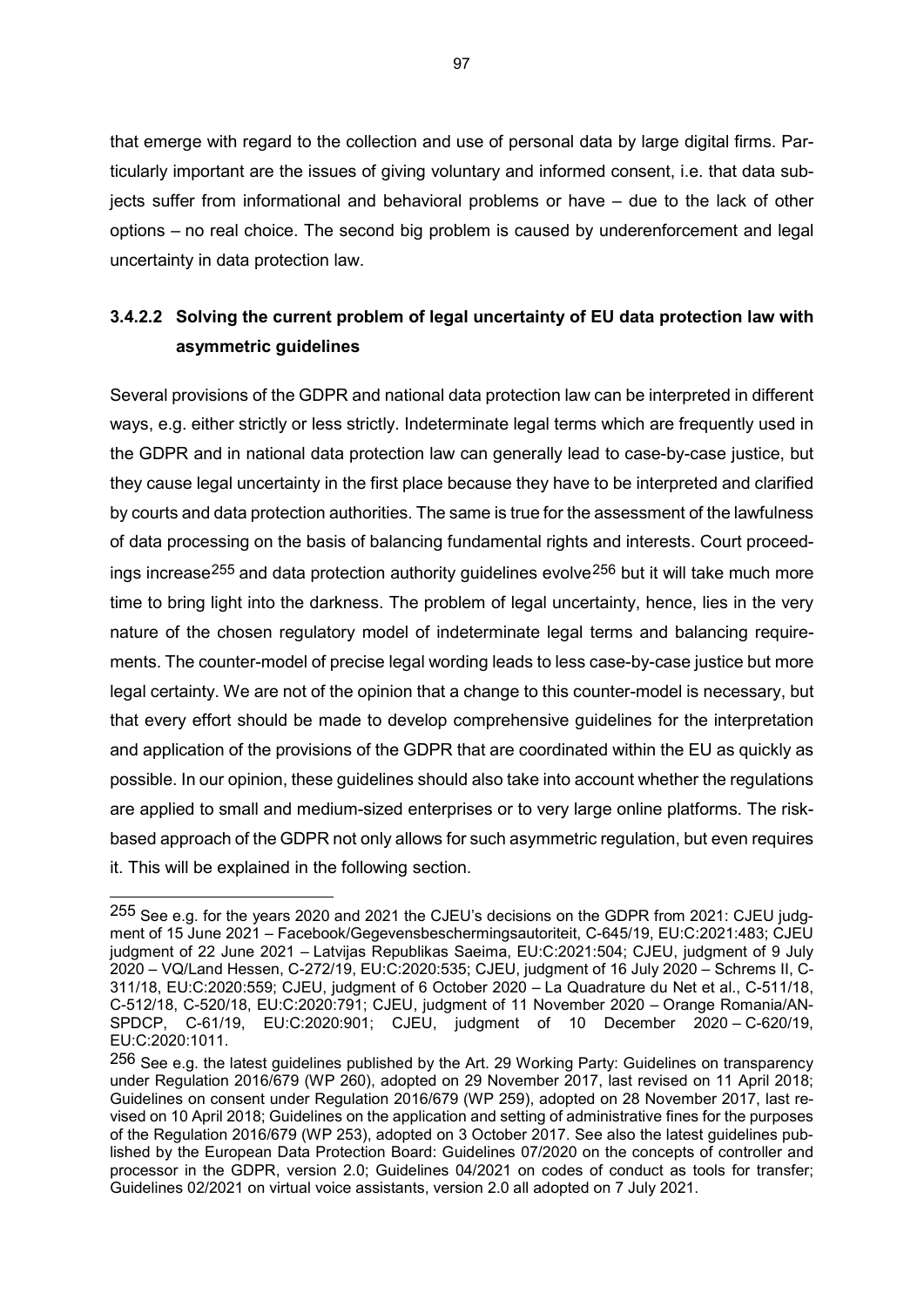#### **3.4.2.2.1 Risk-based approach**

In principle, the GDPR follows a "one-size-fits-all" approach.<sup>[257](#page-98-0)</sup> Nevertheless, a risk-based approach underlies some of its provisions. The extent to which a risk-based approach should be integrated into the GDPR was discussed extensively during the negotiations about the GDPR[258](#page-98-1) and is subject to a broad discussion in legal literature. The GDPR's risk-based approach does not mean that a lower risk leads to lower obligations under the GDPR but that a higher risk causes stricter obligations to apply.<sup>[259](#page-98-2)</sup> This is true, for example, for the obligation to document processing activities pursuant to Art. 30 GDPR where an increased risk is already presumed from a headcount of 250 employees at the responsible company pursuant to para. 5; for the obligation to notify data subjects in the event of data protection breaches pursuant to Art. 34 para. 1 GDPR; and for the obligation to conduct a data protection impact assessment pursuant to Art. 35. Art. 24 para. 1 sentence 1 GDPR (choice of technical and organizational measures to be implemented) is regarded as the central norm of the risk-based approach.<sup>[260](#page-98-3)</sup> The implementation of technical and organizational measures must also take into account the "likelihood and severity of risks to the rights and freedoms of natural persons". It follows from Art. 24 para. 1 sentence 1 GDPR that a risk analysis is to be the starting point for the determination of the concrete obligations and thus has to be carried out prior to the processing of personal data.[261](#page-98-4) Although the term "risk" is not defined in the GDPR, indications can be drawn from recitals 75 and 76. Recital 75 indicates that a risk means, in particular, that the processing of personal data may result in physical, material or non-material damage to the data subjects.[262](#page-98-5) Recital 75 lists numerous individual cases in which it can be assumed that the aforementioned damage will occur:

*"Where the processing may give rise to discrimination, identity theft or fraud, financial loss, damage to the reputation, loss of confidentiality of personal data protected by professional secrecy, unauthorised reversal of pseudonymisation, or any other significant economic or social disadvantage; where data subjects might be deprived of their rights and freedoms or prevented from exercising control over their personal data; where personal data are processed which reveal racial or ethnic origin, political* 

<span id="page-98-0"></span><sup>257</sup> Cf. with further references: Schröder (2019, 505 f.).

<span id="page-98-1"></span><sup>258</sup> Cf. Schröder (2019, 503f.); for a detailed comparison of the different proposals of the EU institutions see: Veil (2015, 347f.)

<span id="page-98-2"></span><sup>259</sup> Cf. Veil (2015, 351).

<span id="page-98-3"></span><sup>260</sup> Falker (2017, 33).

<span id="page-98-4"></span><sup>261</sup> Falker (2017, 33); Hartung (2020, 13); Lang (2019, 31); Piltz, (2018, 19).

<span id="page-98-5"></span><sup>262</sup> See also: DSK (2018, 2); Lang (2019, 32)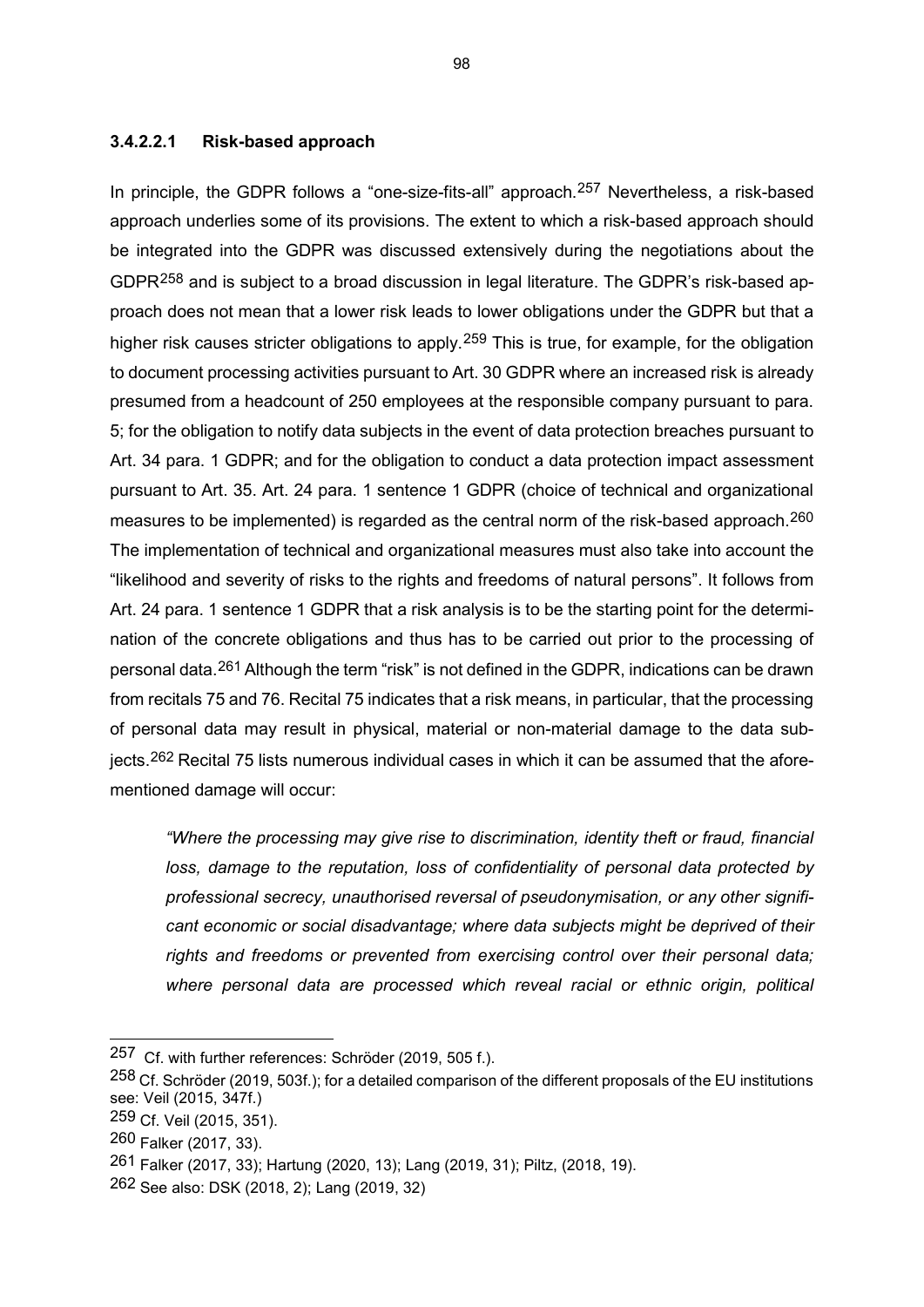*opinions, religion or philosophical beliefs, trade union membership, and the processing of genetic data, data concerning health or data concerning sex life or criminal convictions and offences or related security measures; where personal aspects are evaluated, in particular analysing or predicting aspects concerning performance at work, economic situation, health, personal preferences or interests, reliability or behaviour, location or movements, in order to create or use personal profiles; where personal data of vulnerable natural persons, in particular of children, are processed; or where processing involves a large amount of personal data and affects a large number of data subjects."*

We are of the opinion that the risk-based approach should be a basic principle of the GDPR, meaning that the GDPR should set a minimum standard for every data controller and that the more significant the risk, the stricter the obligations should be. This risk-based approach could be realized not only by new regulation but also by interpreting the GDPR and evolving guidelines which take into account the risk which lies in the data processing and the data controller.

## **3.4.2.2.2 Asymmetric guidelines for the application of Art. 6(1)a GDPR**

Consent needs to be given voluntarily to be effective. According to recital 42, the data subject should not suffer any disadvantages as a result of refusing or withdrawing consent.<sup>[263](#page-99-0)</sup> When assessing whether consent is freely given, utmost account shall be taken of whether, *inter alia*, the performance of a contract, including the provision of a service, is conditional on consent to the processing of personal data that is not necessary for the performance of that contract, Art. 7 para. 4 GDPR. According to recital 43, consent is presumed not to be freely given if the performance of a contract, including the provision of a service, is dependent on the consent despite such consent not being necessary for such a performance. In the following section it is discussed as a first step under which circumstances a linking between consent and the performance of a contract, or a service leads to an involuntarily given consent. This mainly depends on the interpretation of the necessity criterion and the scope of Art. 7 para. 4 GDPR. As a second step it should be evaluated under which circumstances consent is given involuntarily apart from contractual relationships between the data subject and very large online platforms. The first-step discussion offers valuable arguments for the second step.

<span id="page-99-0"></span><sup>263</sup> Cf. in this respect also: Schulz (2018, 21).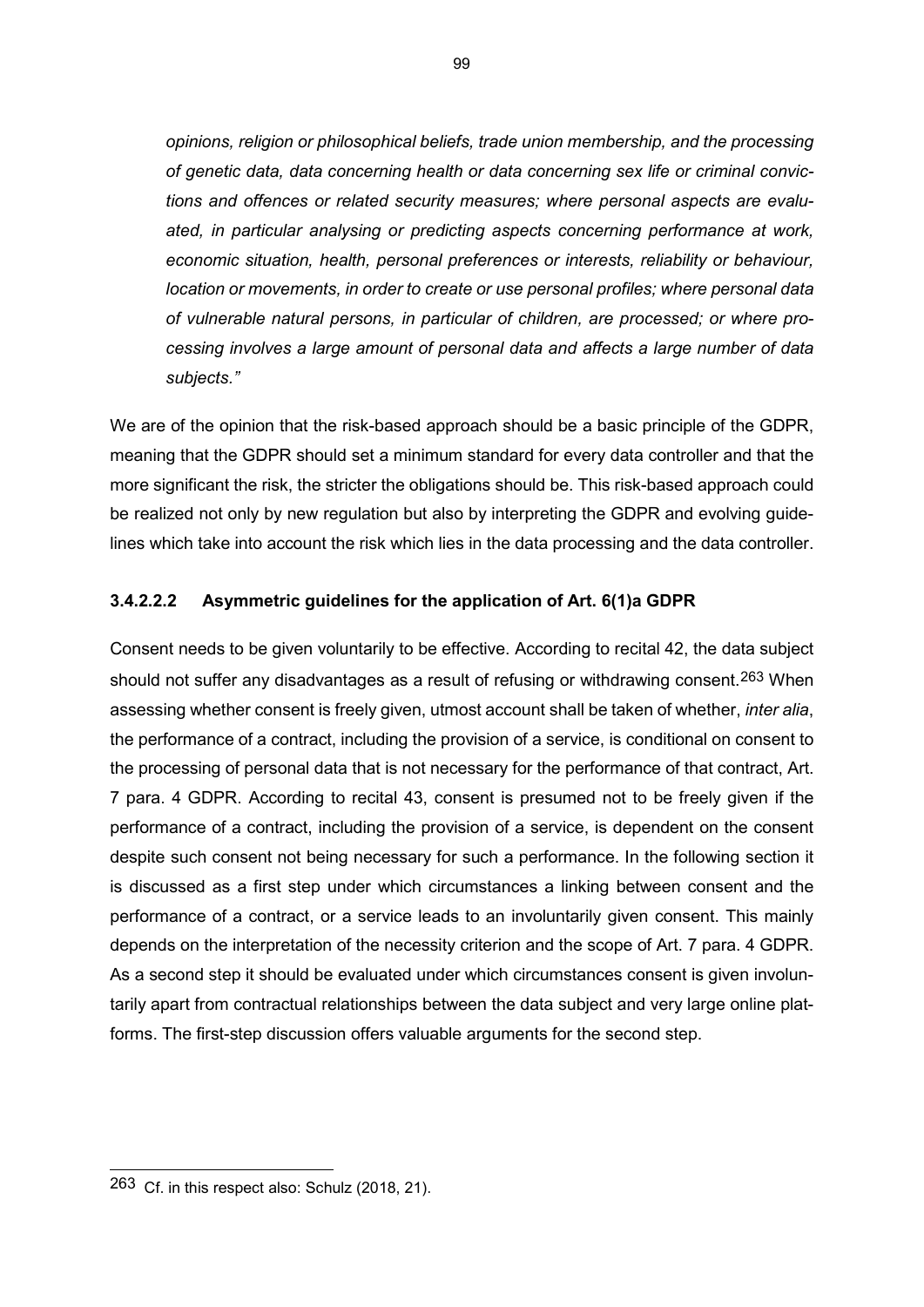## **3.4.2.2.2.1 Linkage prohibition ("Koppelungsverbot")**

In former data protection law, the linkage prohibition ("Koppelungsverbot") – while not limited to companies with market power – presupposed that the data subject did not have another (reasonable) way of obtaining an equivalent contractual performance. Today's linkage prohibition – according to its wording – has a much broader scope.

#### *The necessity criterion*

Data processing is only covered by Article 7 para. 4 GDPR if it is not necessary for the performance of the contract. If, on the other hand, the data processing is necessary for the performance of the contract, Art. 6 para. 1 lit. b GDPR applies. Thus, the consent of the data subject is not required and Article 7 para. 4 GDPR is not relevant.<sup>[264](#page-100-0)</sup> The interpretation of Art. 6 para. 1 lit. a GDPR, hence, has a direct impact on the interpretation of Art. 6 para. 1 lit. b GDPR. There are different views among scholars under which circumstances data processing is necessary for the performance of the contract. Some argue in favor of a restrictive interpretation to the effect that the data processing needs to be necessary for the provision of the service contractually owed by the controller.<sup>[265](#page-100-1)</sup> It is also argued that each data processing which refers to the "specific characteristic" of the contractually owed service<sup>[266](#page-100-2)</sup> or certain contractual clauses is necessary.[267](#page-100-3)

A "service in exchange for data" might be justified under Art. 6 para. 1 lit. a GDPR with such a broad interpretation of the necessity criterion if the parties stipulate the data processing as the service contractually owed by the processor.<sup>[268](#page-100-4)</sup> This is countered by the argument that the necessity of the data processing is to be determined objectively alone.<sup>[269](#page-100-5)</sup> The requirements of Art. 6 para. 1 lit. a GDPR as well as Art. 6 para. 1 lit. b GDPR would be left solely to the discretion of the data controller if it could decide solely through the drafting of the contract which data it was allowed to process on the basis of Art. 6 para. 1 lit. a and b GDPR.<sup>[270](#page-100-6)</sup> In this respect, we recommend a restrictive understanding of necessity, to be assessed objectively.

<span id="page-100-0"></span><sup>264</sup> Frenzel (2021, 20); Stemmer (2021, 41); on this borderline between Art. 6 para. 1 lit. b and Art. 7 para. 4 GDPR cf. also: Engeler (2018, 56).

<span id="page-100-1"></span><sup>265</sup> Thus: Stemmer (2021, 41).

<span id="page-100-2"></span><sup>266</sup> Buchner/Kühling (2020 ,49 ff.).

<span id="page-100-3"></span><sup>267</sup> Cf. again: Engeler, (2018, 57 f.); Buchner/Kühling (2019, 49 ff.).

<span id="page-100-4"></span><sup>268</sup> Thus: Gierschmann (2022, 65); Schulz (2018, 30).

<span id="page-100-5"></span><sup>269</sup> Schulz (2018, 30); critical with regard to the criterion of transparency: Klement (2019, 63); with a more differentiated view: Buchner/Kühling (2020, 51 f.); Gollan (2018, 131); also in agreement: Buchner/Kühling (2019, 51).

<span id="page-100-6"></span><sup>270</sup> Golland (2018,131); also in agreement: Stemmer (2021, 41.1.)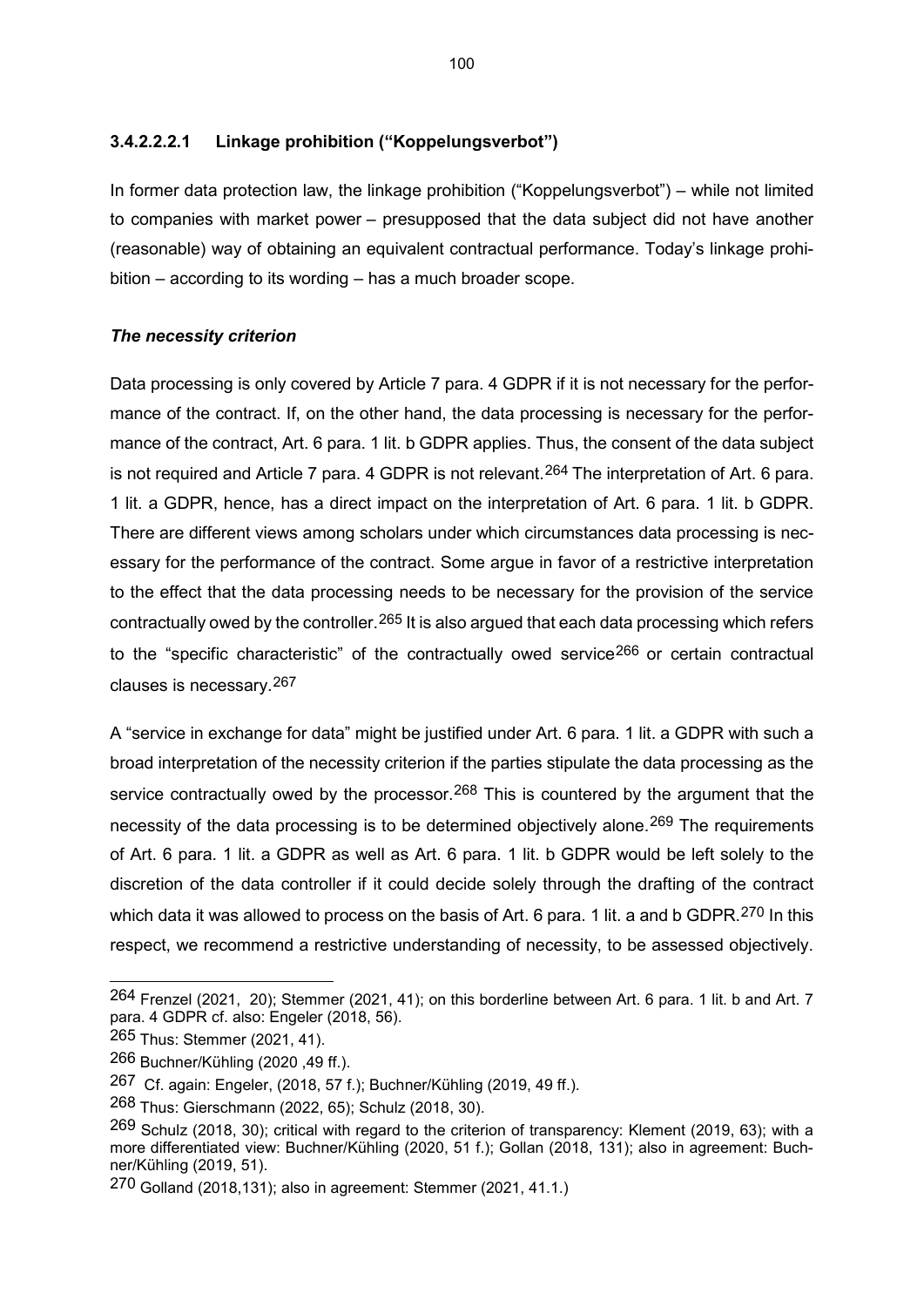Only this corresponds to the telos and history of Art. 6 para. 1 lit. a and b GDPR which give no indication that the legislator intended to make Art. 6 para. 1 lit. a GDPR and Art. 6 para. 1 lit. b GDPR stand at any disposition of the data controller.

#### *Broad or narrow scope of the linkage prohibition*

According to the prevailing legal opinion, Art. 7 para. 4 GDPR does not contain an absolute or direct linkage prohibition.[271](#page-101-0) Rather, it must be examined in each case whether the linking of consent and performance of a contract is actually prohibited under Art. 7 para. 4 GDPR.<sup>[272](#page-101-1)</sup> According to recital 43, sentence 2 HS. 2 and the history of Art. 7 para. 4 GDPR, the provision might be understood as a rebuttable presumption of involuntary consent in case of linking the performance of the contract to giving consent.<sup>[273](#page-101-2)</sup> It is not clear, yet, which criteria can be considered to assess if a linking of consent and performance of a contract leads to an involuntarily given consent. For example, it may depend on whether there is access to reasonable alternatives for the service<sup>[274](#page-101-3)</sup> or whether the controller has a particular market power or even a monopoly position. Recital 43 sentence 1 GDPR specifically speaks of an "imbalance" which could lead to an involuntarily given consent. According to its wording, recital 43 sentence 1 particularly means an imbalance between the data subject and a public authority. At the same time, however, imbalances in private relationships are also specifically addressed by Art. 7 para. 4 GDPR, <sup>[275](#page-101-4)</sup> for example between consumers and traders or employers and employees.[276](#page-101-5) But recital 43 is not limited to these situations of imbalance. The particular market power of an undertaking up to its monopoly position could be considered as a criterion for the assumption of an imbalance, too.<sup>[277](#page-101-6)</sup> The vast majority of scholars assert the special market position of the controller as an indication for the assumption of an imbalance.<sup>[278](#page-101-7)</sup> Even though recital 43 is just a means of interpreting the GDPR and market power does not generally entail

<span id="page-101-0"></span><sup>271</sup> Buchner/Kühling (2020, 46); Frenzel (2021, 18); Heckmann/Paschke (2018, 95); Schulz (2018, 26); Specht-Riemenschneider (2019, 27 f.); Taeger (2019, 90); probably tending towards a different opinion: Dammann (2016, 311).

<span id="page-101-1"></span><sup>272</sup> Stemmer (2021, 42); against this: Dammann (2016, 311).

<span id="page-101-2"></span><sup>273</sup> Art. 29 Data Protection Working Party (2017, 9); Specht (2019, 28); see also: Heckmann/Paschke, (2018, 97).

<span id="page-101-3"></span><sup>274</sup> Cf. e.g.: Buchner/Kühling (2019, 52 f.).; Plath (2018, 19); Taeger (2019, 85); probably critical of this: Frenzel (2021, 18).

<span id="page-101-4"></span><sup>275</sup> Thus: Taeger (2019, 93).

<span id="page-101-5"></span><sup>276</sup> Buchner/Kühling (2019, 44); Schantz/Wolff (2017, 512); Specht (2019, 30 ff.).

<span id="page-101-7"></span><span id="page-101-6"></span><sup>277</sup> Schulz, (2018, 22, 37); Plath (2018, 19 f.) On the unsuitability of this criterion: Golland (2018, 132). 278 Stemmer (2021, 43); see also: Heckmann/Paschke (2018, 98); It is generally argued that power asymmetries should be brought more into the focus of data protection law, cf. e.g. Rost (2014, 76, 77); Rehak (2018); cf. for a "structural superiority": Engeler (2021a).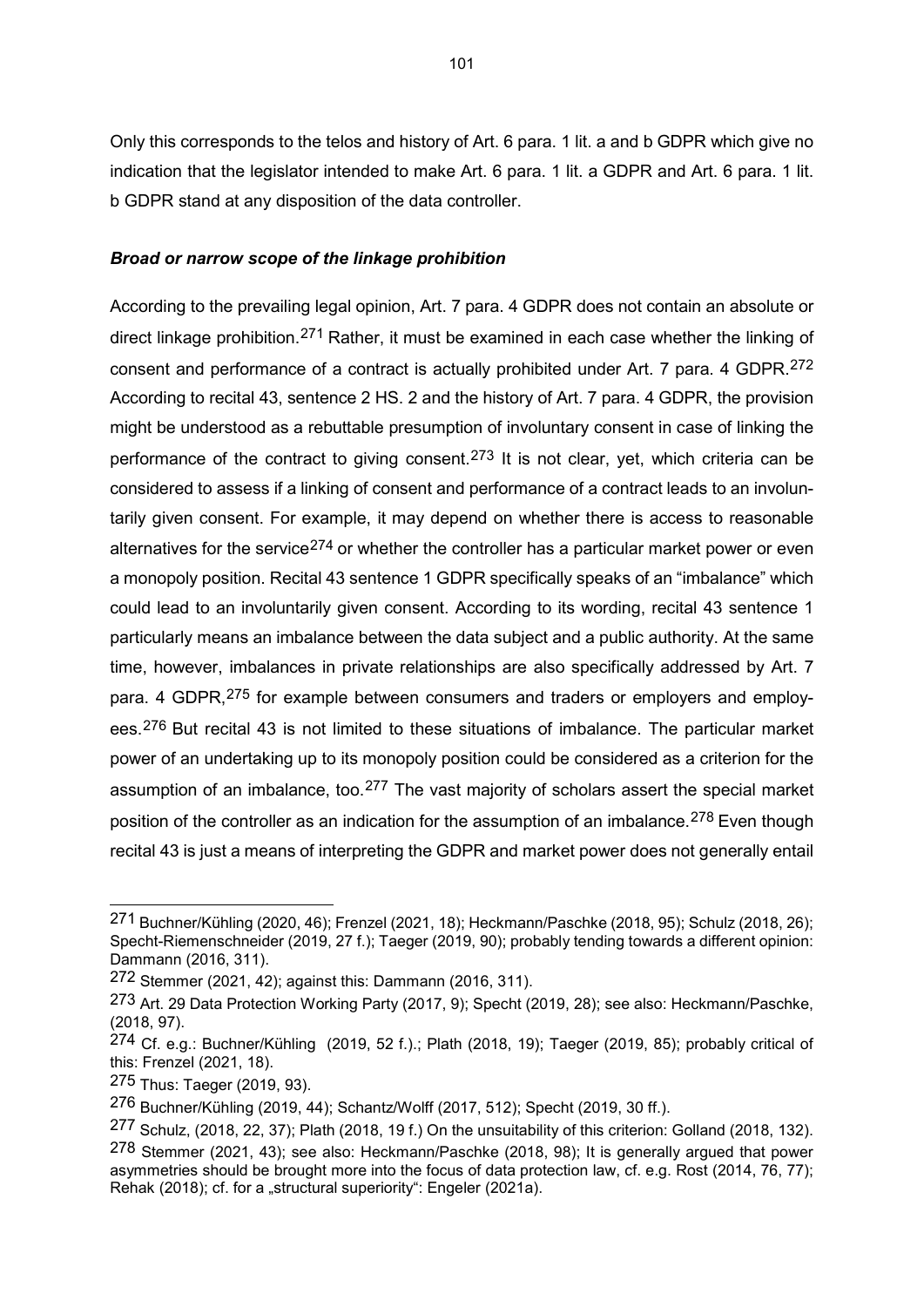an imbalance with regard to the data subject,  $279$  in the special situation of big tech companies which offer services that the data subject more or less depends on, and which, at the same time, benefit from the data subject's data, one could argue in favor of an imbalance between these large digital firms and the data subject.

## *Invalid consent apart from contract*

Recital 43 sentence 1 GDPR is not limited to "consent as counter performance" but relates to the overall prerequisite of voluntary consent. An imbalance can, hence, also exist in other situations. The two market failures which we described before lead us to the assumption that such an imbalance between very large online platforms and the data subjects exists or can exist unless the data subject has the option of using the platform without consenting to the data processing. Thus, the two market failures justify a rebuttable presumption of invalid consent if the consent is given to very large online platforms which needs to be refuted e.g. through a paid option to use the platform.[280](#page-102-1)

## **3.4.2.2.3 Asymmetric guidelines for the application of Art. 6(1)f GDPR**

Asymmetric guidelines which take into account the imbalance between very large online platforms and the data subject could also be established with regard to Art. 6 para. 1 lit. f GDPR. Due to the specific risks for the data subject which correspond to the two market failures, it could be argued that the interest of the data subject generally outweighs the interests of the data controller when the data are processed by a very large online platform.

## **3.4.2.2.4 Prohibit especially dangerous data processing**

If especially dangerous data processing by very large online platforms is identified, one could even think about prohibiting this as long as the information market failure is not solved. If the risk for the data subject clearly outweighs the interests in data processing and the concept of consent doesn't work due to the two market failures, the need to protect the data subject justifies a prohibition of highly dangerous data processing, e.g. as Art. 5(a) DMA prohibits the merging of data by very large online platforms.<sup>[281](#page-102-2)</sup>

<span id="page-102-0"></span><sup>279</sup> Paal (2020, 229 f.).

<span id="page-102-1"></span><sup>280</sup> See also our recommendation in section 3.4.4.4 to introduce an additional obligation for gatekeepers that mandates the offering of a payment option for the core platform service without having to provide personal data.

<span id="page-102-2"></span><sup>281</sup> See our recommendation in section 3.4.4.3 to change Art. 5(a) DMA into a direct prohibition of the data combination without giving the gatekeeper the option to get consent from the end users for combining the personal data.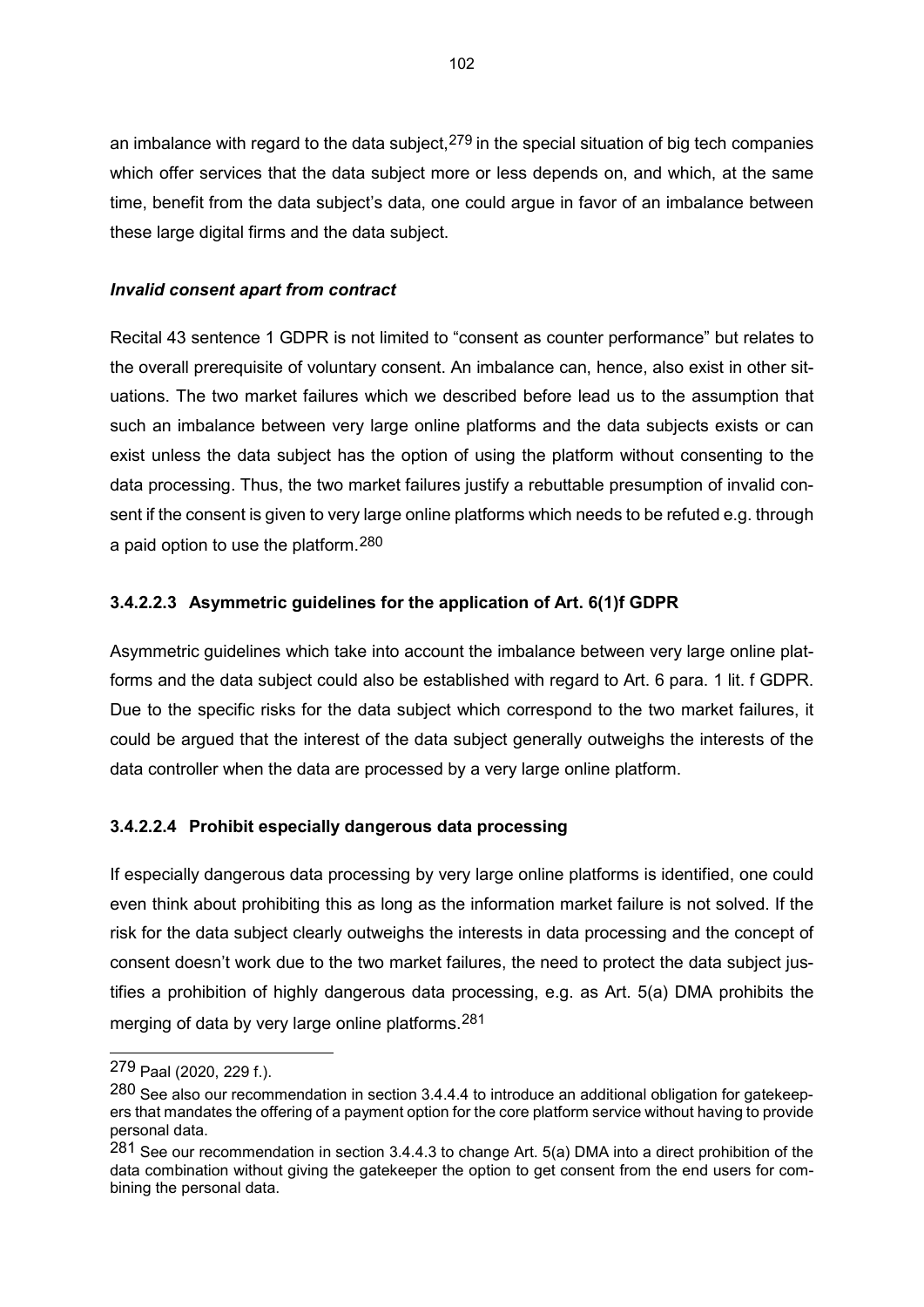#### **3.4.2.2.5 Taking into account dark patterns**

In section 2.3.1 we have seen that dark patterns are biased choice architectures, e.g. through default settings, which lead people to make decisions which are potentially against their individual preferences.[282](#page-103-0) Designers of dark patterns use their design power via a web interface to influence users to make decisions that benefit them (the designers, not the users!), e.g. to have users declare their consent to data processing. One could also speak of "dark nudg-ing".<sup>[283](#page-103-1)</sup> Data protection law can help to reduce dark patterns. Where an incentive is given to declare consent to data processing, e.g. by using green buttons to give consent whereas the button to deny consent is colored red (preselection patterns), one could think of an (in)volun-tarily given consent.<sup>[284](#page-103-2)</sup> California has implemented a law providing that consent to data processing obtained by means of dark patterns shall be invalid.[285](#page-103-3) A similar law or, in any case, a respective interpretation of the GDPR, could be part of the "dark pattern solution" in Europe, too. We support such a law and such an interpretation of the GDPR. However, the different kinds of dark patterns require action by various areas of law to limit them, one of which is also consumer protection law. How especially consumer protection law could respond to dark patterns should absolutely be subject to further discussion.[286](#page-103-4)

#### **3.4.2.3 Solving the current problem of underenforcement**

As we have already discussed in chapter 2 data protection law does not only suffer from legal uncertainty but also from underenforcement. This aspect should be discussed, here, also from a data protection law perspective. It should be argued that the problem of underenforcement is a structural problem which particularly lies in the one-stop-shop principle. We will explain the problem in the following and discuss possible solutions.

Since coming into force, data protection law has been less enforced than it would have been possible, although the data protection authorities have considerable enforcement powers according to Art. 83 ff. GDPR. In this respect, the lack of enforcement of data protection law cannot be justified by a lack of enforcement instruments. Rather, the enforcement deficit lies on the one hand in the legal uncertainty inherent in data protection law and on the other hand in the lack of enforcement efforts by individual data protection authorities. This, in turn, may be

<span id="page-103-0"></span><sup>282</sup> Martini/Drews/Seeliger/Weinzierl (2021, 47, 51f.).

<span id="page-103-1"></span><sup>283</sup> Weinzierl (2020, 1, 3).

<span id="page-103-2"></span><sup>284</sup> Martini/Drews/Seeliger/Weinzierl (2021, 47, 53).

<span id="page-103-3"></span><sup>285</sup> 14 lit. h CPRA which amends 1798.140 lit. h Nr. 1 CCPA. See also Chopra (2020).

<span id="page-103-4"></span><sup>286</sup> See also below section 3.4.3.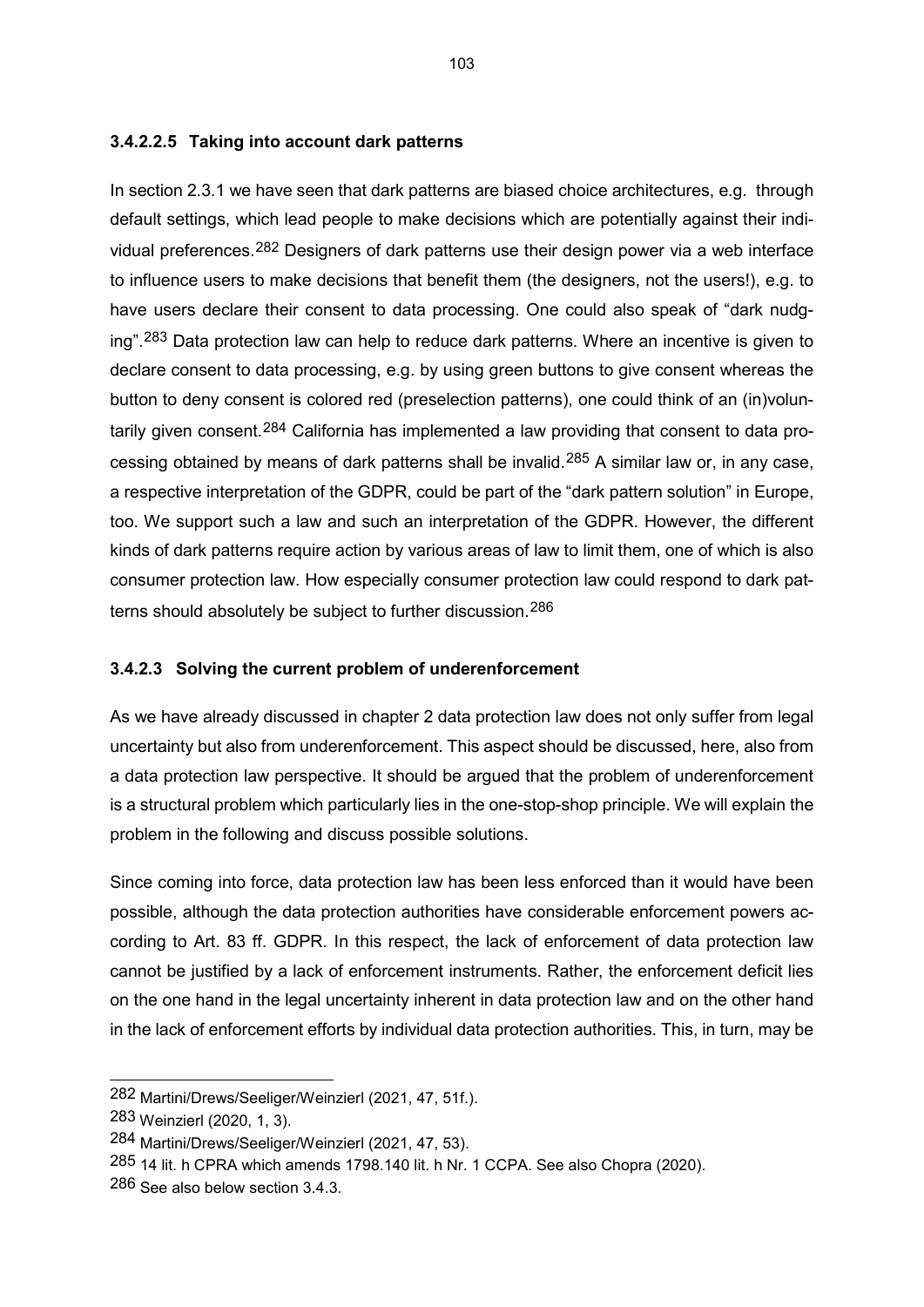due to a lack of resources, but certainly also to other reasons, most notably the effects of the "one-stop-shop principle" and the resulting complex structure of competency.

The "one-stop-shop principle" replaced the territorial principle<sup>[287](#page-104-0)</sup> under which several supervisory authorities could have acted in cross-border data processing. The territorial principle led to efficiency losses and caused legal uncertainties which are meant to be avoided by the "one-stop-shop principle".<sup>[288](#page-104-1)</sup> Under this principle, the supervisory authority of the main establishment or of the single establishment of the controller or processor is now competent to act as lead supervisory authority for the cross-border processing carried out by that controller or processor in principle (Art. 56 para. 1 GDPR). It must, nevertheless, cooperate with the other supervisory authorities concerned according to Art. 60 to 62 GDPR. The aim of these provisions is to reach a consensus among the supervisory authorities involved, which can e.g. be achieved through mutual assistance, exchange of information and joint action.<sup>[289](#page-104-2)</sup> If such a consensus cannot be reached, a dispute resolution procedure, the so-called consistency procedure, can be initiated pursuant to Art. 65 para. 1 lit. a GDPR, at the end of which a binding decision of the European Data Protection Board (EDPB) is issued.[290](#page-104-3)

Under this procedure, if the lead supervisory authority does not take the appropriate action, other supervisory authorities concerned can intervene: They can raise relevant and reasoned objections regarding the draft decision which the lead supervisory authority has previously had to submit to them (Art. 60 para. 4 GDPR). If the lead supervisory authority does not follow their objections or if it rejects them as not relevant or not reasoned, the EDPB has to adopt a binding decision under Art. 65 para. 1 lit. a GDPR. The lead supervisory authority then has to "translate" this binding decision into its final decision (Art. 64 para. 6 GDPR).

This process was recently followed with regard to the Irish data protection authority (Data Protection Commission, DPC) which is responsible, e.g., for Apple, Google, Facebook, Twitter, IBM and LinkedIn. It had issued a draft decision with regard to WhatsApp Ireland Ltd.'s compliance with Art. 12 to 14 GDPR which triggered objections by no less than eight data protection authorities concerned, e.g. regarding the scope of the inquiry and the proposed enforcement measures. As no compromise was reached, the EDPB was called upon to issue a binding

<span id="page-104-0"></span><sup>287</sup> In depth: Nguyen (2015, 265).

<span id="page-104-1"></span><sup>288</sup> Wagner/Ruhmann (2019).

<span id="page-104-2"></span><sup>289</sup> Cf. Wagner/Ruhmann (2019); CJEU judgment of 15 June 2021 – Facebook/Gegevensbeschermingsautoriteit, C-645/19, EU:C:2021:483;

<span id="page-104-3"></span><sup>290</sup> CJEU judgment of 24 September 2019 – Google/CNIL, C-507/17, ECLI:EU:C:2019:772 = NJW 2019, 3499 para. 68; see also the Opinion of the Advocate General in Schrems II: CJEU judgment of 16 July 2020 – Schrems II, C-311/18, ECLI:EU:C:2019:1145 = BeckRS 2019, 32163 para. 155; as well as: Gerhold (2021, 1134).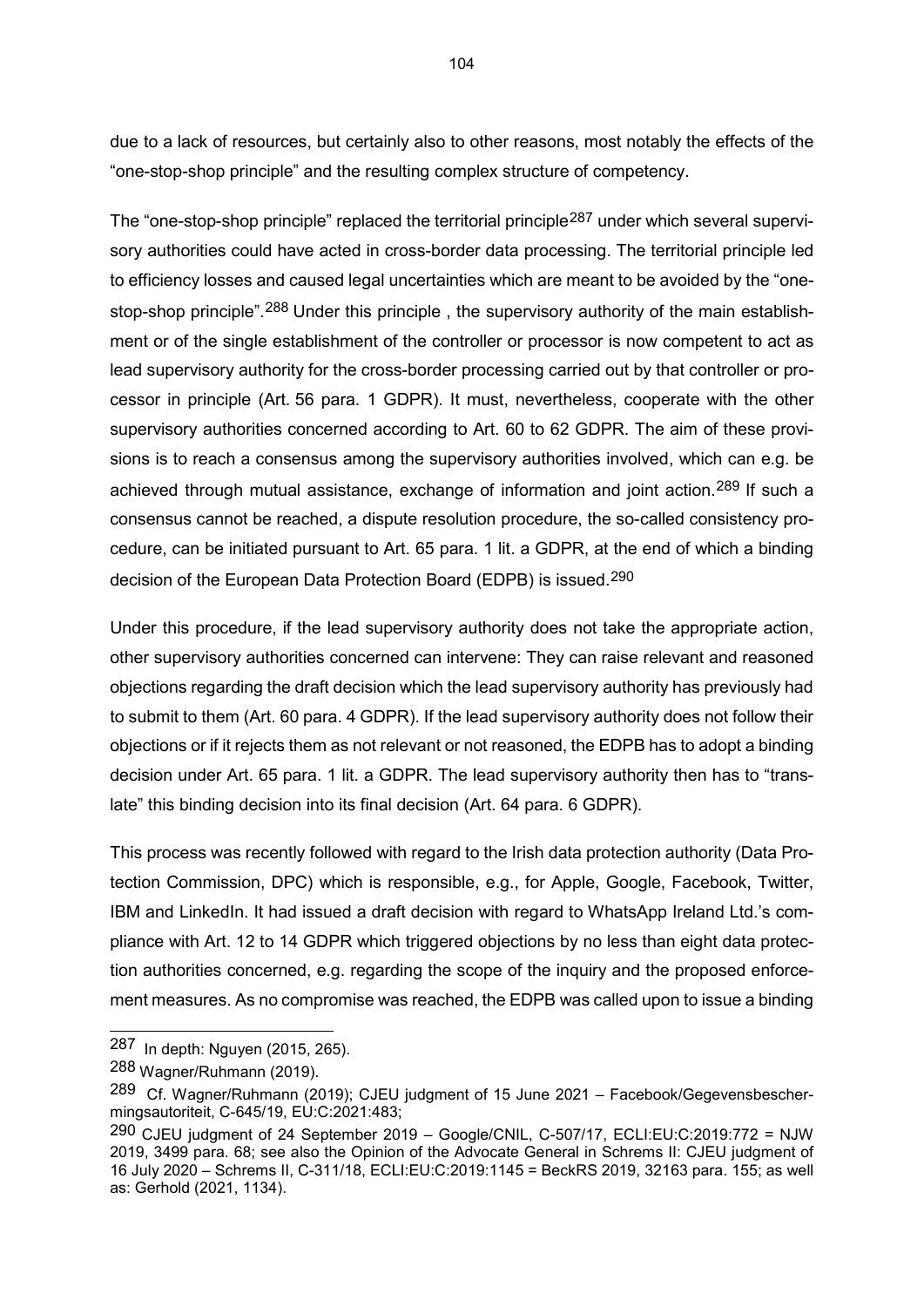decision. In its decision, the EDPB obliged the DPC to amend its draft decision with regard to the infringements of transparency, the calculation of the imposed fine and the period for the order to comply.[291](#page-105-0)

If on the other hand the lead supervisory authority does not act at all, the procedures available to the other supervisory authorities concerned are more complex: A supervisory authority concerned can contact the lead supervisory authority as part of the scheme of mutual assistance under Art. 61 para. 1 GDPR. If the lead supervisory authority does not react, the supervisory authority concerned can adopt provisional measures under Art. 61 para. 8 sentence 1 GDPR in accordance with Art. 55 para. 1 GDPR, e.g. evidence protection measures. It can also ask the EDPB to issue an urgent binding decision under Art. 66 para. 2 GDPR.<sup>[292](#page-105-1)</sup> However, the CJEU in a recent decision seems to have required a prior consultation in accordance with Art. 56 paras. 3 to 5 GDPR in such cases.<sup>[293](#page-105-2)</sup> This is meant to inform the lead supervisory authority of the intentions of the supervisory authority concerned, and to enable it to adopt measures itself.<sup>[294](#page-105-3)</sup> In addition to this mechanism, some legal scholars have argued that the urgency procedure according to Art. 60 para. 11 GDPR should apply.[295](#page-105-4) Another possible instrument to be taken is the complaint of inactivity under Art. 66 para. 3 GDPR. This is the only instrument developed explicitly with regard to the competent supervisory authority's inactivity.<sup>[296](#page-105-5)</sup>

As a consequence of all of these procedures, the final substantive decision lies with the EDPB.[297](#page-105-6) However, its decision still has to be "translated" into a decision with an external effect by the lead or another competent supervisory authority. Because the EDPB does not have any powers under Art. 58 GDPR, it has to rely on these supervisory authorities'

<span id="page-105-1"></span><span id="page-105-0"></span><sup>291</sup> EDPS, Binding decision 1/2021 on the dispute arisen on the draft decision of the Irish Supervisory Authority regarding WhatsApp Ireland under Article 65(1)(a) GDPR, adopted on 28 July 2021, p. 86 ff. 292 CJEU judgment of 15 July 2021 – Facebook/ Gegevensbeschermingsautoriteit, C-645/19, ECLI:EU:2021:483, para. 71.

<span id="page-105-2"></span><sup>293</sup> Very unclear whether the CJEU maybe only demands this in cases falling under Art. 56 para. 2 GDPR, as the clear wording of the law as well as its systematics would suggest, CJEU judgment of 15 July 2021 – Facebook/ Gegevensbeschermingsautoriteit, C-645/19, ECLI:EU:2021:483, paras. 58 ff.

<span id="page-105-3"></span><sup>294</sup> CJEU judgment of 15 July 2021 – Facebook/ Gegevensbeschermingsautoriteit, C-645/19, E-CLI:EU:2021:483, paras. 60, 71.

<span id="page-105-4"></span><sup>295</sup> Blasek (2021); Gerhold (2021, 1134).

<span id="page-105-5"></span><sup>296</sup> Caspar (2020a, 12); critical on this: Konferenz der Datenschutzbeauftragten des Bundes und der Länder (2015, 14 f.).

<span id="page-105-6"></span><sup>297</sup> Leaning towards this assessment as well: Gerhold (2021, 1135); von Lewinski (2017, 1487); Thiel (2021, 470). This also corresponds with the EDPB's task as defined in Art. 70 para. 1, specifically sentence 2 lit. a, lit. e alternative 1, lit. t GDPR. Against such a binding decision, an action for annulment under Art. 263 TFEU may be brought, Weber/Dehnert, ZD 2021, 63, 67; see also recital 143.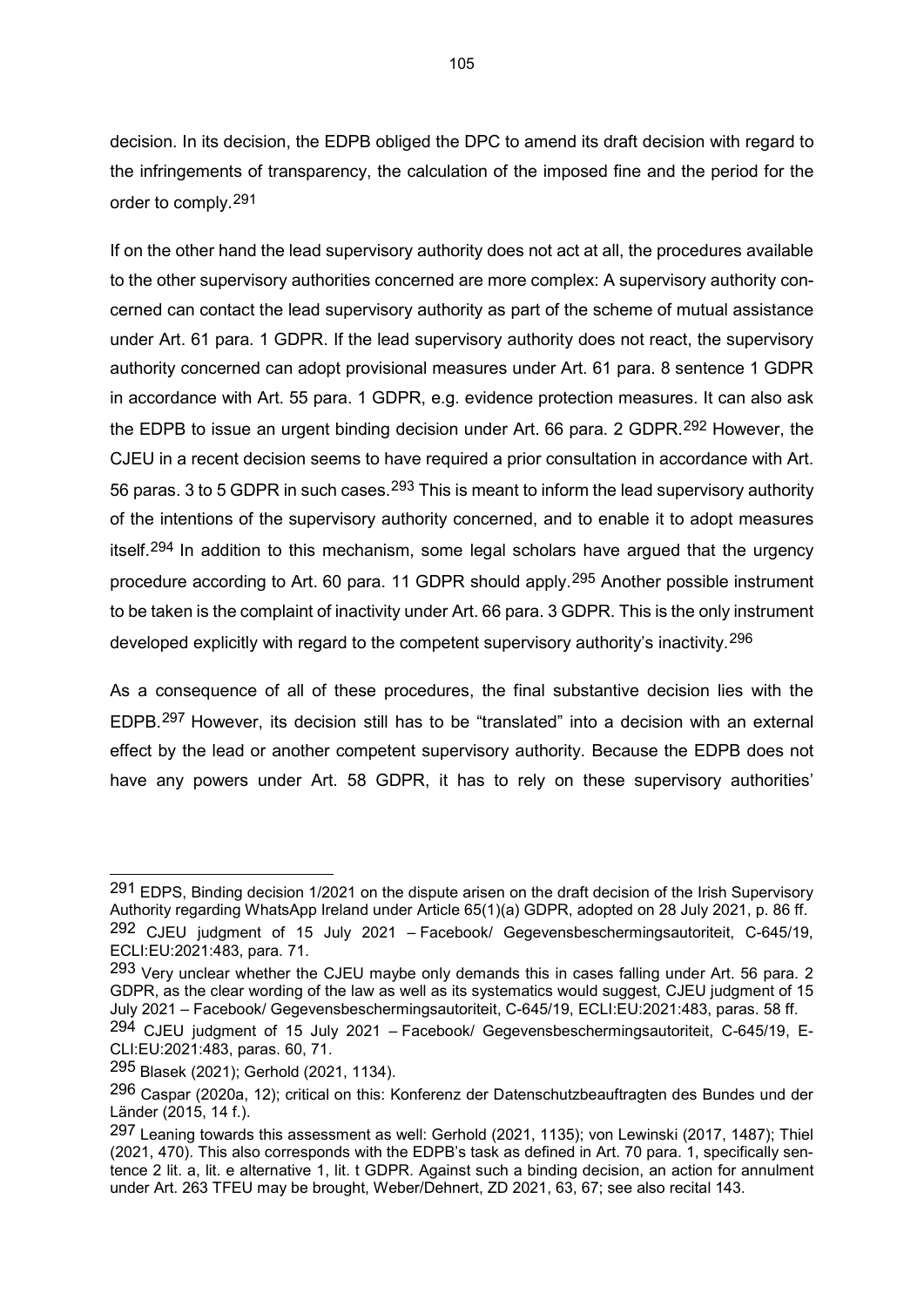cooperation. If such a cooperation cannot be obtained, the only possible reaction is for the European Commission to start lengthy infringement proceedings under Art. 267 TFEU.[298](#page-106-0)

In some cases, European supervisory authorities have proceeded against GAFA(M) companies or comparable platforms. However, their number is small. They are listed in the following table:

|                         | Table 1: Fines imposed on companies in the platform economy (data mainly taken from |  |
|-------------------------|-------------------------------------------------------------------------------------|--|
| enforcementtracker.com) |                                                                                     |  |

| <b>Date</b> | <b>Amount of the</b><br>fine | <b>Country of</b><br>domicile Su- | <b>Addressee</b>                      | <b>Brief description</b>                                                                                                                                                                                                                                                                                                                                    |
|-------------|------------------------------|-----------------------------------|---------------------------------------|-------------------------------------------------------------------------------------------------------------------------------------------------------------------------------------------------------------------------------------------------------------------------------------------------------------------------------------------------------------|
|             |                              | pervision                         |                                       |                                                                                                                                                                                                                                                                                                                                                             |
| 2019        | 51,000€                      | Germany                           | Facebook<br>Germany<br>GmbH           | Failure to notify the competent super-<br>visory authority in Hamburg of the<br>data protection officer.                                                                                                                                                                                                                                                    |
| 21.01.2019  | 50,000,000 €                 | France                            | Google LLC                            | Unlawful data processing in regards to<br>account creation via the Android oper-<br>ating system. The allegations are: the<br>lack of transparency (Art. 5 GDPR),<br>the lack of a legal basis (Art. 6), infor-<br>mation deficits (Art. 13, 14) as well as<br>the vagueness and lack of unambigu-<br>ity of the declaration of consent (Art. 4<br>No. 11). |
| 11.03.2020  | $5,000,000$ €                | Sweden                            | Google LLC                            | Unlawful handling with regard to the<br>right of users to have search sugges-<br>tions deleted. The Higher Administra-<br>tive Court in Stockholm did not uphold<br>an appeal by Google, but reduced the<br>amount of the fine to approximately 5<br>million euros.                                                                                         |
| 14.07.2020  | 600,000€                     | Belgium                           | Google Bel-<br>gium SA                | Unlawful refusal of a data subject's re-<br>quest to limit the discoverability of an<br>outdated article ("dereferencing") and<br>the lack of transparency of the request<br>form.                                                                                                                                                                          |
| 16.07.2020  | 28€                          | Hungary                           | Google Ire-<br>land Ltd.              | Failure to respond in a timely manner<br>to a data subject's request for infor-<br>mation (Art. 15).                                                                                                                                                                                                                                                        |
| 15.12.2020  | 450,000€                     | Ireland                           | Twitter Inter-<br>national<br>Company | Failure to inform the supervisory au-<br>thority of a data protection breach<br>within the meaning of Art. 33 DSGVO                                                                                                                                                                                                                                         |
| 07.12.2020  | 35,000,000 €                 | France                            | Facebook<br>Europe Core<br>S.à r.l.   | Specificity: The decision is based on<br>Art. 82 of the French Data Protection<br>Act. The storage of cookies without<br>the consent of the data subject and<br>the insufficient information regarding<br>the processing of cookies are objected<br>to. The "one-stop-shop principle" is<br>considered inapplicable.                                        |
| 07.12.2020  | 60,000,000 €                 | France                            | Google LLC                            |                                                                                                                                                                                                                                                                                                                                                             |

<span id="page-106-0"></span>298 Caspar (2020, 28).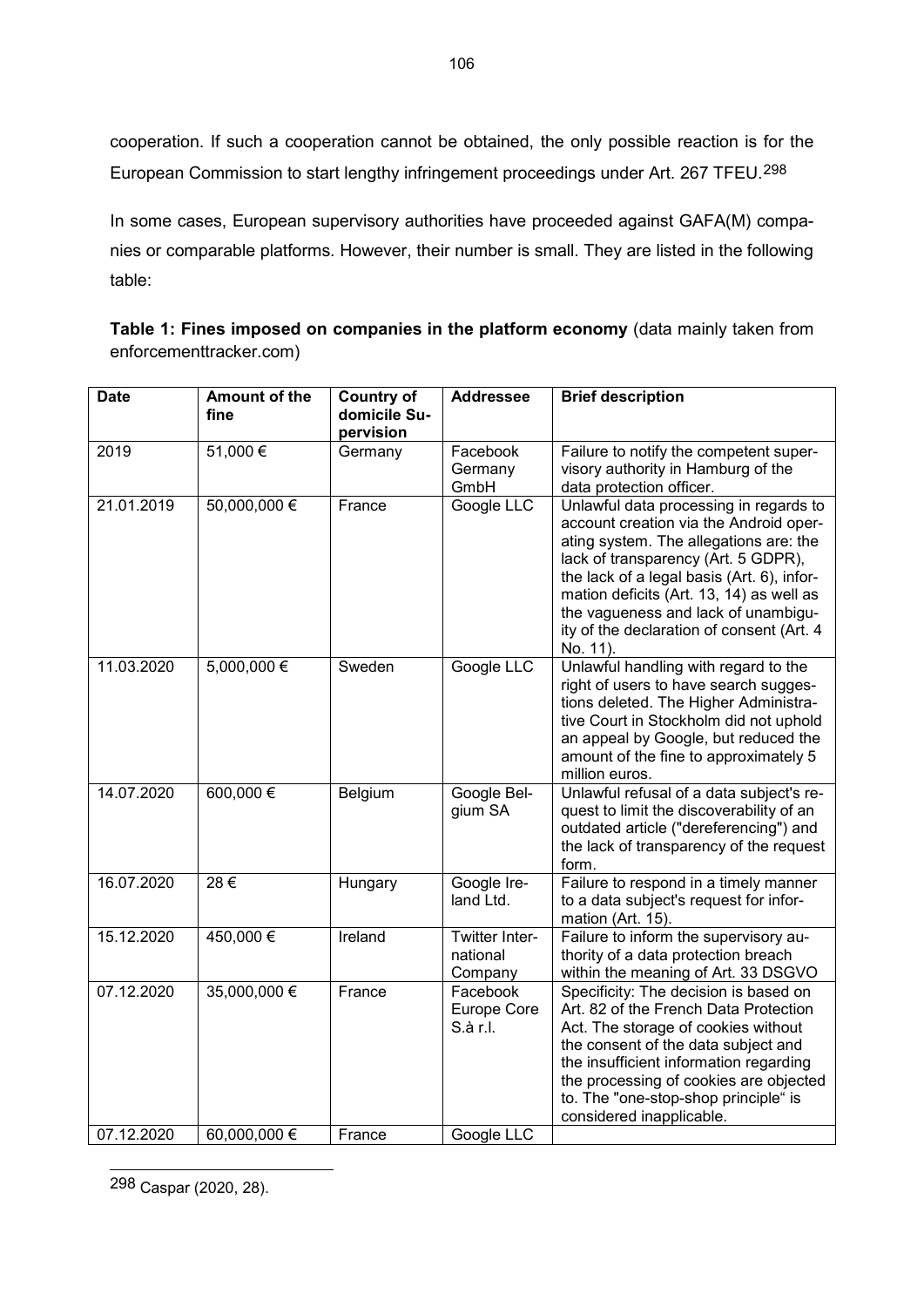| 07.12.2020 | 40,000,000 €  | France             | Google Ire-<br>land Ltd.            | Special feature: The decision in both<br>cases is based on Art. 82 of the<br>French Data Protection Act. The stor-<br>age of cookies without consent, the in-<br>sufficient information regarding the<br>processing of cookies and the defec-<br>tiveness of the function to reject the<br>storage of advertising cookies are also<br>objected to. The "one-stop-shop prin-<br>ciple" is considered inapplicable. |
|------------|---------------|--------------------|-------------------------------------|-------------------------------------------------------------------------------------------------------------------------------------------------------------------------------------------------------------------------------------------------------------------------------------------------------------------------------------------------------------------------------------------------------------------|
| 09.04.2021 | 750,000 €     | <b>Netherlands</b> | <b>Tik Tok</b>                      | Violation of the privacy of minors. Fail-<br>ure to provide information that is un-<br>derstandable and transparent for mi-<br>nors.                                                                                                                                                                                                                                                                              |
| 16.07.2021 | 746,000,000 € | Luxembourg         | Amazon Eu-<br>rope Core<br>S.à.r.l. | Illegal data processing operations<br>(more concrete information currently<br>not available). Amazon intends to<br>seek legal remedies.                                                                                                                                                                                                                                                                           |

Among the listed fines, there are six fines that censure violations of the GDPR. Among these fines, the fine of the French data protection authority against Google LLC in the amount of  $\epsilon$ 50 million and the fine of the Luxembourg supervisory authority against Amazon Europe Core S.á.r.l. in the amount of € 746 million are outstanding. The Amazon case is the first case in which a data protection authority of a member state has acted, in line with the "one-stop-shop principle". In all other cases listed, either the "one-stop-shop principle" was deemed not to apply at the time of the issuance of the notice of the fine,  $299$  or a fine was issued exclusively against a specific member state subsidiary that does not constitute the European head office, resulting in a smaller fine.<sup>[300](#page-107-1)</sup> The French regulator issued three significant fines against GAFA(M) companies in December 2020, which are based on breaches of national data protection law, thus deeming the "one-stop-shop principle" inapplicable.[301](#page-107-2)

Although the "one-stop-shop-principle" may cause more legal certainty, it leads to inconsistent law enforcement in the different member states. We thus agree with the German Federal Data Protection Commissioner ("Bundesdatenschutzbeauftragter", BfDI) that there is a need for a European Data Protection Authority.[302](#page-107-3) We argue in favor of a financially adequately equipped European Data Protection Authority which is competent for the data processing by very large online platforms because data processing by those very large online platforms should be controlled more carefully than less dangerous data processing. To identify potentially unlawful

<span id="page-107-0"></span><sup>299</sup> For example, CNIL (2019)

<span id="page-107-1"></span><sup>300</sup> For example, for the fine imposed by the Hamburg Data Protection Commissioner on Facebook Germany GmbH, cf: HmbfDI (2019, 107).

<span id="page-107-2"></span><sup>301</sup> Haufe Online Redaktion (2020).

<span id="page-107-3"></span><sup>302</sup> Stupp (2021).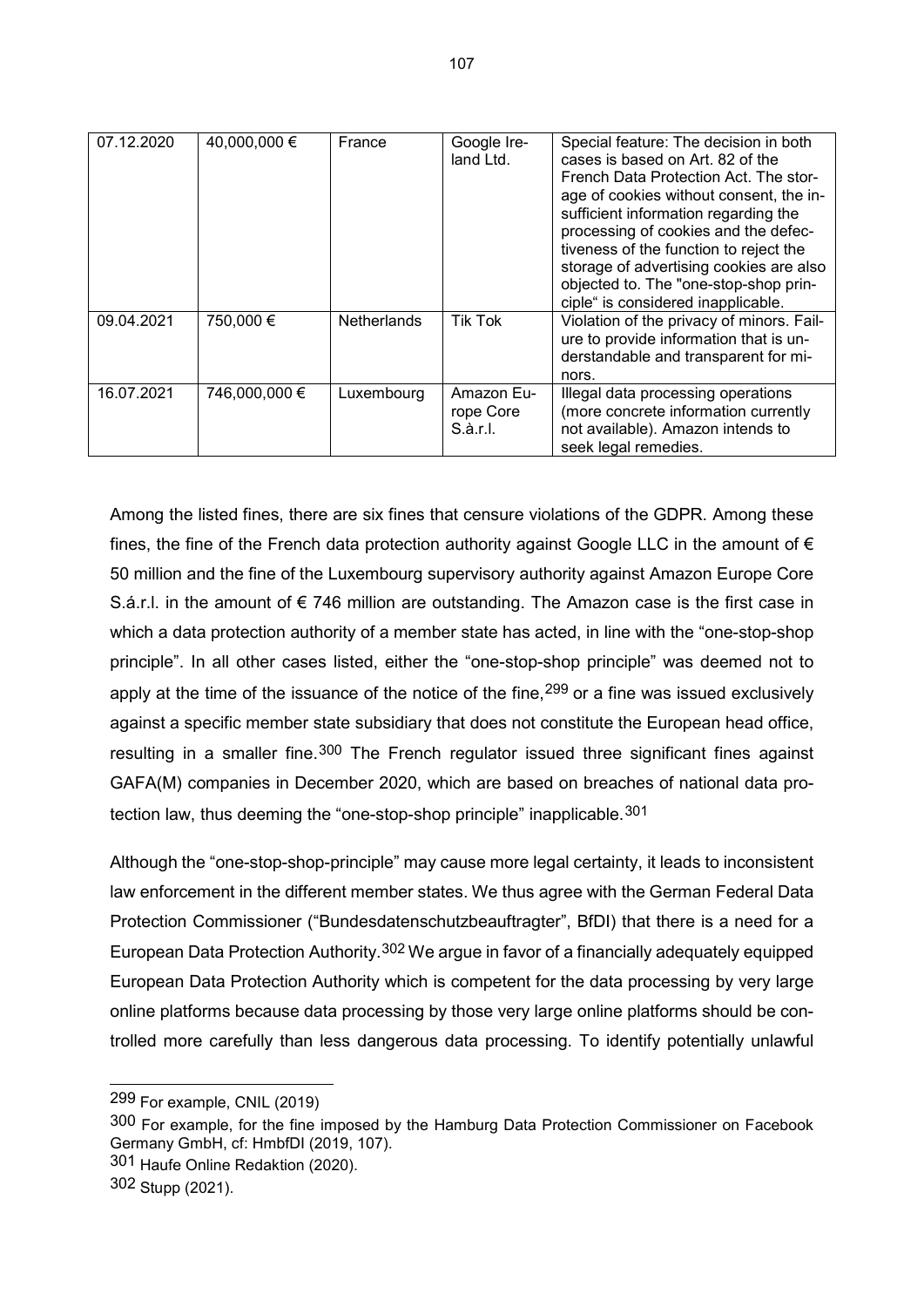data processing, one could also think of further reporting requirements, e.g. within the scope of Corporate Digital Responsibility.

The problems of underenforcement and legal uncertainty are very important and urgent issues that require a fast solution. If we wait another ten years to solve them, irreversible harm will be done to the informational self-determination of EU citizens. We are of the opinion that we have a similarly dramatic situation in data protection law as we have in competition law where we react with "revolutionary" changes. The same should be done in data protection law.

### **3.4.3 Consumer policy**

From an economic perspective consumer policy has the task of remedying market failure prob-lems that are caused by information and behavioral problems of consumers.<sup>[303](#page-108-0)</sup> Theoretical and empirical research in information economics and behavioral economics has shown that, e.g., through asymmetric information and behavioral biases, "adverse selection" and "moral hazard" problems as well as systematic decision errors of consumers can arise, which lead to serious market failures and can harm consumers. Firms can also use misleading and deceptive information and aggressive sales practices to the detriment of consumers. The analysis in section 2.3.1 about the problems of consumers to make rational and well-informed decisions about the collection and use of personal data is only another example of the general problems that consumers can have with respect to their consumer decisions due to their limited information and limited capabilities to process information, cognitive limitations and behavioral bi-ases.<sup>[304](#page-108-1)</sup> Consumer policy has developed a broad set of policy instruments for protecting consumers against a wide range of those practices and specific risks that might lead to harms for consumers (and, in particular, also to specific groups of vulnerable consumers). Consumer education, certification and labelling solutions, nudging policies (e.g. through consumerfriendly default settings), mandatory regulations for disclosing information, judicial control of standard form contracts, regulations against misleading and aggressive sales practices, as well as direct regulation of minimum standards for contracts, products, and services (e.g., with respect to safety and health risks) are well-established and widely used instruments in the toolbox of consumer policy.[305](#page-108-2)

<span id="page-108-0"></span><sup>303</sup> See for easy-to-read overviews about consumer policy, also from a behavioral economics perspective, OECD (2010) and Luth (2010)

<span id="page-108-1"></span><sup>304</sup> See Digital Regulation Project (2021a, 4).

<span id="page-108-2"></span><sup>305</sup> See OECD (2010).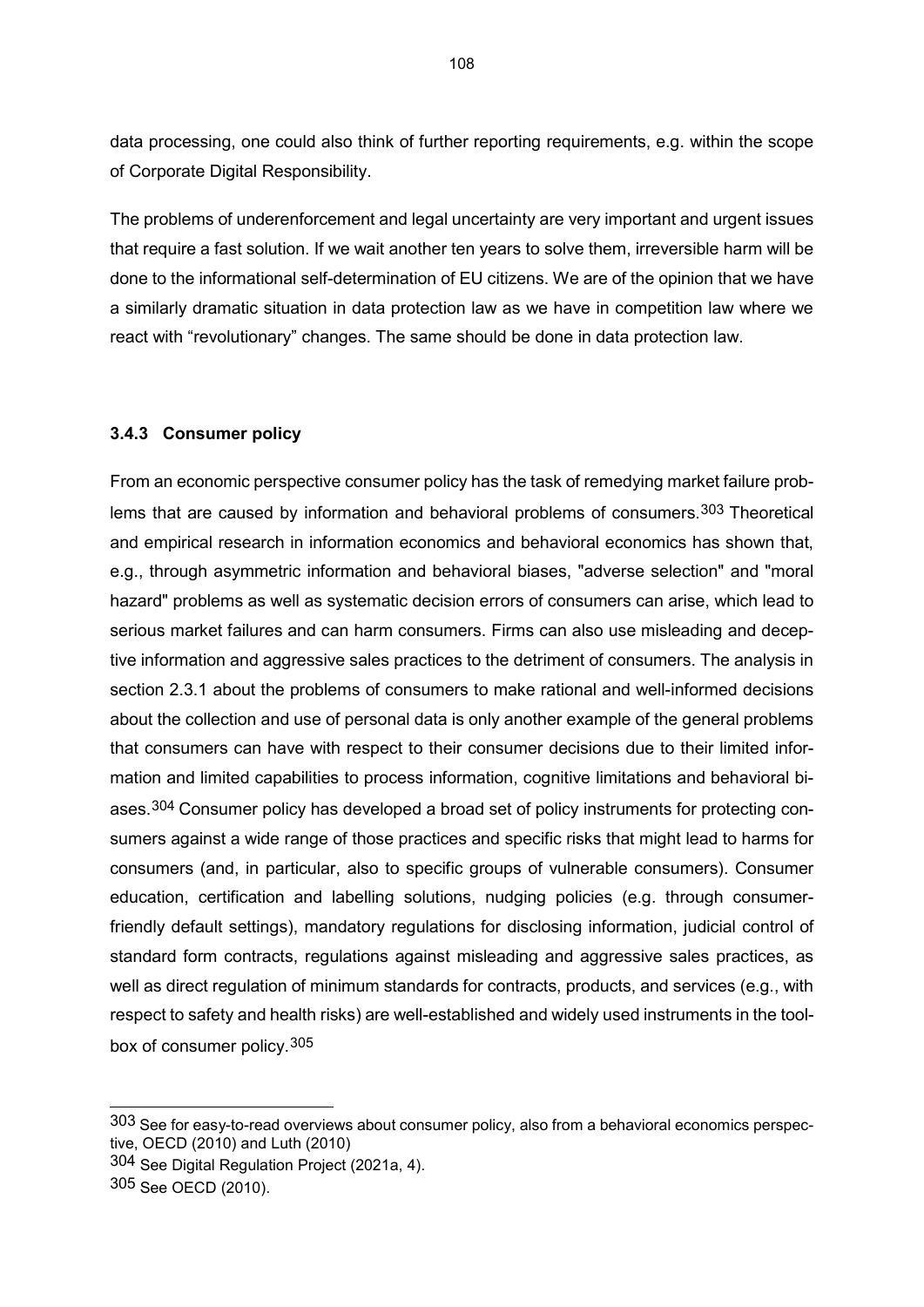It is not possible in this report to analyze whether and to what extent the current consumer law in the EU, which consists of a number of different laws, is capable of dealing with the manifold consumer protection problems that can emerge on online platforms or how these lasw can be improved for better solving these problems. Instead, we will summarize the most important results of a recent policy report (Digital Regulation Project: Consumer protection for online markets and large digital platforms).<sup>[306](#page-109-0)</sup> This report asks – in a general way - from a consumer protection perspective, whether online platforms create additional problems for consumer protection, which might not be covered sufficiently by current consumer law, and whether refinements of consumer law might be necessary for better remedying these problems. The authors of the report are, however, particularly interested in the additional question whether for the "largest online gatekeeper platforms"[307](#page-109-1) additional and stricter rules with respect to consumer protection might be necessary in comparison to other online platforms. Since these large gatekeeper platforms are presumably identical with the gatekeeper platforms of the large digital firms, the research question of this report is directly linked to our policy proposal that for the large digital firms also stricter rules for data protection and consumer protection might be necessary (asymmetric regulation).[308](#page-109-2)

The report sees four main reasons for a differential treatment of these large digital platforms:[309](#page-109-3) (1) These gatekeepers between business users and consumers have the ability of setting the rules on their platforms and monitor and control the activities through their access to relevant data algorithmic design skills. (2) Through their immense access to consumer data and their skills in using machine learning algorithms, they can analyze these data for behavioral patterns and can use A/B testing techniques for refining their design choices for influencing consumer behavior. (3) Weak consumer protection can particularly also increase market power, which due the already existing competition concerns regarding the largest online platform is particularly problematic. (4) Since a key rationale for consumer protection is the existence of imbalances of power between a firm and its consumers, any consumer laws that are applicable equally to all firms will protect consumers not sufficiently against the greater power of the largest online platforms. Stronger regulation for these platforms would therefore benefit the consumers much more than any additional burden for these platforms. In the following analysis, the report shows for a number of problems, why these largest online platforms should

<span id="page-109-0"></span><sup>306</sup> See Digital Regulation Project (2021a). The authors of this report are a group of economists from Europe and the U.S.

<span id="page-109-1"></span><sup>307</sup> See ibid., 2.

<span id="page-109-2"></span><sup>308</sup> See above section 2.4.

<span id="page-109-3"></span><sup>309</sup> See ibid., 10.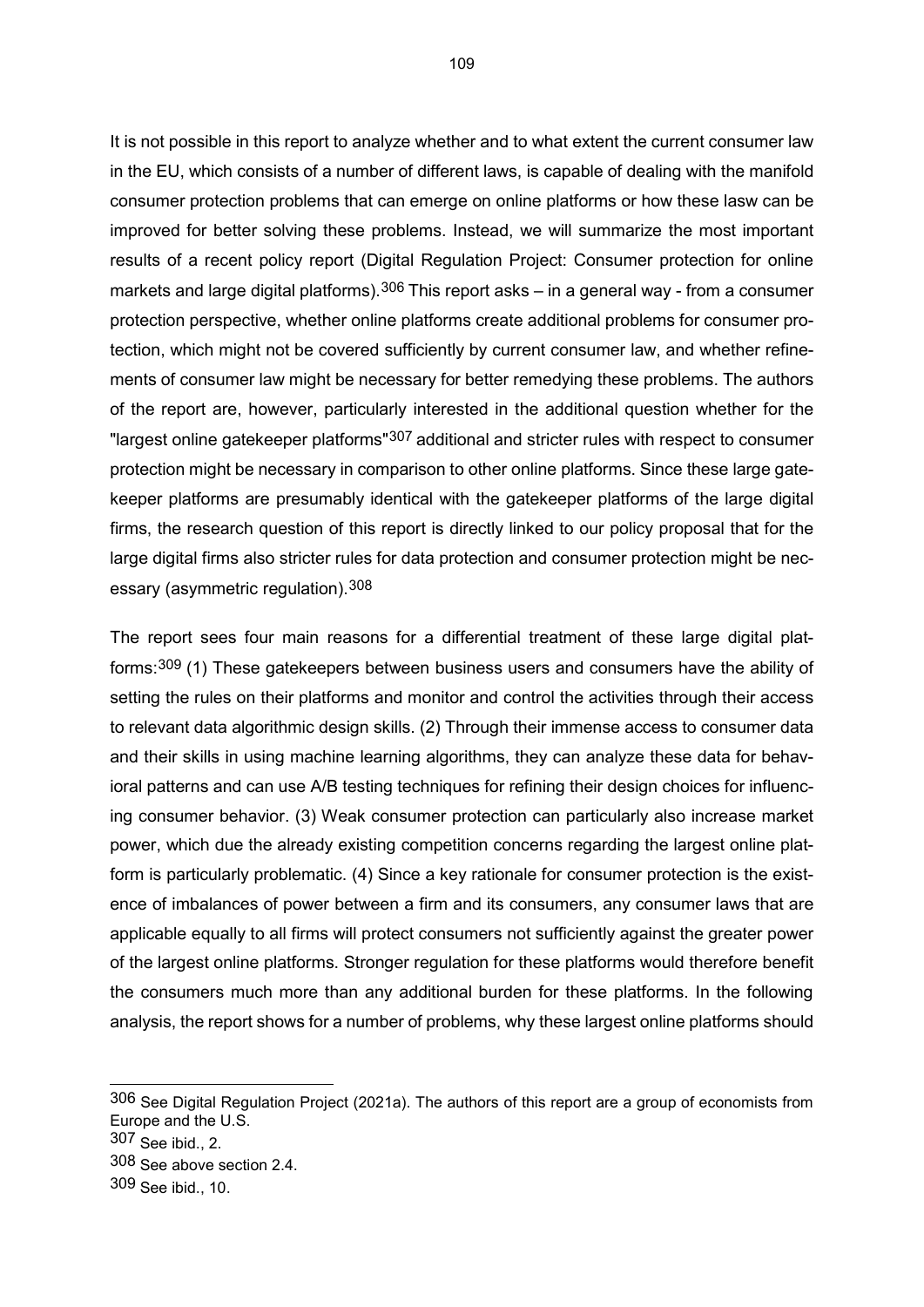be subject to additional and stricter consumer protection rules than other online platforms.<sup>[310](#page-110-0)</sup> Particularly interesting for our problem is that "the largest online platforms should be given specific responsibility to ensure that their choice architecture is neutral <sup>[311](#page-110-1)</sup> and that they also should be subject to additional regulatory powers.<sup>[312](#page-110-2)</sup>

The results of this report show that the combination of the power of digital platforms and the information and behavioral problems can justify asymmetric regulation in form of stricter rules for the large digital firms also in consumer law (despite its usual character as a horizontal regulation). In that respect, the "dark pattern" problem (with its use of manipulative choice architectures, also through the use of machine learning techniques, consumer data mining and A/B testing) is also very relevant for consumer protection, and should therefore also be addressed by consumer policy. Similar to data protection law it is not possible here to analyze from a legal perspective, whether and to what extent the manifold forms of "dark patterns" can be addressed in an effective way by consumer law, or how to improve consumer law in that respect. These questions are right now both in Europe and in many other countries (particularly in the US) on the agenda for research and policy-making. It seems that at least part of these "dark patterns" might be covered also by existing consumer law, but there are also many phenomena, which cannot be addressed, in addition to complex and difficult enforcement prob-lems (e.g. with respect to evidence).<sup>[313](#page-110-3)</sup> It is, however, very interesting that the new methods of A/B testing can, vice versa, also be used as a new instrument for consumer protection regulation, e.g. by mandating large online platforms to prove the impact of their choice architectures.[314](#page-110-4)

However, the consumer policy discussion about helping consumer to make better decisions about the collection and use of personal data vis-a-vis the large digital firms should also look beyond the problem of "biased vs. neutral" choice architectures: (1) It is wellknown that also consumer policy can use "nudging" policies for remedying behavioral biases of consumers, e.g., by setting "privacy-friendly" defaults, and other nudging instruments, for helping consumers to better decisions in their own interests.  $315$  (2) Consumer policy can also use the instruments of (voluntary and mandatory) certification and labelling solutions, standardisation of

<span id="page-110-0"></span><sup>310</sup> This refers e.g. to the demarcation of digital advertising, bans on payments for ranking and inclusion in "best buy" boxes, auto-renewing subscriptions, continuous real-time data portability, impeding targeting vulnerable consumers, and "policing" harmful behavior of third-party business users.

<span id="page-110-1"></span><sup>311</sup> Ibid., 9

<span id="page-110-2"></span><sup>312</sup> See ibid., 30.

<span id="page-110-3"></span><sup>313</sup> See, e.g., Martini et al. (2021), Weinzierl (2020), Digital Regulation Project (2021a).

<span id="page-110-4"></span><sup>314</sup> See Digital Regulation Project (2021a, 30).

<span id="page-110-5"></span><sup>315</sup> See Thaler/Sunstein (2008).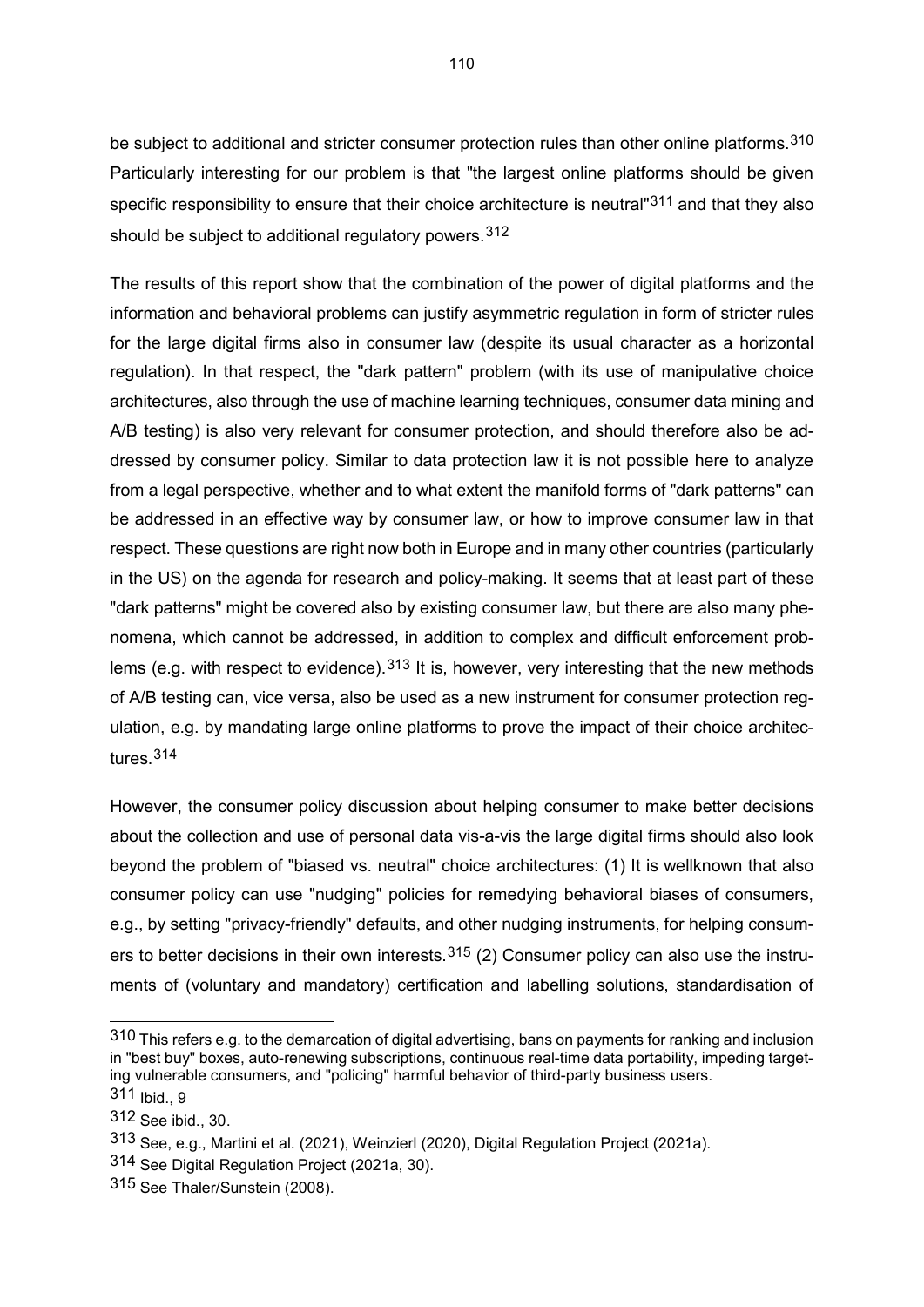disclosure information, model contracts, but also mandatory regulation of minimum standards of choice or of limiting the extent or the types of the collection and use of personal data. Also warnings about the risks of providing too many personal data or specific types of data etc. can be a part of the tool-box that can be directly applied also with respect to decisions of consumers aboutn their personal data and privacy. One additional instrument are the much discussed Personal Information Management Systems (PIMS).

# **3.4.4 Towards a more integrated and collaborative policy approach**

In 2014 the European Data Protection Supervisor published a "Preliminary Opinion" about "Privacy and competitiveness in the age of big data: The interplay between data protection, competition law and consumer protection in the Digital Economy".[316](#page-111-0) In this prescient and much quoted paper the EDPS already very clearly analyzed the crucial role of personal data for many platform business models with "free" services, and the ensuing privacy problems. This paper did not only show how this problem is relevant in the EU for data protection law, consumer law, and competition law, it also emphasized the interfaces between competition law, consumer protection, and data protection, and suggested as next step "to explore the scope of closer coordination between regulators".<sup>[317](#page-111-1)</sup> This is the topic that will be analyzed deeper in this last section 3.4.4.

We see our analysis in this report also as entirely in line with this pioneering contribution of the EDPS.[318](#page-111-2) From our framework in section 2.2 about the problem of the simultaneous existence of both market failures (market power, information and behavioral problems) and the interaction effects of competition law, data protection and consumer law on competition and data protection, it could be clarified that an integrated analysis of the causes of the problems and the effects of the different policies is necessary. In several parts of our report we have seen that with respect to the huge economic power of large digital firms the competition problem cannot be analyzed and remedied independently from the problem of information and behavioral problems regarding the collection and use of personal data. Also attempts to solve the information and behavioral problems are very difficult, and do not help much, as long as the

<span id="page-111-0"></span><sup>316</sup> EDPS (2014).

<span id="page-111-1"></span><sup>317</sup> EDPS (2014, 38).

<span id="page-111-2"></span><sup>318</sup> In fact, the analytical framework used in this report has its roots to some extent in an early article of one of the authors (Kerber 2016), in which (also inspired by this preliminary opinion of the EDPS) the possible contribution of the three policies competition law, consumer law and data protection law for dealing with the privacy problem has been analyzed from an economic perspective (including the conclusion of the need for an integrative approach).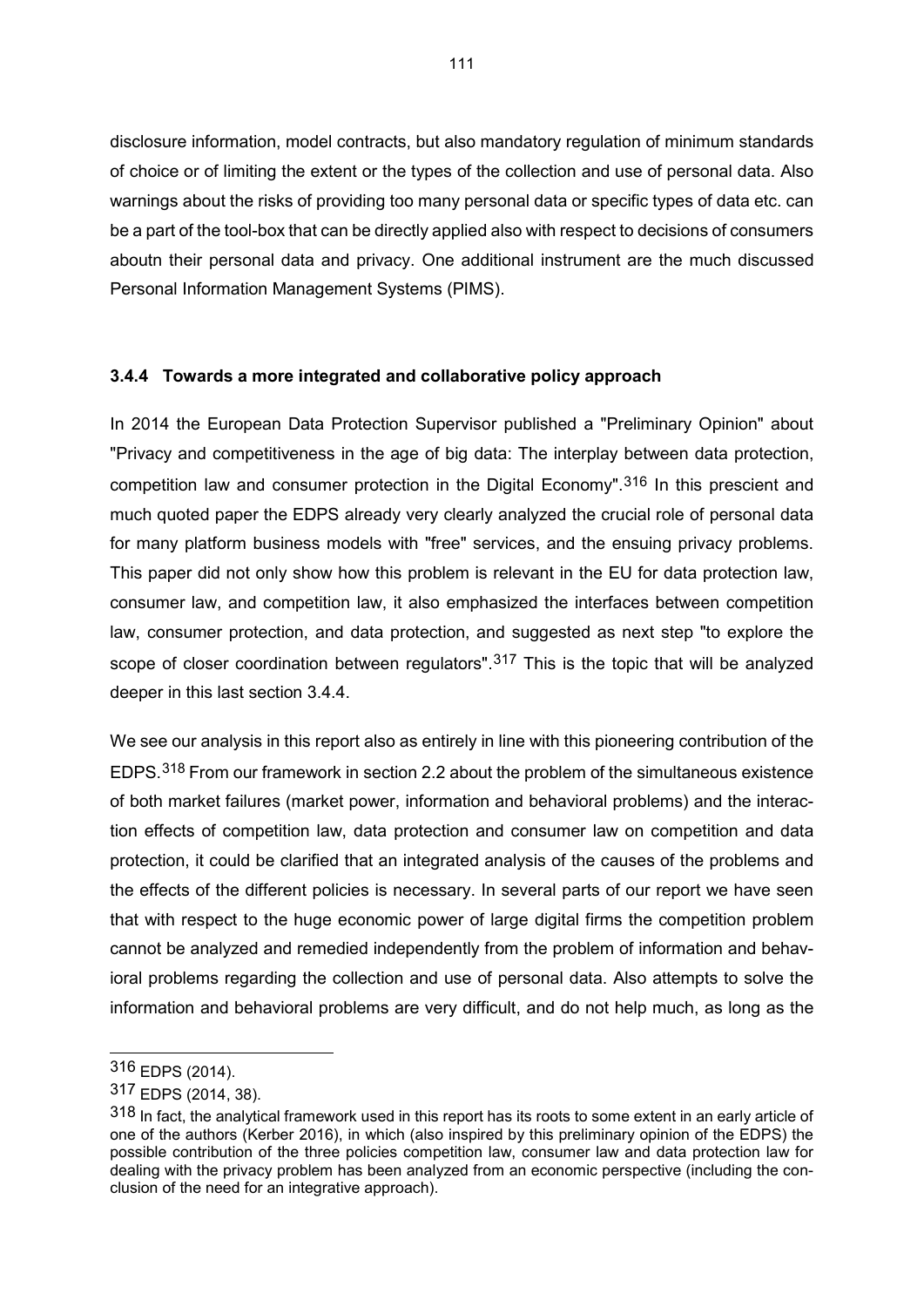large digital firms have quasi-monopolistic market power with regard to their core platform services, because the consumers do not have other realistic choice options. Therefore, both market failures have to be addressed, and this might require that competition policy and data protection law and/or consumer law (or even additional policies) have to contribute to the solution of this common problem simultaneously. One of the important theses of this report is that the problem of the huge economic power of the large digital firms cannot be successfully dealt with through the application of only one of the policies. It also implies that the objectives of data protection law and competition law cannot be achieved any more independent from each other.[319](#page-112-0)

In our step-by-step analysis in chapter 3, we have distinguished different strategies about policy solutions for enabling both more competition and more data protection. We have seen that there might be scope also in traditional competition law for protecting consumers better with respect to data protection and privacy against the market power of large digital firms, but this scope is still not explored and might be very limited due to many unsolved problems of assessing privacy effects in competition law. The serious problems of consumers to manage their personal data cannot be solved by traditional competition law. If the DMA is interpreted primarily as a new (ex-ante) competition policy instrument, then a similar conclusion has to be drawn, i.e. that it cannot contribute much to the solution of information and behavioral problems, and therefore remains very limited in its impact on data protection and privacy. This implies that data protection law and consumer policy have to contribute for solving these problems, and we explored at least briefly, in which direction these policies can and should be developed for offering the perspective of a larger and more effective contribution. All of these approaches remain however unilateral approaches, which are not the result of some form of coordination between these policies.

From an economic policy perspective it is clear that a combination of only unilateral approaches by different policies, for solving these common problems on digital markets, might suffer from manifold problems and remain limited, particularly with respect to conflicts, gaps, and the use of synergies. A more integrative and collaborative approach, in which some form of coordination between these policies is possible, either with respect of their reforms or with their application by enforcement authorities, offers the chance of much more effective solutions.[320](#page-112-1) How can such a more integrative and collaborative policy approach look like? What questions have to be asked, at what levels is coordination and collaboration possible, and how

<span id="page-112-0"></span><sup>319</sup> This is also very clearly one of the main results in the report of Douglas (2021, 3).

<span id="page-112-1"></span><sup>320</sup> See also from an economic perspective Jin/Wagman (2020).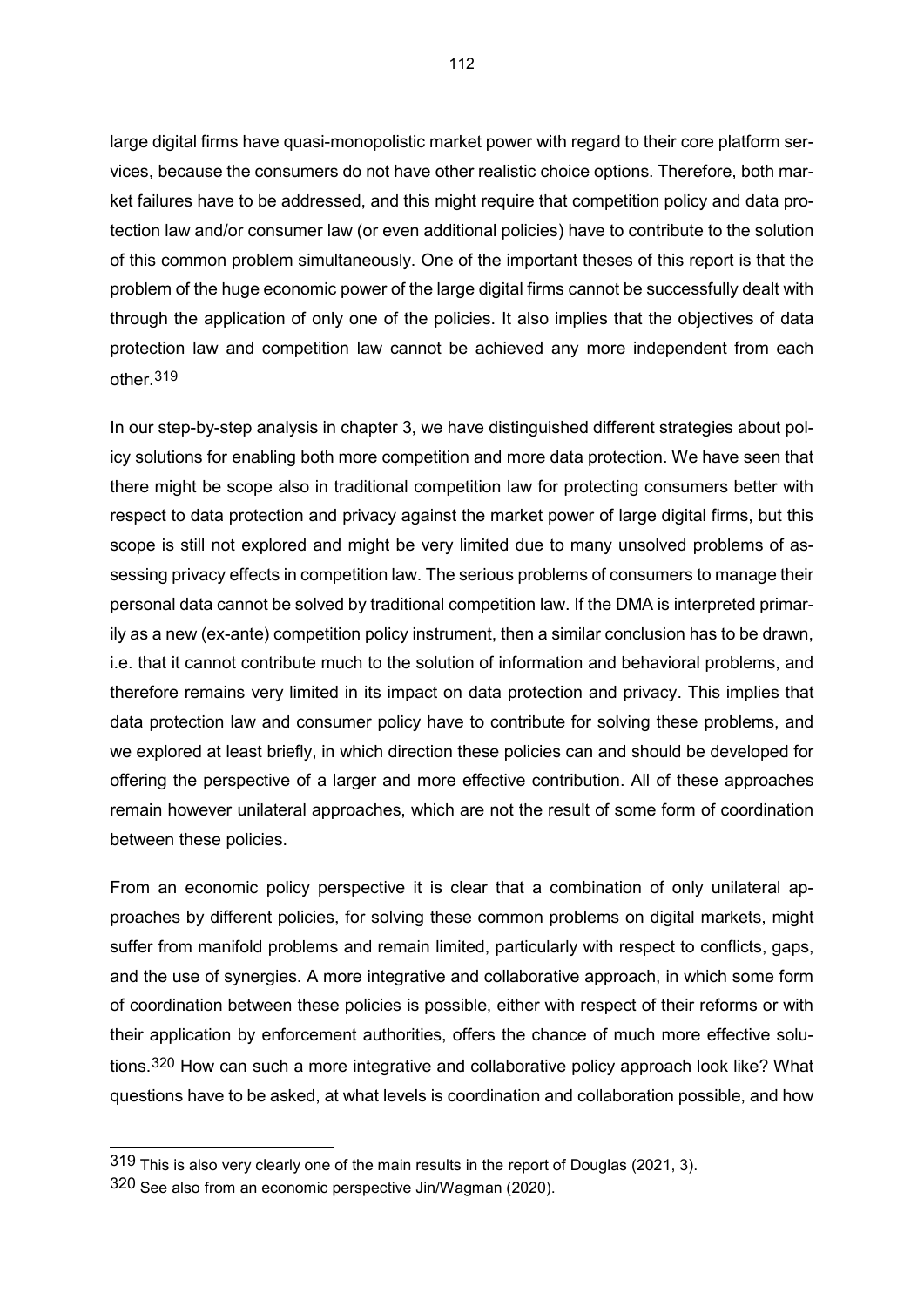can this be applied in practice? In the following, we distinguish (a) the level of the policies (or laws) and (b) the level of the application of the policies by enforcement authorities or courts.

#### *Steps towards more and better coordination I: The level of policies*

At the level of the policies, it can be asked, what combination of policies (laws and regulations) can be particularly helpful for a more effective solution of the problems of market power, data protection, and consumer empowerment on digital markets with personal data as key resource and the business models of the large digital firms. How can competition policy, data protection law, and consumer law be better aligned to each other for solving these problems? In a coordinated approach, policy-makers would try to look at all policies that are relevant for solving this complex problem, and would try to understand the effects of each policy on this common problem, and what each policy might be able to contribute with its remedies for solving it. This implies that it is necessary to develop a common understanding of the problem that has to be solved, the effects of the different policies on competition, data protection, and consumer protection, and what the aggregated effects of the combination of these policies are. It is therefore necessary to understand the effects of the interplay of these policies. Such a framework, as it was presented in section 2.2, can help to understand this interplay. Based upon such an analysis, it can be better understood to what extent and how the current policies do not work well and/or are not well aligned to each other, i.e. what the policy problems and the coordination problems between these policies are. This facilitates also the identification of conflicts, gaps and missed opportunities for unlocking synergies through the combination of these policies. $321$ 

For such analyses it is necessary that experts in competition policy, data protection law, and consumer law are collaborating in this research, as well as also experts from different disciplines, as, in particular, lawyers, economists and other social scientists, IT specialists and data scientists etc. This requires academic research and the working out of a common understanding and perspective through the experts of these different policies. It is crucial that the experts are open to go beyond their traditional "policy silos" (with their often deeply entrenched concepts and methods), and willing to develop also new innovative ways how to approach their common problems. This requires also questioning the current traditional approaches in these policies as well as asking whether other new and innovative ways for improving these policies might lead to more effective solutions. With regard to the economic power of the large digital firms, competition experts have been forced to do this in recent years, and the new innovative regulatory approaches in Europe are a result of such a difficult process. However, for such an

<span id="page-113-0"></span><sup>321</sup> In chapter 2 it was also shown that it is not easy to identify correctly conflicts and synergies.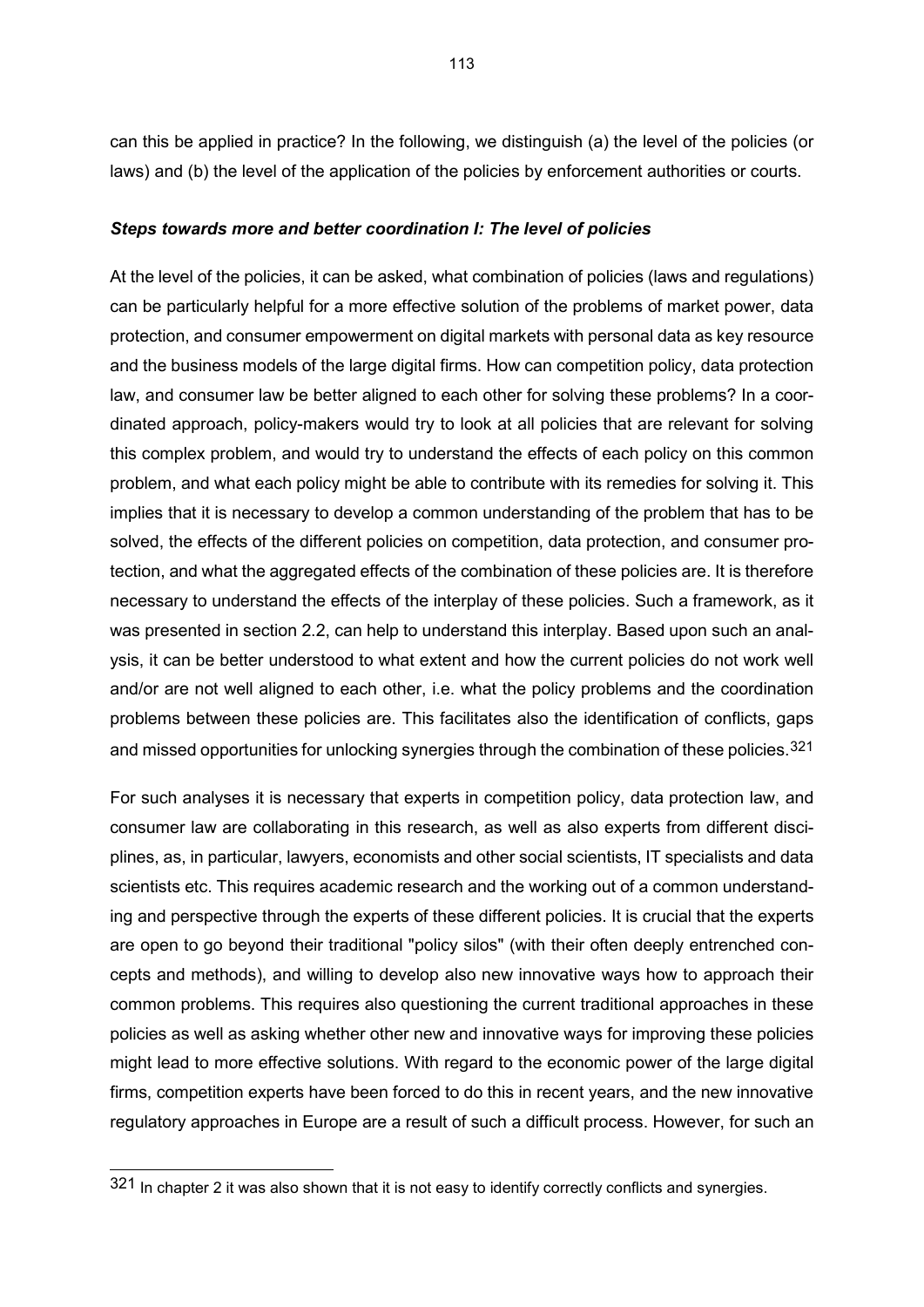integrative and collaborative approach such policy innovations should not take place within the policy silos but should be the result of a collaborative approach from experts from all policies for enabling also a better alignment of these policies for mitigating conflicts, close gaps, and, in particular, use better potential synergies through a sophisticated new combination of these policies.[322](#page-114-0)

Very important is that such an approach can also lead to the insight that, instead of using the current policies, it might be a better approach to introduce new additional policies and regulations, which also might allow in an easier and more targeted way to solve the problems more effectively, including how to deal with conflicts and unlocking synergies. The Digital Markets Act as a new additional regulation with the specific task of dealing with the economic power of gatekeeper platforms can be understood as such a policy innovation. Our critique in section 3.3 regarding the current discussion about the DMA is that it is in danger to focus too narrowly on competition policy, and misses the opportunity to take into account also the possibilities to introduce also stricter rules for these gatekeeper platforms with respect to data protection and consumer protection as part of a more integrated regulatory approach for these large gatekeeper platforms.[323](#page-114-1)

# *Steps towards more and better coordination II: The level of enforcement*

At the level of enforcement agencies already a number of initiatives exist with respect to dialogue, communication, and collaboration with respect to competition law, data protection (or privacy) law and consumer protection. A brief international overview can be found in the report of Douglas showing that "recent inter-agency cooperation includes consultations on individual matters, the issuance of joint guidance, new agency collaborative agreements and more".<sup>[324](#page-114-2)</sup> Also within the EU, consultations between competition and data protection authorities in specific competition cases do exist as well as platforms and forums for sharing information or even agreements for cooperation between agencies.<sup>[325](#page-114-3)</sup> However, most of them refer to cooperation

<span id="page-114-0"></span><sup>322</sup> The problem of "policy silos" has been raised repeatedly in this policy discussion. See e.g. Douglas (2021, 26-27), quoting from a speech of the former head of EDPS, Giovanni Buttarelli, in 2019: "We can no longer afford to observe the bureaucratic niceties and jurisprudential silos of competition, consumer and data protection law. From now on, all of these arms of the supervision of the digital economy and society need to be working together and coherently." See with respect to enforcement also Reyna (2021).

<span id="page-114-1"></span><sup>323</sup> Other innovative new proposals are the Digital Services Act or the Data Governance Act. For all these and other policy initiatives the question arises how the current policies and these new policies are working together, and what the aggregate effects of these broad set of (old and new) policies are, e.g. also with respect to the economic power of the large digital firms.

<span id="page-114-2"></span><sup>324</sup> Douglas (2021, 26).

<span id="page-114-3"></span><sup>325</sup> See the examples in Douglas (2021, 26-27).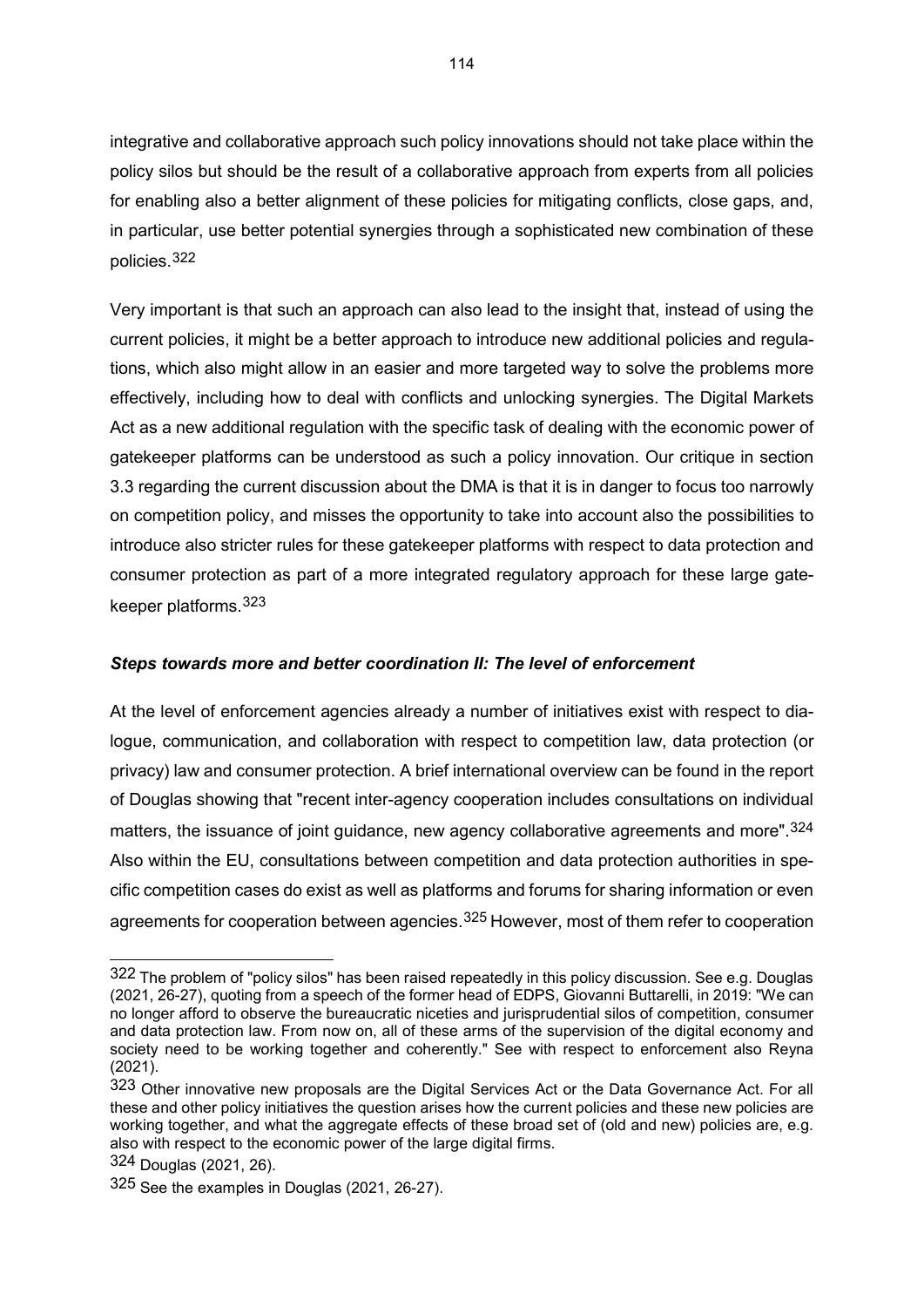between agencies at the national level, like e.g. in the UK.<sup>[326](#page-115-0)</sup> At the EU level, the "European Digital Clearinghouse" (hosted by academic institutions) offers a platform since 2017 for facilitating cooperation, dialogue and exchange of insights and best practices, also between authorities in competition law, data protection, and consumer protection.[327](#page-115-1) However, it should be seen clearly that so far nearly no well-established collaboration between the enforcement authorities of these policies exist, in particularly also not between competition and data protection authorities. Overall, collaboration, information exchange and dialogue between these agencies exist only in rare cases, and the intended process of more collaboration is still in its infancy.

Instead of asking how more collaboration can be achieved practically and also supported in-stitutionally, [328](#page-115-2) we would like to focus at least briefly on the question, what should be the main tasks of such a collaboration from our specific perspective and with respect to the economic power of the large digital firms:

(1) Important is again that competition and data protection authorities develop a common understanding of the problems that they are dealing with on digital markets, and especially with respect to the economic power of the large digital firms. This could also help them to think about and develop a joint strategy how they can use their current instruments from both legal regimes for achieving better the objectives of both competition law and data protection law. This can also imply to coordinate which agency should deal primarily with which group of problems, which also could include a coordinated prioritization of enforcement activities.

(2) Competition authorities and data protection authorities can also collaborate much more specifically for solving particular problems, especially with respect to conflicts. In our report repeatedly problems and conflicts emerged, where we suggested that this might be solved best through a direct collaboration between these two types of authorities. This referred primarily to various kinds of data-sharing remedies in competition law or the DMA, as well as cases, in which e.g. the large digital firms use privacy protection measures as a strategy for foreclosing competitors and increasing barriers to entry. In these cases, also the development of guidelines how to solve the trade off-problems between competition and data protection might be very helpful. They might be jointly issued guidelines but can also be guidelines of one of the agencies, which are however developed in close consultation with the other agency.

<span id="page-115-0"></span><sup>326</sup> See, e.g., a recent policy paper of the CMA (2021) for launching a "Digital Regulation Cooperation Forum" for more regulatory coordination between the CMA, the ICO and Ofcom in digital markets.

<span id="page-115-1"></span><sup>327</sup> See the website of the Digital Clearinghouse https://www.digitalclearinghouse.org/ and Vezzoso (2020, 18).

<span id="page-115-2"></span><sup>328</sup> See e.g. Reyna (2021) who distinguishes three models of cooperation: information as-hoc co-operation, structured dialogue, and integrated dialogue.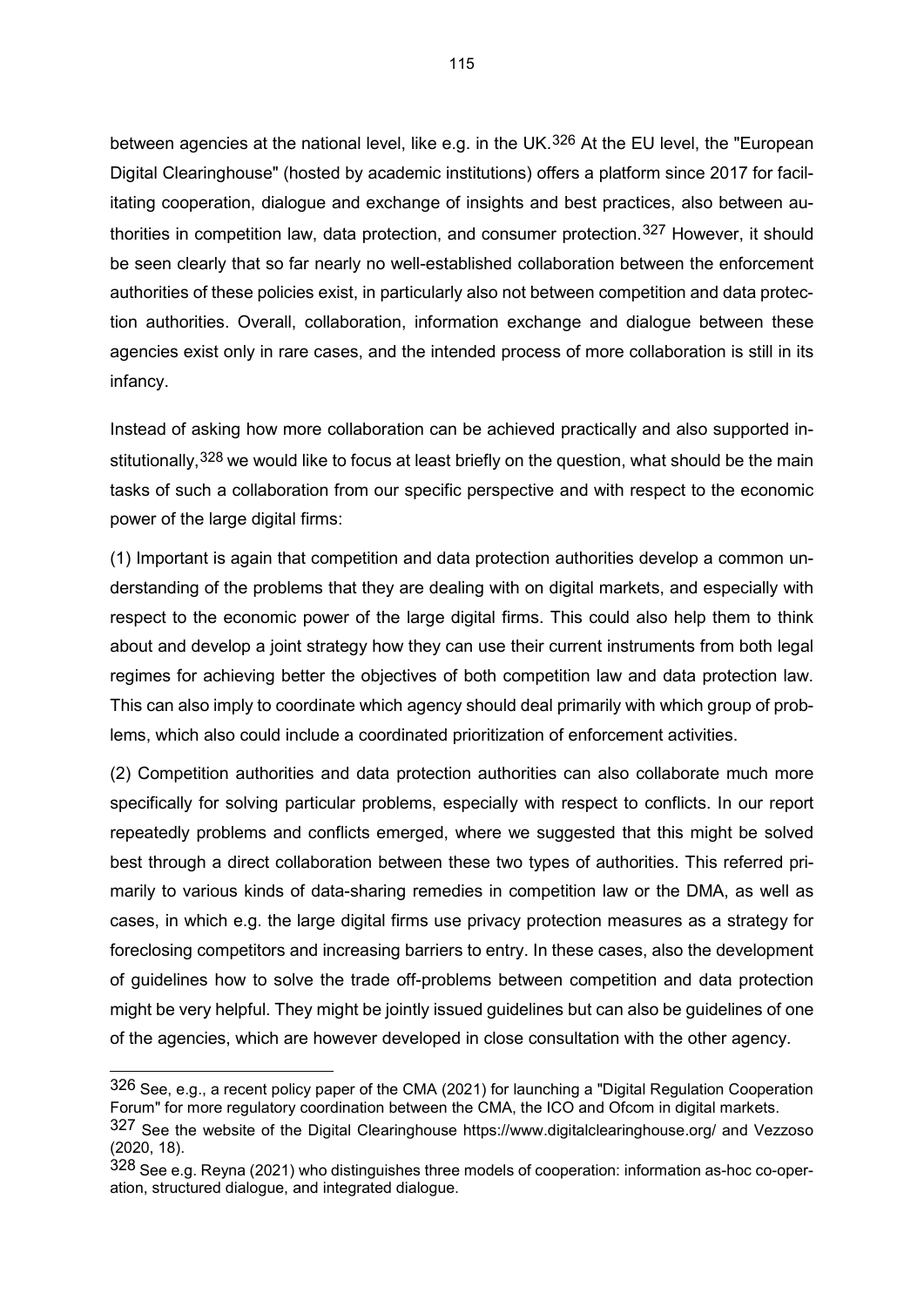(3) A very important third level can refer to consultation and collaboration in individual cases, both in competition law and in data protection law. This might be limited to the exchange of information but can also be extended to consultations with respect to the assessment of cases, or the specification of remedies. It could even be possible that both agencies start in a coordinated way their own investigations and make both decisions, which might lead to a more effective combination of remedies for solving better competition and data protection problems.

We are fully aware that many of these suggestions are hard to implement in reality, and would often also need institutional preconditions, which so far do not exist. However, the basic idea of this last section of this report was to develop a perspective, in which direction policy-makers and enforcement authorities should look for solutions.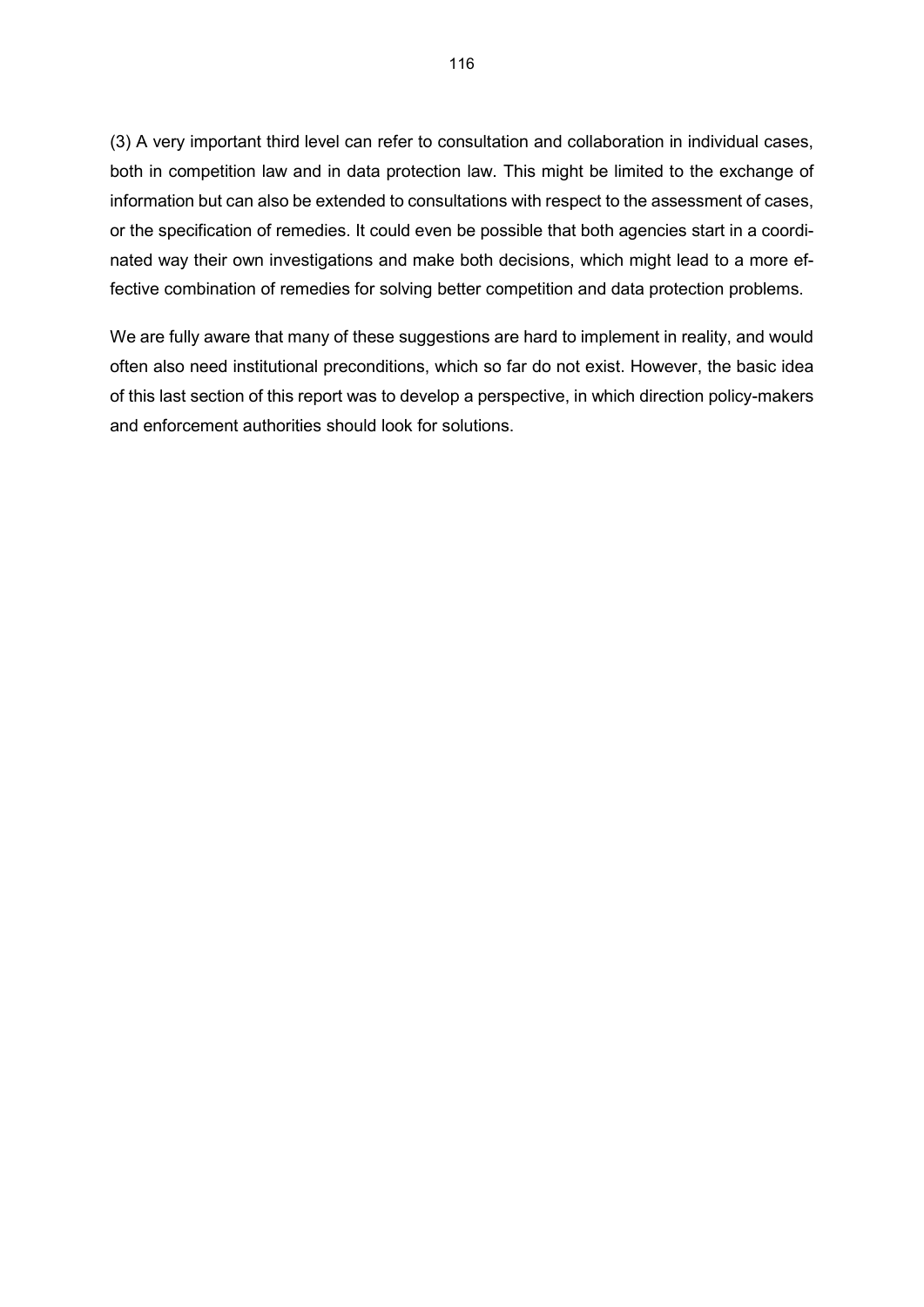# **References**

ACCC (2019). Digital Platforms Inquiry – Final Report (July 2019).

- Acemoglu, D./Makhdoumi, A./ Malekian, A./Ozdaglar, A. (2020). Too Much Data: Prices and Inefficiencies in Data Markets, available at: https://economics.harvard.edu/files/economics/files/acemoglu\_spring\_2020.pdf
- Acquisti, A./Taylor, C./Wagman, L. (2016). The Economics of Privacy, Journal of Economic Literature, 54(2), 442–492.
- Albers, M./Veit, R.D. (2021). Art. 6 DS-GVO, in: Brink, Stefan; Wolff, Heinrich Amadeus (Eds.), BeckOK Datenschutzrecht, 37th edition 2021 (quoted by paragraph).
- Art. 29 Data Protection Working Party (2014). Opinion 06/2014 on the notion of legitimate interests of the data controller under Article 7 of Directive 95/46/EC, 844/14/EN, WP 217.
- Art. 29 Data Protection Working Party (2016). Guidelines on the right to data portability (last revised on 5 April 2017), 16/EN, WP 242.
- Art. 29 Data Protection Working Party (2017). Article 29 Working Party Guidelines on consent under Regulation 2016/679 (WP 259), adopted on 28.11.2017.
- Bechmann (2014), Non-Informed Consent Cultures: Privacy Policies and App Contracts on Facebook, Journal of Media Business Studies 2014, 21.
- Becker, M. (2017): Reconciliating Data Privacy and Trade in Data A Right to Data-avoiding Products, ZGE/International Property Journal 9, 371-393.
- BEUC (2019). Access to consumers' data in the digital economy. Position paper (13/11/2019).
- BEUC (2020). Google's Fitbit takeover: EU merger control proves unable to protect consumers in the digital economy, [https://www.beuc.eu/publications/google%E2%80%99s-fitbit](https://www.beuc.eu/publications/google%E2%80%99s-fitbit-takeover-eu-merger-control-proves-unable-protect-consumers-digital/html)[takeover-eu-merger-control-proves-unable-protect-consumers-digital/html](https://www.beuc.eu/publications/google%E2%80%99s-fitbit-takeover-eu-merger-control-proves-unable-protect-consumers-digital/html)
- BEUC (2021). Digital Markets Act proposal. Position paper (01/04/2021).
- Bierekoven, C. (2017). Auftragsverarbeitung, Joint Controllership und kleines Konzernprivileg – Hinweise zur Verarbeitung personenbezogener Daten im Konzern, IT-Rechtsberater (ITRB) 2017, 282 – 285.
- Binns, R./Bietti, E. (2020). Dissolving privacy, one merger at a time: Competition, data and third party tracking, Computer Law & Security Review, 36, Article 105369; https://doi.org/10.1016/j.clsr.2019.105369
- Blankertz, A. (2020). How competition impacts data privacy And why competition authorities should care, URL: <https://www.stiftung-nv.de/sites/> default/files/how\_competition\_ impacts\_data\_privacy.pdf (Last Access: 20.09.2020)
- Blasek, K. (2021). Anordnung des HmbBfDI gegen Facebook Dringlichkeitsanordnung statt Zusammenarbeit und Kohärenz?", Zeitschrift für Datenschutz-Aktuell (ZD-Aktuell) 2021, 05210.
- Botta, M./Wiedemann, K. (2019). The Interaction of EU Competition, Consumer, and Data Protection Law in the Digital Economy: The Regulatory Dilemma in the Facebook Odyssey, The Antitrust Bulletin, 64(3), 428–446.
- Bourreau, M. et al. (2020). Google/Fitbit will monetise health data and harm consumers, VoxEU.org, 30 September.
- Buchner, B. / Kühling, J. (2020). Art. 7 DS-GVO, in: Kühling, Jürgen/Buchner, Benedikt (Eds.), Kommentar: Datenschutz-Grundverordnung BDSG, 3rd edition 2020; quoted by paragraph.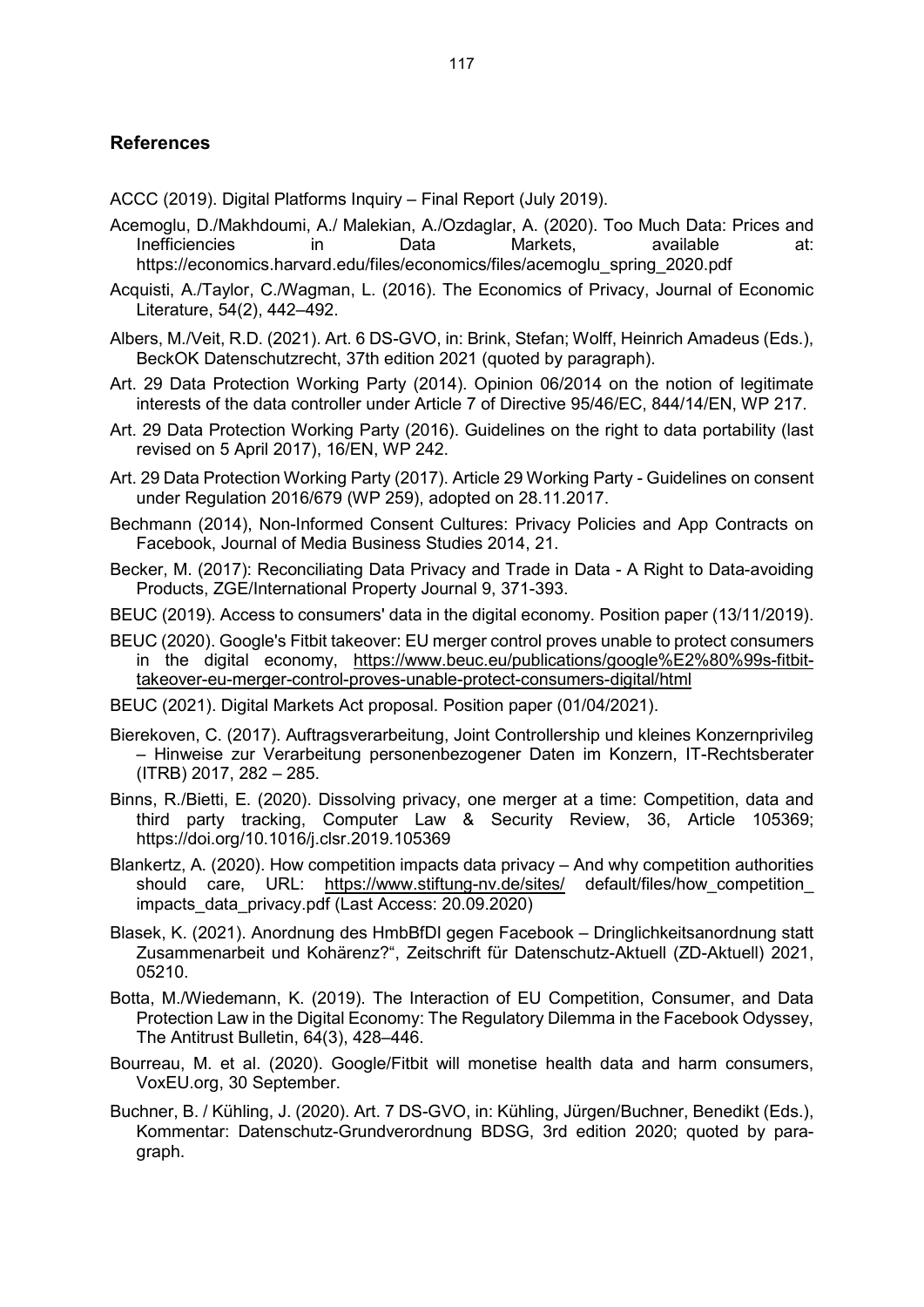- Buiten, M.C. (2020). Exploitative Abuses in Digital Markets: Between Competition Law and Data Protection Law, Journal of Antitrust Enforcement, jnaa041, <https://doi.org/10.1093/jaenfo/jnaa041>
- Cabral, L., Haucap, J., Parker, G., Petropoulos, G., Valletti, T., and Van Alstyne, M. (2021), The EU Digital Markets Act. A report from a Panel of Economic Experts, Joint Research Centre of the European Commission. doi:10.2760/139337, JRC122910.
- Caffarra, C./Ryan, J. (2021). Ending the 'Data free-for all': Antitrust v. GDPR enforcement, EURACTIV.com, [https://www.euractiv.com/section/digital/opinion/ending-the-data-free](https://www.euractiv.com/section/digital/opinion/ending-the-data-free-for-all-antitrust-vs-gdpr-enforcement/)[for-all-antitrust-vs-gdpr-enforcement/](https://www.euractiv.com/section/digital/opinion/ending-the-data-free-for-all-antitrust-vs-gdpr-enforcement/) [last access on 06.07.2021]
- Caffarra, C./Scott Morton, F. (2021), The European Commission Digital Markets Act: A translation, Vox.eu.
- Calgigo (2017), The Clock is Ticking: The Truth About GDPR Compliance, [https://cal](https://calligo.cloud/resources/ebook/the-truth-about-gdpr-compliance)[ligo.cloud/resources/ebook/the-truth-about-gdpr-compliance](https://calligo.cloud/resources/ebook/the-truth-about-gdpr-compliance)
- Campbell, J./Goldfarb, A./Tucker, C. (2015). Privacy Regulation and Market Structure, Journal of Economics & Management Strategy, 24(1), 47–73.
- Cappai, M./Colangelo, G. (2021). Taming digital gatekeepers: the 'more regulatory approach' to antitrust law, Computer Law & Security Review 41, 2021, 105559.
- Caspar, J. (2020a). Art. 65 DS-GVO, in: Kühling, Jürgen/Buchner, Benedikt (Eds.), Kommentar: Datenschutz-Grundverordnung BDSG, 3rd edition 2020; quoted by paragraph.
- Caspar, J. (2020b). Art. 66 DS-GVO, in: Kühling, Jürgen/Buchner, Benedikt (Eds.), Kommentar: Datenschutz-Grundverordnung BDSG, 3rd edition 2020; quoted by paragraph.
- Choi, J.P./Jeon, D-S./Kim, B-C. (2019). Privacy and personal data collection with information externalities, Journal of Public Economics, 2019, 113-124.
- Chopra, R. (2020). STATEMENT OF COMMISSIONER ROHIT CHOPRA: Regarding Dark Patterns in the Matter of Age of Learning, Inc. Commission File Number 1723186 September 2, 2020; available at: [https://www.ftc.gov/system/files/documents/public\\_state](https://www.ftc.gov/system/files/documents/public_statements/1579927/172_3086_abcmouse_-_rchopra_statement.pdf)[ments/1579927/172\\_3086\\_abcmouse\\_-\\_rchopra\\_statement.pdf](https://www.ftc.gov/system/files/documents/public_statements/1579927/172_3086_abcmouse_-_rchopra_statement.pdf) (last accessed on 23.09.2021)
- CMA (2020a). Online platforms and digital advertising Market study final report, URL: https://assets.publishing.service.gov.uk/media/5efc57ed3a6f4023d242ed56/Final\_report\_ 1\_July\_2020\_.pdf.
- CMA (2020b). A new pro-competition regime for digital markets. Advice of the Digital Markets Taskforce, December 2020.
- Colangelo, G./Maggiolino, M. (2019). Antitrust über alles. Whither competition law after Facebook?, World Competition, 42(3), 355-376.
- Commission Nationale de l'Informatique et des Libertés (CNIL) (2019. French regulator's fine against Google LLC (press release), 21.01.2019, available at: [https://www.cnil.fr/en/cnils](https://www.cnil.fr/en/cnils-restricted-committee-imposes-financial-penalty-50-million-euros-against-google-llc)[restricted-committee-imposes-financial-penalty-50-million-euros-against-google-llc](https://www.cnil.fr/en/cnils-restricted-committee-imposes-financial-penalty-50-million-euros-against-google-llc) (last accessed on 23.09.2021)
- Condorelli, D./Padilla, J. (2020). Harnessing Platform Envelopment in the Digital World, Journal of Competition Law & Economics, 16(2), 143-187.
- Costa-Cabral, F./Lynskey, O. (2017). Family ties: the intersection between data protection and competition in EU Law, Common Market Law Review, 54(1), 11–50.
- Crémer, J./Y.-A. de Montjoye/H. Schweitzer (2019), Competition policy for the digital era, Report to the Euopean Commission.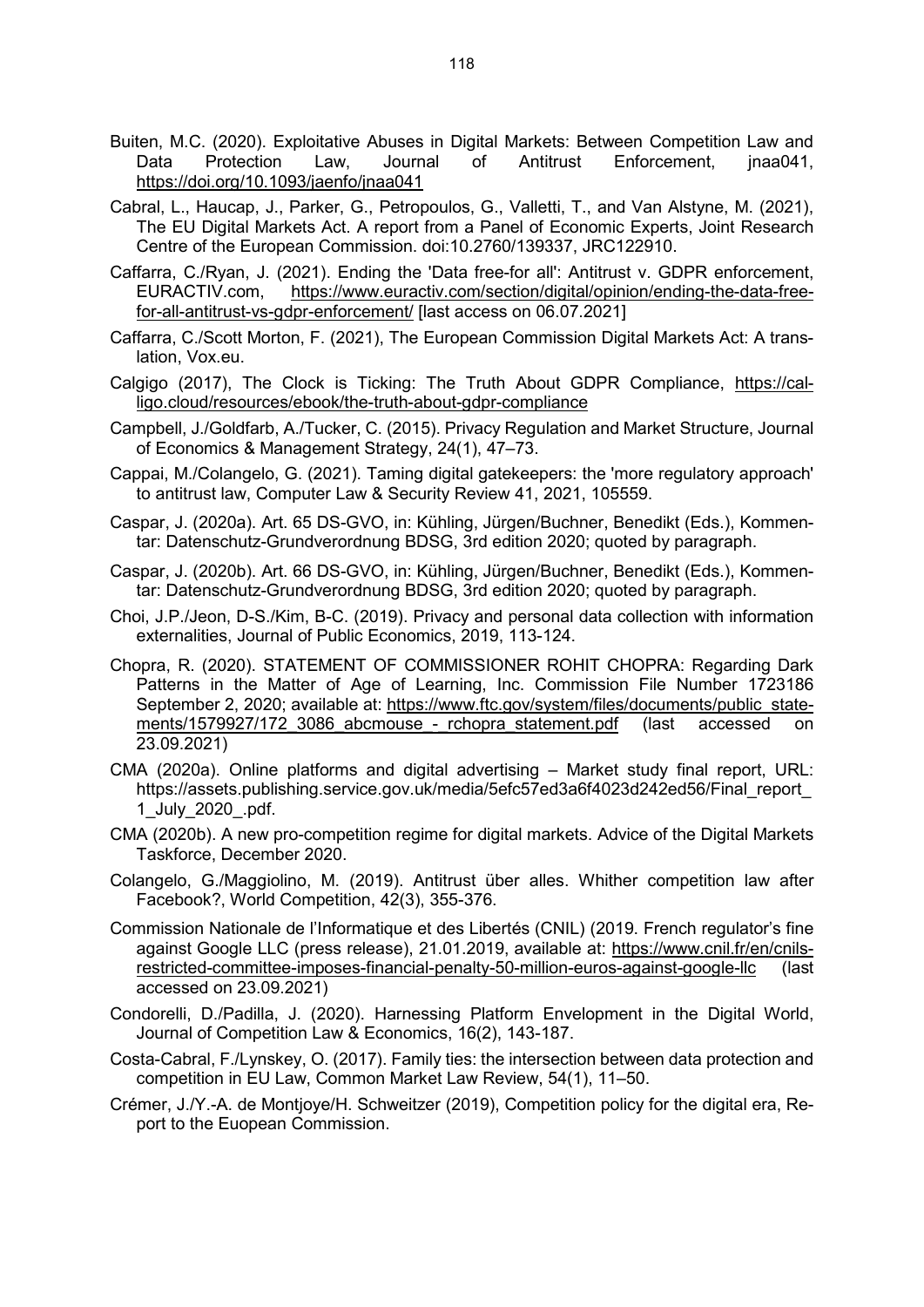- Dammann, U. (2016). Erfolge und Defizite der EU-Datenschutzgrundverordnung Erwarteter Fortschritt, Schwächen und überraschende Innovationen, in: Zeitschrift für Datenschutz (ZD) 2016, 307 – 314.
- Datenethikkommission (2019). Gutachten der Datenethikkommission.
- Datenschutzkonferenz (DSK) (2018). Brief Paper No. 18, 26.04.2018, pp. 1-6, available at: [https://www.datenschutzkonferenz-online.de/media/kp/dsk\\_kpnr\\_18.pdf](https://www.datenschutzkonferenz-online.de/media/kp/dsk_kpnr_18.pdf) (last accessed on 23.09.2021).
- de la Mano, M. /Padilla, J. (2018). Big Tech Banking, Journal of Competition Law and Economics, 14, 494–526.
- de Streel, A. et al. (2021a). The European Proposal for a Digital Markets Act. A First Assessment (January 2021) CERRE Assessment paper.
- de Streel, A./Feasey, R./Krämer, J./Monti, G. (2021b). Making the Digital Markets Act more resilient and effective, CERRE Recommendations Paper, May 2021.
- Digital Regulation Project (2021a). Consumer Protection for Online Markets and Large Digital Platforms, Policy Discussion Paper No.1 (May 20. 2021).
- Digital Regulation Project (2021b). More Competitive Search Through Regulation. Policy Discussion Paper No.2 (May 20, 2021).
- Digital Regulation Project (2021c). Fairness and Contestability in the Digital Markets Act, Policy Discussion Paper No.3 (July 6, 2021)
- Digital Regulation Project (2021d). Equitable Interoperability: The "super tool" of digital platform governance, Policy Discussion Paper No.4 (July 13, 2021).
- Digital Regulation Project (2021e). International Coherence in Digital Platform Regulation: An Economic Perspective on the US and EU Proposals, Policy Discussion Paper No.5 (August 9, 2021).
- Dnes, S. (2021). Browser Tying and Data Privacy Innovation, available at: [https://ssrn.com/ab](https://ssrn.com/abstract=3867625)[stract=3867625](https://ssrn.com/abstract=3867625) (last access: 30/09/2021)
- Douglas, E.M. (2021). Digital Crossroads: The Intersection of Competition Law and Data Privacy, Report to the Global Privacy Assembly Digital Citizen and Consumer Working Group (July 2021).
- Douglas, E.M. (2020). Monopolization Remedies and Data Privacy, Virginia Journal of Law & Technology, 24(2), 33-67.
- Economides, N./Lianos, I. (2021). Restrictions on Privacy and Exploitation in the Digital Economy: A Market Failure Perspective, Journal of Competition Law and Economics. nhab007,<https://doi.org/10.1093/joclec/nhab007>
- EDPS (2014). Preliminary Opinion of the European Data Protection Supervisor Privacy and competitiveness in the age of big data: The interplay between data protection, competition law and consumer protection in the Digital Economy, URL: https://edps.europa.eu/sites/edp/files/publication/14-03-

26 competitition law big data en.pdf (Last Access: 20.09.2020)

- EDPS (2021). Opinion 2/2021 on the Proposal for a Digital Markets Act (10 February 2021).
- Efroni, Z./Metzger, J./Mischau, L./Schirmbeck, M. (2019). Privacy Icons: A Risk-Based Approach to Visualisation of Data Processing, EDPL, 2019, 352-366.
- Engeler, M. (2018). Das überschätzte Kopplungsverbot Die Bedeutung des Art. 7 Abs. 4 DS-GVO in Vertragsverhältnissen, in: Zeitschrift für Datenschutz (ZD) 2018, 55 - 62.

Engeler, M. (2021a). Tweet from 21.06.2021; available at: [https://twitter.com/MalteEnge](https://twitter.com/MalteEngeler/status/1407055064242479106)[ler/status/1407055064242479106](https://twitter.com/MalteEngeler/status/1407055064242479106) (last accessed on 23.09.2021)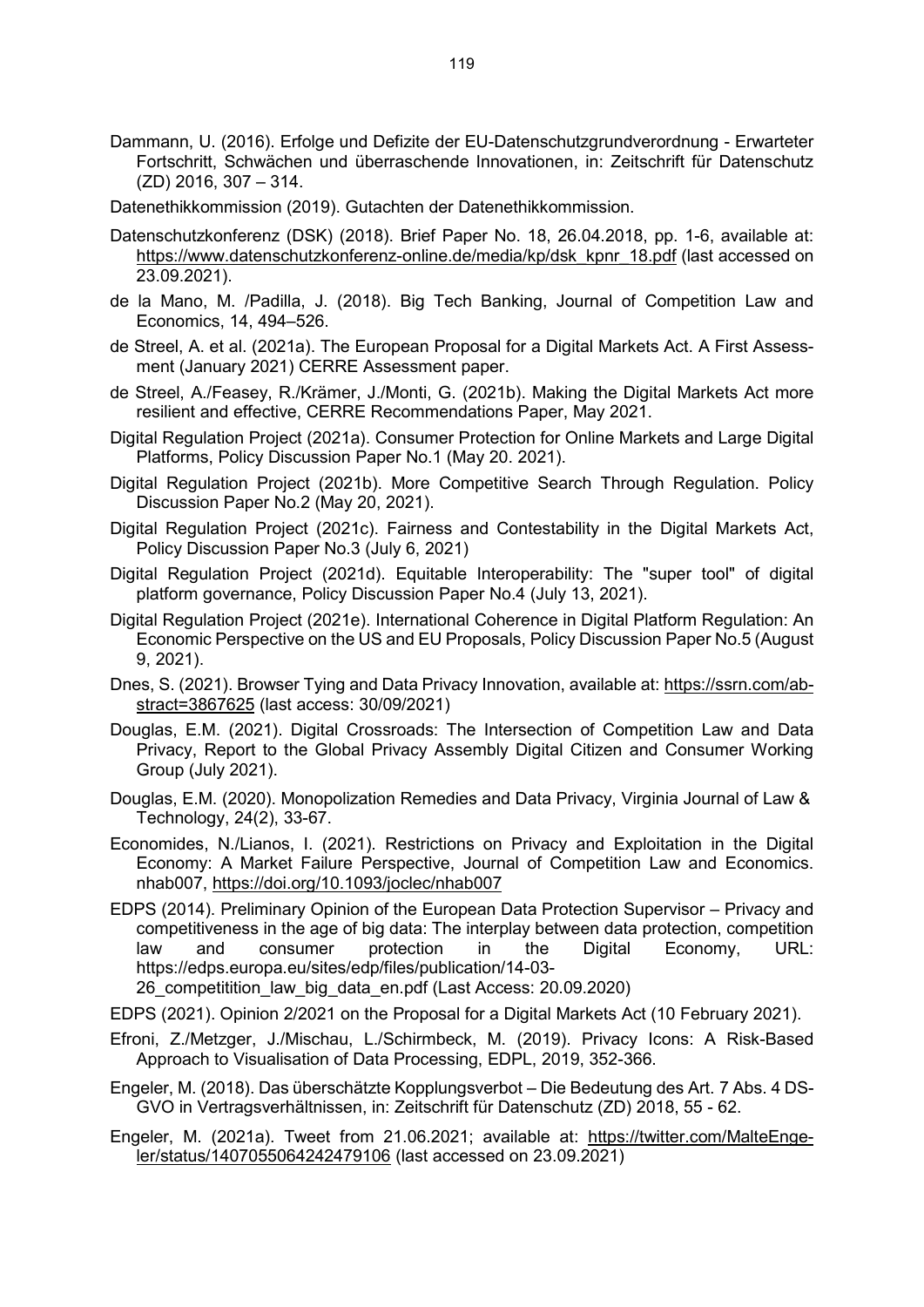- Engeler, M. (2021b). Stellungnahme zum Entwurf eines Gesetzes zur Regelung des Datenschutzes und des Schutzes der Privatsphäre in der Telekommunikation und bei Telemedien (TTDSG), 20.04.2021, available at: [https://www.bundestag.de/resource/](https://www.bundestag.de/resource/%20lob/836166/e95c01bdb37ed9f6c08ef027cd902e47/19-9-1056_Stellungnahme_SV_Dr-_Engeler_oeATTDSG_21-04-2021-data.pdf)  [lob/836166/e95c01bdb37ed9f6c08ef027cd902e47/19-9-1056\\_Stellungnahme\\_SV\\_Dr-](https://www.bundestag.de/resource/%20lob/836166/e95c01bdb37ed9f6c08ef027cd902e47/19-9-1056_Stellungnahme_SV_Dr-_Engeler_oeATTDSG_21-04-2021-data.pdf) Engeler\_oeATTDSG\_21-04-2021-data.pdf (last acessed on 23.09.2021).
- EU Commission (2020a). Proposal for a regulation of the European Parliament and of the Council on contestable and fair markets in the digital sector (Digital Markets Act), [https://eur-lex.europa.eu/legal](https://eur-lex.europa.eu/legal-content/EN/TXT/PDF/?uri=CELEX:52020PC0842&from=en)[content/EN/TXT/PDF/?uri=CELEX:52020PC0842&from=en](https://eur-lex.europa.eu/legal-content/EN/TXT/PDF/?uri=CELEX:52020PC0842&from=en)
- EU Commisision (2020b). Communication "A European strategy of data", COM(2020) 66 final (19.2.2020).
- EU Commission (2020c). Mergers: Commission clears acquisition of Fitbit by Google, subject to conditions, Press release (17 December 2020).
- EU Commission (2019). Antitrust: Commission opens investigation into possible anticompetitive conduct of Amazon (Press release, 17 July 2019, [http://europa.eu/rapid/press](http://europa.eu/rapid/press-release_IP-19-4291_en.htm)release IP-19-4291 en.htm.
- European Union (2020). OECD: Consumer data rights and competition Note by the European Union, DAF/COMP/WD(2020)39.
- Falker, F. (2017). Risikomanagement unter der Datenschutz-Grundverordnung, in: Jürgen Taeger (Ed.), Tagungsband Herbstakademie 2017, Deutsche Stiftung für Recht und Informatik (DSRI), Prof. Dr. 29 – 42.
- Federal Cartel Office (2021). Sektoruntersuchung Mobile Apps. Bericht (Juli 2021).
- Federal Cartel Office (2019). Decision no B6-22/16 of 6 February 2019.
- Federal Court of Justice (2020). Order of 23.06.2020, Case KVR 69/19.
- Forbrukerradet (2018). Deceived by Design How tech companies use dark patterns to<br>discourage us from exercising our rights to privacy, URL: discourage us from exercising our rights to privacy, URL: https://www.forbrukerradet.no/undersokelse/no-undersokelsekategori/deceived-by-design (Last access: 14.07.2021)
- Franck, J.-U./Peitz, M. (2021). Digital platforms and the new § 19a tool in the German Competition Act, JECLAP 2021, 1-16, https://doi.org/10.1093/jeclap/lpab055
- Frenzel, E.M. (2021). Art. 7 DS-GVO, in: Paal, Boris P./Pauly, Daniel A. (Eds.), Beck'sche Kompakt-Kommentare: Datenschutz-Grundverordnung Bundesdatenschutzgesetz, 3rd edition 2021.
- Furman, J./Coyle, D./Fletcher, A./Marsden, P./McAuley, D. (2019). Unlocking digital competition. Report of the Digital Competition Expert Panel.
- Gal, M.S./ Aviv, O. (2020). The Competitive Effects of the GDPR, Journal of Competition Law and Economics, 16(3), 349-391.
- Geradin, D. (2021). What is a digital gatekeeper? Which platforms should be captured by the EC proposal for a Digital Markets Act?, available at [http://dx.doi.org/10.2139/ssrn.3788152.](http://dx.doi.org/10.2139/ssrn.3788152)
- Geradin, D./Katsifis, D./Karanikioti, T. (2020). Google as a de facto regulator: Analyzing Chrome's removal of third-party cookies from an antitrust perspective, TILEC Discussion Paper DP 2020-034, 2020.
- Gerhold, M. (2021). Anmerkung zum Urt. d. EuGH v. 15. Juni 2021, C-645/19", in: Neue Zeitschrift für Verwaltungsrecht (NVwZ) 2021, 1125 – 1135.
- Gierschmann, S. (2022). Art. 7 DS-GVO, in: Gierschmann, Sibylle; Schlender, Katharina; Stentzel, Rainer; Veil, Winfried (Eds.), Kommentar: Datenschutz-Grundverordnung, 2nd edition forthcoming in 2022; quoted by paragraph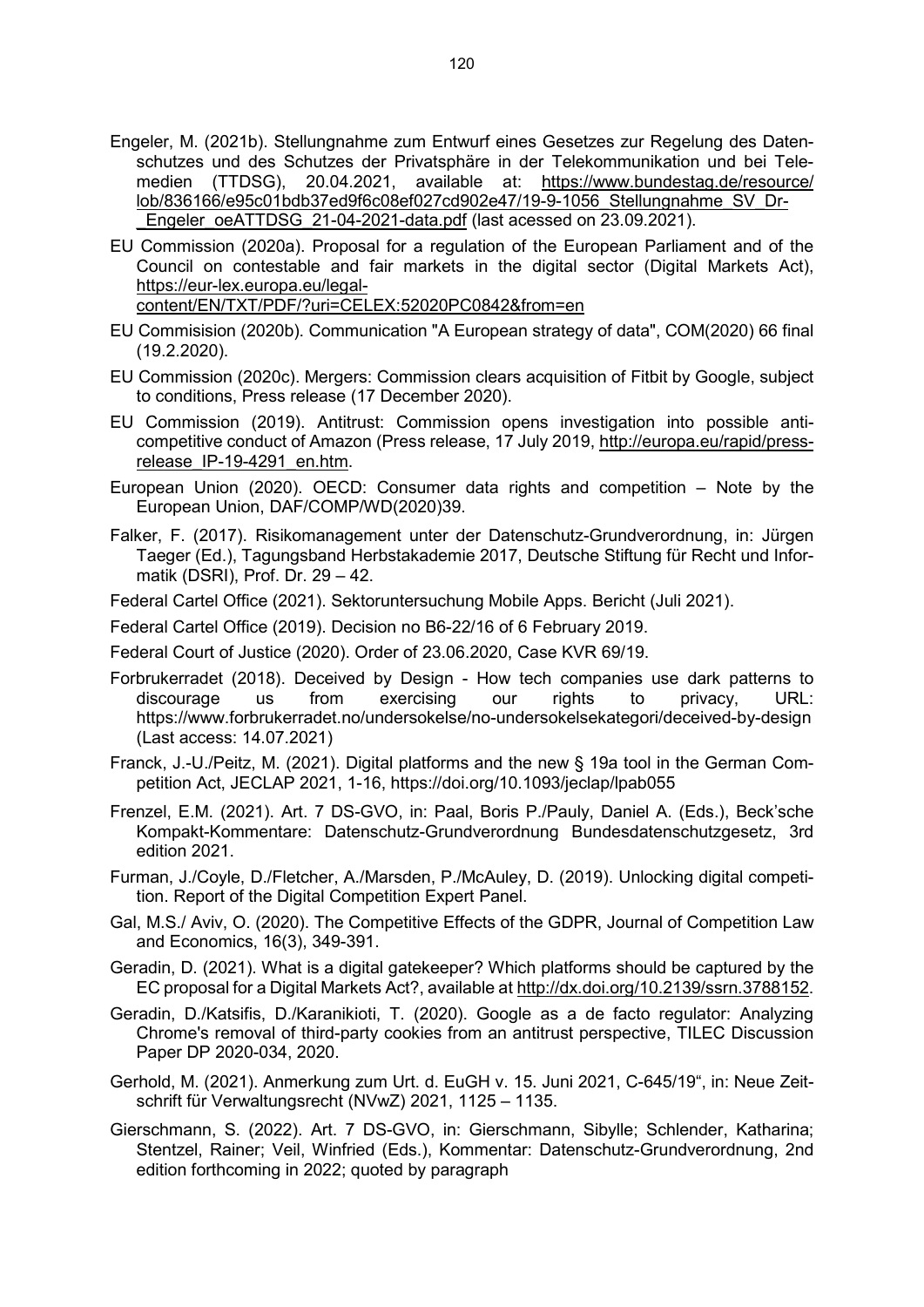- Gill, D./Kerber, W. (2020): Data Portability Rights: Limits, Opportunities, and the Need for Going Beyond the Portability of Personal Data, Competition Policy International Antitrust Chronicle, November 2020 Vol. 2(2), 54-59.
- Golland, A. (2018). Das Kopplungsverbot in der Datenschutz-Grundverordnung, Anwendungsbereich, ökonomische Auswirkungen auf Web 2.0-Dienste und Lösungsvorschlag, in: Multimedia und Recht (MMR) 2018, 130-134.
- Graef, I. (2020). The opportunities and limits of data portability for stimulating competition and innovation, Competition Policy International Antitrust Chronicle, November 2020 Vol. 2(2), 34-41.
- Graef, I. (2021). Why End-user consent cannot keep markets contestable, https://verfassungsblog.de/blog/
- Graef, I./Clifford, D./Valcke, P. (2018). Fairness and enforcement: Bridging competition, data protection, and competition law., International Data Privacy Law, 8(3), 200-223.
- Graef, I. /Van Berlo, S. (2020). Towards Smarter Regulation in the Areas of Competition, Data Protection and Consumer Law: Why Greater Power Should Come with Greater Responsibility, European Journal of Risk Regulation, https://doi.org/10.1017/err.2020.92
- Greif, B. (2018), Study: Google Is the Biggest Beneficiary of the GDPR, https://cliqz.com/en/magazine/study-google-is-the-biggest-beneficiary-of-the-gdpr
- Hamburgischer Beauftragte für Datenschutz und Informationsfreiheit (HmbfDI) (2019). 28. Tätigkeitsbericht Datenschutz des Hamburgischen Beauftragten für Datenschutz und Informationsfreiheit, 2019, available at: (last accessed on 23.09.2021)
- Hartung, J. (2020). Art. 24 DS-GVO, in: Kühling, Jürgen/Buchner, Benedikt (Eds.), Kommentar: Datenschutz-Grundverordnung BDSG, 3rd edition 2020; quoted by paragraph.
- Haufe Online Redaktion (2020). Rekordbußgelder der französischen Datenschutzbehörde gegen Google und Amazon, published on 23.12.2020, available at: [https://www.haufe.de/compliance/recht-politik/google-und-amazon](https://www.haufe.de/compliance/recht-politik/google-und-amazon-erhalten-wegen-cookies-rekord-datenschutzbussen_230132_533330.html)[erhalten-wegen-cookies-rekord-datenschutzbussen\\_230132\\_533330.html](https://www.haufe.de/compliance/recht-politik/google-und-amazon-erhalten-wegen-cookies-rekord-datenschutzbussen_230132_533330.html)
- Heckmann, D./Paschke, A. (2018). Art. 7 DS-GVO, in: Ehmann, Eugen/Selmayr, Martin (Eds.), Beck'sche Kurz-Kommentare: DS-GVO – Datenschutzgrundverordnung, 2nd edition 2018; quoted by paragraph.
- Heidhues, P./Johnen, J./Koszegi, B. (2021). Browsing versus Studying: A Pro-market Case for Regulation, Review of Economic Studies 88, 708-729.
- Helberger, N./Borgesius, F.Z./Reyna, A. (2017). The perfect match? A closer lookk at th relationship between EU consumer law and data protection law, Common Market Law Review 54, 1427-1466.
- Ibánez Colomo, P. (2021). The Draft Digital Markets Act: a legal and institutional analysis, JECLAP 12, 561-575.
- IMCO (Committee on the Internal Market and Consumer Protection) (2021). Draft report on the proposal for a regulation of the European Parliament and of the Council Contestable and fair markets in the digital sector (Digital Markets Act) (COM(2020)0842 – C9- 0419/2020 – 2020/0374(COD)).
- Jia, J. Jin, G.Z./Wagman, L. (2019). The Short-Run Effect of GDPR on Technology Venture Investment (May 31, 2919), http://dx.doi.org/10.2139/ssrn.3278912
- Jin, G.Z./Wagman, L. (2020). Big Data at the Crossroads of Antitrust and Consumer Protection, Information Economics and Policy, Article 100865.
- Johnson, G.A./Shriver, S.K. / Goldberg, S.G. (2021). Privacy & market concentration: Intended & unintended consequences of the GDPR, https://ssrn.com/abstract=3477686.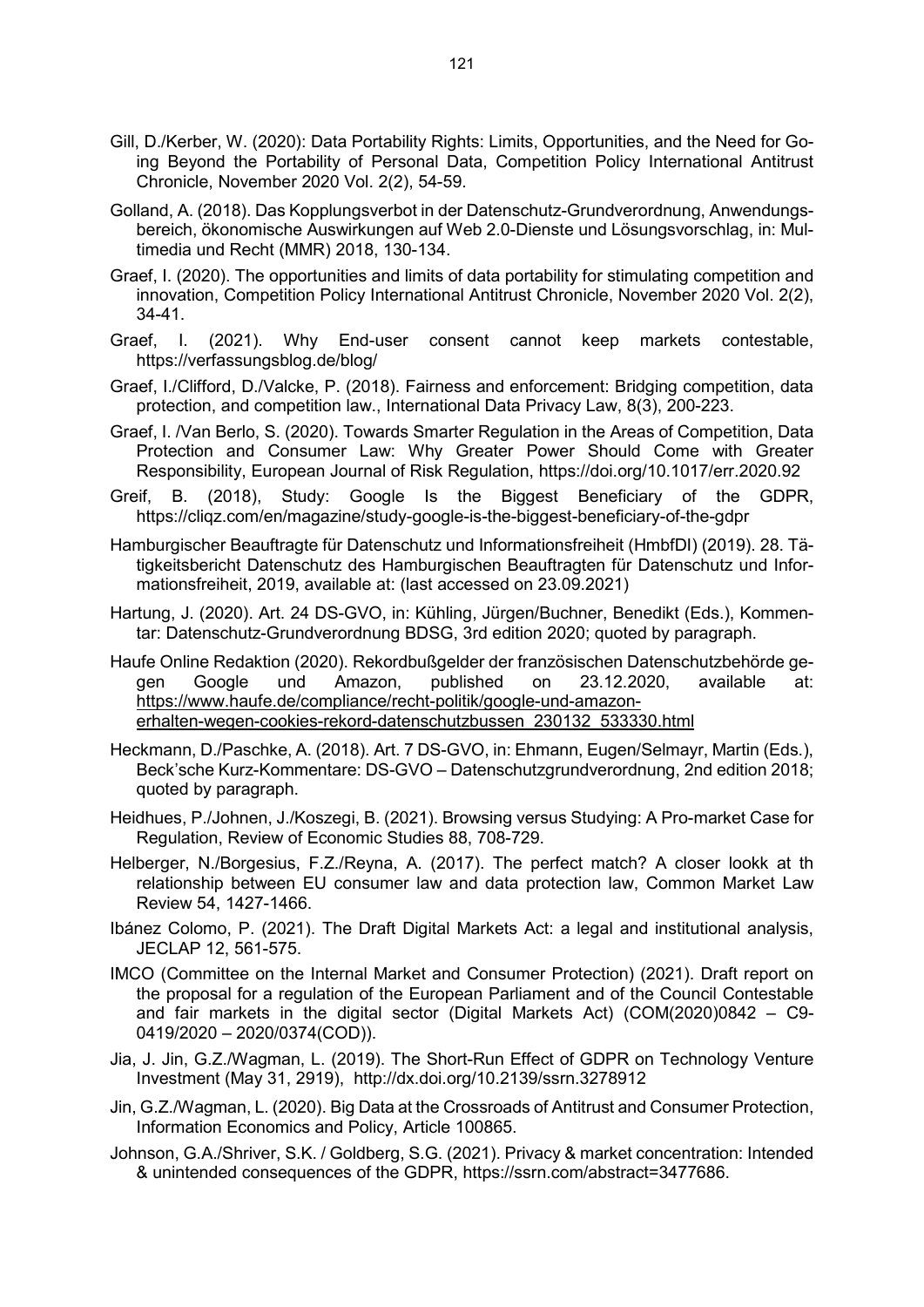- JURI (Committee on Legal Affairs) (2021). Draft opinion on the proposal for a regulation of the European Parliament and of the Council Contestable and fair markets in the digital sector (Digital Markets Act) (COM(2020)0842 – C9-0419/2020 – 2020/0374(COD))
- Käseberg, T./Brenner, T./Füllung, D. (2021). Das GWB-Digitalisierungsgesetz im Überblick, Wirtschaft und Wettbewerb 05/2021, 269-275.
- Këllezi, P. (2019). Data protection and competition law: non-compliance as abuse of dominant position, sui-generis, 2019, 343–359.
- Kemp, K. (2020). Concealed data practices and competition law: Why privacy matters, European Competition Journal, 16(2–3), 628-672.
- Kerber, W. (2016). Digital markets, data, and privacy: competition law, consumer law and data protection, Journal of Intellectual Property Law & Practice, 11(11), 856–866.
- Kerber, W. (2018). Data Governance in Connected Cars: The Problem of Access to In-Vehicle Data, JIPITEC (Journal of Intellectual Property, Information Technology and Electronic Commerce Law) 9(3), 2018, 310-331.
- Kerber, W. (2019). Updating Competition Policy for the Digital Economy? An Analysis of Recent Reports in Germany, UK, EU, and Australia, available at: <http://dx.doi.org/10.2139/ssrn.3469624>
- Kerber, W. (2021a). From (Horizontal and Sectoral) Data Access Solutions Towards Data Governance Systems, in: Drexl, J. (ed.), Data Access, Consumer Interests and Public Welfare, Nomos, 2021, 441-476. [\(https://dx.doi.org/10.2139/ssrn.3681263\)](https://dx.doi.org/10.2139/ssrn.3681263)
- Kerber, W. (2021b). Specifying and Assigning "Bundles of Rights" on Data: An Economic Perspective, forthcoming in: Hofmann, F./Raue, B./Zech, H. (eds.), Eigentum in der digitalen Gesellschaft, 2021 (available at: http://dx.doi.org/10.2139/ssrn.3847620).
- Kerber, W. (2021c). Taming tech giants with a per se rules approach? The Digital Markets Act from the "rules vs. standard" perspective, Concurrences No.3, 2021, 28-35.
- Kerber, W. (2021d). Competition Law in Context: The Example of its Interplay with Data Protection Law from an Economic Perspective, Wirtschaft und Wettbewerb 7/8, 2021, 400- 404.
- Kerber, W. / Gill. D. (2019). Access to Data in Connected Cars and the Recent Reform of the Motor Vehicle Type Approval Regulation, JIPITEC (Journal of Intellectual Property, Information Technology and Electronic Commerce Law) 10(2), 2019, 244-256.
- Kerber, W. / Schweitzer, H. (2017). Interoperability in the Digital Economy, Journal of Intellectual Property, Information Technology and Electronic Commerce Law (JIPITEC) 8(1), 2017,  $39 - 58$ .
- Kerber, W. / Zolna K.K. (2021). The German Facebook Case: The Law and Economics of the Relationship between Competition and Data Protection Law, 2021, available at: https://dx.doi.org/10.2139/ssrn.3719098.
- Kesler, R. / Kummer, M. /Schulte, P. (2019), Competition and Privacy in Online Markets: Evidence from the Mobile App Industry, ZEW Discussion Paper 19-064, Mannheim.
- Kettner, S./Thorun, C./Spindler, G. (2020). Innovatives Datenschutzeinwilligungsmanage-<br>ment. Abschlussbericht; available at: https://www.bmjv.de/SharedDocs/Downment. Abschlussbericht; available at: https://www.bmjv.de/SharedDocs/Downloads/DE/Service/Fachpublikationen/090620\_Datenschutz\_Einwilligung.pdf? blob=publicationFile&v=1.
- Klement, J.H. (2019). Art. 7 DS-GVO, in: Simitis, Spiros/Hornung, Gerrit/Spiecker genannt Döhmann, Indra (Eds.), Nomos Kommentar: Datenschutzrecht – DSGVO mit BDSG, 1st edition 2019; quoted by paragraph.
- Kokolakis, S. (2017). Privacy attitudes and privacy behaviour: A review of current research on the privacy paradox phenomenon, Computers & Security, 64, 122–134.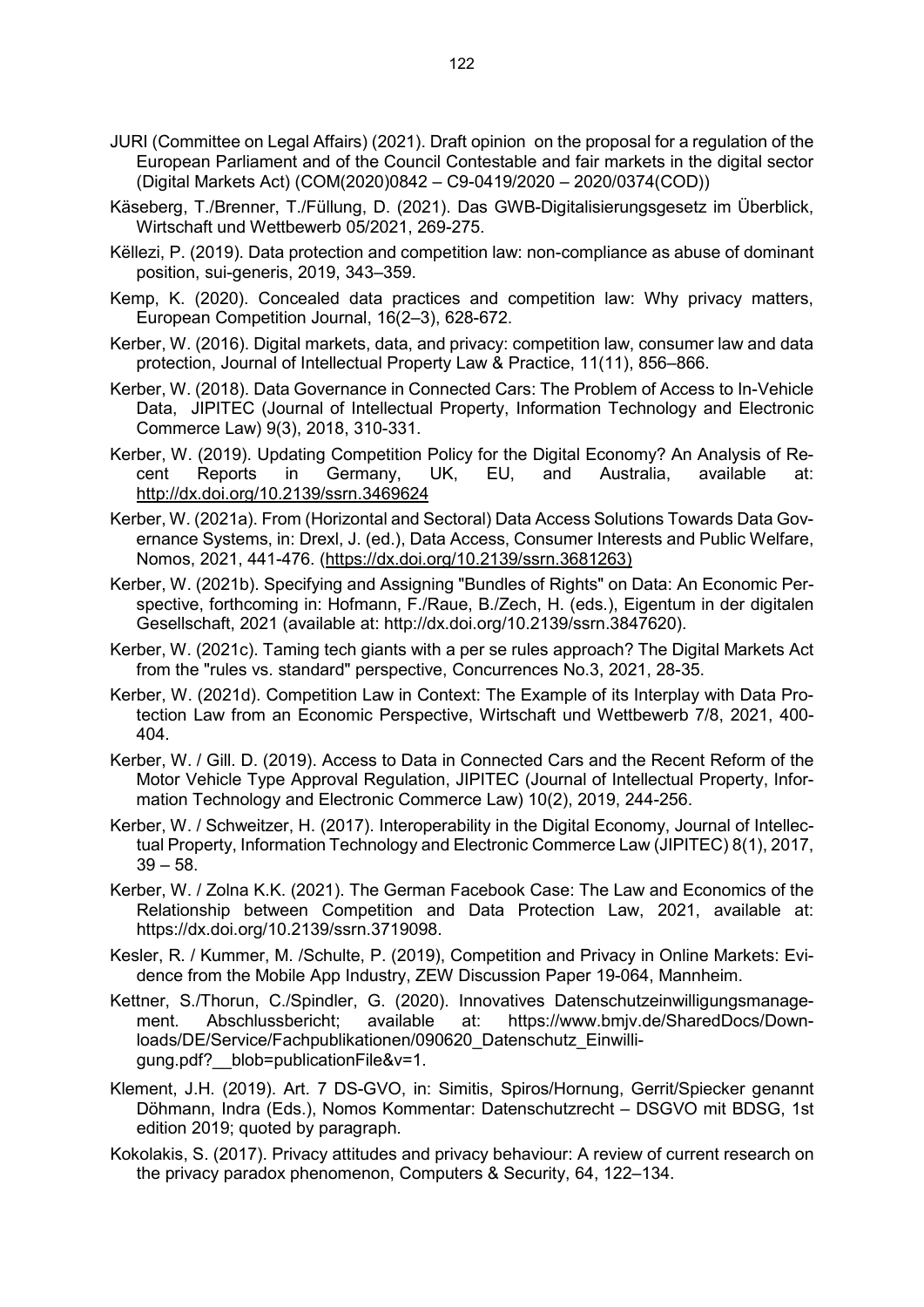Konferenz der Datenschutzbeauftragten des Bundes und der Länder (2015). Position paper: "Datenschutzrechtliche Kernpunkte für die Trilogverhandlungen zur Datenschutz-Grundverordnung", pp. 1-16; published on 14.08.2015; available at: ldi.nrw.de/mainmenu\_Service/submenu\_Entschliessungsarchiv/Inhalt/Entschliessungen\_Datenschutzkonferenz/Inhalt/Entschliessungen\_zwischen\_den\_Konferenzen/

20150814\_Datenschutzrechtliche\_Kernpunkte\_fuer\_die\_Trilogverhandlungen\_zur\_Datenschutz-Grundverordnung/Kernpunktepapier\_Trilog\_Endfassung\_DE14-08-2015.pdf (last accessed on 23.09.2021)

- Körber, T. (2019). Die Facebook-Entscheidung des Bundeskartellamtes Machtmissbrauch durch Verletzung des Datenschutzrechts?, Neue Zeitschrift für Kartellrecht, 4/2019, 187- 195.
- Körner, M. (2019). Beschäftigtendatenschutz in Betriebsvereinbarungen unter der Geltung der DS-GVO, in: Neue Zeitschrift für Arbeitsrecht (NZA) 2019, 1389 – 1395.
- Krämer, J. / Senellart, P. / de Streel, A. (2020). Making Data Portability more effective for the Digital Economy (2020) CERRE report June 2020.
- Lancieri, F. (2021). Narrowing Data Protection's Enforcement Gap, (August 17, 2021). Forthcoming, 74 Maine Law Review, Issue 1 (2022), <http://dx.doi.org/10.2139/ssrn.3806880>
- Lancieri, F. / Sakowski, P.M. (2021). Competition in Digital Markets: A Review of Expert Reports, Stanford Journal for Law, Business & Finance 26, 2021, 65.
- Lang, M. (2019). Art. 24 DS-GVO, in: Taeger, Jürgen/Gabel, Detlev (Eds.), Kommentar: DSGVO – BDSG, 3rd edition 2019; quoted by paragraph.
- Larouche, P. / de Streel, A. (2021). The European Digital Markets Act: A Revolution Grounded on Traditions, JECLAP 12, 542-560.
- Lettl, T. (2021). Der neue §19a GWB, WRP 4/2021, 413-424.
- Libert, T., L. Graves, L. / Nielsen, R. (2018), Changes in Third-Party Content on European<br>News Websites after GDPR, https://reutersinstitute.politics.ox.ac.uk/our-rehttps://reutersinstitute.politics.ox.ac.uk/our-research/changes-third-party-content-european-news-websites-after-gdpr
- Luguri, J./Strahilevitz (2021). Shining a Light on Dark Patterns, Journal of Legal Studies 13, 43-109.
- Luth, H. (2010). Behavioural economic in consumer policy, Intersentis: Antwerp
- Luzak (2014), Privacy Notice for Dummies? Towards European Guidelines on How to Give "Clear and Comprehensive Information" on the Cookies' Use in Order to Protect the Internet Users' Right to Online Privacy, Journal of Consumer Policy 2014, 547.
- Lynskey, O. (2019). Grappling with "Data Power": Normative Nudges from Data Protection and Privacy, Theoretical Inquiries in Law 20, 189-220.
- Mantzari, D. (2021). Power imbalances in online marketplases: At the crossroads of competition law and regulation, CLES Research Paper Series 4/2021, 6, available at: https://www.ucl.ac.uk/cles/research-papers
- Marsden, P./R. Podszun (2020). Restoring Balance to Digital Competition Sensible Rulse, Effective Enforcement, Konrad-Adenauer-Stiftung, Berlin.
- Martini, M./Drews/C./Seeliger, P./Weinzierl, Q. (2021). Dark Patterns. Phänomenologie und Antworten der Rechtsordnung, Zs. für Digitalisierung und Recht, 2021, 47-74.
- Moazed, A. (2019). How GDPR is Helping Big Tech and Hurting the Competition, https://www.applicoinc.com/blog/how-gdpr-is-helping-big-tech-and-hurting-the-competition/
- Monopolkommission (2021). Policy Brief No.8: Ökosysteme stärker aud marktübergreifende Ökosysteme ausrichten!, 2021.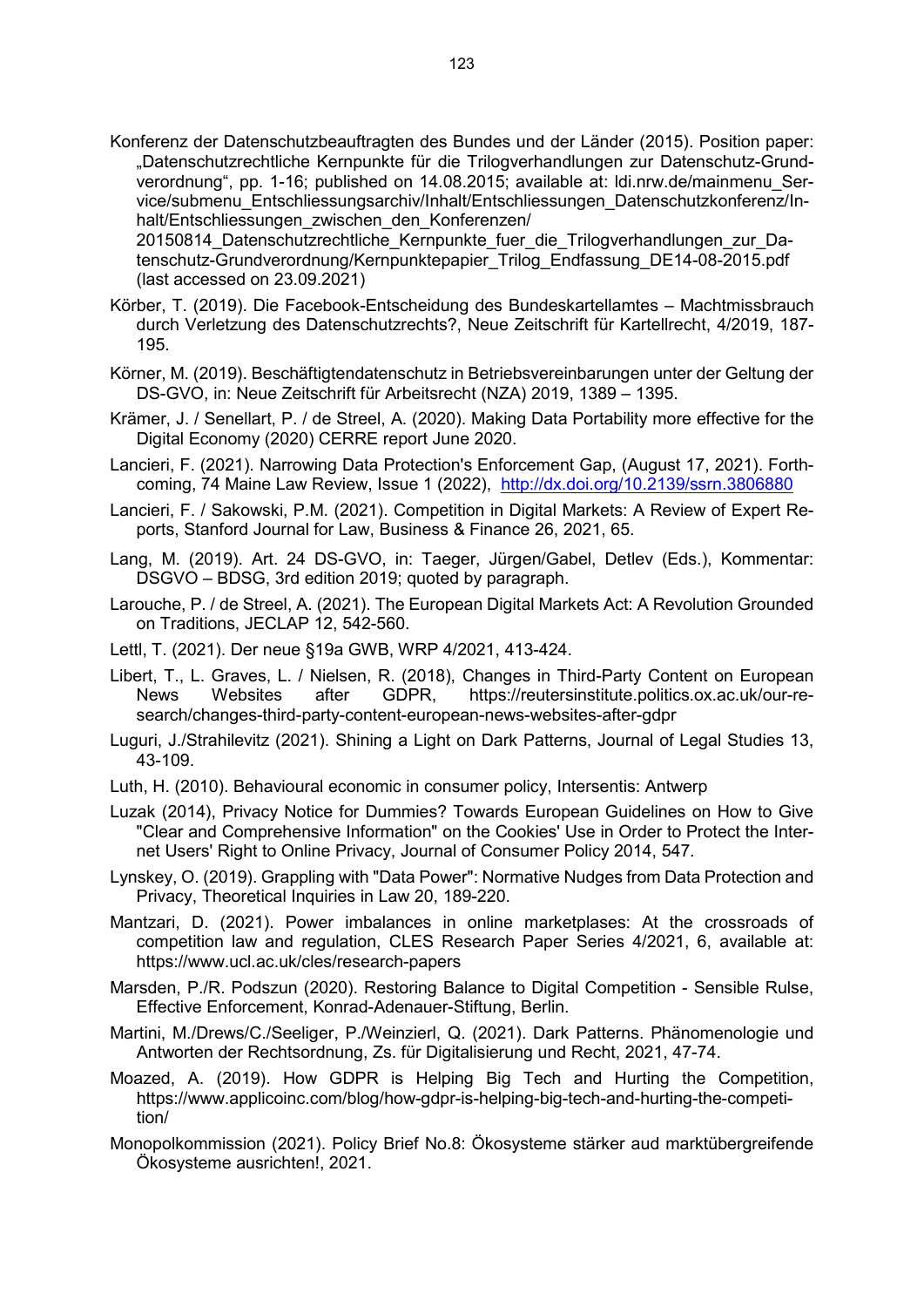- Monti, G. (2021). The Digital Markets Act Institutional Design and Suggestions for Improvement, 2021, TILEC Discussion Paper 2021-004, vaialable at: http://dx.doi.org/10.2139/ssrn.3797730
- Nguyen, A.M. (2015). Die zukünftige Datenschutzaufsicht in Europa Anregungen für den Trilog zu Kap. VI bis VII der DS-GVO",in: Zeitschrift für Datenschutz (ZD) 2015, pp. 265 – 270.
- OECD (2020). Consumer Data Rights and Competition Background note, URL: https://one.oecd.org/document/DAF/COMP(2020)1/en/pdf (Last access: 14.07.2021).
- Ohlhausen, M.K. (2019). Privacy and competition: Friends, foes, or frenemies? CPI Antitrust Chronicle, February 2019, 1-6.
- Ohlhausen, M.K./Okuliar, A.P. (2015). Competition, Consumer Protection, and the Right (Approach) to Privacy, Antitrust Law Journal, 80(1), 121–156.
- OLG Düsseldorf (2019). Order of 26.08.2019, Case VI-Kart 1/19 (V).
- OLG Düsseldorf (2021). Order of 24.03.2021, Case VI-Kart 2/19 (V).
- Paal, B. (2020). Marktmacht im Daten(schutz)recht, ZWeR (2), 2020, 215-244.
- Parker G.G., Petropoulos G., Van Alstyne M.W. (2021). Platform Mergers and Antitrust, Working Paper 01/2021, Bruegel, forthcoming in: Industrial and Corporate Change, Special Issue on Regulating Platforms & Ecosystems (edited by Michael G. Jacobides and Ioannis Lianos).
- Pfrang, S. (2019). Die Verarbeitung von Beschäftigtendaten zwischen Konzernunternehmen Zur Reichweite eines aus der DSGVO folgenden unselbstständigen Konzernprivilegs" in: Privacy in Germany (PinG) 2019, 159 – 163.
- Plath, K.U. (2018). Art. 7 DS-GVO, in: Plath, Kai Uwe (Ed.), Kommentar: DSGVO BDSG, 3rd edition 2018; quoted by paragraph.
- Plitz, C. (2018). Art. 24 DS-GVO, in: Gola, Peter (Ed.), Kommentar: DS-GVO Datenschutz-Grundverordnung VO (EU) 2016/679, 2nd edition 2018; quoted by paragraph.
- Podszun, R. (2020). Der Verbraucher als Marktakteur: Kartellrecht und Datenschutz in der "Facebook"-Entscheidung des BGH, GRUR, 1268-1276.
- Podszun, R. (2021). Should gatekeepers be allowed to combine data? Ideas for Art. 5(a) of the draft Digital Markets Act, 2021, <https://papers.ssrn.com/sol3/> papers.cfm?abstract\_id=3860030.
- Podszun, R./Bongartz, P./Langenstein, S. (2021). The Digital Markets Act: Moving from Competition Law to Regulation for Large Gatekeepers, EuCML, 2021, 60-67.
- Prüfer/Schottmüller (2017), Competing With Big Data. TILEC Discussion Paper No. 2017-006, https://ssrn.com/abstract=2918726
- Rehak, R. (2018). Was schützt eigentlich der Datenschutz? Warum DatenschützerInnen aufhören müssen von individueller Privatheit zu sprechen (Lecture), 28.12.2018; available at: <https://fahrplan.events.ccc.de/congress/2018/Fahrplan/events/9733.html>
- Reyna, A. (2021). Breaking Down Silos in Public Enforcement. Lessons from Consumer-Facing Markets, https://ssrn.com/abstract=3838697mimeo.
- Robertson, V. (2020). Excessive Data Collection: Privacy Considerations and Abuse of Dominance in the Era of Big Data, Common Market Law Review, 57, 161–190.
- Rost, M. (2014). 9 Thesen zum Datenschutz, in: Pohle, Jörg; Knaut, Andrea (Eds.), Fundationes I: Geschichte und Theorie des Datenschutzes, 2014, pp. 76 f.
- Sabatino, L. / Sapi, G. (2019). Online privacy and market structure: An empirical analysis, DICE Discussion Paper No. 308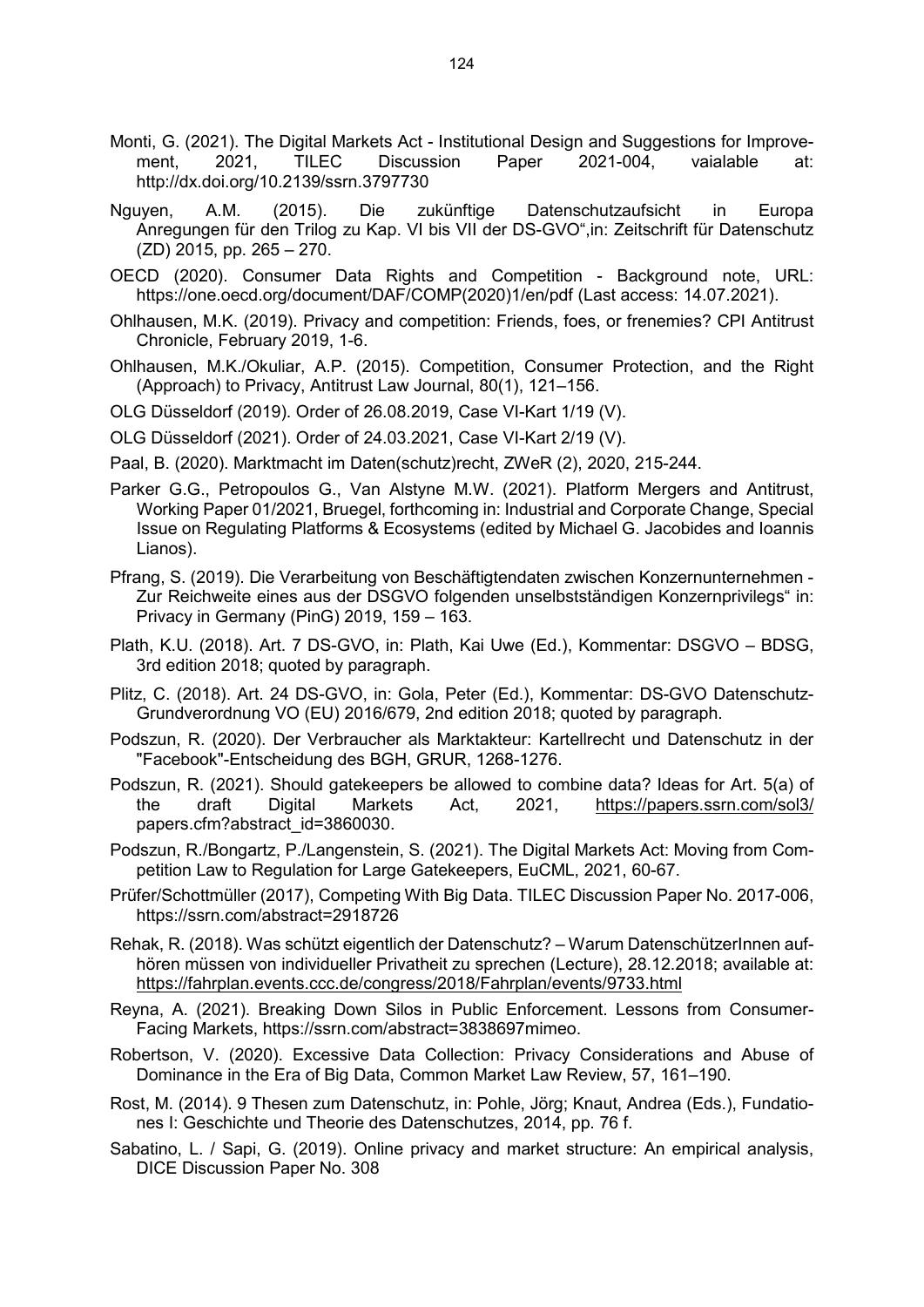- Schantz, P. / Wolff, H.A. (2017). Das neue Datenschutzrecht Datenschutz-Grundverordnung und Bundesdatenschutzgesetz in der Praxis, Schantz, Peter/Wolff, Heinrich Amadeus (Eds.), 2017; quoted by paragraph.
- Schneider, G. (2018). Testing Art. 102 TFEU in the Digital Marketplace: Insights from the Bundeskartellamt's investigation against Facebook, Journal of European Competition Law & Practice, 9(4), 213–225.
- Schröder, M. (2019). Der risikobasierte Ansatz in der DS-GVO Risiko oder Chance für den Datenschutz?, Zeitschrift für Datenschutz (ZD) 2019, 503 – 506.
- Schulz, S. (2018). Art. 7 DS-GVO, in: Gola, Peter (Ed.), Kommentar: DS-GVO Datenschutz-Grundverordnung VO (EU) 2016/679, 2nd edition 2018; quoted by paragraph.
- Schweitzer, H. (2021). The art to make gatekeeper positions contestable and the challenge to know what is fair: A discussion of the Digital Market Act Proposal, ZEuP, 503-544.
- Schweitzer, H./Haucap, J./Kerber, W./Welker, R. (2018). Modernisierung der Missbrauchsaufsicht für marktmächtige Unternehmen, Nomos, Baden-Baden, Germany.<br>https://www.bmwi.de/Redaktion/DE/Publikationen/ Wirtschaft/modernisierung-der<https://www.bmwi.de/Redaktion/DE/Publikationen/> missbrauchsaufsicht-fuer-marktmaechtige-unternehmen.html.
- Sokol, D.D./Zhu, F. (2021). Harming Competition and Consumers under the Guise of Protecting Privacy: An Analysis of Apple's iOS 14 Policy Updates, USC Law Legal Studies Paper No. 21-27,<https://ssrn.com/abstract=3852744>
- Sokol, D.D./Comerford, R. (2016). Antitrust and Regulating Big Data, George Mason Law Review, 23, 1129–1161.
- Solove, D.J. (2013). Privacy Self-Management and the Consent Dilemma, Harvard Law Review, 126, 1880–1903.
- Specht-Riemenschneider, L. (2019). § 9 Verbraucherdatenschutz, in: Specht-Riemenschneider, Louisa / Mantz, Reto (Eds.), Handbuch Europäisches und deutsches Datenschutzrecht – Bereichsspezifischer Datenschutz in Privatwirtschaft und öffentlichem Sektor, 2019; quoted by paragraph.
- Specht-Riemenschneider, L. (2021). Data access rights A comparative perspective, in: Drexl, J. (ed.), Data Access, Consumer Interests and Public Welfare, Nomos, 2021, 401-438.
- Specht-Riemenschneider, L./Bienemann, L. (2019). § 3.3 Informationsvermittlung durch standardisierte Bildsymbole, in: Specht-Riemenschneider, Louisa/Werry, Nikola/Werry, Susanne (Eds.), Datenrecht in der Digitalisierung, 2019; quoted by paragraph.
- Spoerr, W. (2021). Art. 26 DS-GVO, in: Brink, Stefan/Wolff, Heinrich Amadeus (Eds.), BeckOK Datenschutzrecht, 37th edition 2021; quoted by paragraph.
- Srinivasan, D. (2019). The antitrust case against Facebook: A monopolist´s journey towards pervasive surveillance in spite of consumers´ preference for privacy, Berkeley Business Law Journal, 16(1), 39–101.
- Stemmer, B. (2021). Art. 7 DS-GVO, in: Brink, Stefan/Wolff, Heinrich Amadeus (Eds.), BeckOK Datenschutzrecht, 37th edition 2021; quoted by paragraph.
- Stigler Committee on Digital Platforms (2019). Final Report, https://www.chicagobooth.edu/- /media/research/stigler/pdfs/digital-platforms---committee-report---stigler-center.pdf
- Stucke, M.E. (2018). Should we be concerned about Data-Opolies?, Georgetown Law Technology Review, 2, 275–324.
- Stupp, C. (2021). Discontent Simmers Over How to Police EU Privacy Rules Delay in WhatsApp fine highlights some EU regulators' dissatisfaction with GDPR enforcement", in: Wallstreet Journal, 13.09.2021, [https://www.wsj.com/articles/discontent-simmers-over](https://www.wsj.com/articles/discontent-simmers-over-how-to-police-eu-privacy-rules-11631525401)[how-to-police-eu-privacy-rules-11631525401](https://www.wsj.com/articles/discontent-simmers-over-how-to-police-eu-privacy-rules-11631525401)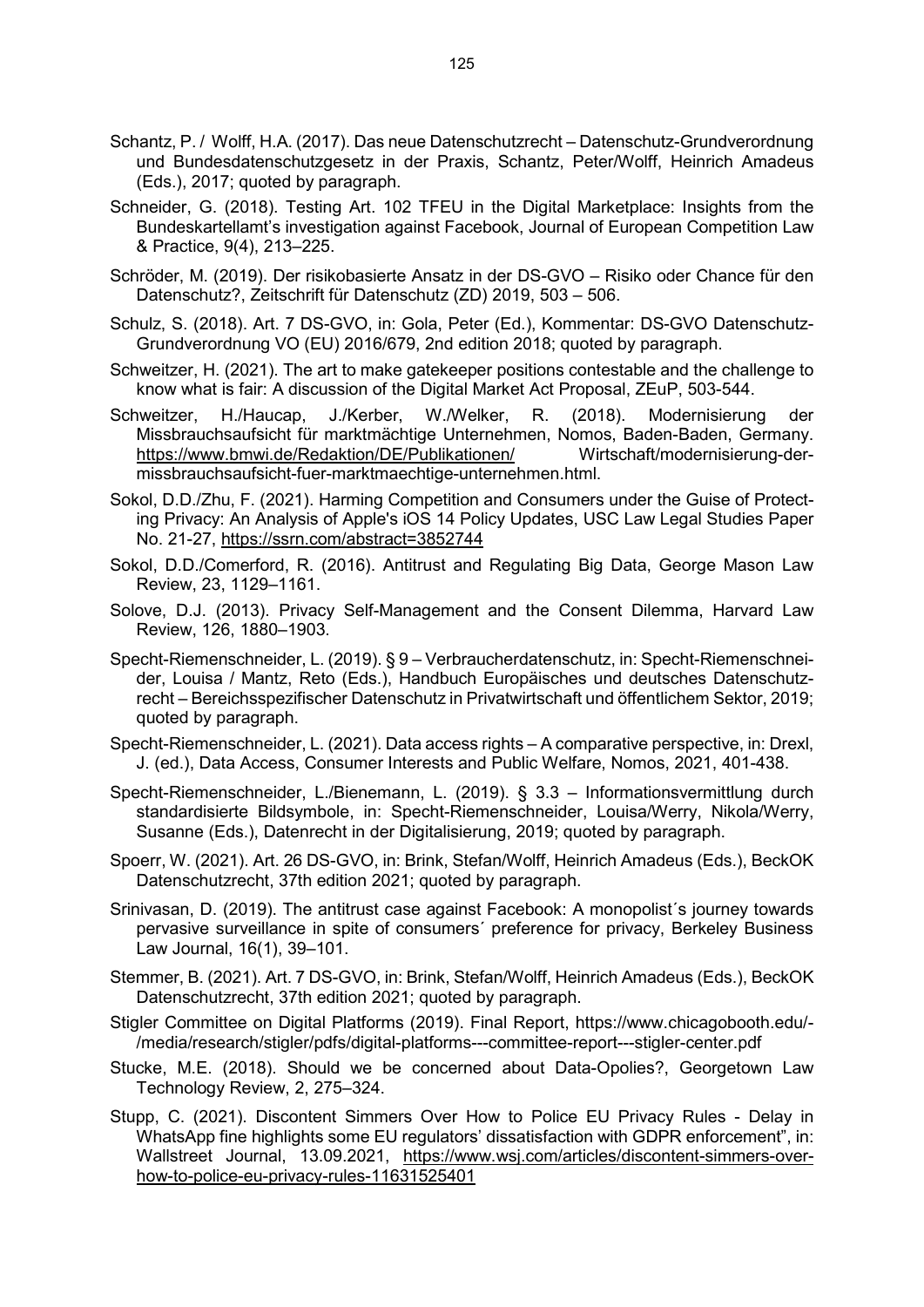- SVRV (Sachverständigenrat für Verbraucherfragen) (2021). Gutachten zur Lage der Verbraucherinnen und Verbraucher, April 2021.
- Taeger, J. (2019). Art. 7 DS-GVO, in: Taeger, Jürgen; Gabel, Detlev (Eds.), Kommentar: DSGVO – BDSG, 3rd edition 2019; quoted by paragraph.
- Thaler, R.H./Sunstein, C.R. (2008). Nudge: Improving Decisions about Health, Wealth and Happiness, Yale University Press.
- Thiel, B. (2021). Zusammenarbeit der Datenschutzaufsicht auf europäischer Ebene Eine erste Bilanz zu Kooperations- und Kohärenzverfahren, in: Zeitschrift für Datenschutz (ZD) 2021, 467 – 470.
- Thomas, S. (2005). Konzernprivileg und Gemeinschaftsunternehmen Die kartellrechtliche Beurteilung konzerninterner Wettbewerbsbeschränkungen mit Gemeinschaftsunternehmen, Zeitschrift für Wettbewerbsrecht (ZWeR) 2005, 236 – 259.
- Thomas, S. (2020). § 36 GWB, in: Immenga, Ulrich/Mestmäcker, Ernst-Joachim/Körber, Torsten/Schweitzer, Heike/Zimmer, Daniel (Eds.), Kommentar: Wettbewerbsrecht – Volume 3, 6th edition 2020; quoted by paragraph
- TRL (2017). Access to In-Vehicle Data and Resources Final Report.
- Turow, J./Hennessy, M./Draper, N.A. (2015). The Tradeoff Fallacy How Marketers Are Misrepresenting American Consumers and Opening Them up to Exploitation (June 26, 2015), [https://ssrn.com/abstract=2820060.](https://ssrn.com/abstract=2820060)
- United States (2020). OECD: Consumer data rights and competition Note by the United States, DAF/COMP/WD(2020)39.
- Veil, W. (2015). DS-GVO: Risikobasierter Ansatz statt rigides Verbotsprinzip Eine erste Bestandsaufnahme", Zeitschrift für Datenschutz (ZD) 2015, 347 – 352.
- Vezzoso, S. (2020). All happy families are alike: The EDPS' bridges between competition and privacy, [https://papers.ssrn.com/sol3/papers.cfm?abstract\\_id=3519974>](https://papers.ssrn.com/sol3/papers.cfm?abstract_id=3519974)
- Vezzoso, S. (2021). The dawn of pro-competition data regulation for gatekeepers in the EU, European Competition Journal 17/2, 391-406.
- Voigt, P. (2017). Konzerninterner Datentransfer Praxisanleitung zur Schaffung eines Konzernprivilegs, Computer und Recht (CR) 2017, 428 – 433.
- Volmar, M.N./Helmdach, K.O. (2018). Protecting consumers and their data through competition law? Rethinking abuse of dominance in light of the Federal Cartel Office's Facebook investigation, European Competition Journal, 14(2–3), 195–215.
- von Lewinski, K. (2017). Datenaufsicht in Europa als Netzwerk, in: Neue Zeitschrift für Verwaltungsrecht (NvWZ), 2017, 1483 – 1490.
- vzbv (2021). Empower consumers and lift contestability: Position paper of the Federation of German Consumer Organisations (vzbv) on the European Commission's proposal for a rgulation on contestable and fair markets in the digital sector (Digital Markets Act) (May 04, 2021).
- Wagner, B./Ruhmann, M. (2019). Irland: Das One-Stop-Shop-Verfahren, in: Zeitschrift für Datenschutz-Aktuell (ZD-Aktuell) 2019, 06546.
- Waldman; A.E. (2020). Cognitive Biases, Dark Patterns, and the 'Privacy Paradox', Current Opinion in Psychology 31, 105-109.
- Weber, M. P. / Dehnert, H. (2021). Das Kooperations- und Kohärenzverfahren vor dem EDSA - Praktische Erfahrungen aus dem ersten Streitbeilegungsverfahren in Sachen Twitter, in: Zeitschrift für Datenschutz (ZD) 2021, 63 – 68.